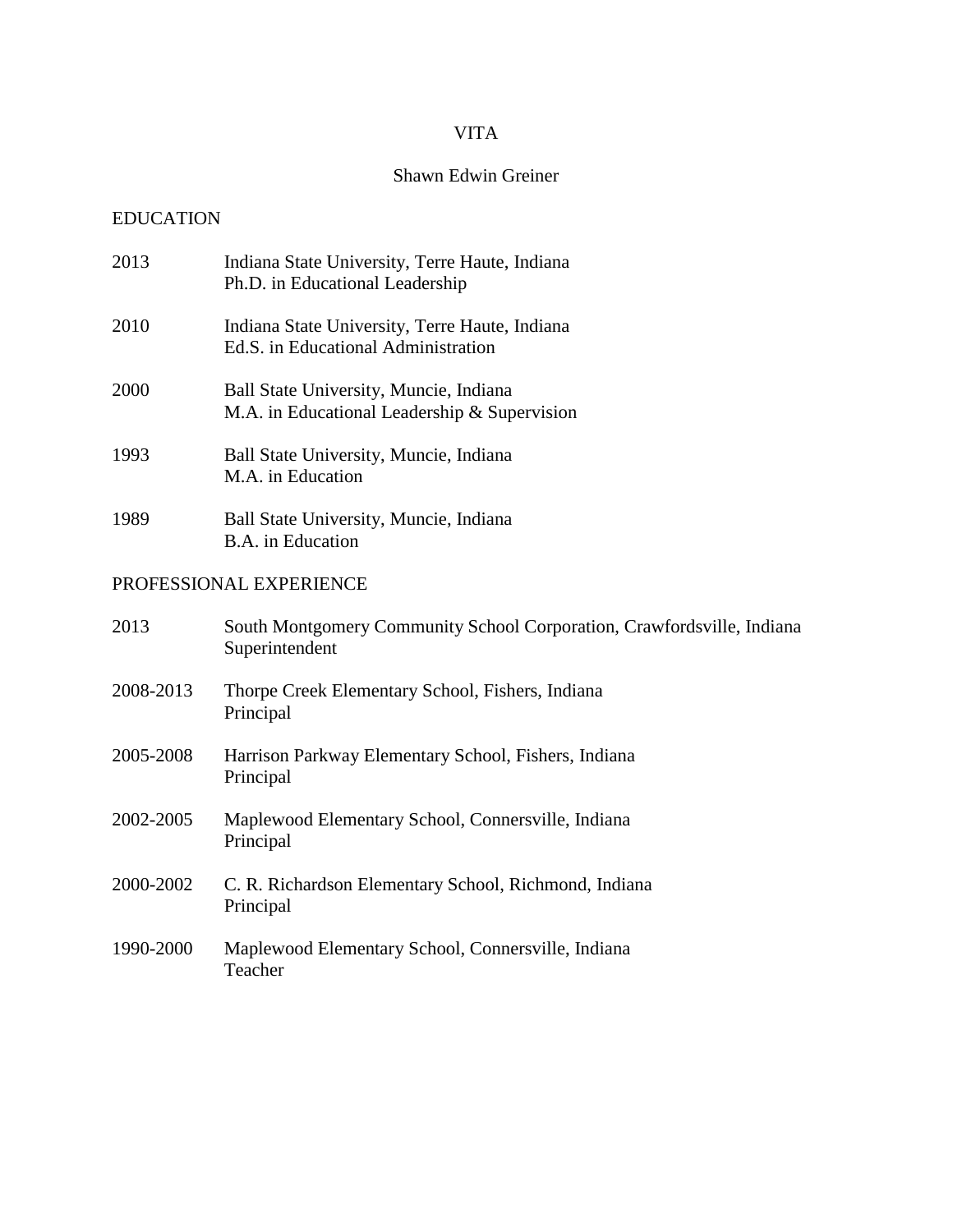## A COLLABORATIVE APPROACH TO SCHOOL LEADERSHIP

## IN IMPROVEMENT

A Dissertation

\_\_\_\_\_\_\_\_\_\_\_\_\_\_\_\_\_\_\_\_\_\_\_

Presented to

The College of Graduate and Professional Studies

Department of Educational Leadership

Indiana State University

Terre Haute, Indiana

\_\_\_\_\_\_\_\_\_\_\_\_\_\_\_\_\_\_\_\_\_\_

In Partial Fulfillment

of the Requirements for the Degree

Doctor of Philosophy

by

\_\_\_\_\_\_\_\_\_\_\_\_\_\_\_\_\_\_\_\_\_\_\_

Shawn Edwin Greiner

January 2013

Keywords: Teacher leadership, leadership, shared decision-making, participatory leadership,

distributed leadership, collaboration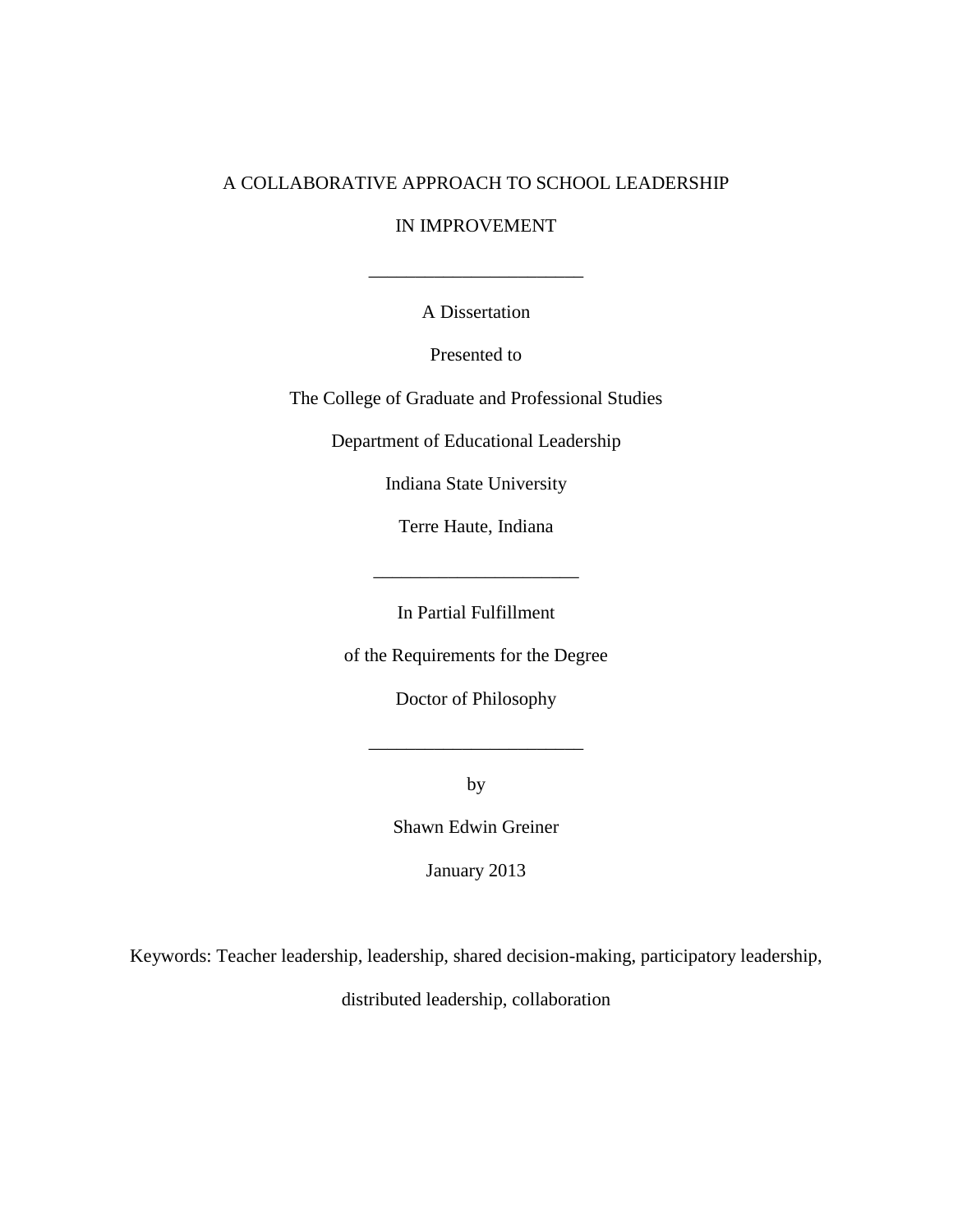## COMMITTEE MEMBERS

Committee Chair: Terry McDaniel, Ph.D.

Associate Professor of Educational Leadership

Indiana State University

Committee Member: Robert Boyd, Ed.D.

Associate Professor of Educational Leadership

Indiana State University

Committee Member: Flora Reichanadter, Ph.D.

Superintendent

Franklin Township Community School Corporation

Committee Member: Steve Gruenert, Ph.D.

Associate Professor and Chairperson of Educational Leadership

Indiana State University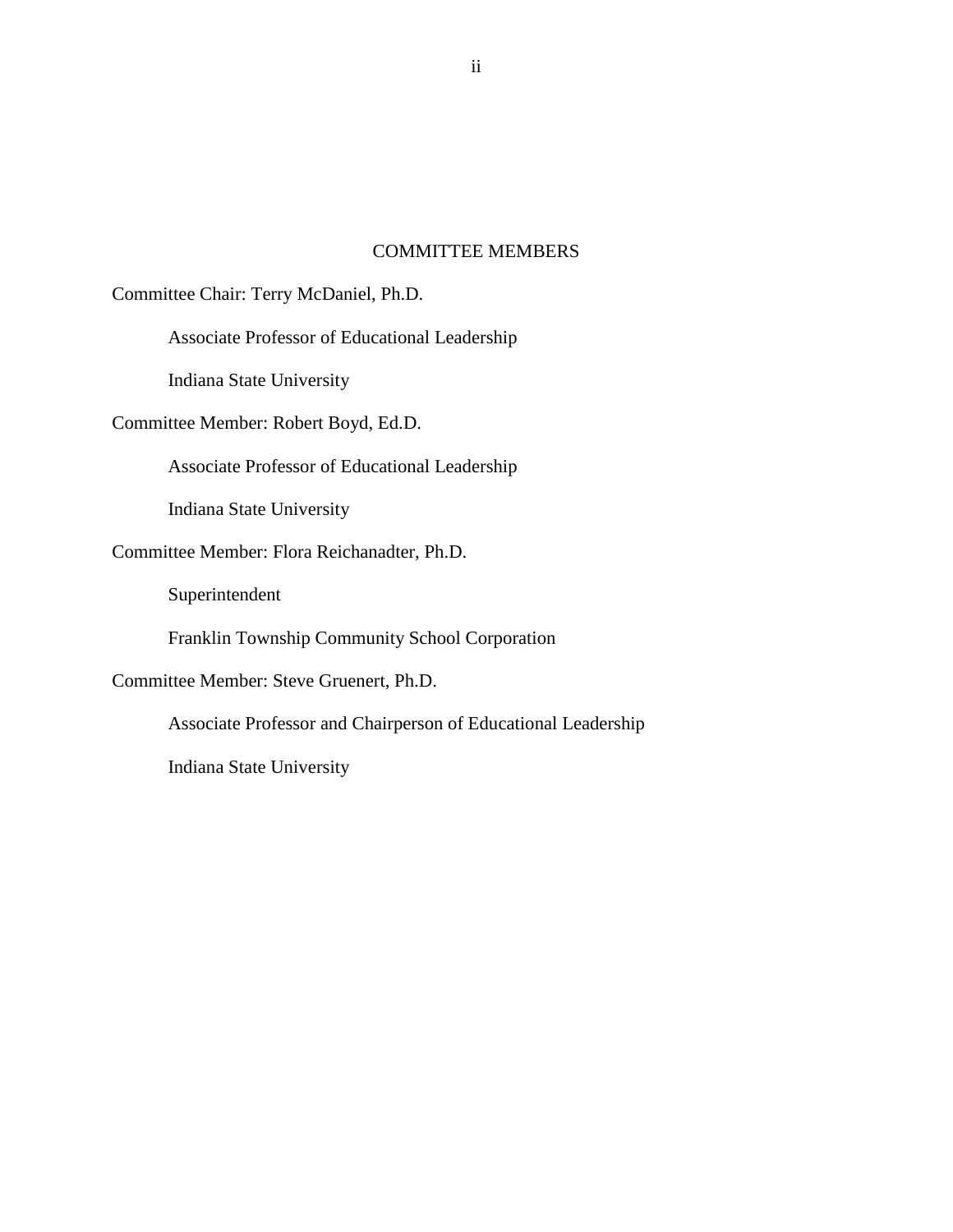#### ABSTRACT

The primary purpose of this quantitative study was to determine whether collaborative leadership and teacher collaboration predict student achievement. Specifically, the study sought to discover if there is a significant relationship between collaborative leadership and student achievement and if there is a significant relationship between teacher collaboration and student achievement. Descriptive statistics and linear regression were used to interpret and analyze the data for the study. There were 342 respondents who participated in the study. Respondents included 245 elementary and 97 middle school participants. Respondents were invited to complete the cultural survey developed at the Middle Level Leadership Center, University of Missouri (Gruenert & Valentine, 1998). The survey provided information pertaining to shared values/beliefs in the school. Growth model data were collected from each participating school in the areas of English/language arts and math. An average growth model average for two years (2010 and 2011 school years) was used for both English/language arts and math. Data were analyzed through linear regression. Based on the significant findings of the data analysis of the research, the following conclusions were made. There was an extremely small relationship between collaborative leadership and English/language arts. Based on the results, collaborative leadership cannot serve as a predictor of students' English/language arts achievement. There was an extremely small relationship between collaborative leadership and math growth model average scores which means that based on the results of this study, collaborative leadership cannot serve as a predictor of students' math achievement. It was determined there was a small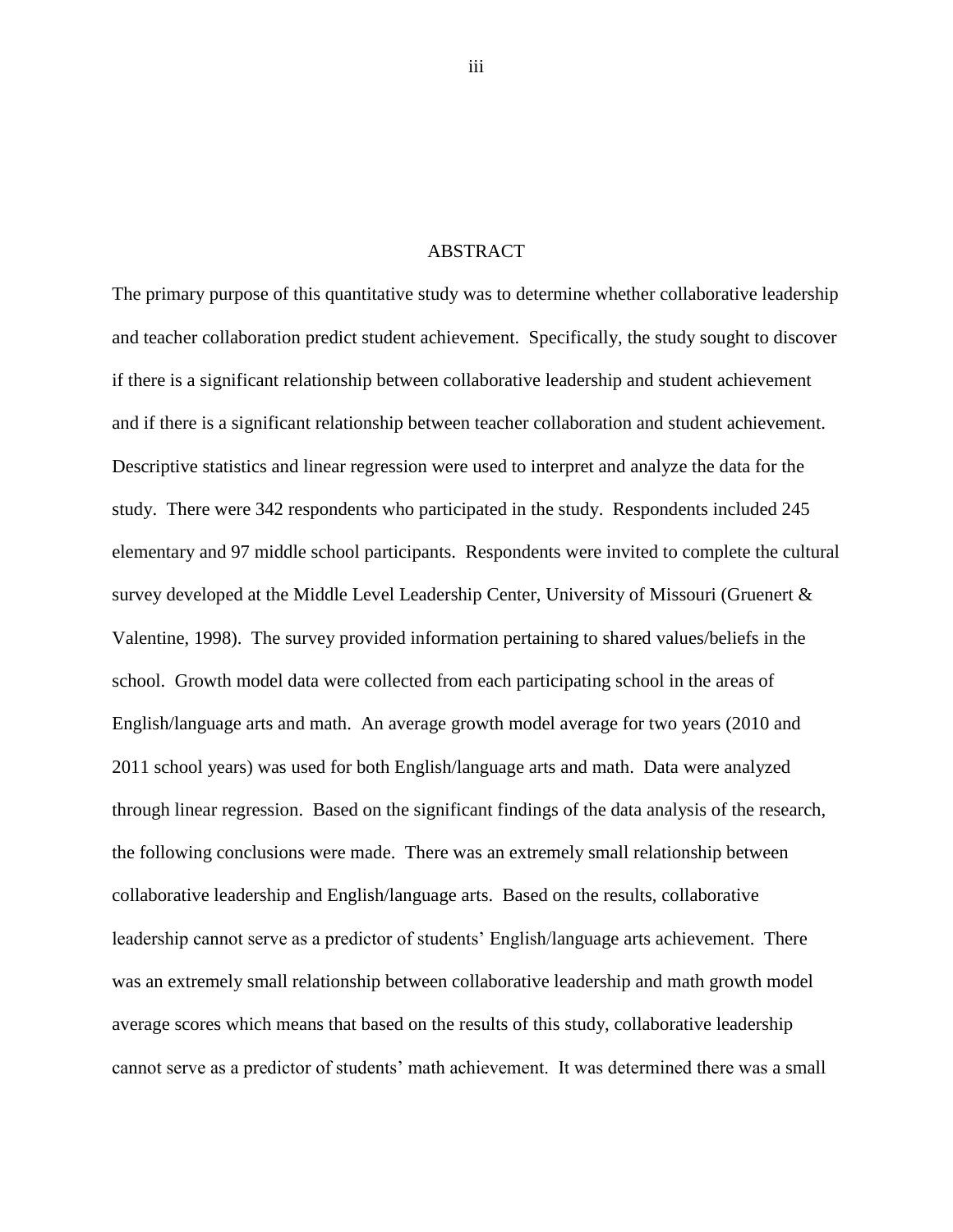relationship between teacher collaboration and English/language arts scores. This linear regression revealed that the predictor (teacher collaboration) may have the ability to predict English/language arts growth model scores. There was an extremely small relationship between teacher collaboration and math growth model average scores. Based on this study this linear regression revealed that the predictor (teacher collaboration) does not have the ability to predict math growth model scores.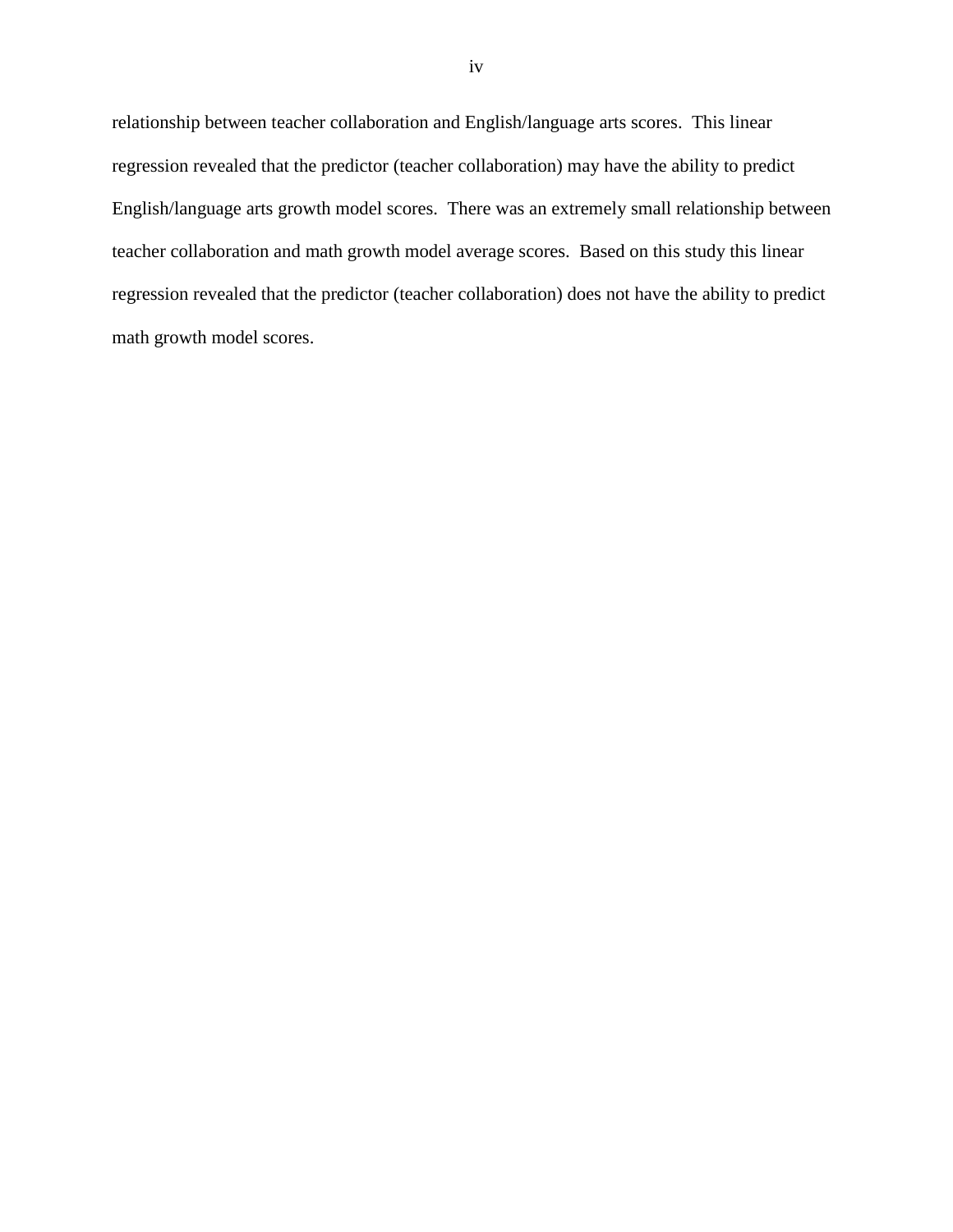#### ACKNOWLEDGMENTS

Deep appreciation is expressed to the numerous individuals who have supported me along the way to get to the point of completing my dissertation. The path to completion has been insightful and has left me a much stronger educator seeking for proof to knowledge rather than relying on assumptions gained through life's experiences. A special thanks is given to Dr. Terry McDaniel who has supported me along the way as chairperson on my dissertation committee. His wisdom along the way and thought-provoking questions have pushed my thinking and helped guide me to successful completion of my work. It was through his heartfelt support and dedication to initial work at Indiana State University to complete my Educational Specialist degree that I made the final decision to pursue this degree in the first place.

Additionally, I would like to thank Dr. Robert Boyd, Dr. Flora Reichanadter, and Dr. Steve Gruenert who have also served on my dissertation committee. Their questions, support, and additional points to consider along the way have also left me a deeper thinker throughout this process and left me with a more insightful study. A special thanks to all the support of Dr. Michael Langevin as he has supported me throughout the process of analyzing the data and reporting out on my findings. His assistance left me with a deeper understanding of the data interpretations. Judy Barnes is much appreciated for her support with the edits and for providing me with the guidance and support to bring my final project to its finished form.

Many thanks to our Wednesday cohort group in Kokomo and professors Dr. Ryan Donlan, Dr. Todd Bess, and Dr. Dawn McGrath. The relationships that were developed along

v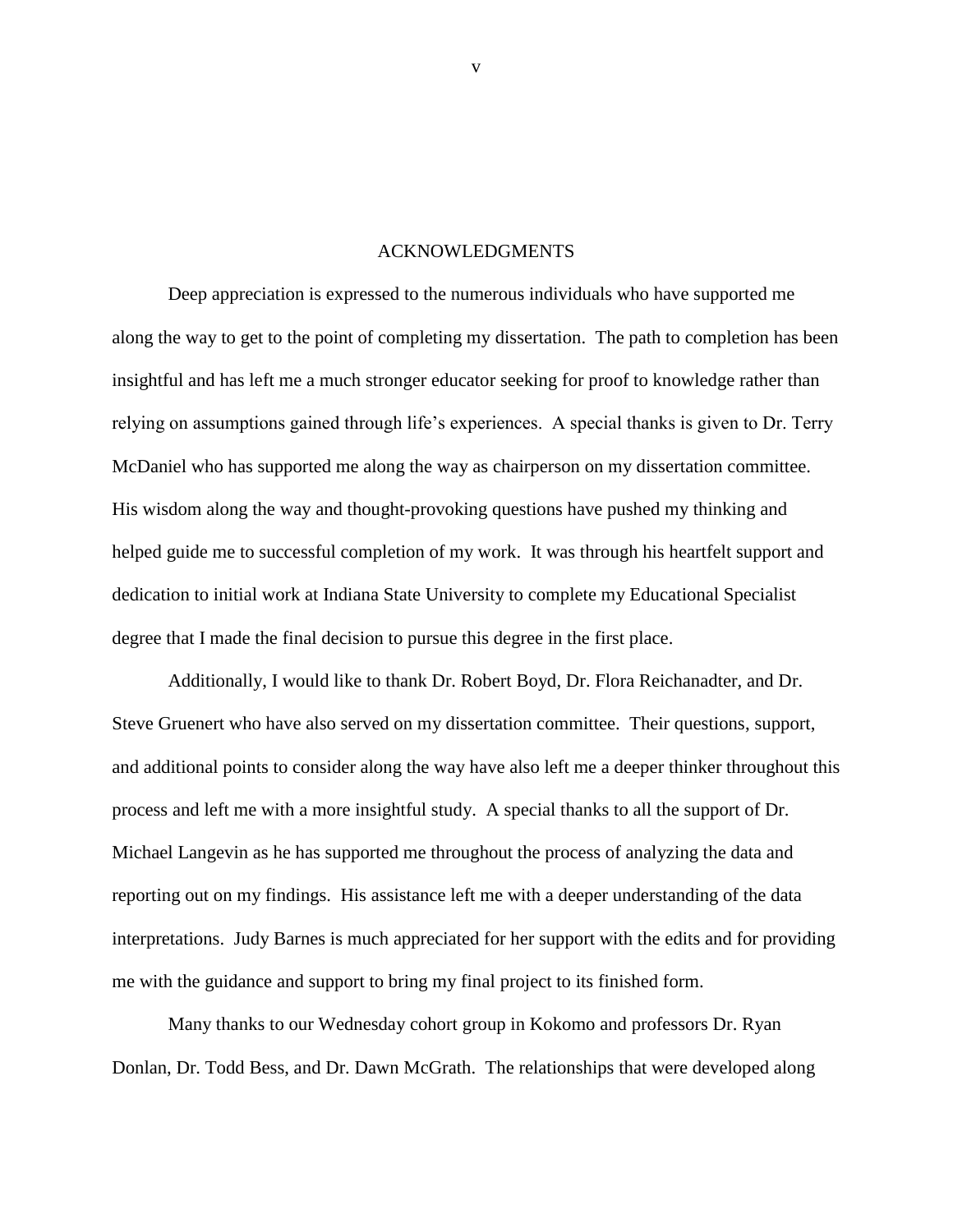the way are amazing. Additionally, the thought-provoking conversations and deep discussions pushing one another to become more critical in our thinking were profoundly supportive, enjoyable, and memorable.

Appreciation is expressed to the early educational leaders in my life who sparked a deeper interest in and lifelong learning in the area of educational leadership. Ann Rose has always believed in every child. She always stressed that every decision a leader makes must be in the best interest of children. Her conviction to servant leadership for the good of all children led me down the path of continuous growth in leadership. Dr. Teresa Eineman and Dr. Concetta Raimondi have always led by example as well. Their love for learning and encouragement to seek the Ph.D. because they believed in me helped me to realize I would not be satisfied until I accomplished this degree.

Throughout the coursework and the process for completing the dissertation, the Thorpe Creek Elementary staff was amazingly supportive. They motivated me to stay the course by talking with me about my studies, encouraging me to consider all viewpoints throughout various stages, and pushing my thinking as we discussed my findings along the way. They celebrated with me when I reached milestones such as when I completed my final course, passed preliminary exams, and defended my proposal.

Most importantly, I thank my amazing family. My lovely wife and four precious children have been supportive, patient, and understanding as I dedicated many long hours to the cause. They had to attend events that were important to our family without me present, and they supported one another in times that I was unable to show my support. They did this with a smile, without complaints, and acknowledged that the hard work and sacrifices would pay off for all of us. My mom and dad were a part of this success. They were truly the best parents a son could

vi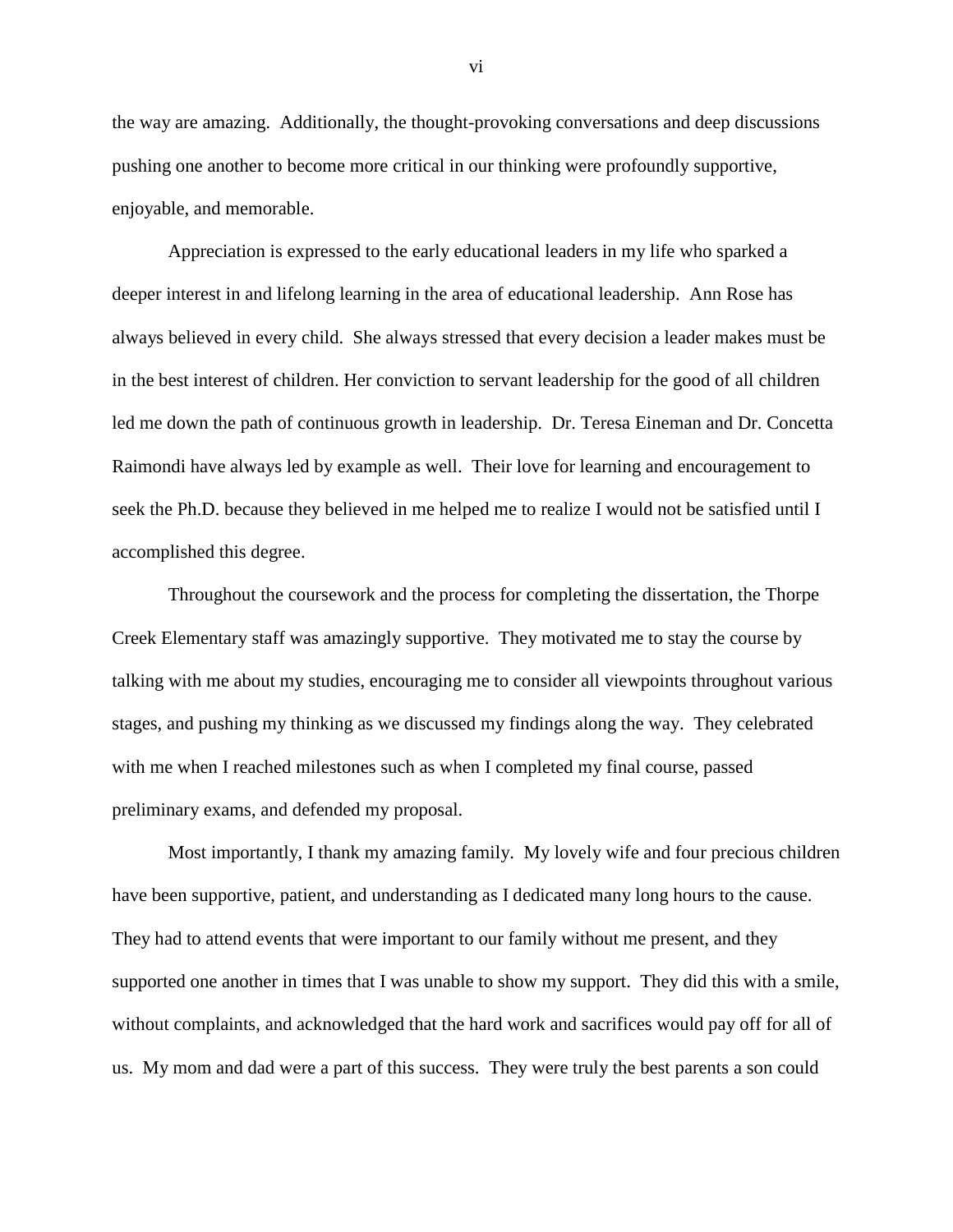hope for. They always made me feel special. Their love, friendship, and the commitment they provided me from my childhood until they left this world left me with the feeling that I could accomplish anything I wanted throughout life. For my four beautiful children, may the completion of this dissertation and degree leave you with the very important message my parents left me, "You are each special with your own unique talents to offer the world. The sky is the limit for you. Live your life with the intent of fulfilling your personal dreams and aspirations!"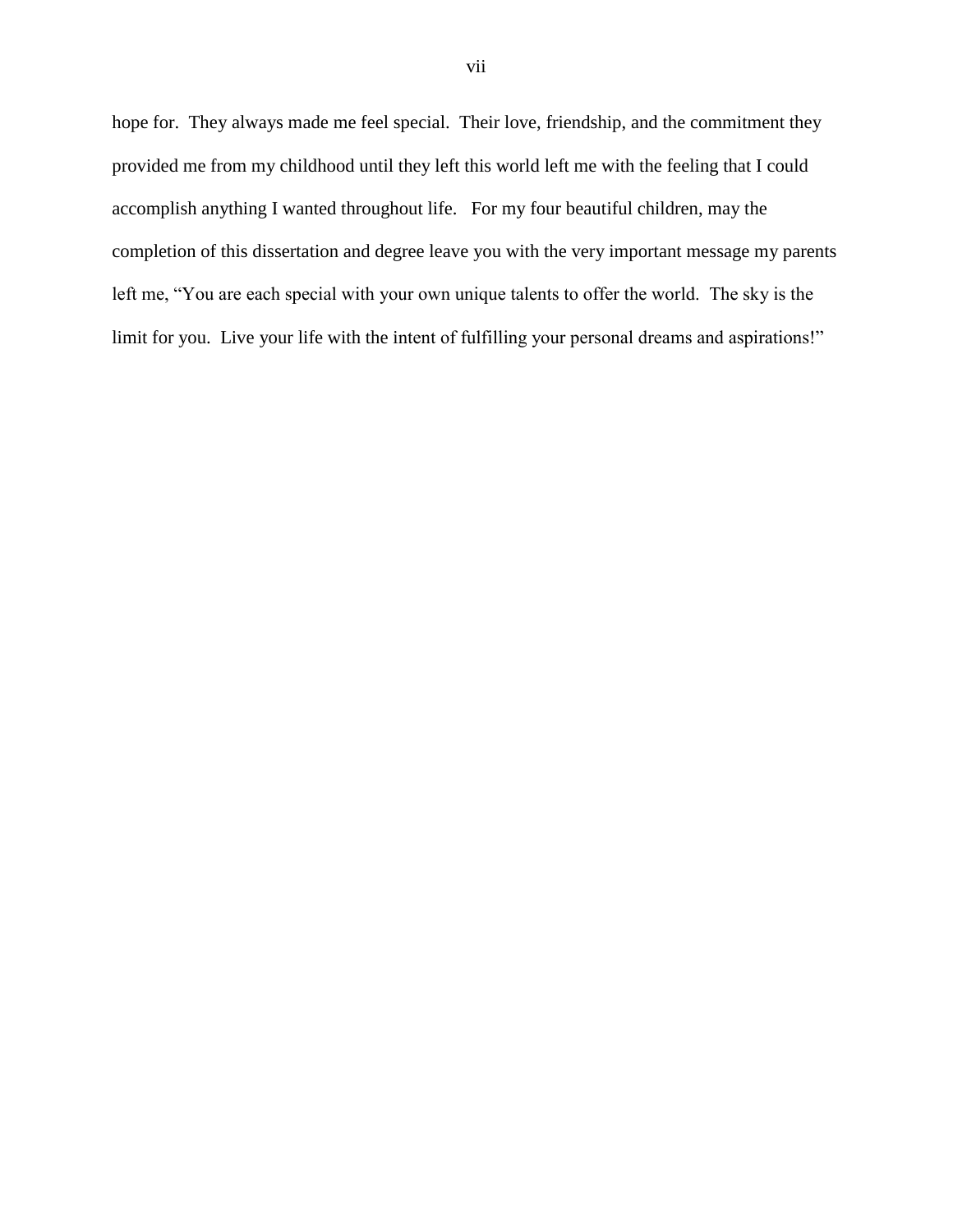# TABLE OF CONTENTS

| Teacher Leadership Impacting Curriculum, Instruction, and Student Learning  25 |
|--------------------------------------------------------------------------------|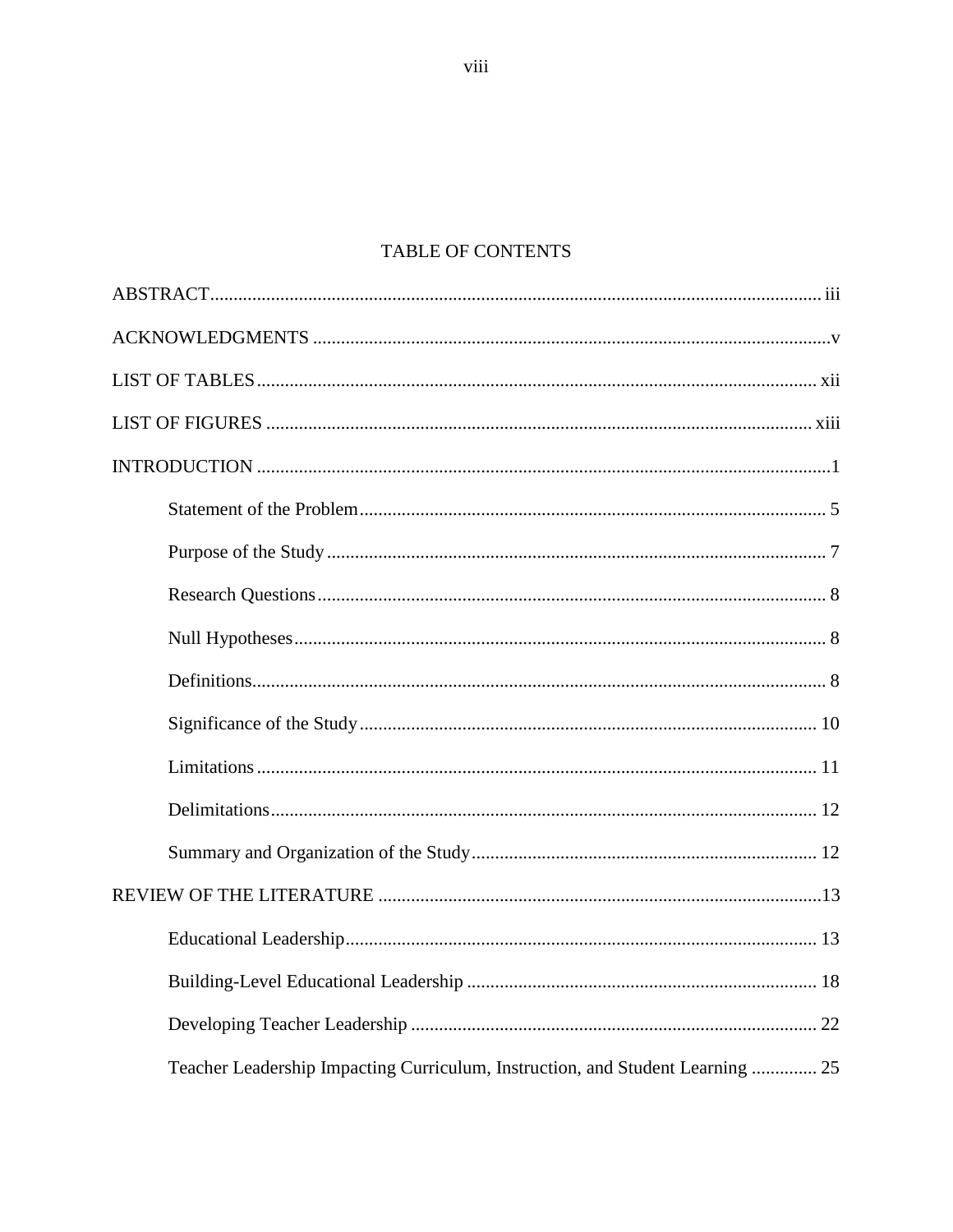| Growth Model for Determining School Letter Grades for Accountability 43     |  |
|-----------------------------------------------------------------------------|--|
| Teacher Collaboration, Collaborative Leadership, and Student Achievement 45 |  |
|                                                                             |  |
|                                                                             |  |
|                                                                             |  |
|                                                                             |  |
|                                                                             |  |
|                                                                             |  |
|                                                                             |  |
|                                                                             |  |
|                                                                             |  |
|                                                                             |  |
|                                                                             |  |
|                                                                             |  |
|                                                                             |  |
|                                                                             |  |
|                                                                             |  |
|                                                                             |  |
|                                                                             |  |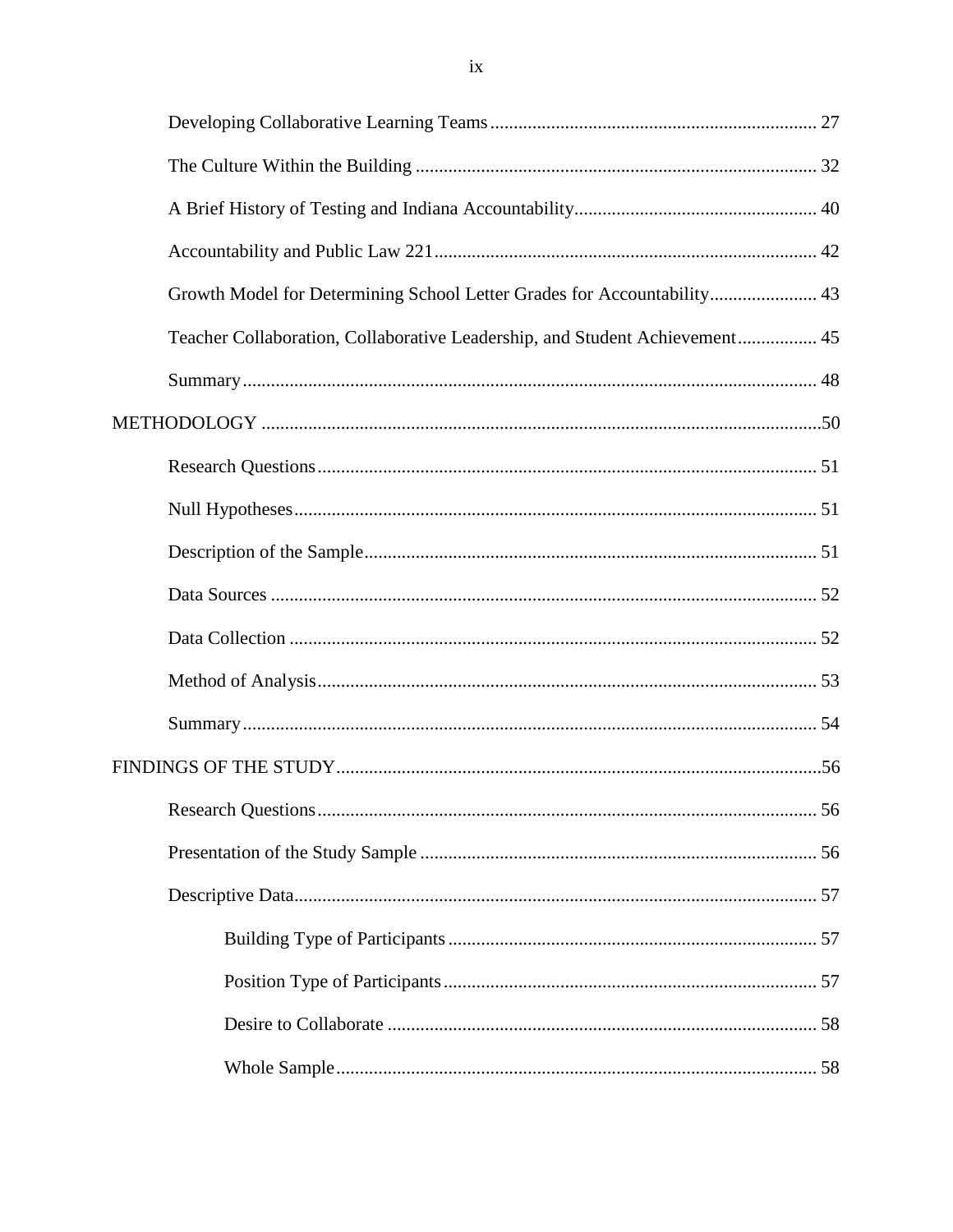| English/Language Arts Performance Based on Collaborative Leadership 64 |  |
|------------------------------------------------------------------------|--|
|                                                                        |  |
| English/Language Arts Performance Based on Teacher Collaboration  67   |  |
|                                                                        |  |
|                                                                        |  |
| SUMMARY, RESULTS, DISCUSSION, CONCLUSIONS, AND RECOMMENDATIONS72       |  |
|                                                                        |  |
|                                                                        |  |
|                                                                        |  |
|                                                                        |  |
|                                                                        |  |
|                                                                        |  |
|                                                                        |  |
|                                                                        |  |
|                                                                        |  |
| APPENDIX D: SURVEY COVER LETTER TO ASSOCIATION PRESIDENTS102           |  |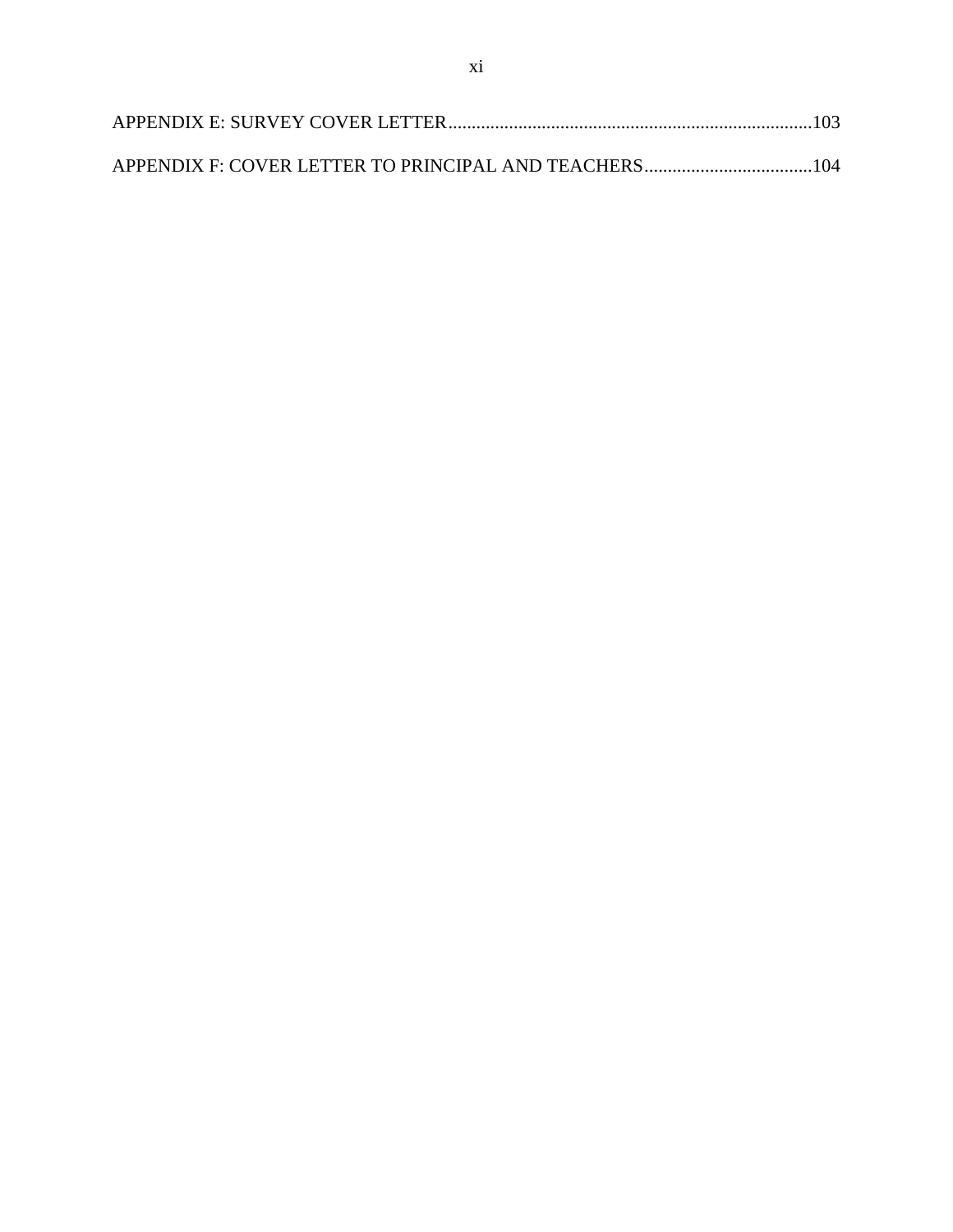# LIST OF TABLES

| Table 3. Sample Descriptive Data (Position Type of Participants in Elementary Building)59     |  |
|-----------------------------------------------------------------------------------------------|--|
| Table 4. Sample Descriptive Data (Position Type of Participants in Middle School Building) 60 |  |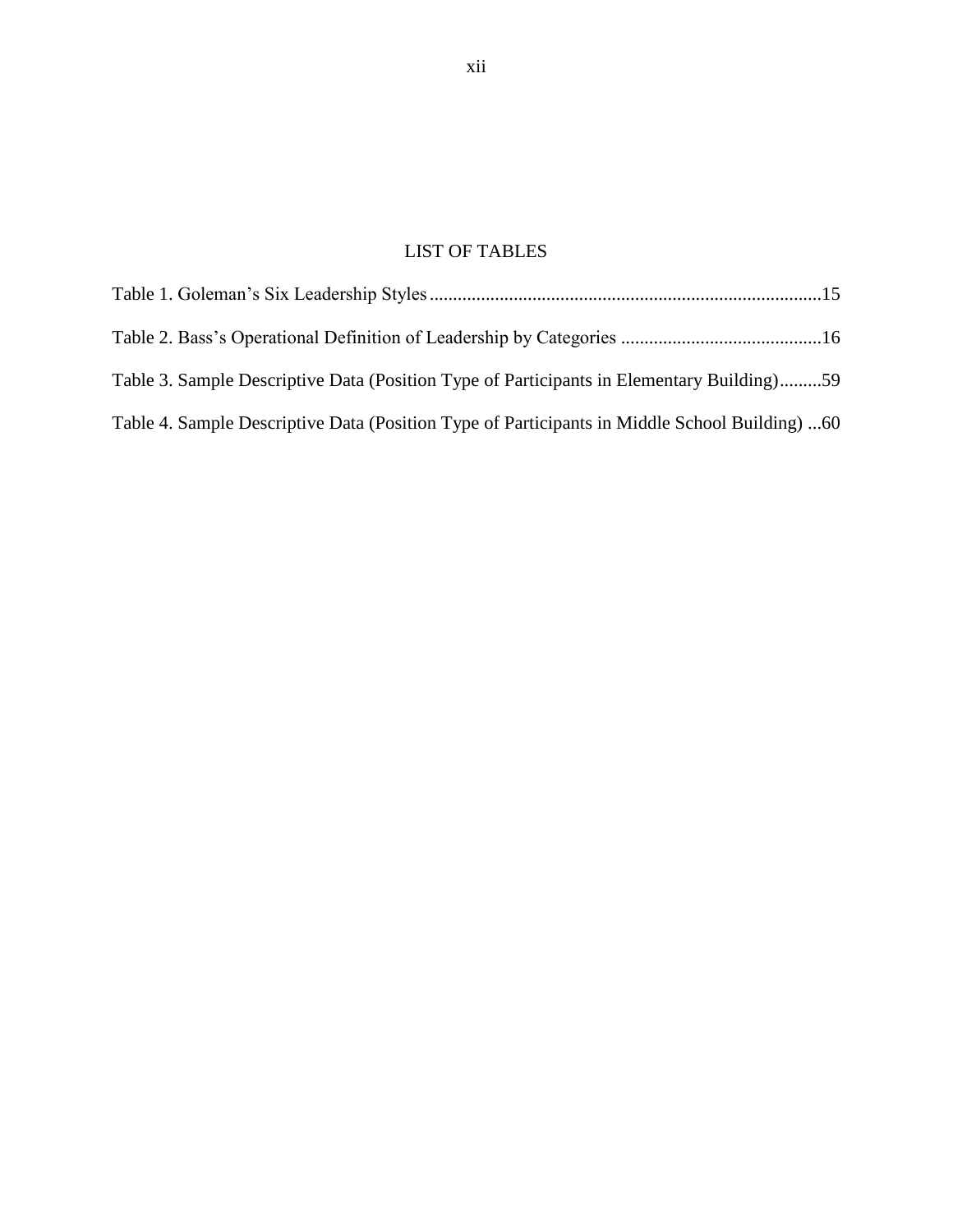# **LIST OF FIGURES**

|--|--|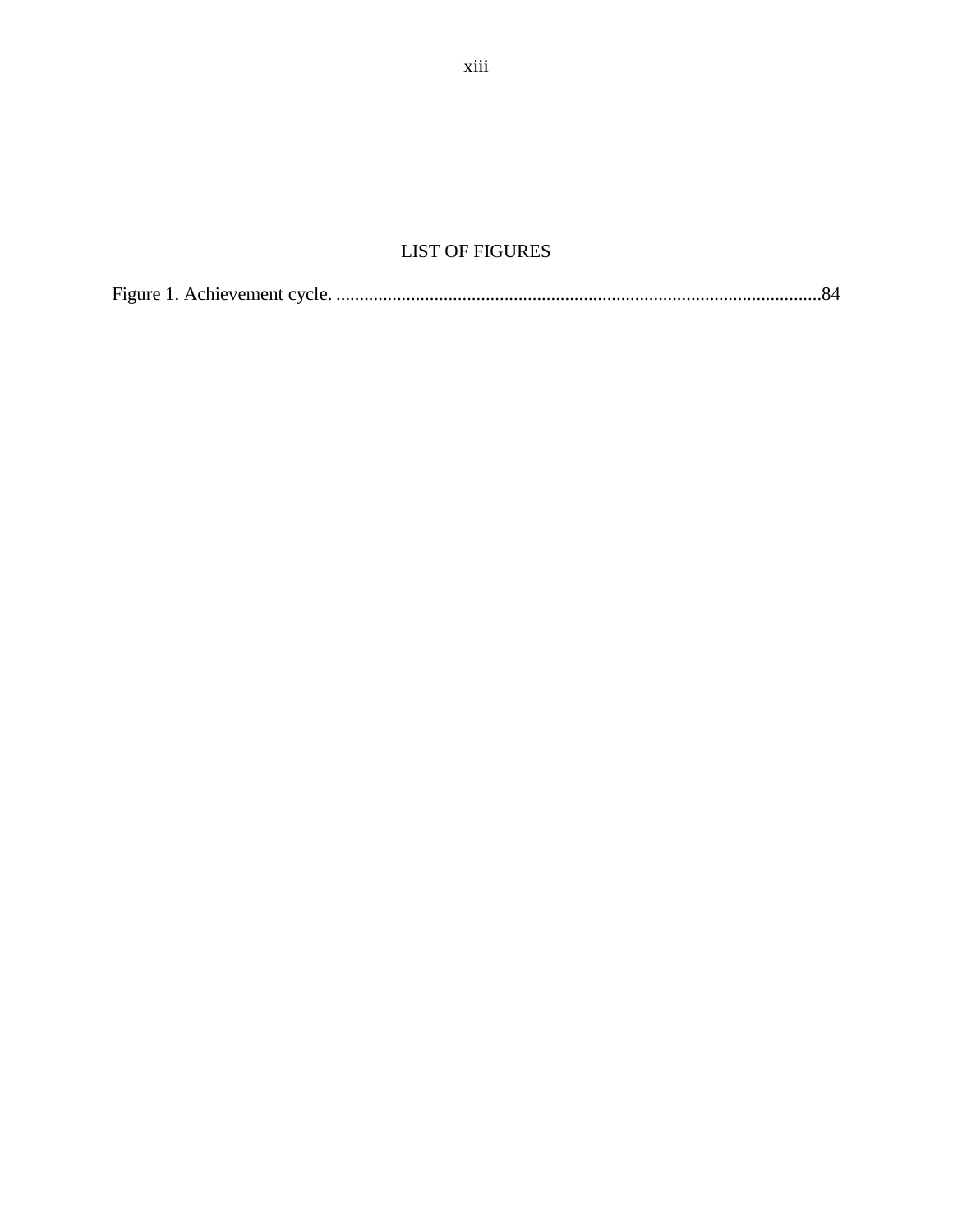## CHAPTER 1

#### INTRODUCTION

Today's school leaders are faced with many more responsibilities than discipline and the day-to-day managerial tasks of running a building. Today one of the most important responsibilities of principals is that of a learning leader. Teachers learn more from one another when they work in teams than from a single supervisor assuming the role individually as instructional leader, running independently from teacher to teacher giving advice (Schmoker, 2006). School leaders must be able to facilitate such ongoing learning through learning and leading with the teachers in data-driven, ongoing collaborative learning communities. It is through this approach that teachers are supported professionally through ongoing professional growth and that teams of teachers are most effective at meeting students' needs both independently and collectively. If today's school leaders are going to most effectively lead they cannot rely on one leadership style but must lead through situational leadership relying on the most effective characteristics of various leadership styles. They must also think about leadership from a distributed perspective recognizing the need to move beyond a heroic plot of leading, moving beyond the principal to include other potential leaders within the school setting (Spillane, 2006).

Studies link the importance of collaboration among teachers and leaders, multiple leaders, and educators observing the implementation of specific strategies, searching for different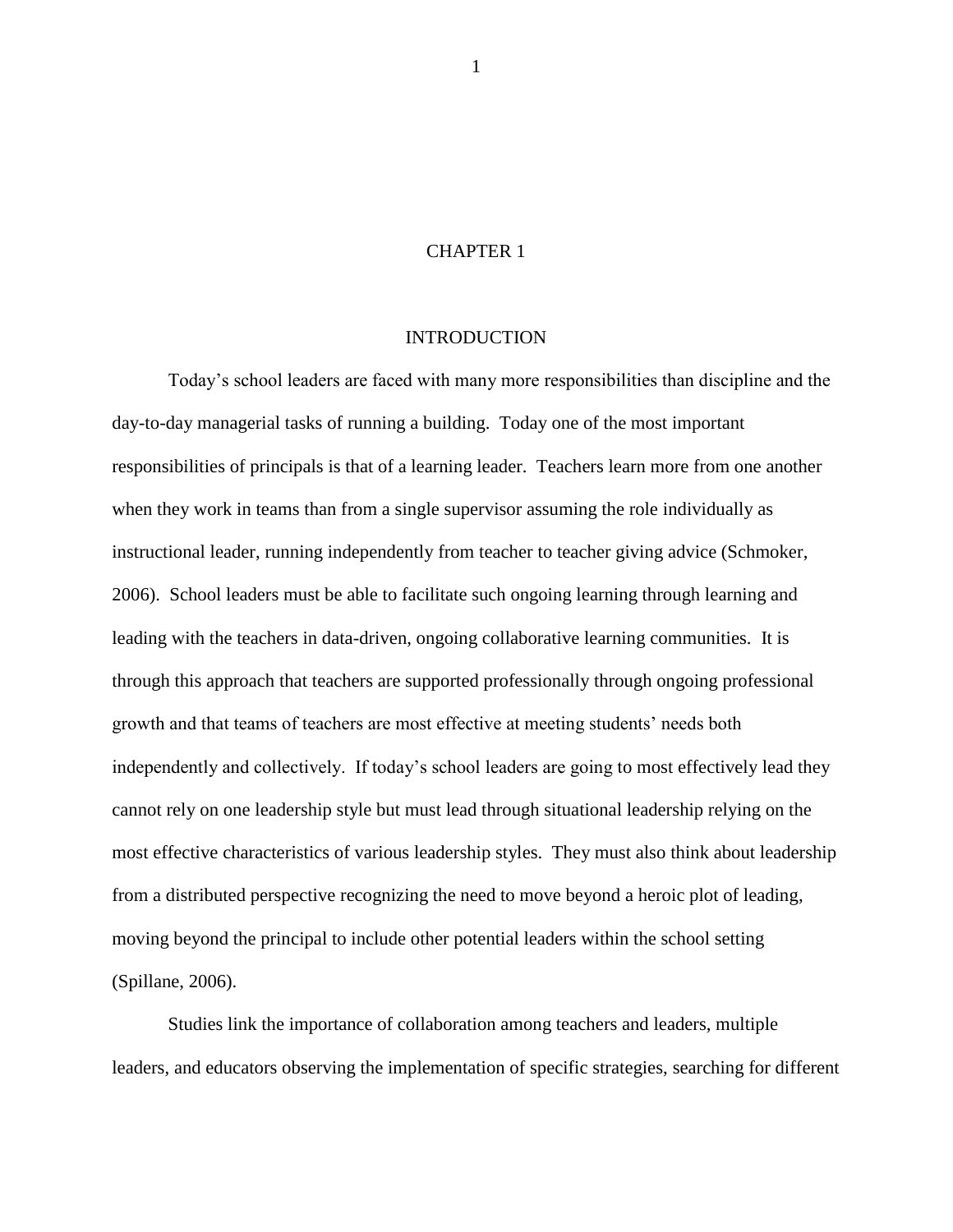ways implementers can learn from others. It is especially beneficial to teachers to learn from those teachers in similar circumstances who are further down the line in implementation (Fullan, 2010).

Culture is a key link to ensuring an environment where successful distributed leadership may transpire resulting in professionals learning effective practices and strategies to ensure student growth. Park and Datnow (2009) stated that in order to promote the practice of datadriven decision-making in schools, a culture of continuous improvement must be developed. This requires a delicate balance through district-level support and support from school principals that ensures flexibility at the local level. Educators should feel empowered and able to make data-driven decisions within the context of individual classrooms. Danielson (2006) stated that all leadership activities take place within a cultural context encompassing the school's culture and ethos. A strategy for improving teacher practice is to develop a results-oriented collaborative culture where the staff works as a learning community, a culture that is committed to building the collective capacity of teachers to meet the challenges within the school. Such a culture, based on interdependence, focuses on shared responsibility and mutual accountability (Dufour & Marzano, 2011).

Successful leadership goes beyond leadership theory and the leader implementing theorybased practices to followers. Part of successful leadership practice involves interactions between leaders and followers (Spillane, 2006). Too many classroom teachers still have the urge to work in isolation, reporting to school day after day and working behind closed doors to meet the individual classroom needs. Schmoker (2006) stressed that a system has been created in which generations of talented and hardworking teachers have engaged in inferior practices. Absent has been the much-needed feedback that would alert teachers to this issue. When teachers work in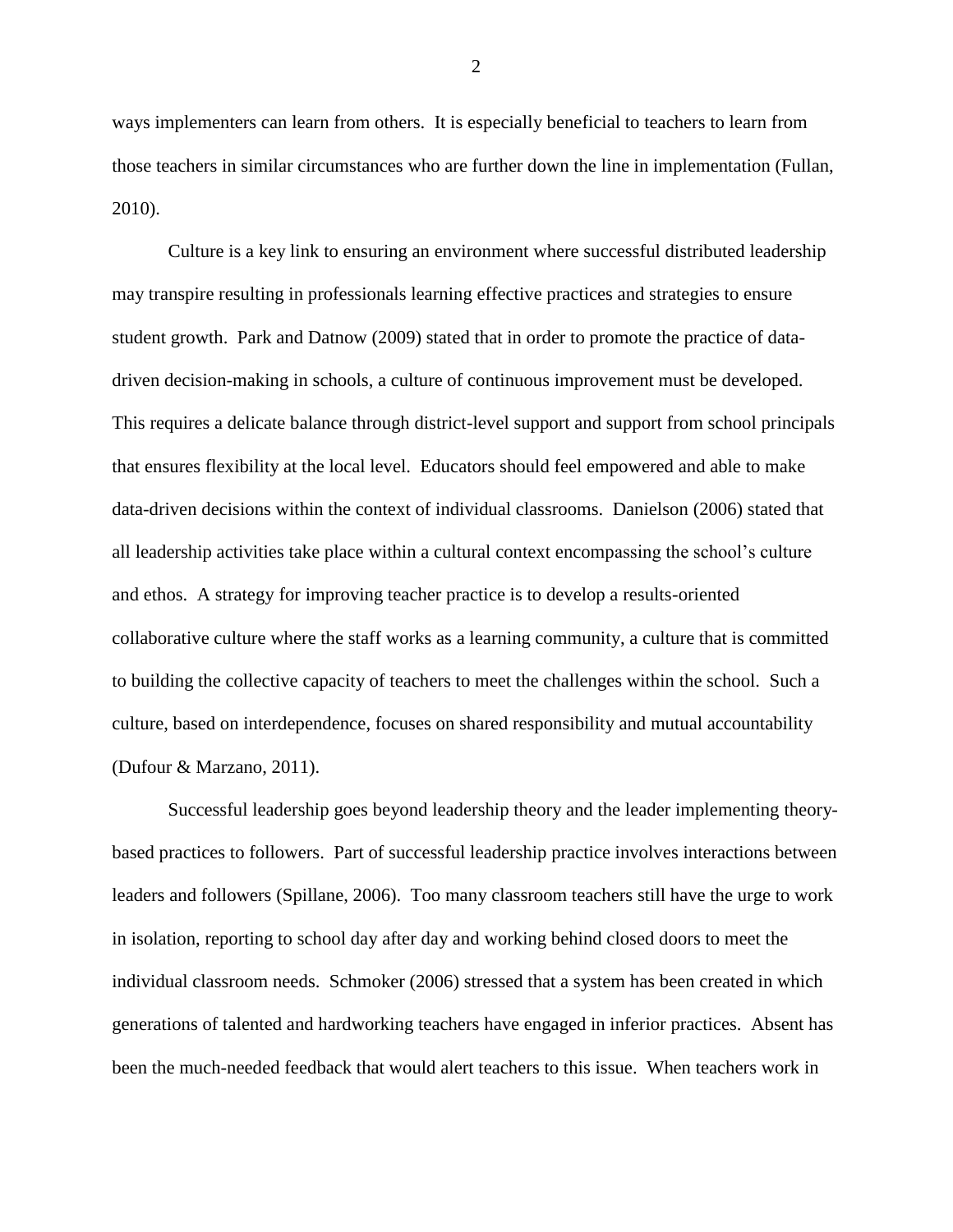isolation, they are promoting the idea that teaching is primarily personal and beyond scrutiny. Teachers are professionals and they must behave like professionals. A true professional does not work in isolation but rather works in teams focusing on effectiveness within their practice. Teachers must not only open their classroom doors but they must assume responsibility for continuous growth and development and take an active leadership role in determining the pathway to professional growth.

As Carroll (2004) suggested, effective organizations of the 21st century ensure teams work collaboratively to discuss future trends, discuss current observations within the organization, and determine next steps to ensure the organization is forward-thinking in its approach to meeting the needs to its customers in an ever-changing world. Teachers must recognize that their clients are the students. "This collaborative culture would also require discipline to maintain a focus on student learning," (Blankstein, 2004, p. 51).

School leaders must promote teacher leadership as well. School leaders who are participatory in their leadership style will be successful in building a collaborative school culture, which is needed in today's schools where students must become comfortable with reinventing themselves throughout their lives. Buckingham and Coffman (1999) stressed that the manager's role is to work with employees and help them release their talents into performance. Buckingham and Coffman also stressed that managers must select the right people for specific positions, set expectations, motivate, and then develop those individuals. Today, teachers must have the ability to assume leadership roles.

Fullan (2010) stressed that at the classroom and school level the relationship between instruction and assessment is important to understand so that teachers can tailor instruction to individual needs. Such an approach requires effective leadership at the teacher level. Practice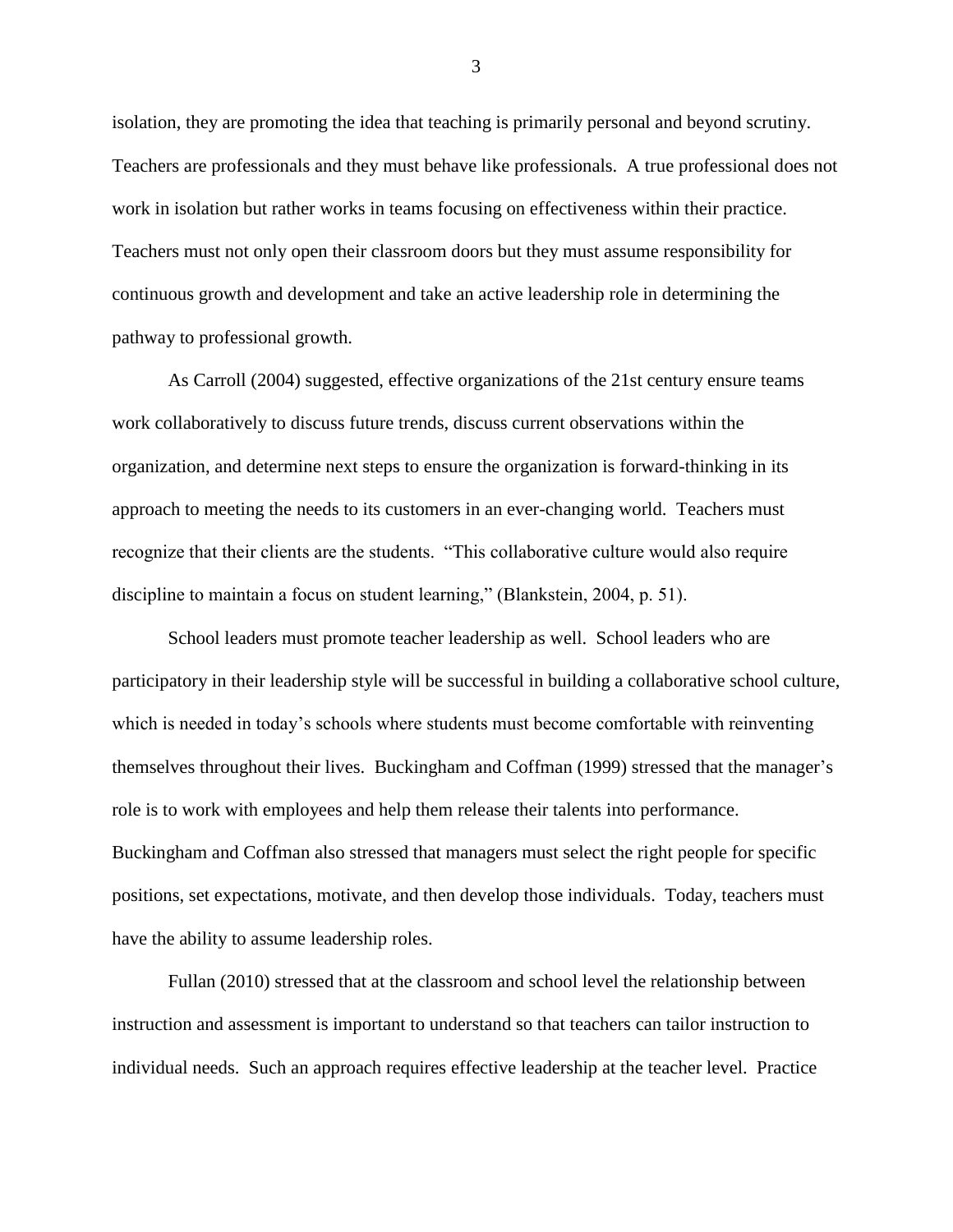must be transparent as well so that instructional strategies can be examined for effectiveness by other colleagues within a professional learning team. Schools should compare themselves with themselves, compare themselves to other schools, and compare themselves to an external standard or benchmark such as 90% success in a specific area of focus. Fullan stressed the importance of principals becoming assessment literate to the point where there is a relationship between instruction and assessment. It is through such a relationship that principals can communicate with teachers both vertically and horizontally across curriculums.

As teachers and principals make this shift from a focus on teaching to a focus on learning, they recognize that they cannot help all students learn unless they work together collaboratively, and they constantly seek tangible evidence that students have truly acquired the intended knowledge, skills, and dispositions. (Dufour, Eaker, & Dufour, 2005, p. 2)

This will ensure that students are learning the basic skills and concepts needed to move to the next level. As Fullan (2010) suggested, the relationship between instruction and assessment will also ensure appropriate scaffolding occurs so that there are no missing links in the learning process in each subject area. This is where true leadership needs to evolve.

Valentine (2006) stressed the importance of understanding a collaborative school culture, the concept of organizational culture, and methods to measure or assess school culture. These concepts are important as a school leadership team, a school improvement team, or a school faculty embarks on the tasks of organizational growth. Additionally, Spillane (2006) stressed that leadership practice takes shape in the interactions between leaders and followers.

Park and Datnow (2009) stressed the idea that leadership is not a personal endeavor but rather a collective phenomenon. Additionally, leadership operates within a network of actors.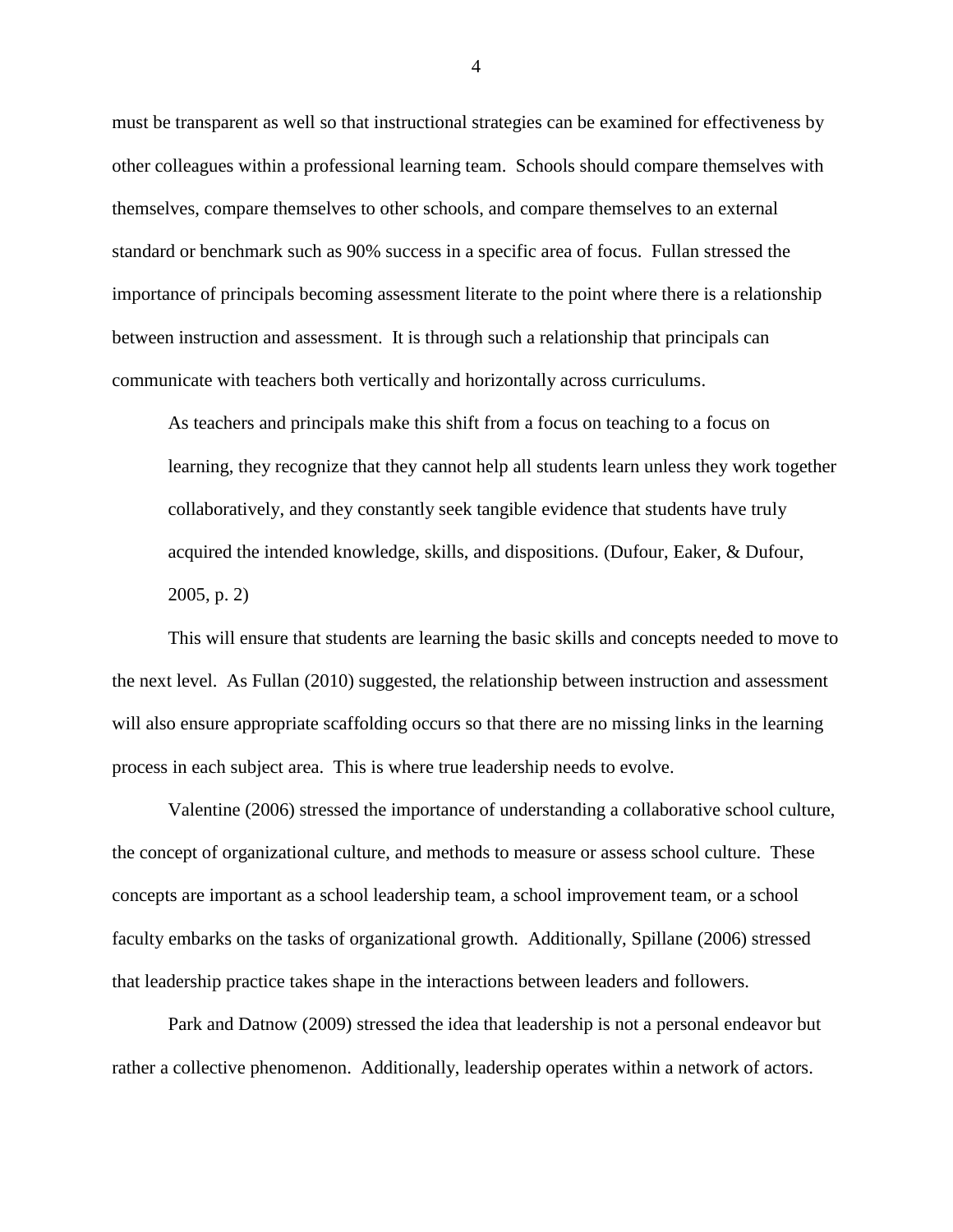School leaders must cultivate a culture where teachers can implement various leadership strategies not only within the classroom but also in collaborative settings with colleagues. Bass (1990) stressed that for any given leader in one situation subordinates are likely to be more experienced, motivated, or better adjusted. Leaders need to deal differently in one situation than another. Leaders must be flexible in their approaches and styles. A culture that embraces collaborative leadership, collegial support, and collaboration amongst colleagues will set the stage for optimizing ongoing professional growth and an increase in student achievement.

#### **Statement of the Problem**

Educators are faced with countless initiatives through educational reform and implementation of new legislative decrees. Changes require teachers to grow professionally as they learn to facilitate learning opportunities, model problem-solving strategies, and then support students to ensure increased achievement as they put such strategies and skills into practice.

Marzano and Waters (2009) stated that districts should have specific goals pertaining to continuous improvement of pedagogical skills among teachers. Such goals should be the focus in professional learning communities. Teachers should also share a common language pertaining to instructional strategies and practices. Although teachers should be allowed to use their discretion regarding use of instructional strategies, all students in every class should be expected to show adequate gains as defined in nonnegotiable achievement goals (Marzano & Waters, 2009). The U.S. Department of Education (2010) stressed the importance of effective teachers and principals in every school, where states and districts develop and implement systems of teachers and principal evaluations to identify effective and highly effective teachers based on student growth and other factors. Through such systems, specific needs for professional development and help for teachers and principals will be identified.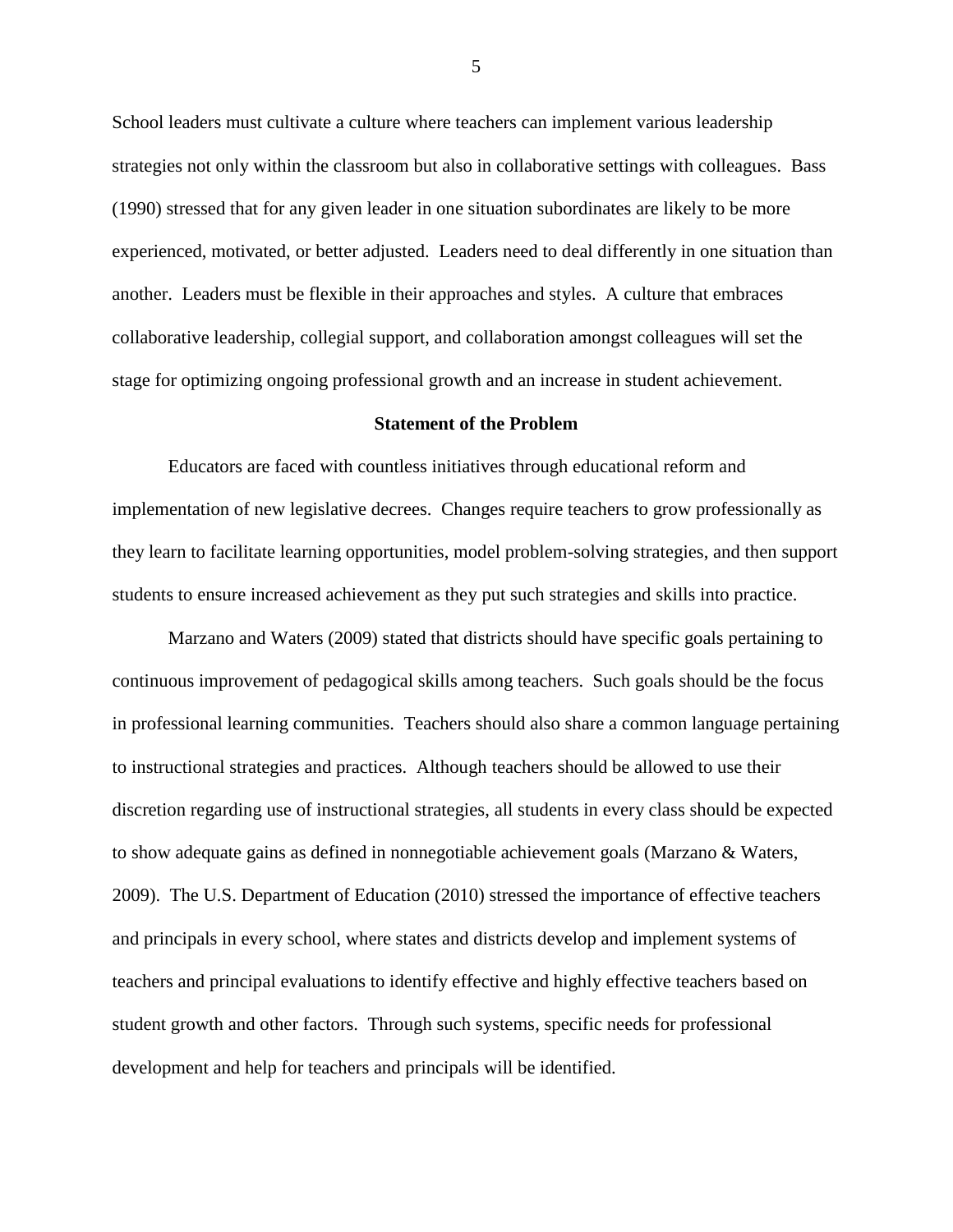Wirt and Kirst (2005) stressed that professional educators have resources, and they must define choices and produce research as to provide recommendations for future decisions in education. Educators must face today's challenges in education in teams, and they must act as educational leaders sharing their knowledge and areas of expertise to ensure success in the professional team for which they serve. Additionally, Marzano and Waters (2009) found that action research projects are the most powerful tools in developing an understanding of which instructional strategies have the most credible causal link between specific instructional strategies and student achievement.

Schmoker (2001) interviewed teachers in high performing schools and found that teachers, when given opportunities to collaborate, viewed collaborative teams as a way to get higher achievement results. Although collaborative cultures are powerful, Schmoker (2001) also pointed out that in order to see such gains in achievement, due to collaborative efforts, the teams must focus on the right things. Schools and districts need to create a systematic process to ensure collaborative teams are focusing on the right work. Through such a focus teams can analyze and impact their practice in ways that will ensure improved results.

Dufour and Marzano (2011) stated that principals benefit from a collaborative team structure of the professional learning community process because it provides an opportunity for schools to create shared leadership. In order for collaborative leadership to be successful, teachers and principals should share similar beliefs and values with regard to a school culture, including collaborative practices and routines that promote ongoing professional development. Optimizing school reform initiatives may require that leaders understand school culture to optimize school improvement initiatives.

Given the constant pressures put on teachers to implement new school reform initiatives,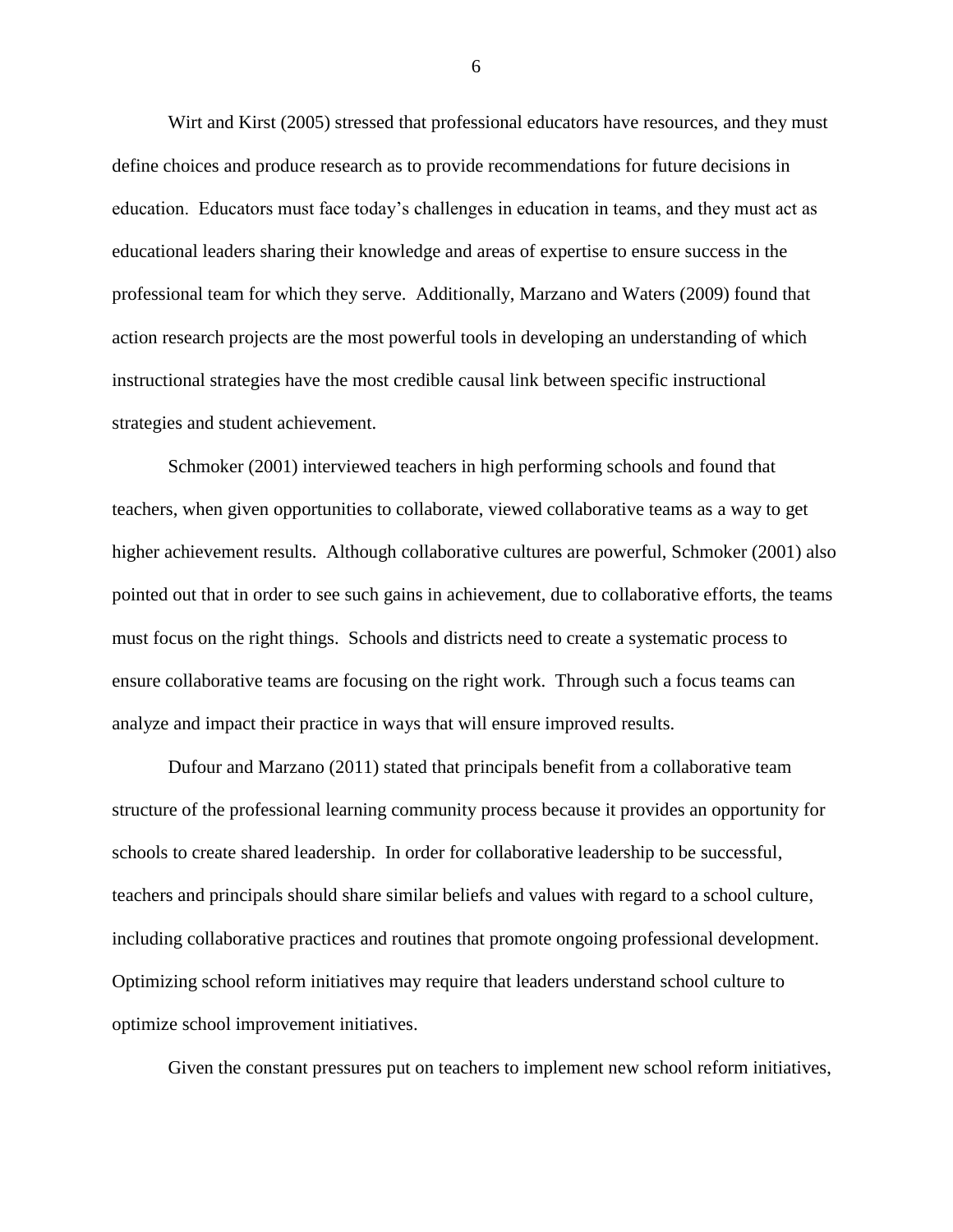teachers must find ways to continue and focus on collaborative practices in professional learning communities. Dufour et al. (2005) wrote, "The best professional development occurs in the context of the workplace rather than the workshop as teachers work together to address the issues and challenges that are relevant to them" (p. 19). Do the pressures put on today's teachers affect the quality of collaboration among teachers or the collaborative leadership within the schools?

### **Purpose of the Study**

The purpose of this quantitative study was to determine whether collaborative leadership and teacher collaboration predict student achievement. Specifically, the study sought to discover if there is a strong relationship between collaborative leadership and student achievement or if there is a strong relationship between teacher collaboration and student achievement.

This study utilized the school culture survey developed at the Middle Level Leadership Center, University of Missouri (Gruenert & Valentine, 1998). The survey (Appendix A) provides information relative to shared values/beliefs in the school. The factors measure specific aspects of a school's collaborative culture. The measured factors are

- 1. Collaborative Leadership: Measures the degree to which school leaders establish and maintain collaborative relationships with school staff.
- 2. Teacher Collaboration: Measures the degree to which teachers engage in constructive dialogue that furthers the educational vision of the school.
- 3. Professional Development: Measures the degree to which teachers value continuous personal development and school-wide improvement.
- 4. Collegial Support: Measures the degree to which teachers work together effectively.
- 5. Unity of Purpose: Measures the degree to which teachers work toward a common mission for the school.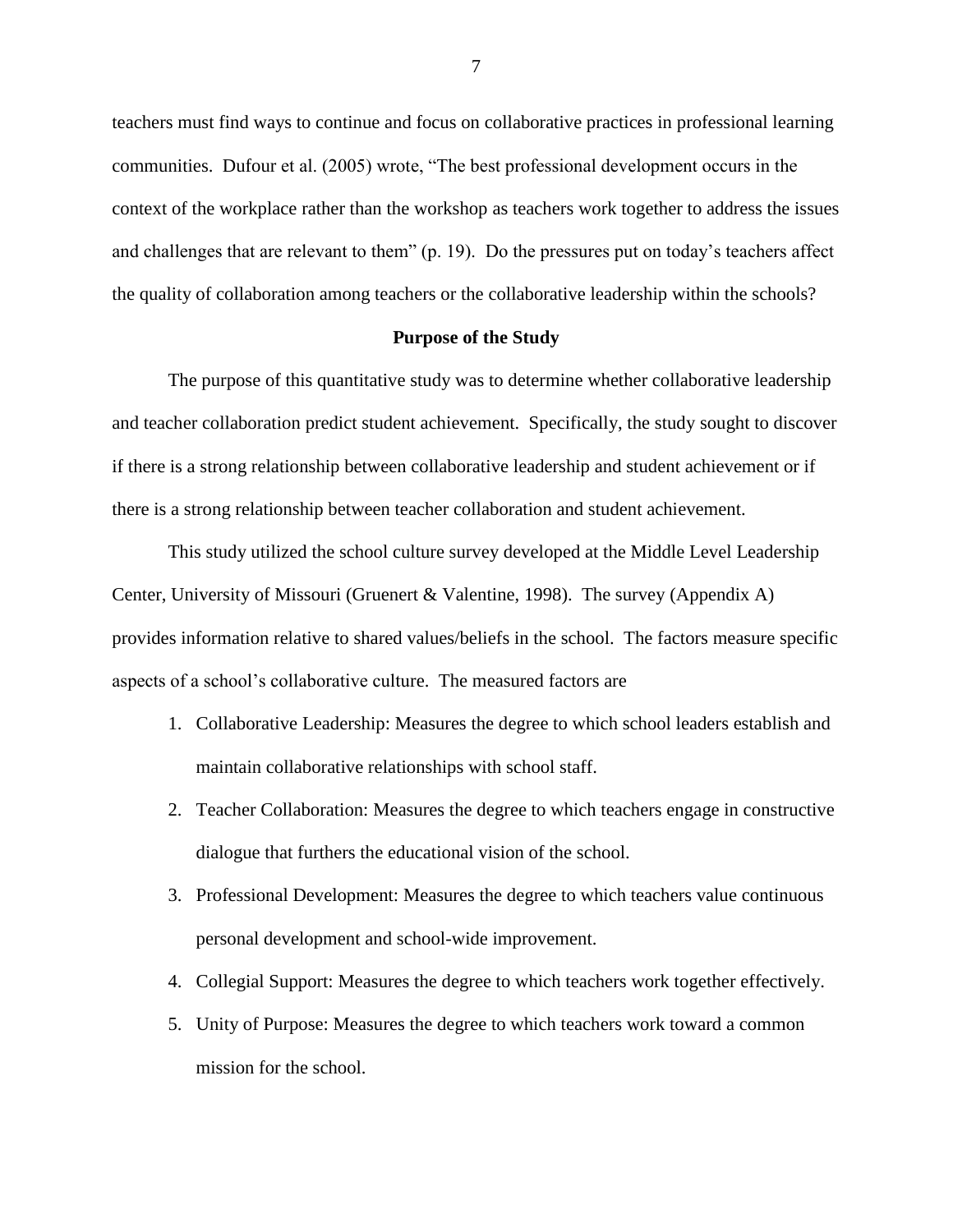6. Learning Partnership: Measures the degree to which teachers, parents, and students work together for the common good of the student. (Gruenert & Valentine, 1998, p. 1)

The instrument was administered to teachers and principals in elementary and middle schools throughout Indiana electronically via SurveyMonkey. Permission to use the survey is contained in Appendix B.

### **Research Questions**

The research questions for the study were as follows:

- 1. Does collaborative leadership predict student English/language arts achievement?
- 2. Does collaborative leadership predict student math achievement?
- 3. Does teacher collaboration predict student English/language arts achievement?
- 4. Does teacher collaboration predict student math achievement?

### **Null Hypotheses**

The following represented the null hypotheses for the study:

H01. Collaborative leadership does not predict student English/language arts achievement.

H02. Collaborative leadership does not predict student math achievement.

H03. Teacher collaboration does not predict student English/language arts achievement.

H04. Teacher collaboration does not predict student math achievement.

#### **Definitions**

*Collaborative leadership score* measures the degree to which school leaders establish,

maintain, and support collaborative relationships with and among school staff. School leaders value teachers' ideas, seek input, engage staff in decision-making, and trust the professional judgment of the staff. Leaders support and reward risk-taking and innovative ideas designed to improve education for the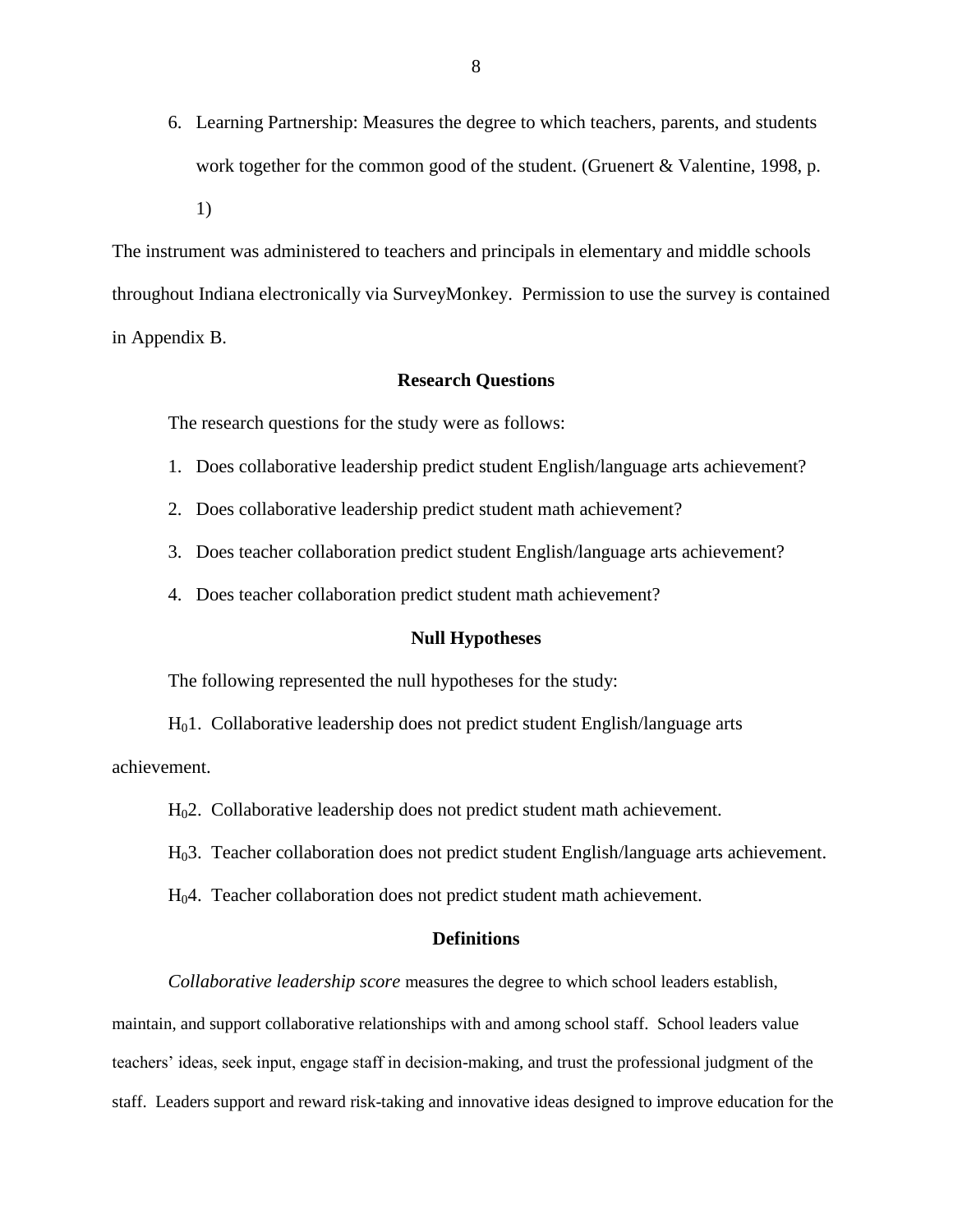students. Leaders reinforce the sharing of ideas and effective practices among all staff (Gruenert  $\&$ Valentine, 1998).

*Collaborative learning community* refers to teachers working together studying and discussing student data such as test scores or authentic work, teaching strategies, or professional literature to make informed decisions for teaching the students they serve.

*Distributed leadership* involves the principal working with multiple leaders in the school setting including, but not limited to, assistant principals, literacy coaches, curriculum director, and teacher leaders (grade level coordinators) as teachers assume leadership roles in collaborative learning communities.

*Elementary setting* refers to elementary buildings with students in Grades K-6.

*English/language arts growth model score* refers to the model the Indiana Department of Education uses to measure individual student academic growth in the area of English/language arts in relationship to students with similar academic scores throughout the state of Indiana. Indiana Statewide Testing for Educational Progress (ISTEP+) results are utilized and student scores are categorized from one year to the next to determine a specific growth model score.

*Math growth model score* refers to the model the Indiana Department of Education uses to measure individual student academic growth in the area of math in relationship to students with similar academic scores throughout the state of Indiana. ISTEP+ results are utilized and student scores are categorized from one year to the next to determine a specific growth model score.

*Middle school setting* refers to middle school buildings with students in grades ranging from 6 to 8.

*Principal* in this study refers to the head school leader of the kindergarten-sixth grade building or any configuration of sixth to eighth grade building.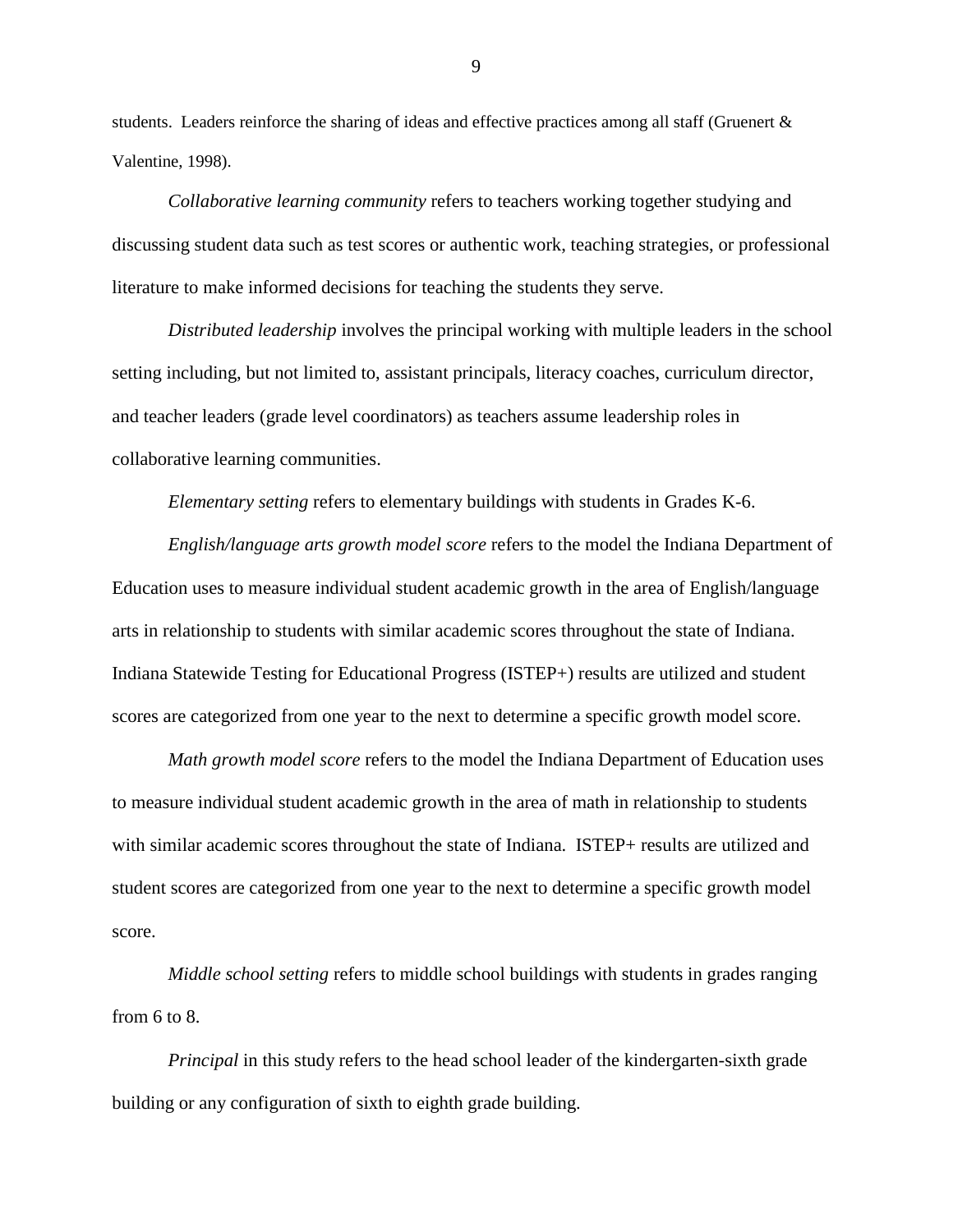#### *School culture* refers to

a complex pattern of norms, attitudes, beliefs, behaviors, values, ceremonies, traditions and myths that are deeply engrained in the very core of the organization. It is the historically transmitted pattern of meaning that wields astonishing power in shaping what people think and how they act. (Barth, 2002, p. 7)

*Standardized testing* refers to testing that is administered and scored in a uniform or standard manner. The test is administered under controlled conditions to ensure consistency.

*Teacher* refers to classroom instructor in Grades K-8 in this study.

*Teacher collaboration score* measures the degree to which teachers engage in constructive dialogue that furthers the educational vision of the school. Teachers across the school plan together, observe and discuss teaching practices, evaluate programs, and develop an awareness of the practices and programs of other teachers.

*Teacher leader* refers to "teachers who continue to teach students but also have an influence that extends beyond their own classrooms to others within their own school and elsewhere" (Danielson, 2006, p. 12).

## **Significance of the Study**

Today's school leaders are faced with increased responsibilities as they focus on school reform initiatives that will result in increased student achievement. Evidence supports that principals' leadership is important to promoting an environment where conditions include shared vision and norms around instruction, norms of collaboration, and a sense of collective responsibility for student achievement (Spillane, Halverson, & Diamond, 2004). School principals must set the stage for increasing capacity within the school teaching staff to include knowledge, skills, and dispositions of teachers individually and collectively (Fullan, 2010). Capacity building can be supported through distributed leadership. Danielson (2006) stressed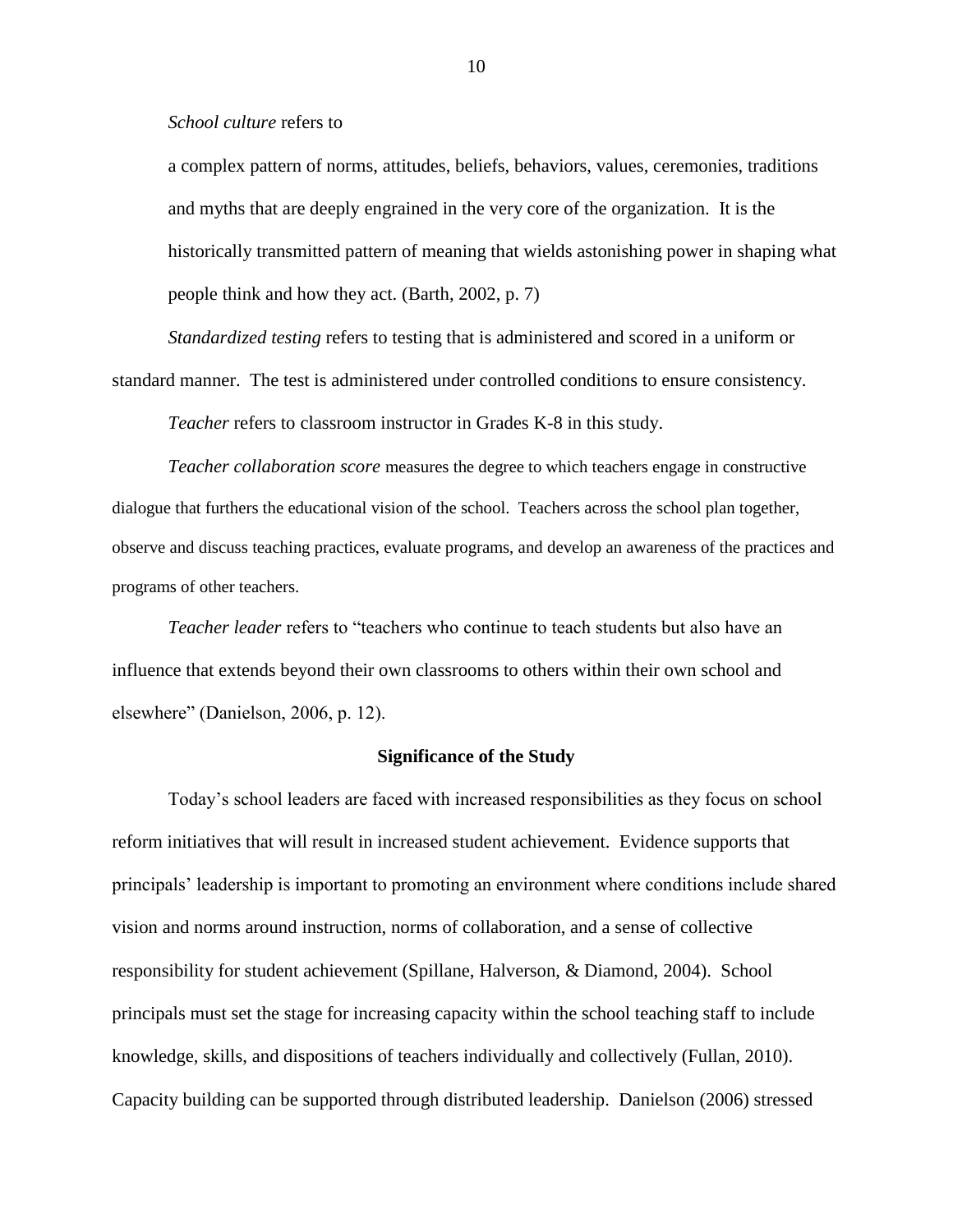the importance of a staff culture of professional inquiry when setting a vision for student learning that drives improvement efforts. Danielson stressed that encouraging teacher leadership is an approach to supporting professional inquiry.

The purpose of this study was to examine whether or not there is a strong relationship between collaborative leadership efforts and student achievement and teacher collaboration efforts and student achievement. Specifically, the study was developed to determine if principals' and teachers' collaborative leadership efforts and teacher collaboration efforts can serve as predictors to student achievement in a building. Implications for these findings also provide quantitative data that may reveal whether there is disconnect between the two groups, impacting the collaborative efforts to improve their school. This study utilized a survey developed at the Middle Level Leadership Center, University of Missouri (Gruenert & Valentine, 1998). The survey provides information pertaining to shared values and beliefs in the school. The factors measure specific aspects of a school's collaborative culture. This provided quantitative data for administrators and teachers to help focus their efforts on improvement strategies that positively impact student achievement.

#### **Limitations**

When dealing with surveys it is possible the respondents' answers may represent only a limited sample of behavior (Golafshani, 2003). Additionally, because teachers and principals completed surveys within the same building, it was possible that teachers felt concerned about guaranteed anonymity which in turn could affect the accuracy of their responses. When dealing with surveys it is also unknown as to what kind of teacher will complete the survey with regard to quality of teacher, a teacher who supports or does not support the school vision, and teacher who is a team player, etc. ISTEP+ growth data for English/language arts and math were studied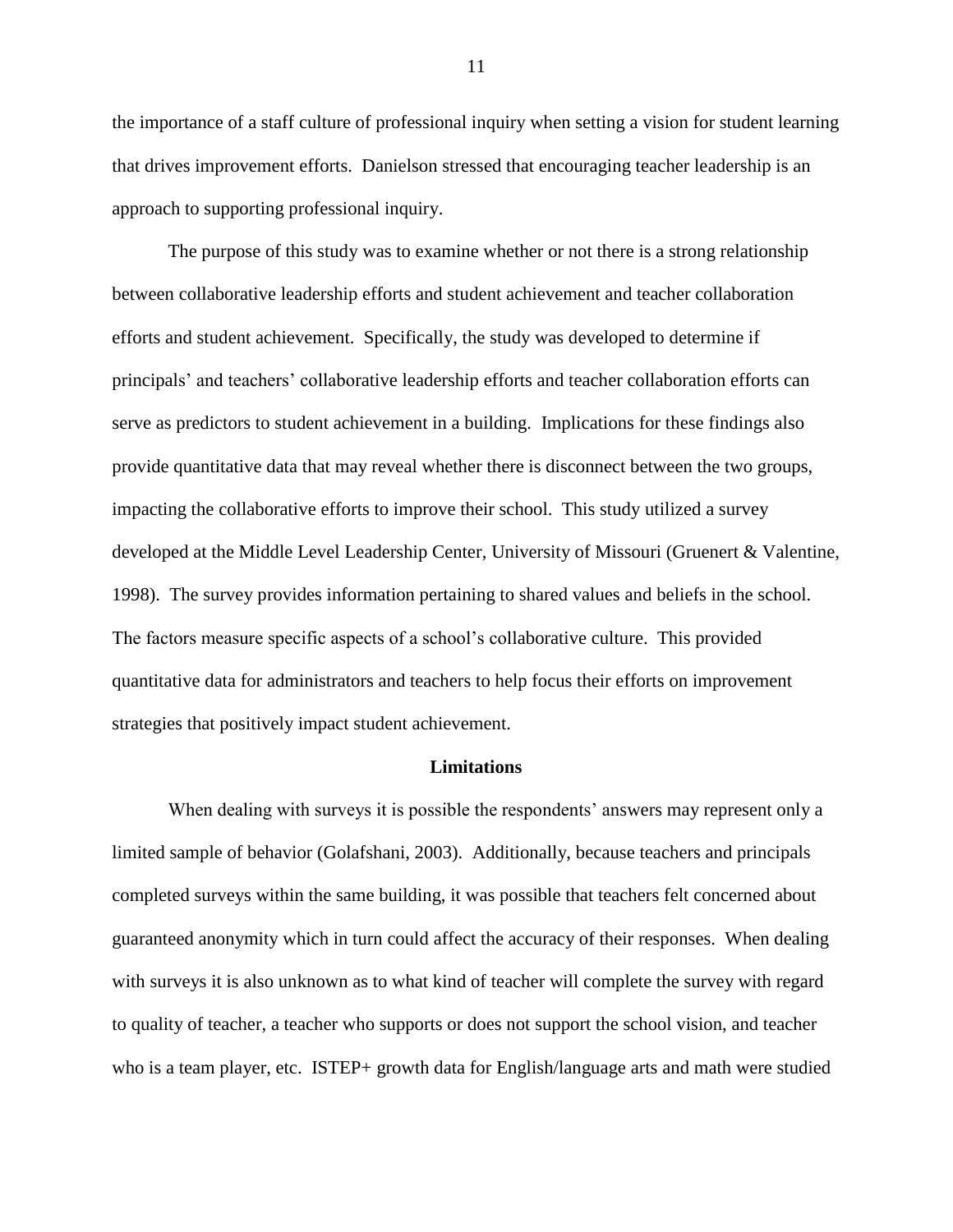to look for a relationship between collaborative leadership and student achievement and to look for a relationship between teacher collaboration and student achievement. When studying standardized testing there is always the possibility of measurement error within the standardized testing.

### **Delimitations**

This study was delimited to elementary and middle school principals and teachers who chose to participate in this study. All Indiana public elementary and middle school principals and teachers of students participating in ISTEP+ testing, Grades 4-8 only, and those who had growth model score data were invited to participate in the study. This study used 2011 and 2012 growth model data from standardized testing.

### **Summary and Organization of the Study**

This study is divided into five chapters. Chapter 1 provided introduction, the statement of the problem, purpose of the study, research questions, null hypotheses, definition of terms, significance of the study, and limitations and delimitations. Chapter 2 presents a review of the literature and is subdivided into educational leadership, building-level educational leadership, developing teacher leadership, teacher leadership impacting curriculum, instruction and student learning, developing collaborative learning teams, and the culture within the building. Chapter 3 presents information about the methodology used during this study, including description of the sample, data sources, data collection procedures, and method of analysis. Chapter 4 presents findings through the quantitative analyses of Hypotheses 1, 2, 3, and 4. Chapter 5 presents a summary of the findings, conclusions, implications, and recommendations for further research.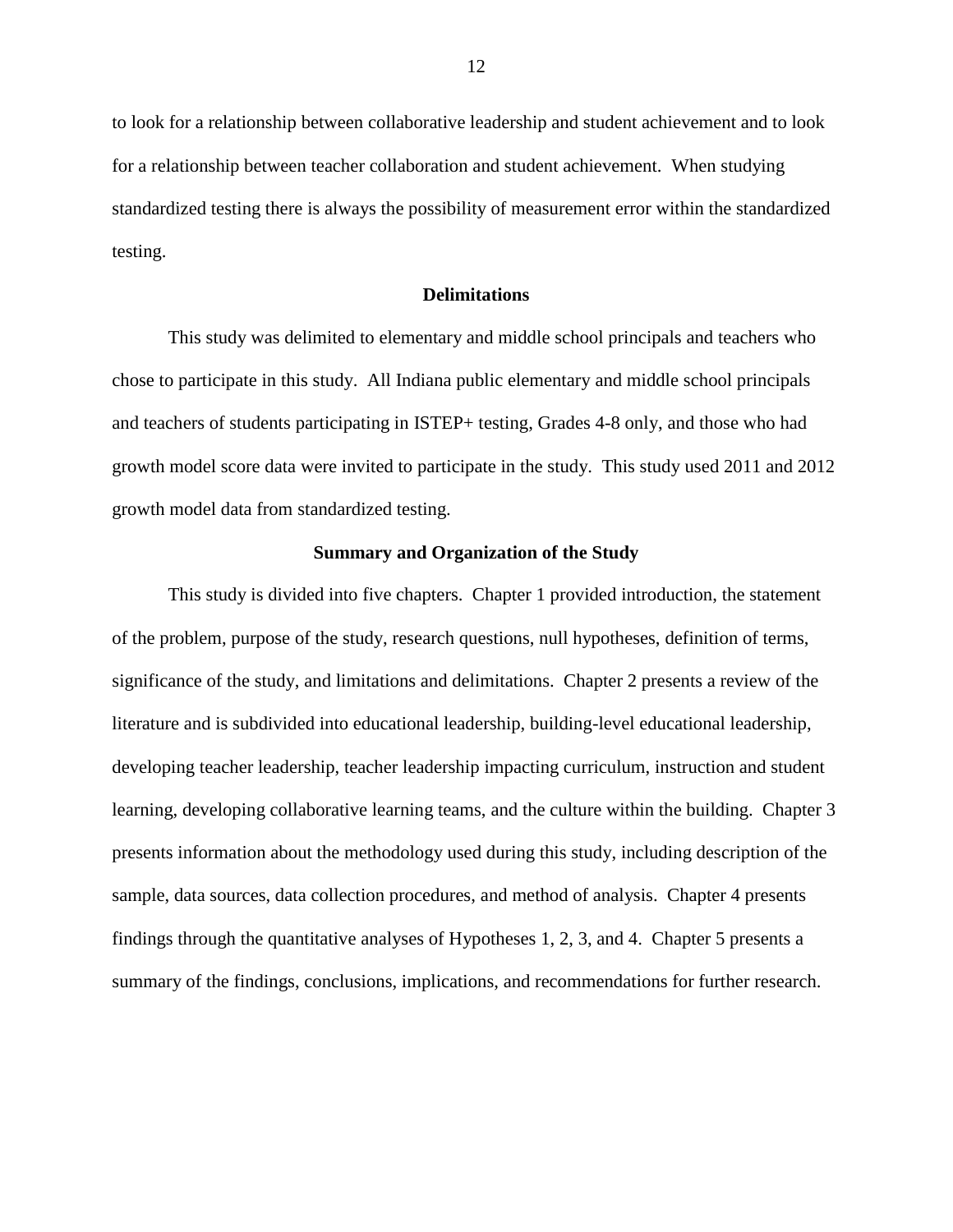## CHAPTER 2

## REVIEW OF THE LITERATURE

### **Educational Leadership**

Leadership is a mixture of authority and democracy (Fullan, 2010). There are various leadership styles that educational leaders can adopt and practice in schools. Leadership, as stated by Park and Datnow (2009), is not solely an individual or personal endeavor. Leadership involves a collective approach that must operate within a network of actors. Bass (1990) stated that "leaders manage and managers lead, but the two activities are not synonymous. Leaders facilitate interpersonal interaction and positive working relations; they promote structuring of tasks and the work to be accomplished" (p. 383).

Leadership styles can range from participatory styles to an autocratic style. Bass (1990) stressed,

There are only two ways of changing a follower's behavior (apart from using drugs or physical force). The leaders either alter the follower's information, understanding, and ability to cope with the task at hand or the follower's motivation to deal with the task. When the leader has more relevant knowledge than the follower, task-focused direction provides for the necessary transfer of information. Powerful leaders can arouse motivation. But in many situations in which followers have as much or more information than the leader or in which power is more widely shared, the motivation of followers is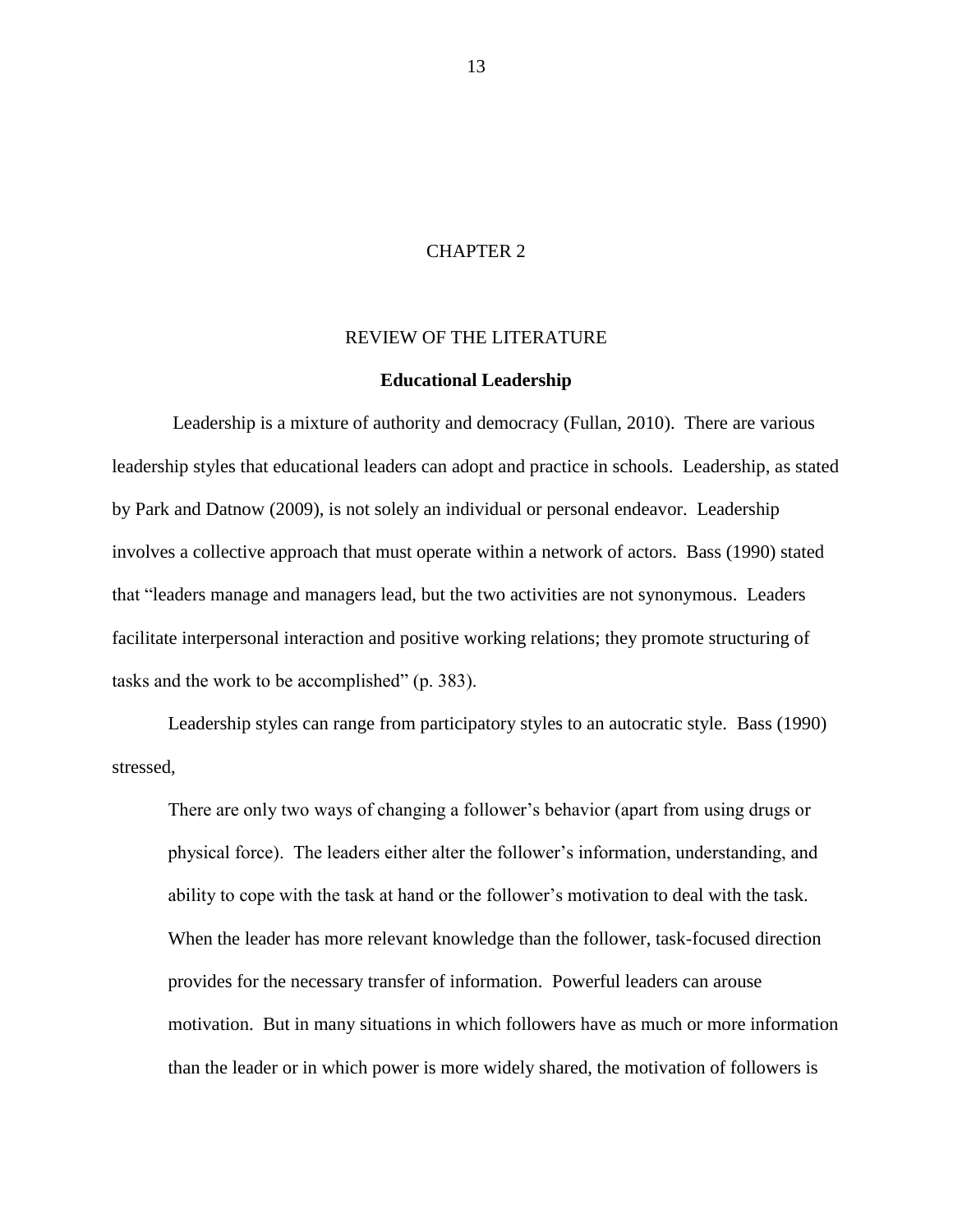more likely to depend on involving them in decisions about handling the task and their concerns about it and themselves. (p. 419)

In participatory or democratic leadership styles, leaders of these approaches include others in the ultimate decision-making process and encourage feedback, innovation, and creativity. Through an autocratic style of leadership, administrators believe it is essential to be involved with every aspect of the daily running of an educational institution. The autocratic leadership style tends to discourage creativity and innovation (Simplicio, 2011). English and Furman (2007) suggested that there is no one leadership style that will prove to be effective in all contexts. Instead, as Eacott (2011) pointed out, the strategic tasks of effective educational leaders revolve around a combination of complex factors which include historical, cultural, social, and political influence. Eacott went on to suggest that in order to truly understand strategic leadership practice, we must consider leaders' behavior and thinking as well as their situations.

Leadership styles were categorized into six styles by Goleman (2000) as coercive, authoritative, affiliative, democratic, pacesetting, and coaching. Goleman suggested that leaders need many styles of leadership. He stated the authoritative, democratic, affiliative, and coaching styles are styles that can lead to a positive climate resulting in strong performance by followers while coercive and pacesetting leadership styles can negatively impact climate, therefore impacting performance negatively (Goleman, 2000). Table 1 defines each of Golman's leadership styles.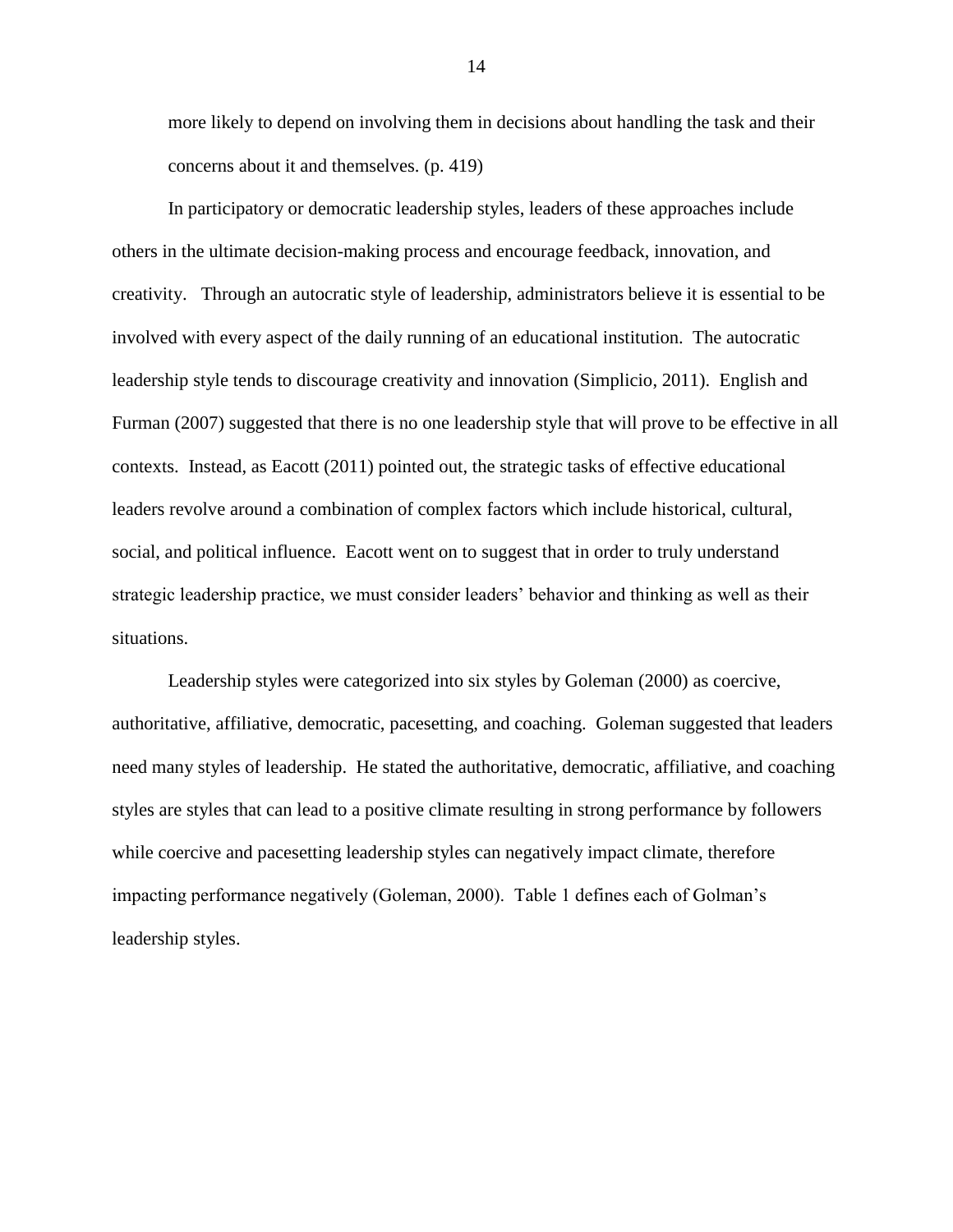## <span id="page-28-0"></span>Table 1

## *Goleman's Six Leadership Styles*

| Leadership Style                                                                       | Leader's Modus Operandi                                                                  | Style in Phrase       |
|----------------------------------------------------------------------------------------|------------------------------------------------------------------------------------------|-----------------------|
| Coercive                                                                               | Demands immediate compliance                                                             | "Do what I tell you." |
|                                                                                        |                                                                                          |                       |
| Authoritative                                                                          | Mobilizes people toward a vision                                                         | "Come with me."       |
| Affiliative                                                                            | Creates harmony and builds emotional bonds                                               | "People come first."  |
| Democratic                                                                             | Forges consensus through participation                                                   | "What do you think?"  |
| Pacesetting                                                                            | Sets high standards for performance                                                      | "Do as I do now."     |
| Coaching                                                                               | Develops people for the future                                                           | "Try this."           |
|                                                                                        | Note. Adapted from "Leadership that gets results," by D. Goleman, 2000, Harvard Business |                       |
| Review, 78, pp. 78-90. Copyright 2000 by the President and Fellows of Harvard College. |                                                                                          |                       |

Gabatshwane (2011) conducted a study comparing school management teams and teachers' perceptions of preferred leadership styles in selected schools. These styles were placed in three categories to include hierarchical/autocratic, collaborative (to include democratic, transformational and participative), and laissez-fair/delegative. The outcome of the study indicated that teachers preferred some form of a collaborative leadership style. Bass (1990) provided insight into leadership that should be considered as he stated, "For a given leader in one situation or the other, some subordinates are likely to be more experienced, more motivated, or better adjusted to their situation. The leader may need to deal differently with the various kinds of subordinates" (p. 563). Ultimately, the leadership style that leaders choose to use can impact the organization negatively or positively (Simplicio, 2011).

Trottier, Van Wart, and Wang (2008) looked at both transactional and transformational leadership. They determined that both transactional and transformational leadership are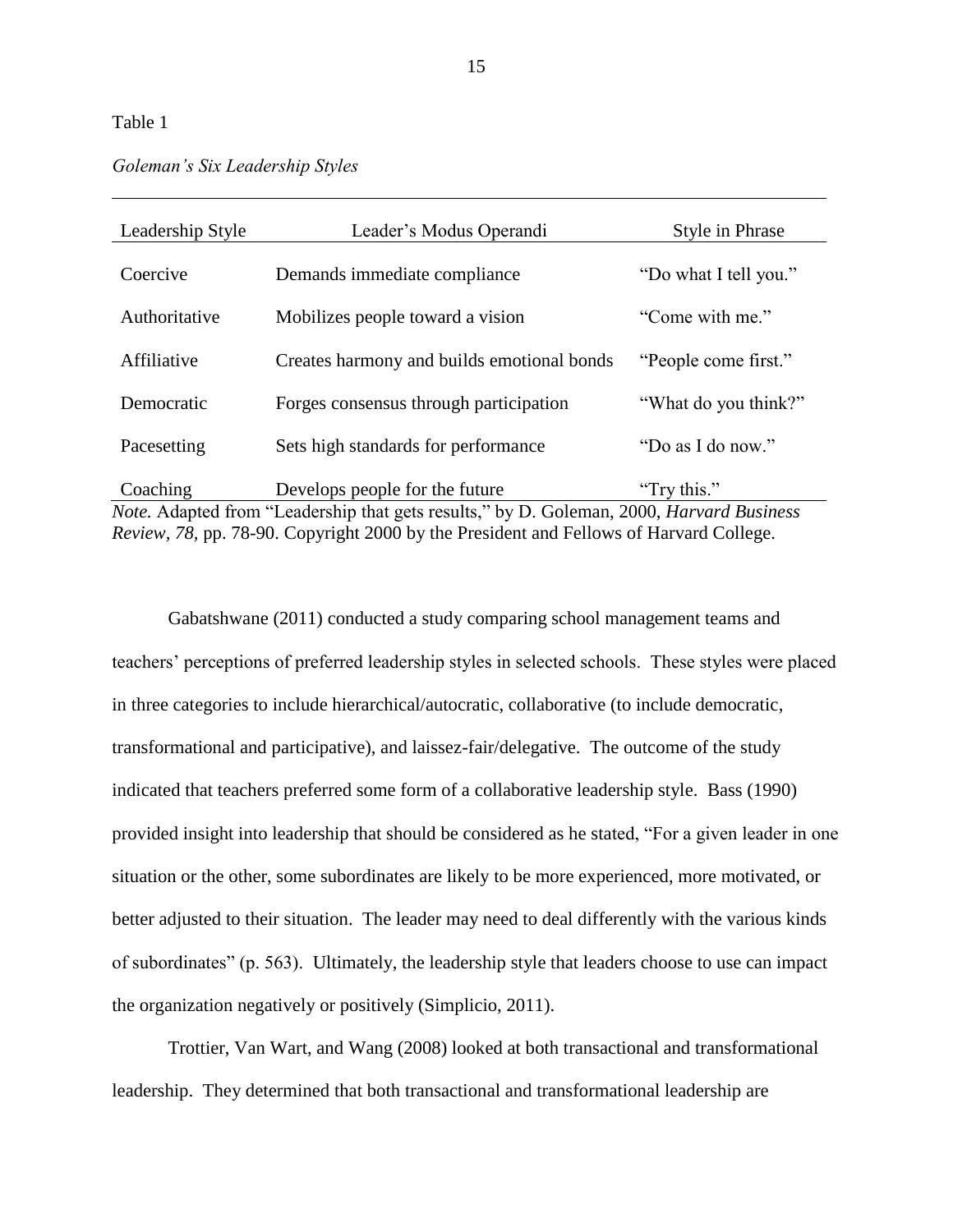important leadership styles to an organization. They found in their study that when dealing with the traditional daily operations including technical and managerial skills, leaders must function well in practicing the transactional leadership style. Transformational competencies are also important for leaders to understand and apply so that they can emphasize mission articulation, vision, and inspirational motivation. Trottier et al. (2008) cited Bass's expanded operational definition of leadership found in Bass's *Handbook of Leadership* (1996)*.* Bass's operational definitions by categories are presented in Table 2.

## <span id="page-29-0"></span>Table 2

| Bass's Operational Definition of Leadership by Categories |  |
|-----------------------------------------------------------|--|
|-----------------------------------------------------------|--|

| <b>Leadership Elements</b>                                                                                                                                        |
|-------------------------------------------------------------------------------------------------------------------------------------------------------------------|
| Leaders avoid intervening.                                                                                                                                        |
| Leaders intervene when standards are not met.                                                                                                                     |
| Leaders monitor performance and take corrective<br>action when necessary.                                                                                         |
| Leaders clarify what needs to be done, and reward<br>followers for services rendered.                                                                             |
| Leaders diagnose and elevate the needs of each<br>follower.                                                                                                       |
| Leaders are a source of admiration by followers and<br>act as role models and enhance follower price,<br>loyalty, and confidence                                  |
| Leaders stimulate followers to question old<br>assumptions, beliefs, and paradigms.                                                                               |
| Leaders act as a visionary and get followers to<br>recognize the vision.<br>Note. Adapted from "Examining the Nature and Significance of Leadership in Government |
|                                                                                                                                                                   |

Organization," by T. Trottier, M. Van Wart, & X. Wang, 2008, *Public Administration Review,*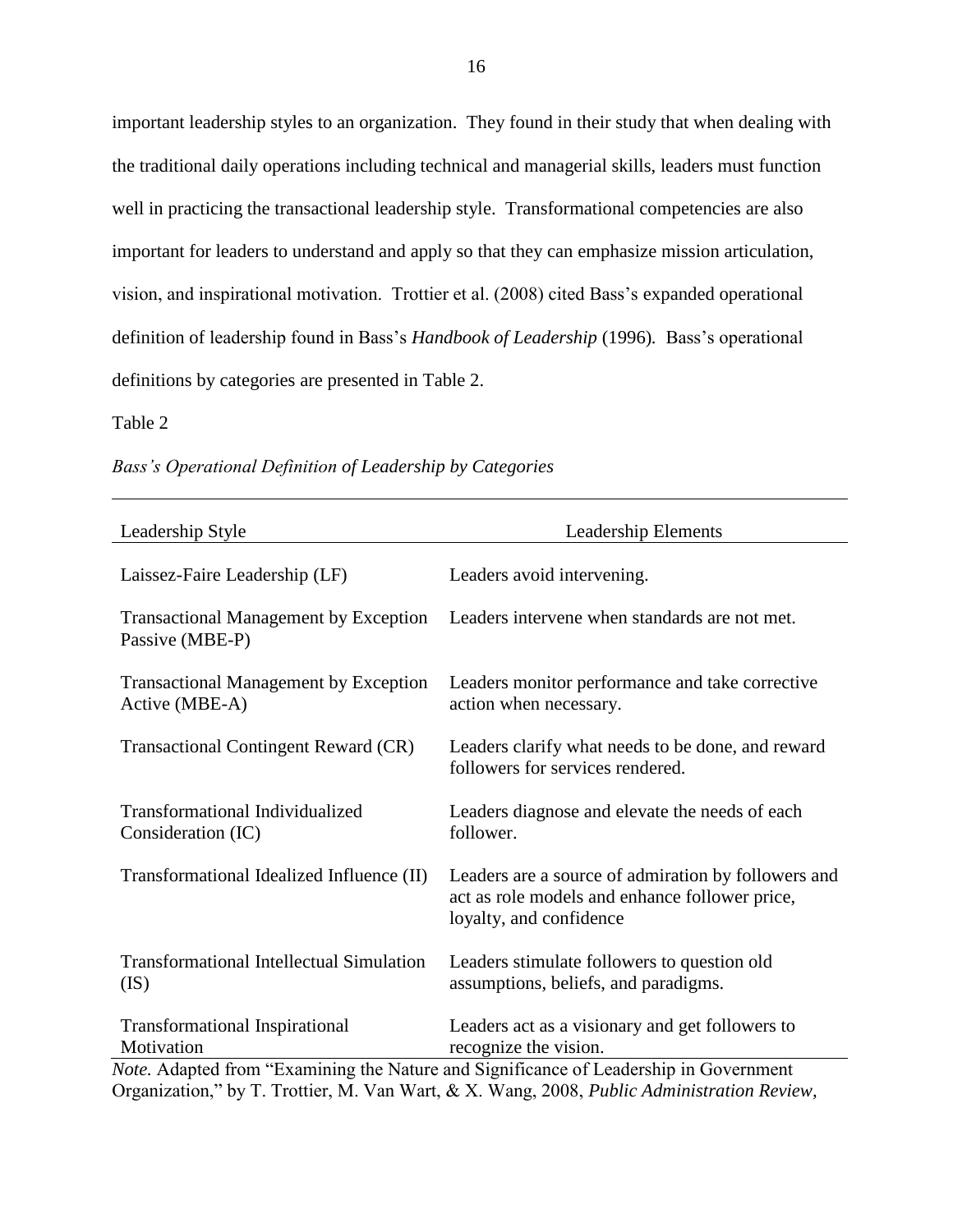*68,* pp. 319-333. Copyright 2008 by American Society for Public Administration.

Educational leaders must be thoughtful in their approaches to leadership and recognize that leadership is situational. Additionally, as Bass (1990) suggested, some organizations focus on top-down decision making predominantely while other organizations focus on management characterized by long-term employment, intensive socialization, and clear statements of objectives and values. The emphasis is placed on cooperation and teamwork, which is the case for transformational leadership styles. Specifically, building-level educational leaders are faced with many day-to-day challenges and at the same time they must remain focused on district goals and ensure that those goals are an area of focus and remain tied directly to the building-level needs. Park and Datnow (2009) pointed out that the No Child Left Behind Act of 2001 required educational leaders to focus more prescriptively on data-driven instruction through analyzing, interpreting, and using data to make informed decisions in all areas of education. Such decisions included a range from professional development to student learning. More recently, the U.S. Department of Education (2010) required analyzing and interpreting data as states and districts must develop and implement systems of teacher and principal evaluation to identify effective and highly effective teachers and principals on the basis of student growth and other factors. The reform act required meeting the needs of diverse learners to improve outcomes for all students and close achievement gaps.

Marzano and Waters (2009) stressed the importance of district-level nonnegotiable goals for achievement. The nonnegotiable goals are developed collaboratively and require board alignment and allocation of resources. Marzano and Waters stressed that the way to transform districts and schools into high-reliability organizations is to focus on (a) clear goals that are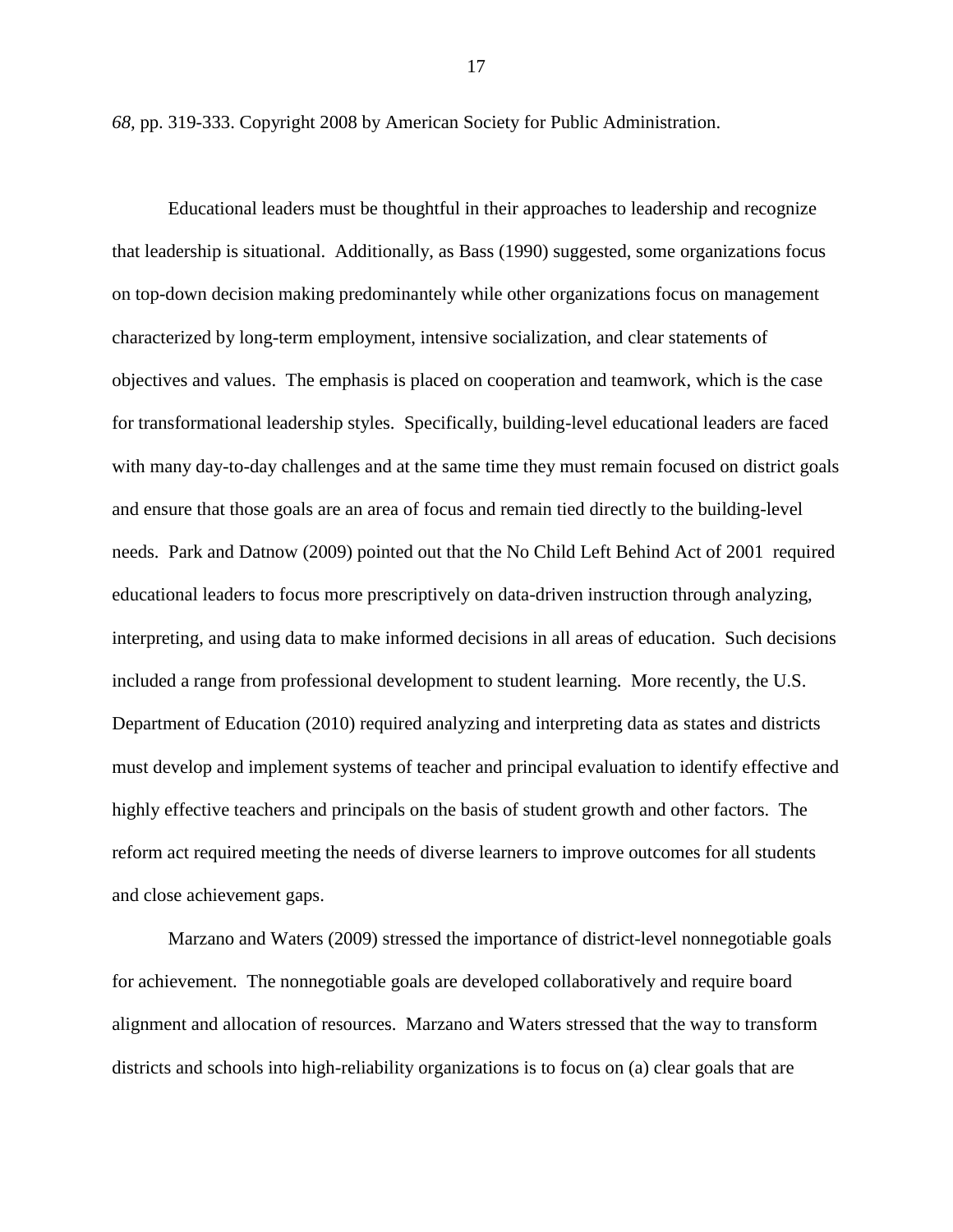monitored regularly, (b) understanding the necessary conditions for which the goals are met, and (c) taking immediate corrective action when the data indicate the goals are not being met. Marzano and Waters stressed that districts should have an explicit goal regarding continuous improvement of pedagogical skills among teachers. School principals can ensure this goal is met through the development of professional learning communities where teachers focus on enhancing such skills in a reflective and cooperative manner.

Park and Datnow (2009) found that research focuses on implementation of data-driven decision-making which includes both school leadership and school-district leadership. This supports Marzano and Waters (2009) pointed out that immediate corrective action must be taken when the data indicate the goals are not being met. Park and Datnow also suggested that such a goal oriented and data-driven approach to student achievement requires leaders to model the process and that such a process must be co-constructed by multiple actors at both the schooldistrict and individual school-building levels. Through the process of modeling, leaders need to talk frequently about assessments as a tool to help determine how to grow students learning (Haycock, 2012); otherwise, the assessments will become a meaningless measure.

#### **Building-Level Educational Leadership**

Aguilar, Goldwasser, and Tank-Crestetto (2011) stressed that school leadership is the second most important factor in student achievement. Additionally, Williams (2009) suggested that to transform a school one must consider the roles and responsibilities that involve all staff and nurture collaboration. Effective building-level leaders focus on continuous improvement and get results through goal setting, clear communication with staff, understanding effective instructional practices, and understanding the curriculum. Fostering teacher collaboration and collaborative leadership cultivates an environment where teachers work together to focus on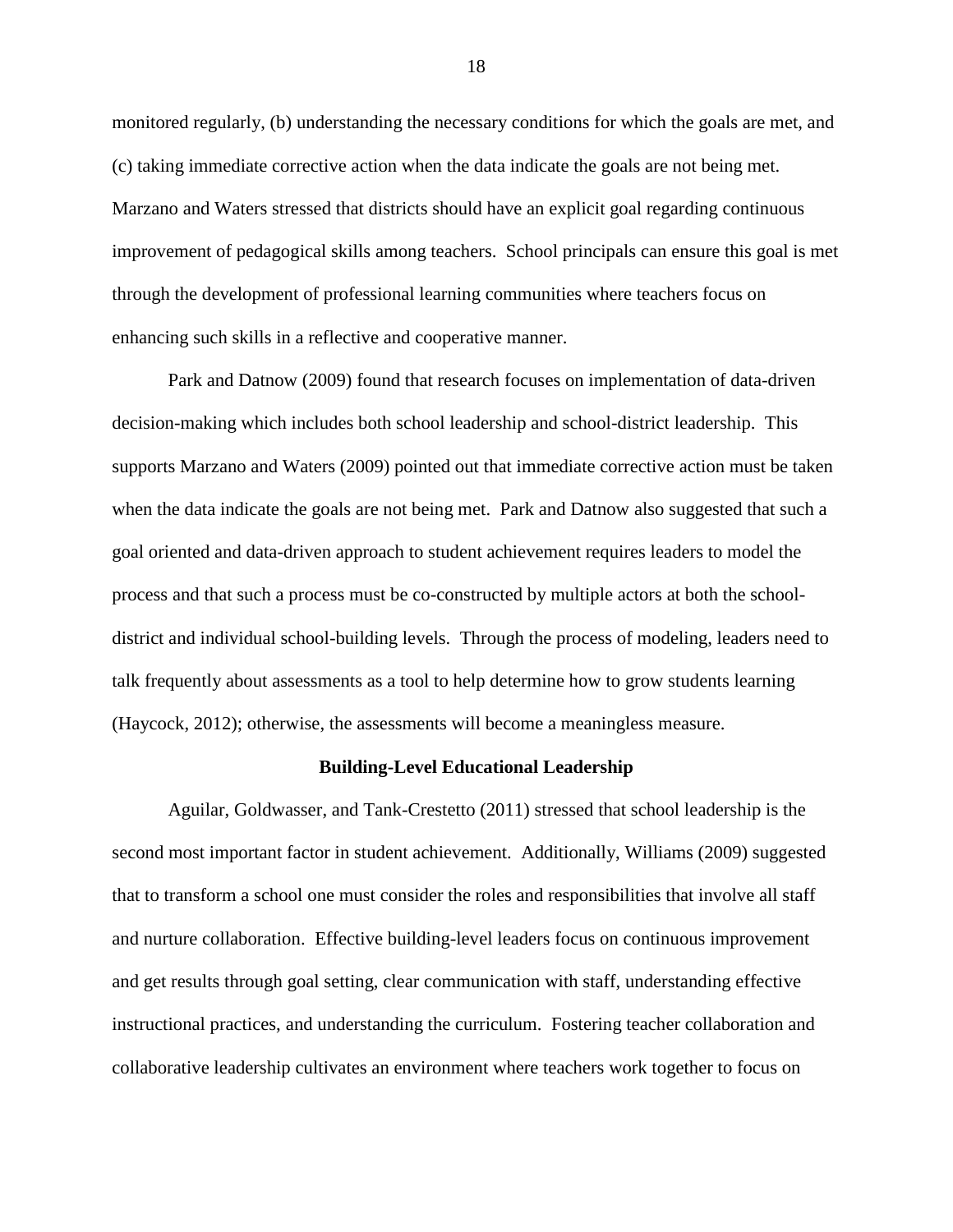highly effective practices. Haycock (2012) stressed that good leaders communicate regularly to the teachers regarding how important their work is to the success of student achievement. They do not allow excuses to trivialize the importance of the work that teachers put forth to meet the needs of all learners. The striking proofs of leadership capacity include leaders' ability to promote continuous academic growth and success across the school. Haycock also stated that good leaders articulate clear, consistent mission-focused messages regarding expectations. Their efforts are presented in a way that unifies their teachers around common beliefs and goals.

Today's measurements in school achievement are clearly defined by the Indiana Department of Education in an attempt to ensure students are prepared for a global world with regard to both the economy and opportunities for employment. Townsend (2011) stressed that today, students must be prepared to be global thinkers and that leaders in education too must be global thinkers. Leaders must visit with and collaborate with others beyond the school to ensure success. School success is measured through overall success of the entire student body beginning in third grade, through subgroups of the student body, and at an individual student level. Success is measured in terms of percent passing the state-mandated high-stakes tests beginning at third grade as one indicator. It is also measured at an individual student level considering the percentage of growth from one year to the next when comparing each individual student's growth with students' having similar scores across the state in both English/language arts and math. Students are not only compared to their individual achievements from one year to the next, but they are also measured through comparison of other students across the state with similar academic achievement scores in quartile groups. Through such comparisons schools are given a grade for the public to consider when deciding whether or not the school that their children attend is an outstanding school, good school, average school, or failing school.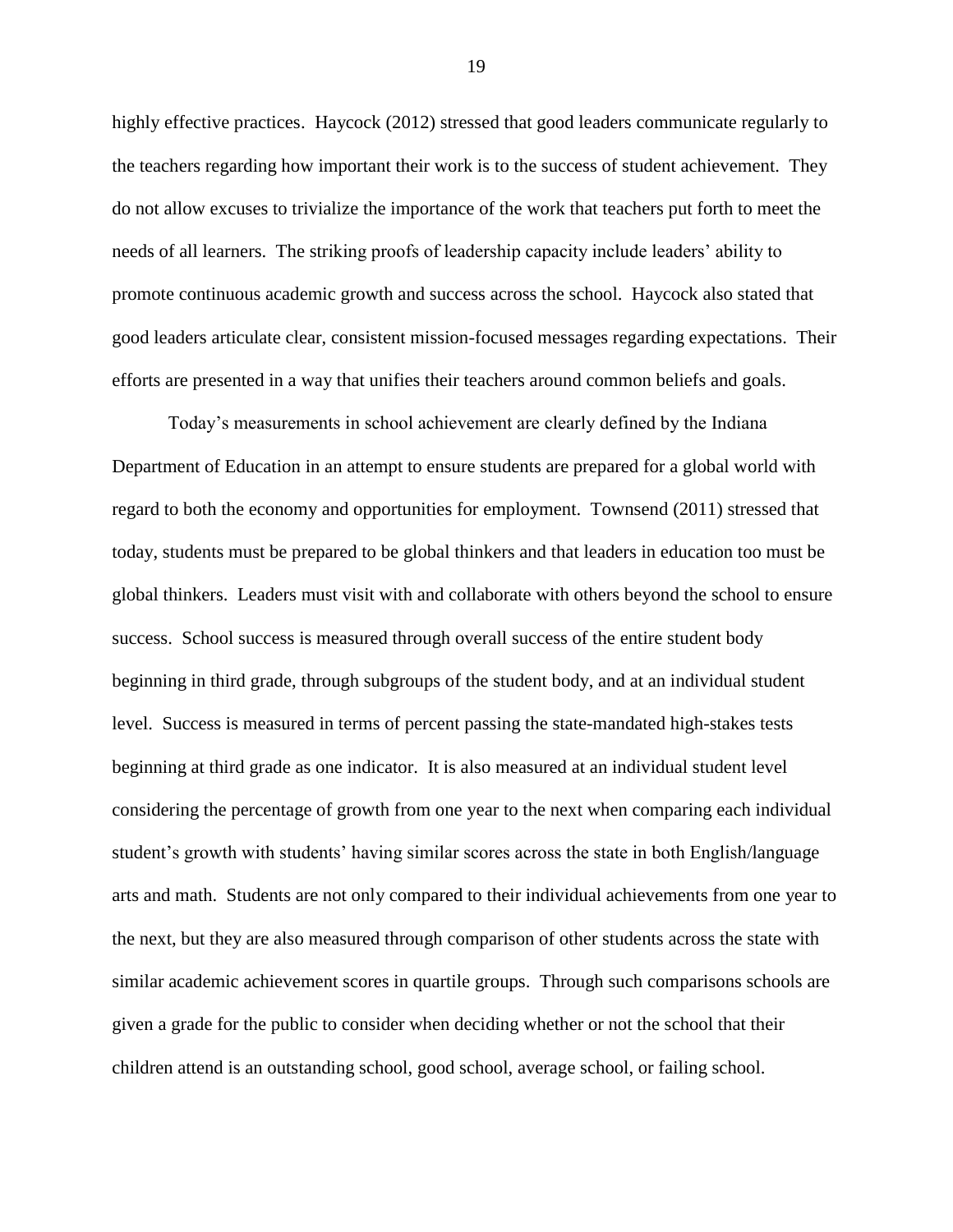Hallinger and Heck (1998) found that principals' involvement in impacting school outcomes is indirect. It is the work of teachers that affect the outcome of school achievement. For this reason, principals should place effort in producing changes in people. Today's buildinglevel leaders must understand their teachers and their talents; they must also understand the curriculum and needs of the students and parents within the community to ensure continuous improvement trends within the school regarding student academic growth both collectively and individually.

Spillane, Hallett, and Diamond (2003) stressed that although formal leadership positions can make an impact on leadership, there is research that supports that a principal's interactive style can motivate teachers to change. They found that in some schools, teachers do not value their bosses and that they do not view them as instructional leaders therefore do not find value in seeking advice from them. Teachers most often construct administrators as leaders because of their cultural capital or interactive style. Pauley and Pauley (2009) noted the importance of communicating in a style that is preferred by individuals. With each personality type, a preferred communication style predominates, so it is important to have an idea of which personality types are more prominent in each individual in order to effectively individualize approaches to leading teachers within the school. Pauley and Pauley (2009) also noted that the desired channels of communication include reactor-nurturative channel, workaholic-requestive channel, persisterrequestive channel, dreamer-directive channel, rebel-emotive channel, and promoter-directive channel. Leaders should develop a deep understanding of desired channels of communication if they truly desire to provide individualized and respectful approaches to meeting the needs of every individual they lead. Through this approach principals model the importance effective communication which is critical to both teacher collaboration and collaborative leadership.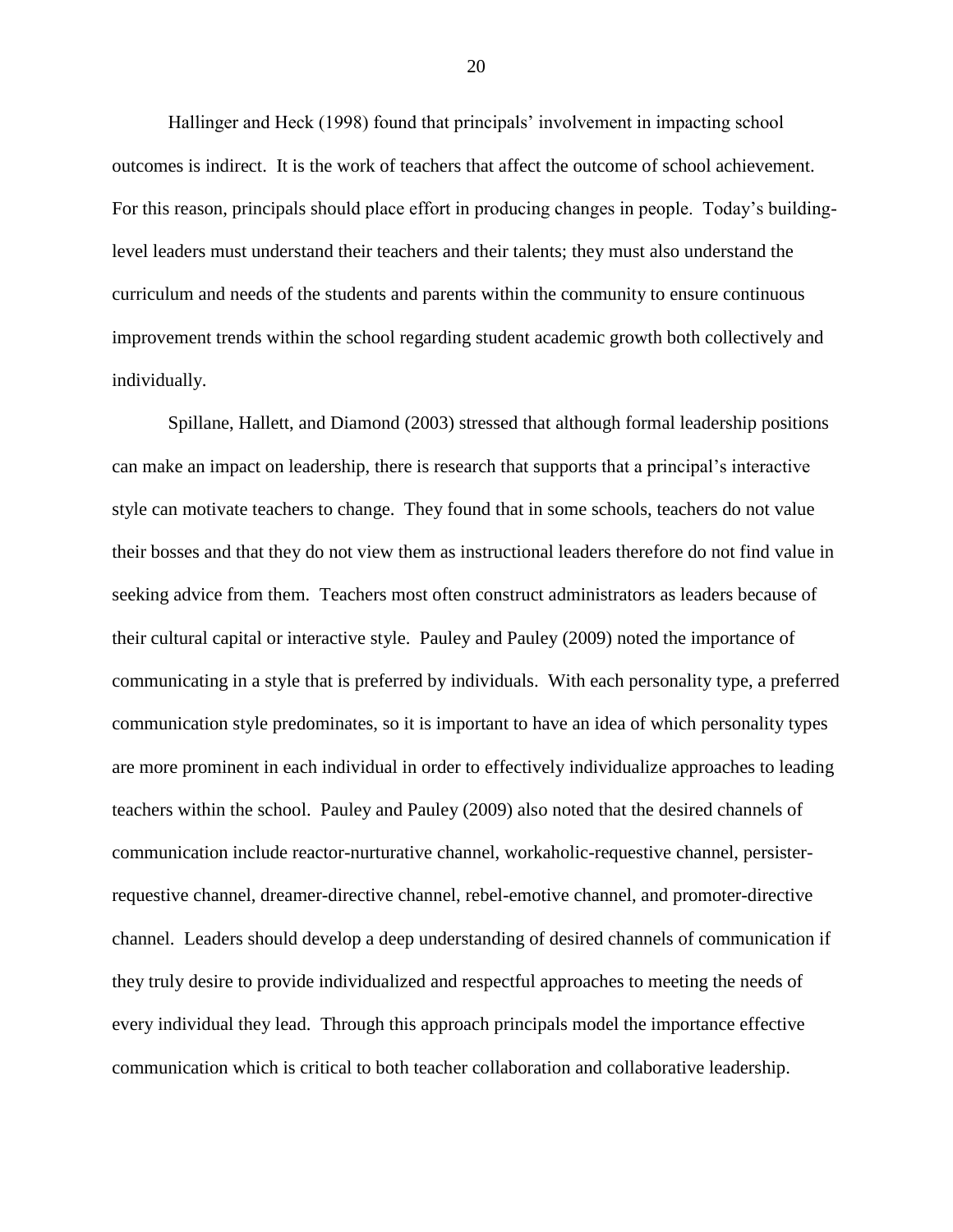Buckingham and Coffman (1999) stressed the importance of understanding not only the skill sets of the teachers but even more so the talents of the teachers. Skills can be addressed through training and ongoing support through professional development opportunities while talents are natural inherent recurring patterns. Such patterns are developed early in an individual's life, and they can be compared to four-lane highways within the brain that basically make up reoccurring patterns based on early experiences in life. The three kinds of talent as described by Buckingham and Coffman include striving (the why of a person), thinking (the how of a person), and relating (the who of a person). Since a great enterprise of a school is the teachers and school leaders have an indirect impact on student achievement, school leaders can address the skill set of individual teachers through professional development opportunities to ensure ongoing development of effective teaching. Building-level leaders can provide individual teachers the opportunity to observe other teachers in action to address areas of weakness. On the contrary, building-level leaders must recognize that areas of concern for talent issues need to be addressed differently. School leaders must first point out to the teacher the deficient areas with regard to talent and how it affects the classroom. An example might be that if a teacher is not organized with regard to numbers and charts to make data-driven instructional decisions, then the teacher must be made aware of the importance of focusing on this and should be paired with a teacher who is talented in this area so that the teacher can address the deficit. The interaction between leader and follower are a critical step in developing a positive outcome which leads to true collaborative leadership.

Spillane et al. (2003) defined instructional leadership as "an influence relationship that motivates, enables, and supports teachers' efforts to learn about and change their instructional practices" (p. 1). Principals must focus on working closely with teachers and interacting with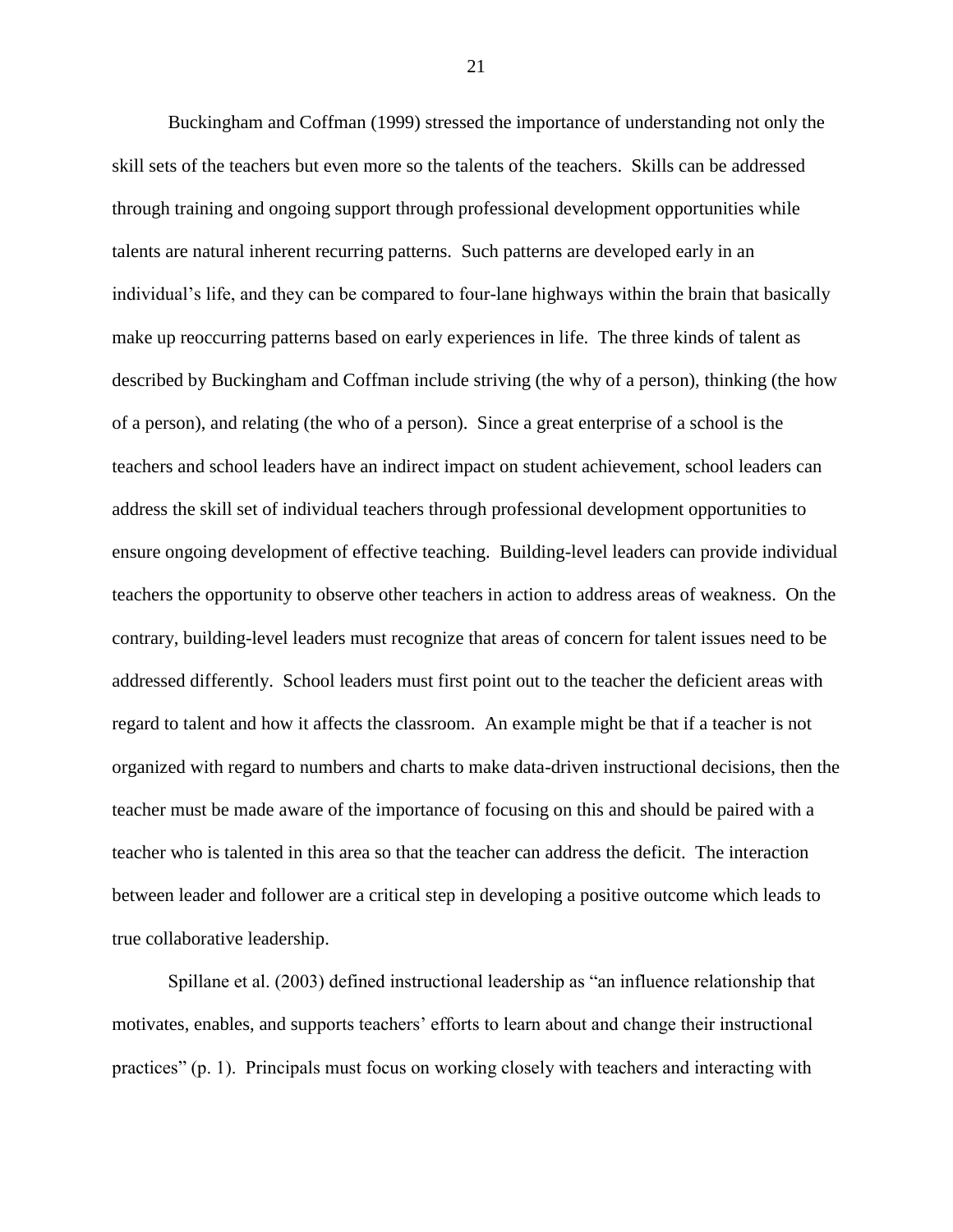them in ways that promote improvement of instructional practices through improving skill sets as well as understanding deficits in specific talent. In addition to making the teacher aware of the deficit, it is important for school leaders to consider teacher talents and the make-up of the grade level team so that, as in the previous example, teachers who do think in terms of numbers, charts, and graphs when making instructional decisions can be partnered with the teacher having the deficit so that through collaborative planning the teacher will benefit from such organization.

#### **Developing Teacher Leadership**

School leaders that are participatory in their leadership style may be successful in building a collaborative school culture. Buckingham and Coffman (1999) stressed that the manager's role is to work with employees and help them release their talents into performance. Buckingham and Coffman also stressed that managers must select the right people for specific positions, set expectations, motivate and then develop those individuals. There are teachers who have the ability to assume leadership roles. Wright (2008) stated that based on interviews, principals welcomed multiple and distributed sources of leadership. Wright also found that principals referred to distributed leadership under various names to include shared, participatory, democratic, and collaborative leadership.

When leaders choose to embrace teacher leadership, teachers may be selected to participate in leadership opportunities by serving in positions focusing on leading grade level teams (grade level coordinator), coordinating efforts to meet the needs of those students falling behind in a particular subject area (coordinator of interventions), and leading the school through the school improvement process remaining data driven and focused on the vision and goals (school improvement team). Participatory leadership may lead to higher staff morale and a greater shared sense of urgency for remaining focused on the school data to bring the vision to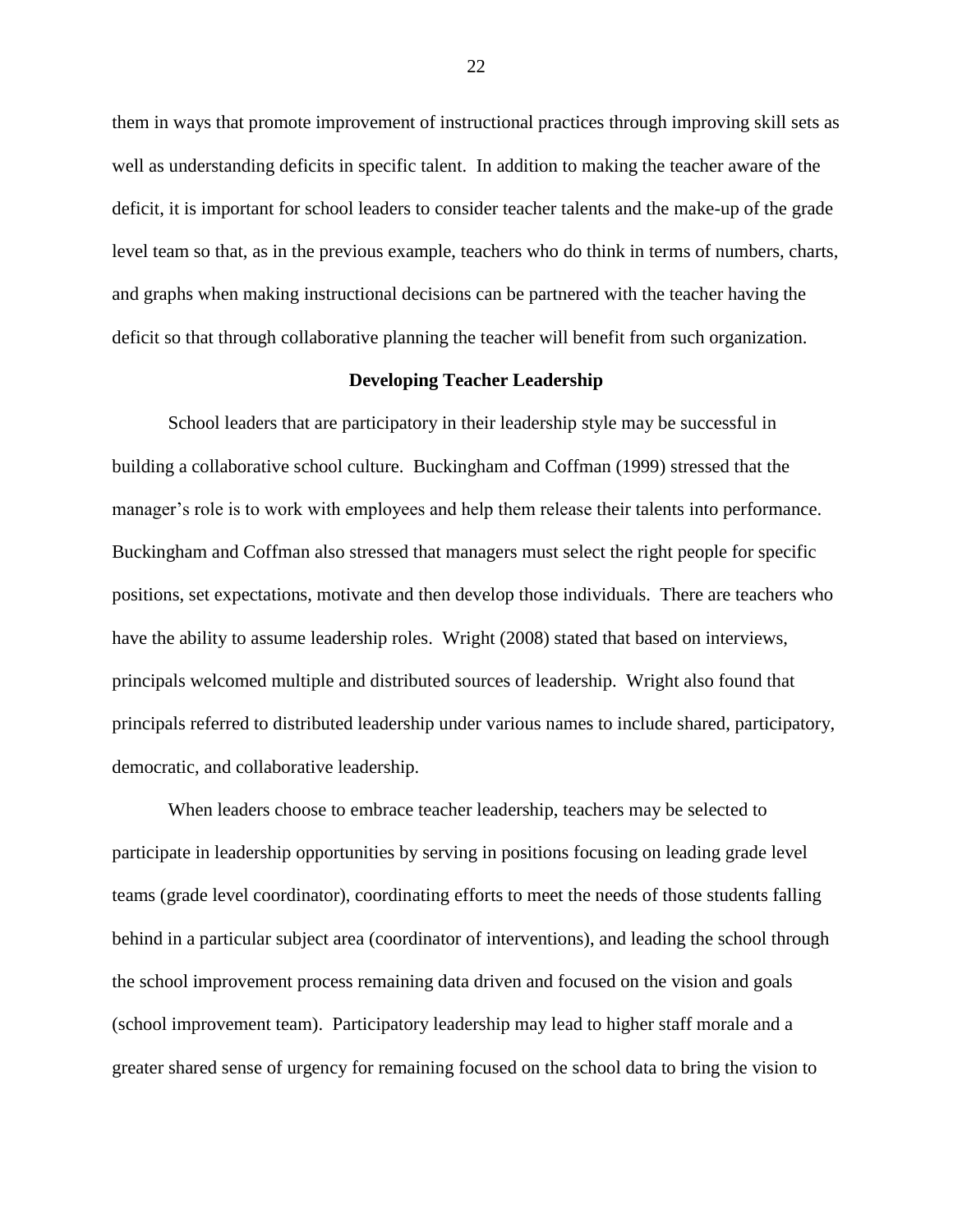reality. Participatory leadership requires not only clear communication but also getting the right people in the leadership positions. School leaders must think carefully when selecting teachers for leadership positions. It is important to choose teacher leaders who will challenge thinking and challenge the approach to making the school vision a reality. School leaders should choose teachers capable of communicating the vision, remaining focused on the goals, and embracing healthy competition among other grade-level teams and each other. These chosen teachers should be ones who strive for excellence.

Building leaders that embrace teacher leaders promote capacity building within the school. Gano-Phillips et al. (2011) stated that collaboration in leadership requires flexibility and a willingness to consider new and different approaches. Such an approach also requires a sense of trust to be established. Principals must be open to the ideas the teachers bring to the table to most successfully serve and meet the needs of all students. Powers and Steinbacher-Reed (2011) suggested that teachers may be trained as teacher leaders in the corporation and that they can assume tasks in addition to their teaching roles to include leadership responsibilities such as team leaders and/or curriculum chairs. Teachers must feel invited to share ideas and they must feel respected for their ideas when stating ways the school might change to better serve the students.

It is human nature to judge situations. Individuals bring their own meanings to information due to their personal background information and experiences. It is important for leaders to focus on being listening leaders (Steil & Bommelje, 2004) to control their urge to judge before responding to individuals within schools when communicating. Whitaker (2003) stressed that when principals make decisions there will be controversy. He emphasized the importance of principals listening to teachers when making decisions. This is wise advice as it is the effective teachers who make the most positive impact on student achievement. Principals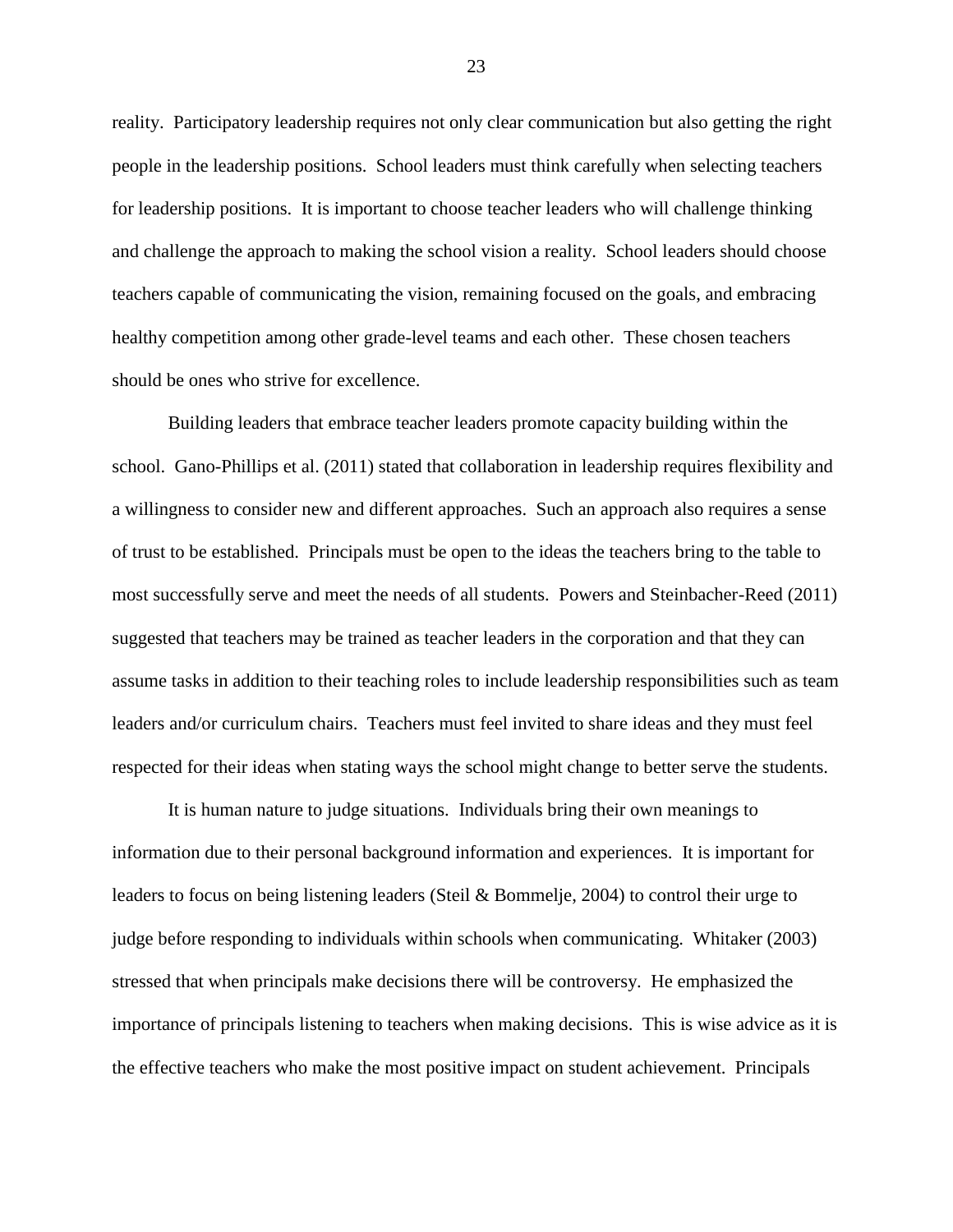should choose grade-level coordinators to serve on the school leadership committee who are able to lead other teachers and show the most results in terms of increased student achievement. Principals should listen closely to the teachers as the leadership committee focuses on making decisions for the school that will most positively impact the entire student body. At the same time teacher leaders must be encouraged to listen to one another open mindedly. York-Barr and Duke (2004) stressed that successful teacher leadership requires active support of both principals and colleagues. A focus must be put on establishing trusting and constructive relationships. In order for such relationships to be developed teachers must listen effectively to one another.

Steil and Bommelje (2004) stressed that effective listening requires four important steps including sensing, interpreting, evaluating, and responding. Each step of the listening process builds upon the next, so before responding to an individual the listener should focus on the initial processes. During the sensing stage, the listener uses multiple senses to understand the message or to construct meaning. Once meaning has been constructed, the listener has moved to the stage of interpreting. In the interpreting stage it is important for listeners to ensure they understand the message in the way the sender expects them to understand. Interpreting requires an understanding of background information. Listening leaders will most successfully interpret if they are conscientious of their personal background information as well as aware of the background information of the sender.

The next step to fully understanding the message of the sender involves evaluating the message. Through evaluation, listeners are able to decide if they agree or disagree with the message and are able to make judgments based on the information provided. It is important throughout the communication process to work through the sensing, interpreting, and evaluative processes before responding. If principals work through the process to fully understand the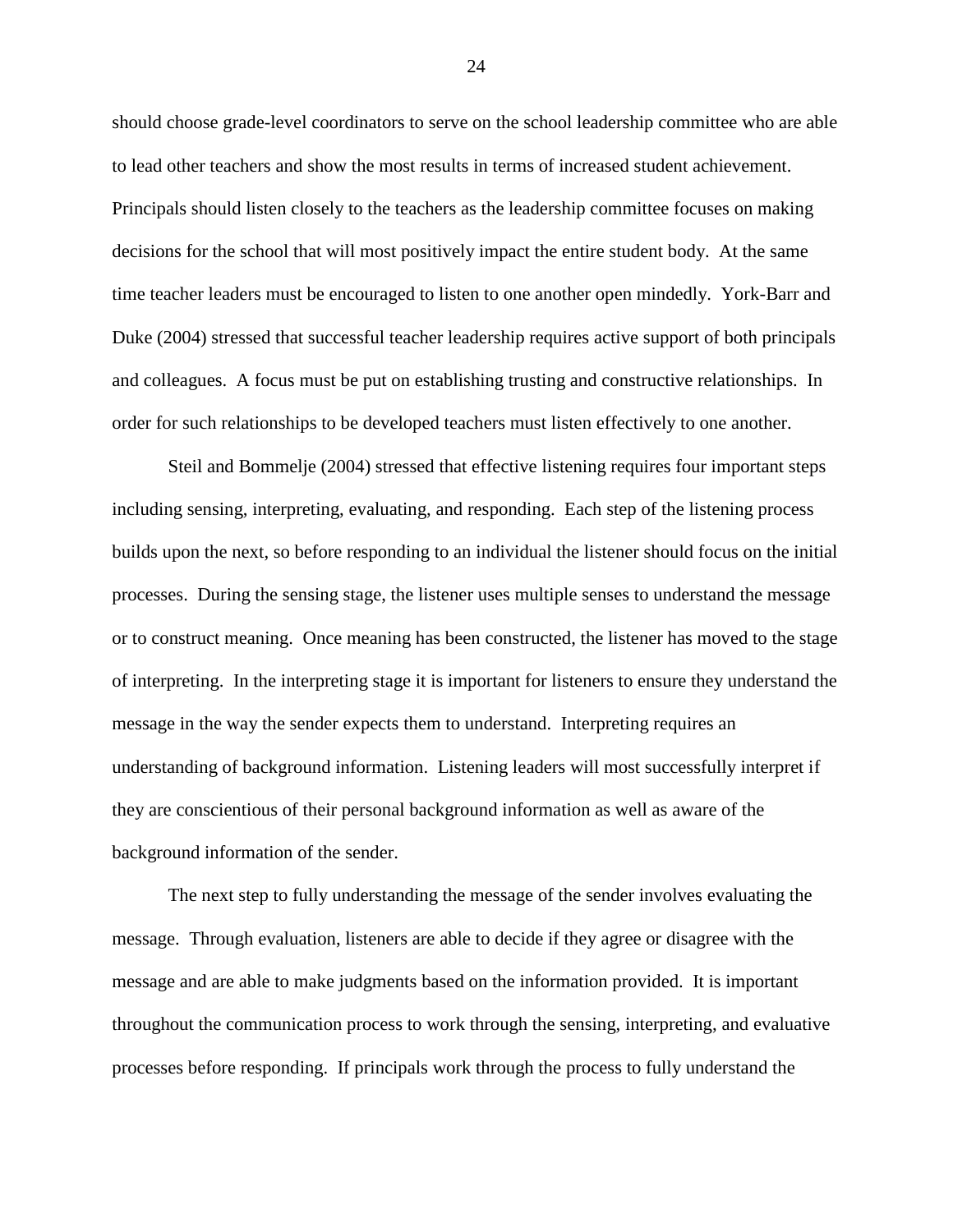views within the school group, then they are in a position to rely on the expertise of their team of teacher leaders when making informed decisions. Likewise, principals will be respected by the teachers and productive leadership will occur.

#### **Teacher Leadership Impacting Curriculum, Instruction, and Student Learning**

Teacher leadership needs to be promoted by the principal so that teachers take the lead and focus on the relation between curriculum and instruction and utilize common assessments in ways that guide instruction. Fullan (2010) stressed that at the classroom and school levels the relationship between instruction and assessment is important to understand so that teachers can tailor instruction to individual needs. Practice must be transparent as well so that instructional strategies can be examined for effectiveness. Schools should compare themselves with themselves, compare themselves to other schools, and compare themselves to an external standard or benchmark such as 90% success in a specific area of focus. Through these comparisons, curriculum can be carefully examined and specific strategies and practices can be examined for effectiveness as teachers determine whether or not specific adjustments must be made along the way. Reeves (2010) wrote, "The pursuit of high-impact learning requires not only that we achieve individual and organizational focus, but also that we focus on the right things: teaching, curriculum, assessment, and leadership" (p. 65).

The curriculum is another great enterprise within the school. Effective leaders must understand curriculum. School principals must understand how concepts build upon additional concepts through a scaffolding approach. Spillane (2006) claimed that through a distributed approach, such leadership is manageable. He stated that school leaders must know about content knowledge, pedagogical knowledge, curricular knowledge, and learning. They also must have knowledge of several subject areas which can lead to making wise choices in hiring teachers,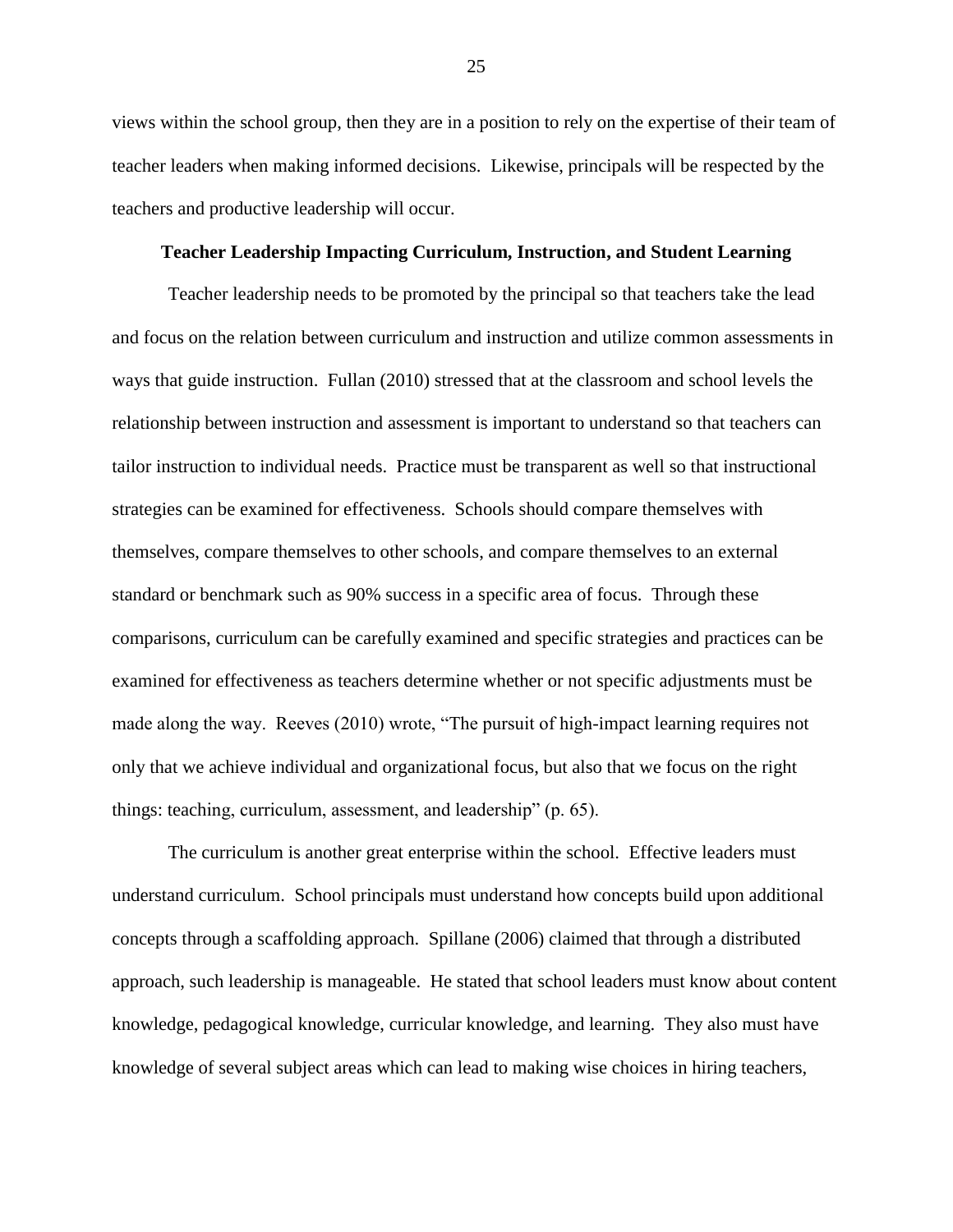facilitating the selection of curricular materials, observing instruction, and making informed judgments about the quality of instruction. Fullan (2010) stressed the importance of building leaders becoming assessment literate to the point where there is a two-way causal relationship between instruction and assessment. It is through such a relationship that teachers can communicate with other teachers both vertically and horizontally across curriculums to ensure that students are learning the basic skills and concepts needed to move to the next level, ensuring appropriate scaffolding occurs so that there are no missing links in the learning process in each subject area. This is where true leadership needs to evolve. Spillane stressed that leaders must move beyond the heroic plot of leading a school individually. He also pointed out that the distributed perspective of leadership moves beyond theory actions of individual leaders and considers leadership practice as the interactions of leaders, followers, and their situations. It is through clear successful interactions, understanding of curriculum and data-driven decision making that children will not fall behind and all will achieve at acceptable levels resulting in high achievement for all students throughout the school.

Dufour and Marzano (2011) stressed the importance of developing a sense of interdependence, collaboration, and collective effort among a staff. They stressed that because one of the most important variables to student outcomes is the classroom teacher then it only makes sense to develop a results-oriented collaborative culture focused on building the collective capacity of a staff. Teachers can plan together, teach developed lessons as planned in units of study, and then review student learning outcomes and compare their success in an effort to learn effective strategies from one another. Through this approach, teachers can respond to student outcomes accordingly and work together to respond to student needs.

When leaders embrace distributed leadership they can promote teacher leadership when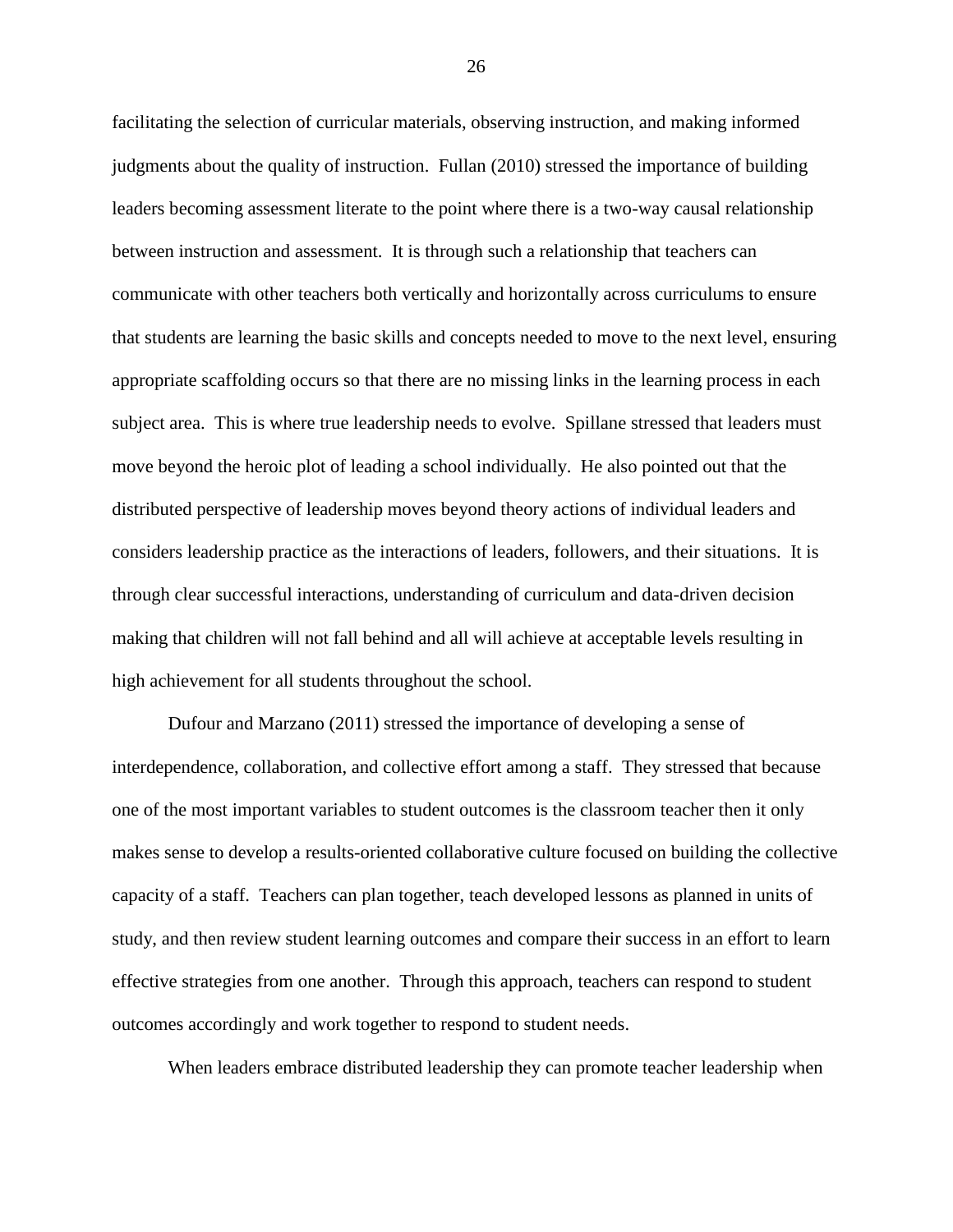working in professional learning communities as the principal and teachers work together to build capacity among the staff. Fullan and Knight (2011) stressed that the role of school leadership, for principals and coaches, must be a systems level in order to get optimal and sustainable improvement. They also pointed out that effective coaches meet with teams of teachers planning lessons with classroom teachers, modeling lessons, observing instruction, facilitating meetings, reviewing student data, and leading the collaborative process of analyzing student work to make instructional decisions. When coaching is embraced in a building as a form of leadership it can lead to capacity building, team learning, learning across schools, and transparency of results and pedagogical practice. Coaching can be an important support to collaborative learning teams in schools that embrace such leadership support.

# **Developing Collaborative Learning Teams**

Schmoker (2006) stressed that teachers need to work in teams to plan and develop agreed-upon learning outcomes to which all will teach. He also stressed the importance of learning communities and the fundamental concepts involved in the learning communities.

Dufour and Eaker (1998) stated,

"Learning" suggests ongoing action and perpetual curiosity. In Chinese, the term "learning" is represented by two characters: the first means "to study," and the second means "to practice constantly." Many schools operate as though their personnel know everything they will ever need to know the day they enter the profession. The school that operates as a professional learning community recognizes that its members must engage in the ongoing study and constant practice that characterize an organization committed to continuous improvement. (p. xii)

Building-level leaders must understand the talents of each individual teacher in order to properly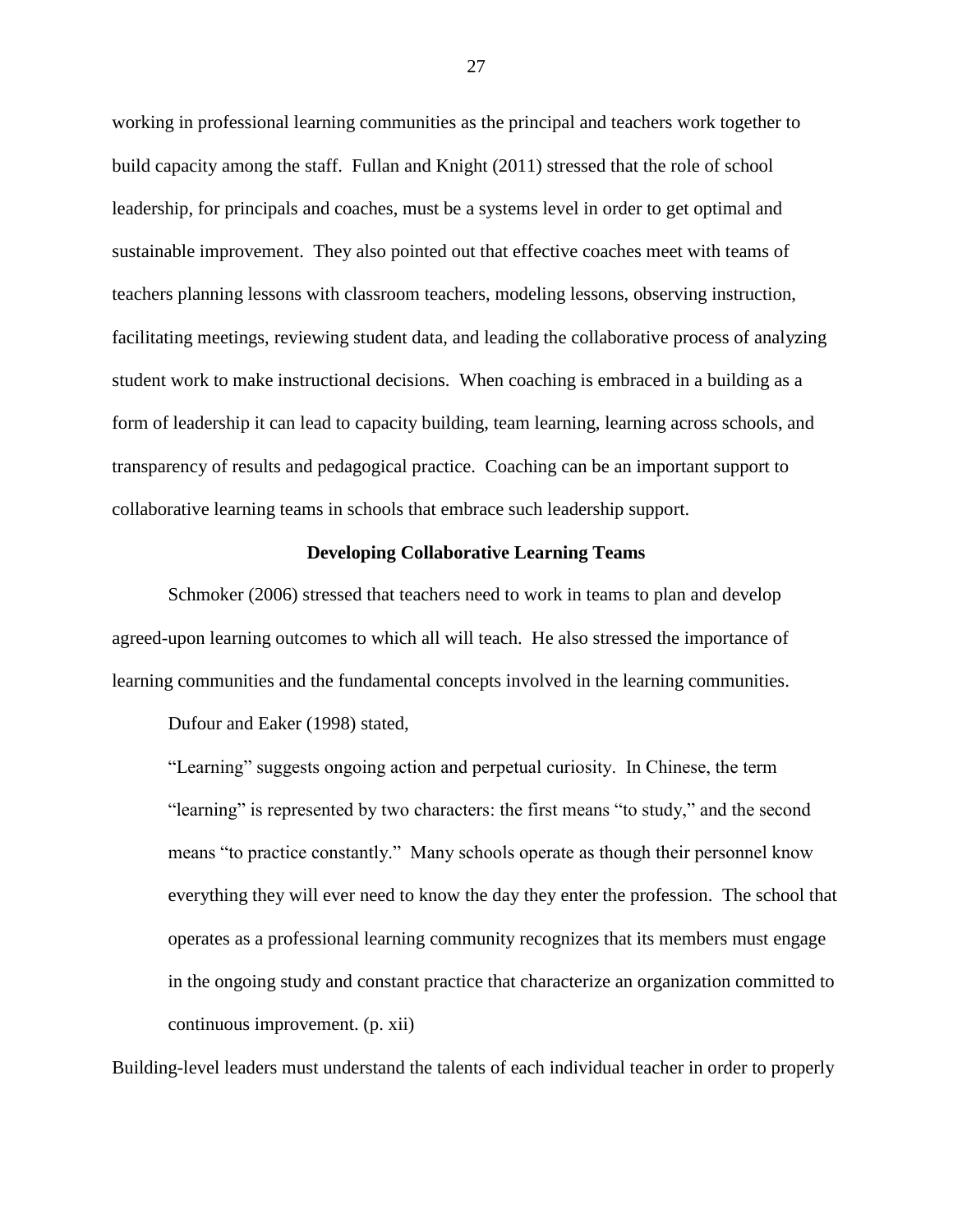place each teacher into effective collaborative teams within the school. Collins (2001) stressed the importance of getting the right people in the right seats on the bus. In order for school principals to understand where individual teachers will most effectively serve within the school, they must first understand each teacher with regard to specific skills and where future development is needed as well as individual talents so that each grade-level team is well-rounded and prepared to collaborate effectively to ensure continuous growth of students occur both collectively and individually.

Capacity building is taken to the next level when teachers begin observing other teachers to improve their practice based on discussions and discovered trends from collaborative discussions during team meetings. Hammerman (1997) stressed that shared leadership within the teacher inquiry groups may also prove beneficial. City (2011) referred to teachers observing other teachers as instructional rounds. She defined instructional rounds to be a disciplined way for educators to work together to improve instruction. Elements included in the process are observation, an improvement strategy, and a network of educators. When teachers are doing rounds, they focus on learning something themselves through the observation process. The purpose of the rounds is not about fixing individual teachers but rather to focus on understanding what is happening in classrooms. City stressed that when teachers participate in rounds, it leads to a shift of attention from the teacher to the students and the tasks in which they are engaged. The collective process of instructional rounds helps teams of teachers hold one another accountable, as pointed out by City. Working collaboratively in teams and embracing teacher leadership is a form of distributed leadership that can lead to increasing student achievement.

David (2009) reported that there is evidence that suggests when teachers collaborate, study data, and make informed instructional decisions from their students that this can lead to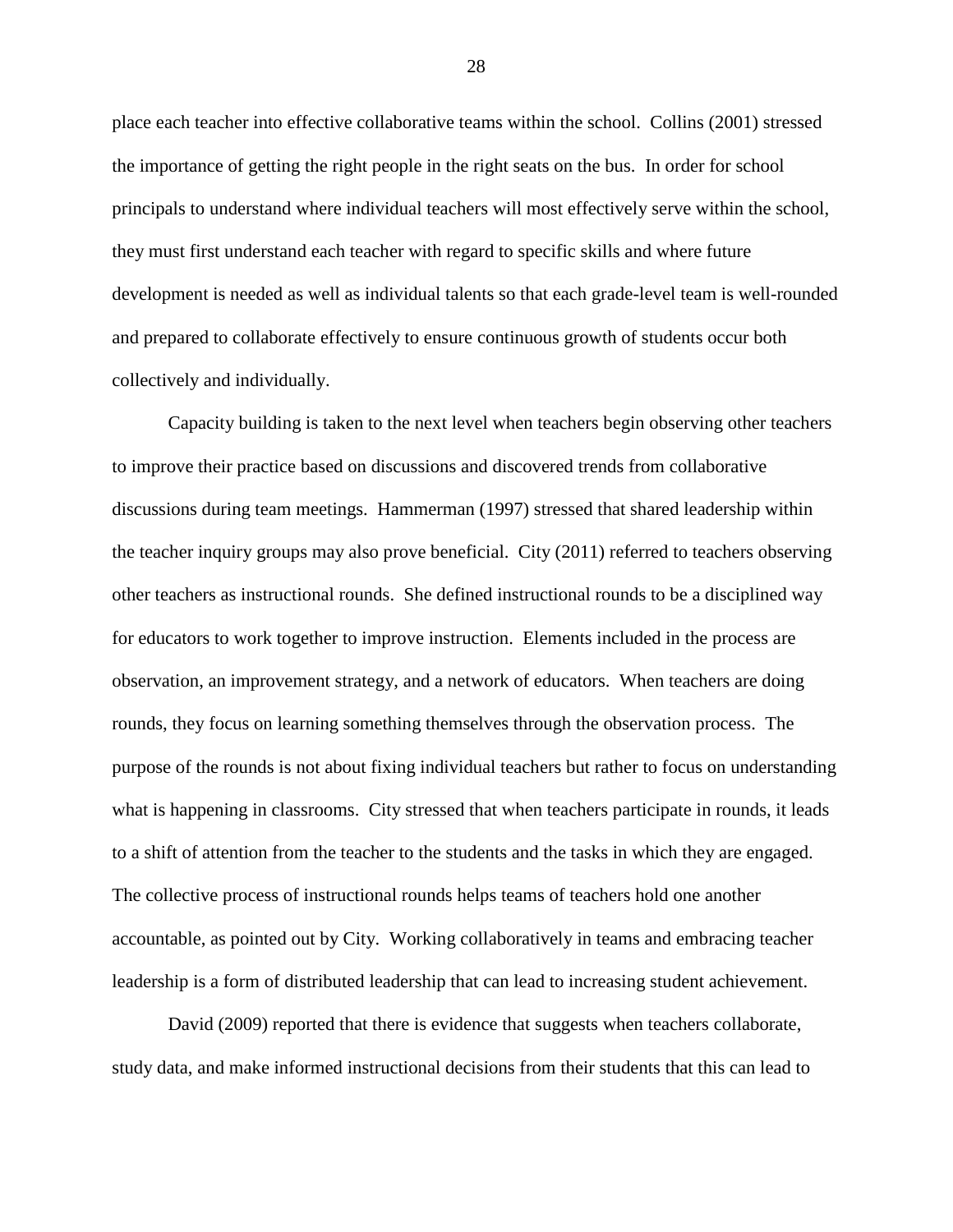growth in teacher knowledge, which in turn will lead to a change in practice. When studying student work in collaborative teams, protocols should be followed to ensure the group remains focused on the task at hand and that the process for gathering feedback involves all members of the group. Allen and Blythe (2004) suggested that protocols include

structures that enable educators and, sometimes, others to look carefully and collaboratively at student and teacher work in order to learn from it. While different protocols vary in significant features, they all do two things: (1) provide a structure for conversation – a series of steps that a group follows in a fixed order, and (2) specify the roles different people in the group will play. (p. 9)

Blythe, Allen, and Powell (2008) stressed that when groups of teachers and administrators begin to look at work together and choose to use protocols, the following steps can be included to ensure successful collaboration:

- 1. Taking stock of current ways of looking at work.
- 2. Establishing goals and framing questions.
- 3. Choosing, adapting, or developing a protocol for looking collaboratively at student work.
- 4. Using the protocol over the course of several meetings.
- 5. Periodically reflecting on the goals and framing questions and revising how the group is using the protocol to address those goals and questions. (p. 9)

When teachers work collaboratively and make a change in practice based on what the data show, this can lead to increased student achievement both collectively and individually (David, 2009).

Teachers and principals must be involved in ongoing professional development to promote continuous improvement. Schmoker (2006) stressed that learning communities require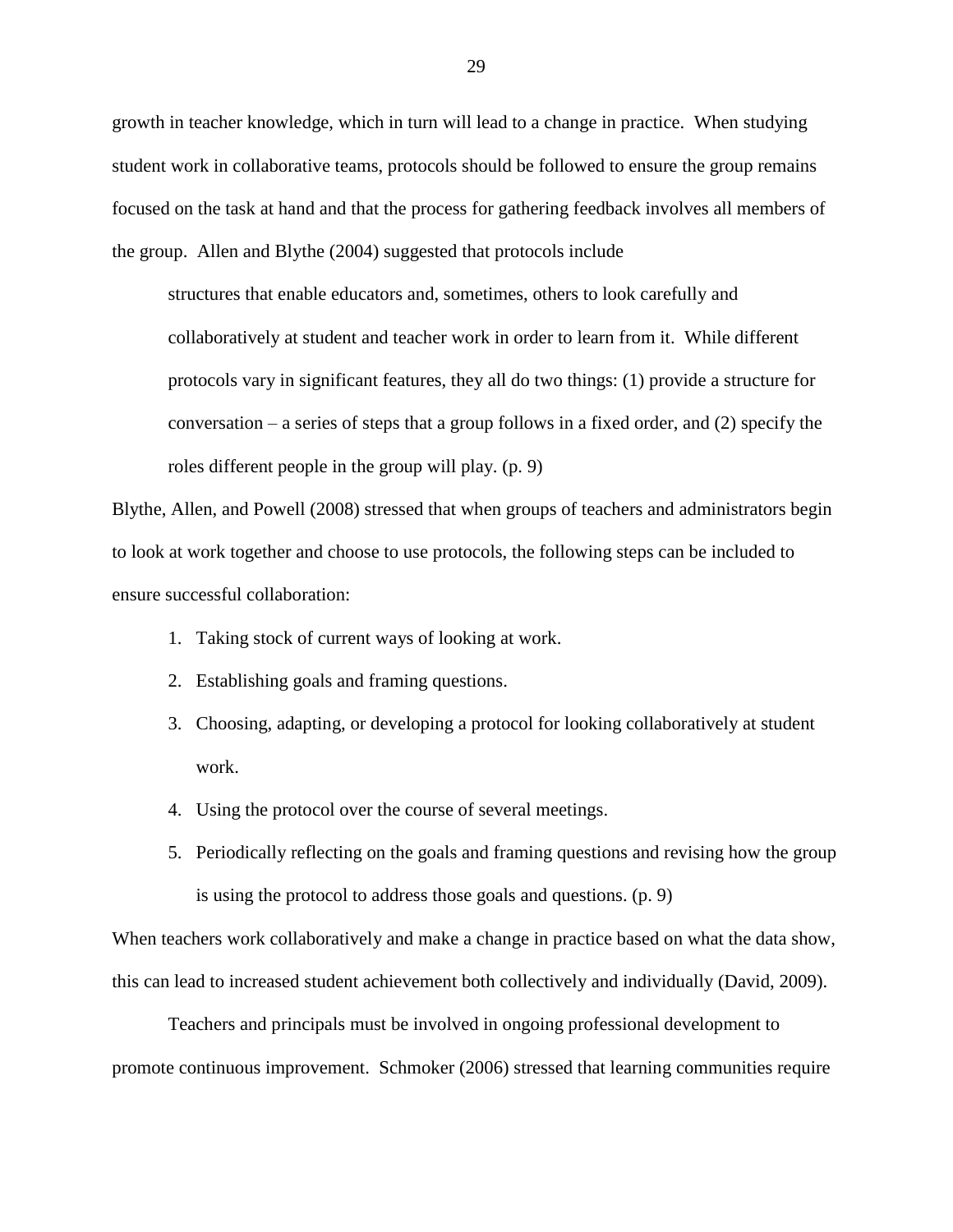teachers to establish common, concise curricular standards and to teach them on similar schedules. School principals must understand effective teaching practice and they must participate in professional development along-side the teacher. Fullan (2010) pointed out the importance of principals participating in professional development. Effective principals participate alongside the teachers who are taking part in the professional development experience as learners. It is through this approach that they will be in the position of supporting the teachers by helping them figure out how to implement specific strategies in order to experience improvement across the school. Goleman (2000) referred to this as coaching, allowing leaders to develop people for the future. This important point is further supported when considering the work of Steil and Bommelje (2004) as they stressed the importance of listening leadership. Steil and Bommelje stressed the fact that not only does everyone have something to teach, but also that it is important to have leaders who are open to learn something new from others. Schmoker stressed the effects of collaborative work will be especially strong when leaders themselves work in the teams. Teachers and principals can work together to problem-solve strategies and help one another become more effective.

Another effective form of professional development that can transpire through collaborative learning teams includes participating in action research. Reeves (2010) stressed that action research has a positive effect on student achievement. Action research can also be an integral part of a learning community's practice. The model Reeves referred to includes the following components:

Research question–This is an inquiry about a particular link between professional practices and student results. For example, how will interactive journals influence the writing performance of second-language students in a 7th grade math class?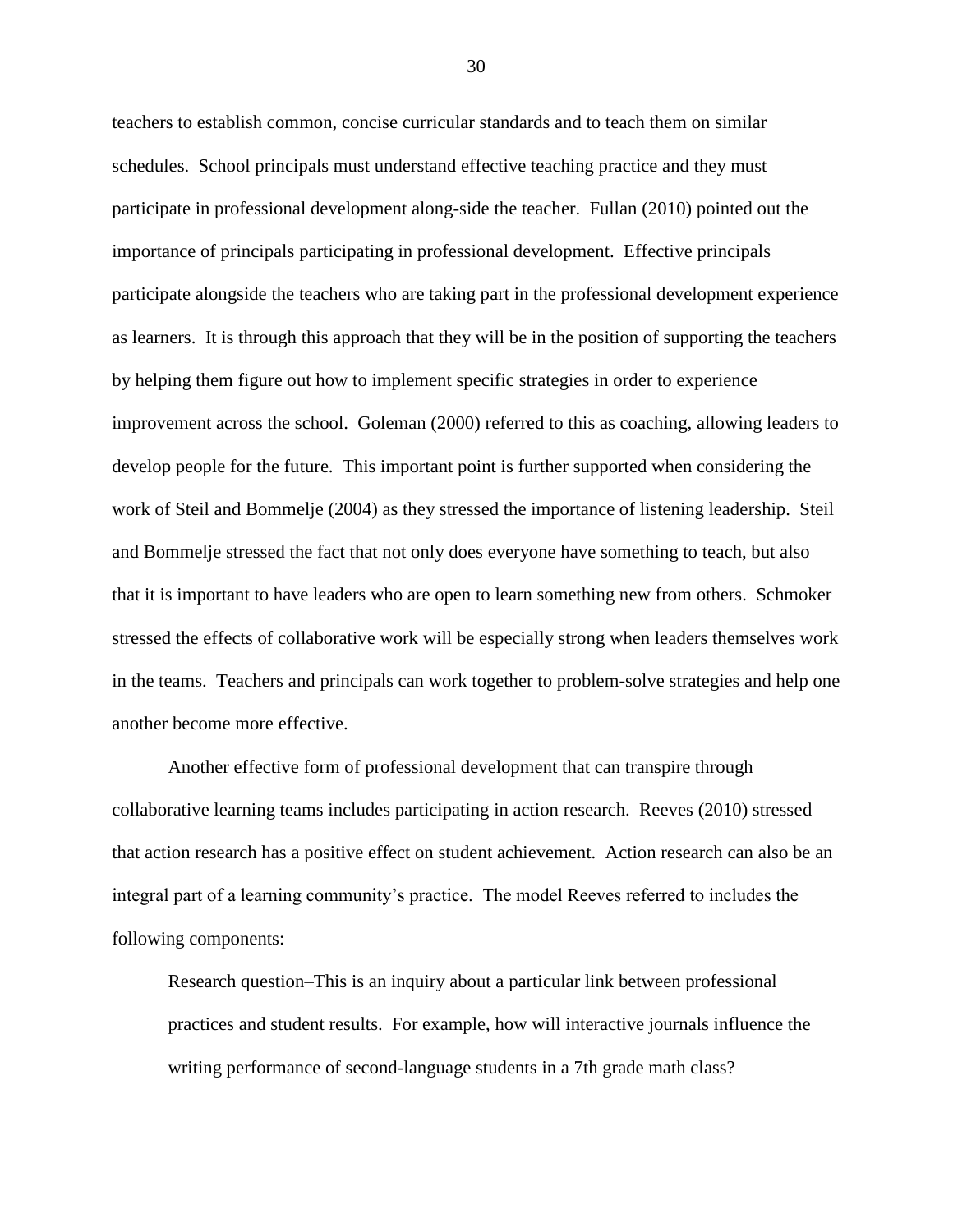Student population–This is a description of the grade levels and special characteristics of the students participating in the project. Although action research makes no pretense of randomly selected subjects, it is nevertheless important for reviewers of research to understand the demographic and educational factors that might influence the research findings.

Student achievement data–This includes data not only from year-end tests but also from formative assessments, classroom observations, and other instruments that allow for a systematic observation of changes in student achievement. It is most effective if there are several measurements throughout an action research project so that student absences on a single test day do not have a distorting effect on the results.

Professional practices to be observed–This is the missing link in most action research projects and offers the greatest opportunities for teachers to bring more descriptive rigor to their reflections on professional practices. Terms such as "collaborative learning" or "differentiated instruction" have little meaning without clear specifications. The claim that "we used high-yield instructional strategies" is far less helpful than "we changed the interval of feedback from four times on 30-item tests to 12 times on 10-item tests and shortened the feedback loop from three days to the same day. (pp. 80-81)

It makes sense that if leaders believe they can learn from everybody, then they will be open to new ideas. If leaders put this belief into practice, then a culture can develop that embraces learning teams and continuous improvement across the school. Through a collaborative environment where teachers are learning new things along side one another, as well as from one another, the focus will remain on continuous development of effective teaching strategies and this will become an integral part of the culture within the school.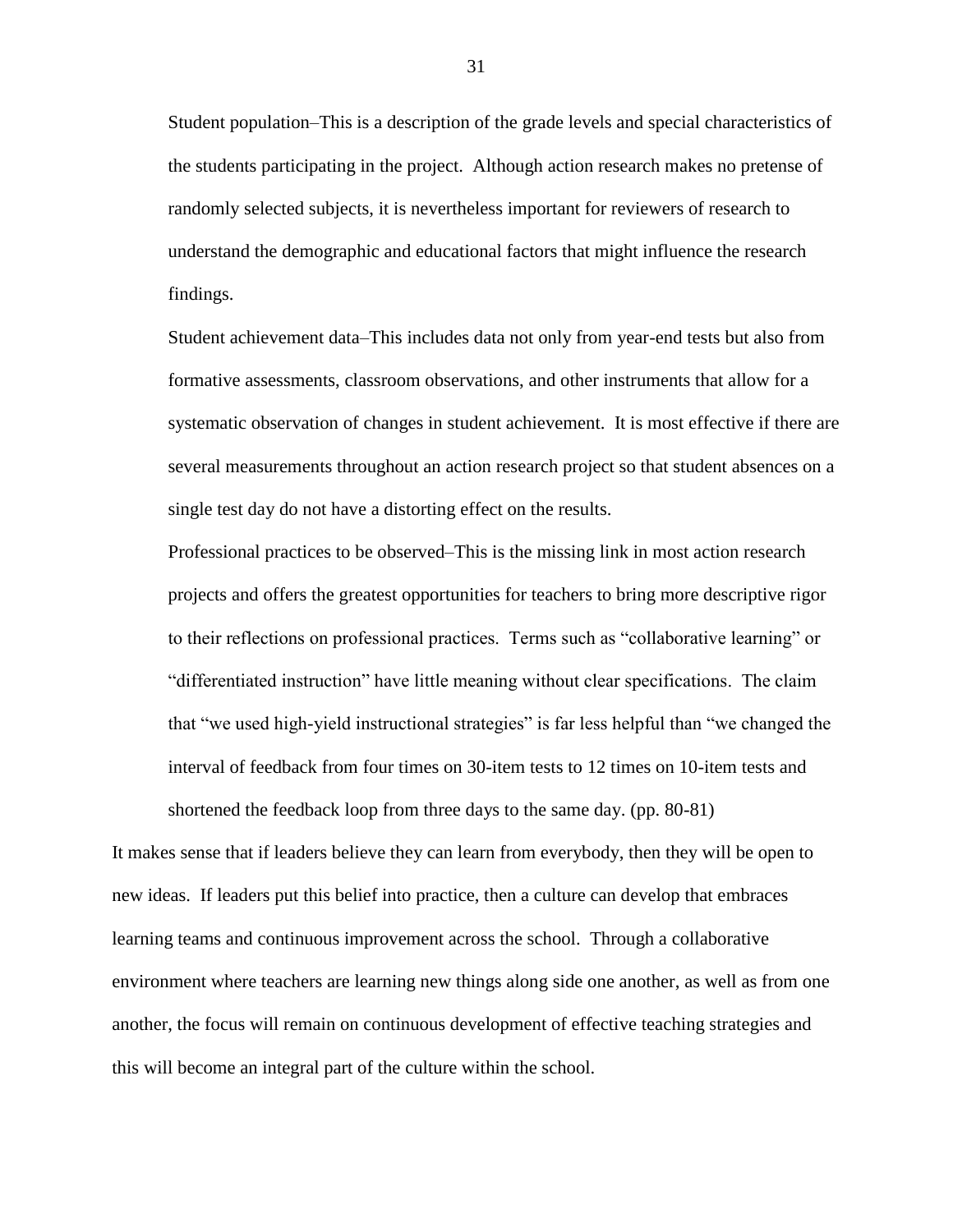## **The Culture Within the Building**

The culture within the building is a determining factor in the success of distributed leadership and more specifically teacher leadership and a collaborative approach to meeting the needs of students within a school both collectively and individually. Fullan (2001) warned that leading in a culture of change does not mean simply placing changed individuals into unchanged environments. If leaders of change are going to truly be successful then they need to instead focus on changing the context, helping create new settings that are conducive to learning and sharing. Bass (1990) stated that

leadership in an organization is determined by the organization's legitimating principles and cultural norms and by the social structure within which it occurs. The organization's philosophy includes its assumptions, values, foci of attention, priorities, and goals and the techniques it promulgates to implement its efforts. Clearly its philosophy and culture overlap and reinforce each other in determining what is the right thing to do and what is important and good. (p. 571)

School culture is essential, and effective building-level leaders focus on developing a culture that is student-centered, focusing on continuous improvement and embracing a collaborative environment where teachers work together to meet the collective and individual needs of students.

Dufour and Eaker (1998) emphasized that "the most effective strategy for influencing and changing an organization's culture is simply to identify, articulate, model, promote, and protect shared values" (p. 134). Fullan (1993) stated,

There are two basic reasons why educational reform is failing. One is that the problems are complex and intractable. Workable, powerful solutions are hard to conceive and even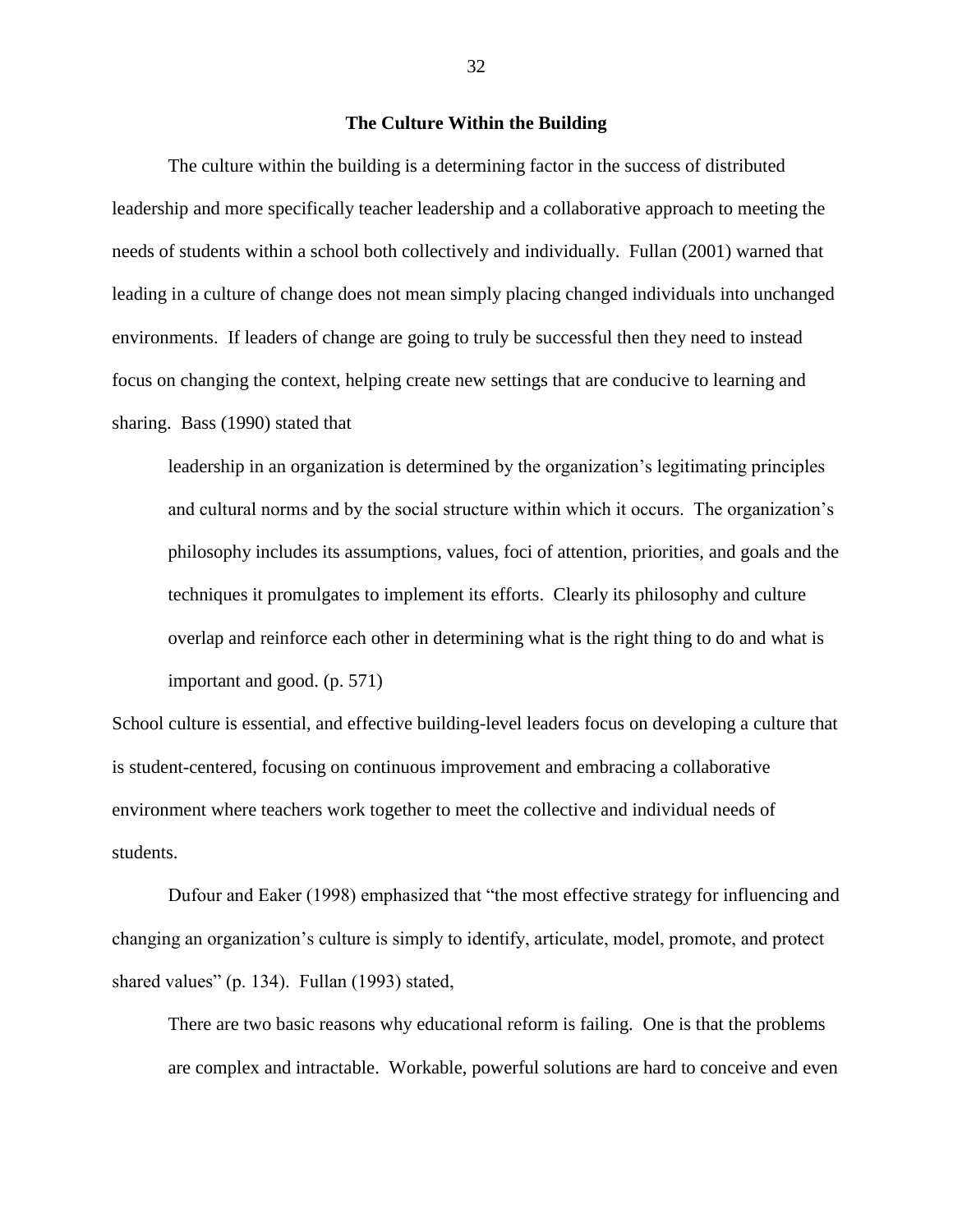harder to put into practice. The other reason is that the strategies that are used do not focus on things that will really make a difference. They fail to address fundamental instructional reform and associated development of new collaborative cultures among educators. (p. 46)

School leaders must *walk the talk* if they are going to be successful at creating and maintaining a culture that focuses on students first and a collaborative approach to increasing student achievement.

Relationships must be developed to ensure a culture that embraces effective collaboration within a building. Reeves (2009) stated that

culture is reflected in the behavior, attitudes, and beliefs of individuals and groups. The single greatest impediment to meaningful cultural change is the gap between what leaders say that they value and what leaders actually value. Staff members are not seduced by a leader's claim of "collaborative culture" when every meeting is a series of lectures, announcements, and warning. The assertion of a "creative culture" is contradicted by a practice of unbending uniformity. (p. 37)

Developing a collaborative culture that embraces creativity requires an appreciation for new knowledge. Fullan (2001) suggested that

leaders in a culture of change realize that accessing tacit knowledge is crucial and that such access cannot be mandated. Effective leaders understand the value and role of knowledge creation; they make it a priority and set about establishing and reinforcing habits of knowledge exchange among organizational members. (p. 87)

Effective relationships promoting a collaborative environment are developed and massaged through a listening leadership approach. Steil and Bommelje (2004) defined purposes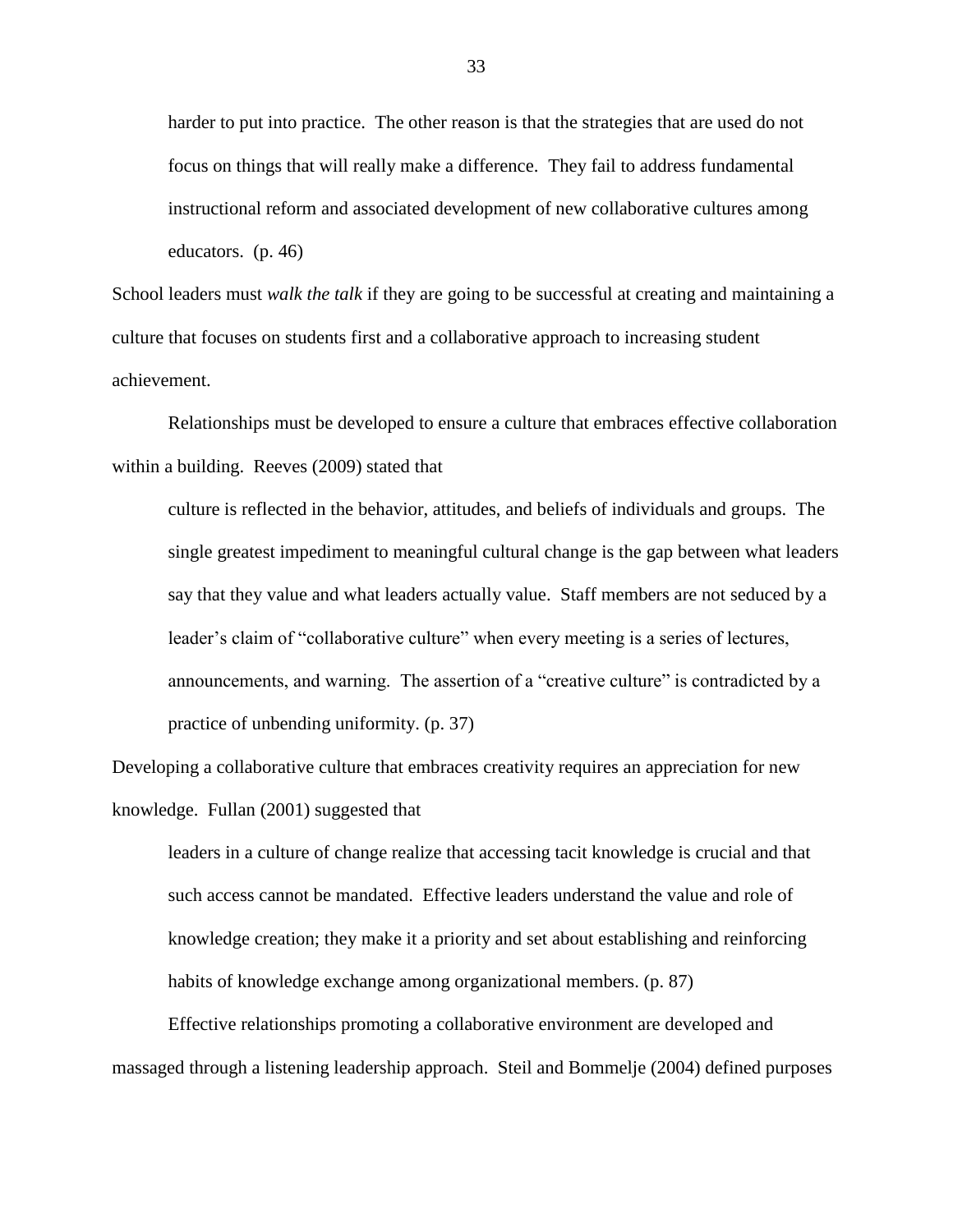for listening. They stressed the importance of the initial purposes for listening to develop respectful relationships within an organization. Purposes, as defined by Steil and Bommelje, include phatic, cathartic, information, and persuasion. The phatic purpose for listening involves small talk and is an opportunity for the speaker to experience an emotional release. Principals and teachers must engage in such opportunities with each other in order to get to the next levels of communication. Each level builds upon the next, so in order for leaders to effectively engage in the higher purposes of communication such as information and persuasion they must first begin at the initial levels to ensure respectful relationships are developed. It is through these respectful relationships that develop through the phatic and cathartic stages of communication that allow for the information stage and the persuasion stage to occur. Through the information stage of communication, detailed knowledge is shared and discussed and through the persuasion stage, beliefs are changed and or reinforced and therefore change can occur. Ensuring that effective communication is occurring at each level will provide opportunities for the principals and teachers to communicate with one another collectively and individually to ensure the conditions are set for healthy collaboration.

Teachers must understand, as pointed out by Buckingham and Coffman (1999), what principals expect of them. Effective principals will communicate clearly defined expectations and the responsibilities of the teachers to ensure teachers are following the steps expected of them in order to complete their instructional duties. Park and Datnow (2009) stressed that it is critical that a culture of continuous improvement be developed to promote the practice of datadriven decision-making in schools. There is a delicate balance that is required through districtlevel support and support from school principals that ensure data-driven decisions within the context of individual classrooms. The first step to ensure the use of data is to communicate the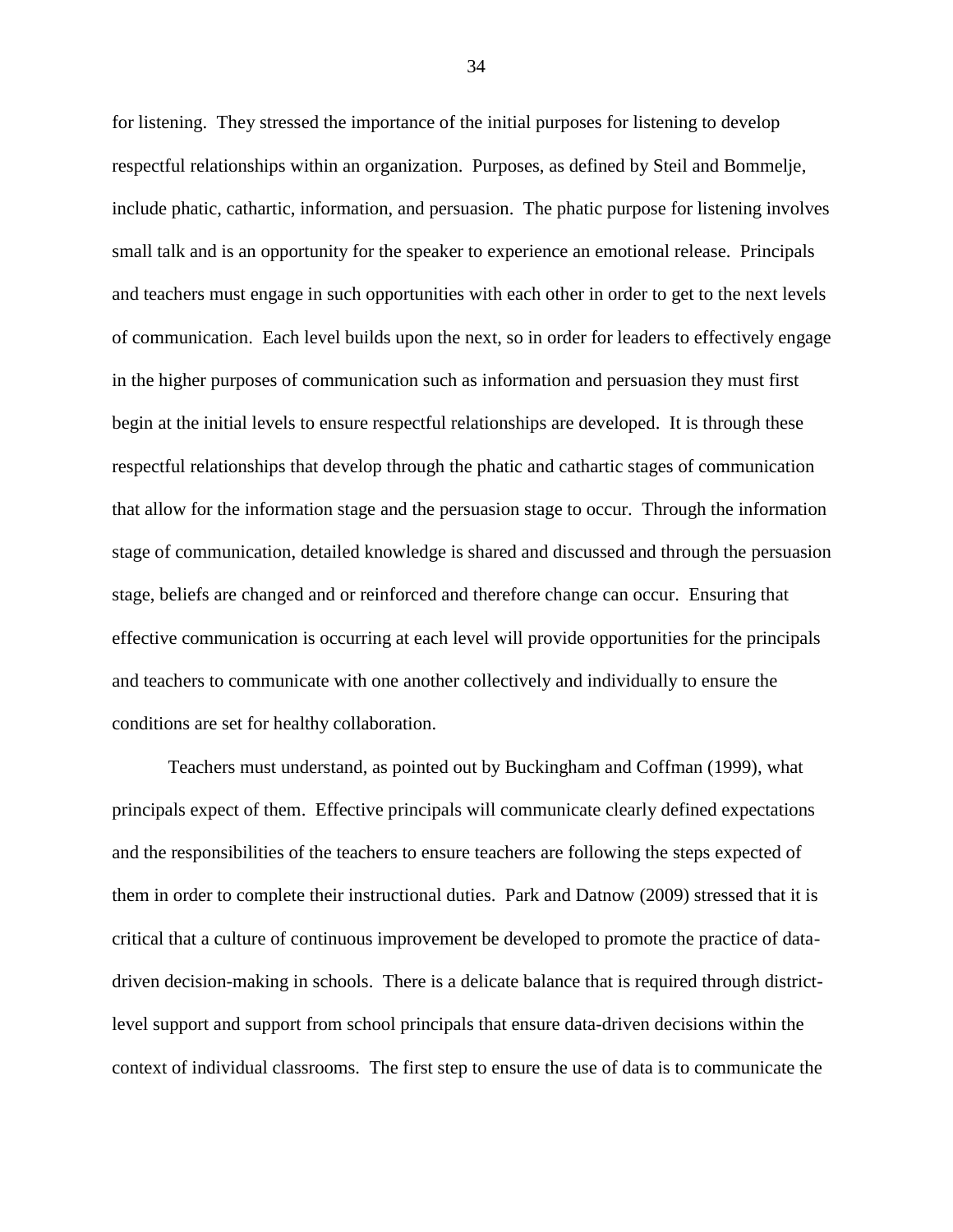expectations of such practice.

Roby (2011) suggested that culture develops through the course of social interactions. Buckingham and Coffman (1999) stressed the importance of the ability for great managers to focus on performance and they refer to this as performance management. Buckingham and Coffman also pointed out that great managers follow a routine and they meet regularly with the employees they manage. Effective principals can model ongoing and data-driven development by meeting individually with teachers regularly throughout the year. They should meet with teachers early in the year each year as well as three to four times additionally throughout the school year. The initial meeting might include spending 10 to 15 minutes discussing student data pertaining to the end of year results for the previous year. Together, the teacher and principal may choose to look at individual student's growth in all curricular areas and the student growth of the entire class in all curricular areas. Progress toward the previous year's goals may also be discussed in the beginning of the year meeting. Additional time may be spent discussing the teacher's professional goals for the current school year and a process for measuring the results toward attaining the goals should be discussed as well. Professional goals need to be studentcentered or results-oriented. The goals should also align nicely with the school improvement plan. Three to four additional meetings should be scheduled throughout the remainder the year. Again, during these remaining meetings the first minutes should be spent reviewing current progress toward the current goals and the final portion of the meeting should focus on the future and include ways in which the teacher will measure success toward attaining the current goals.

Frequent data-driven meetings that focus on continuous improvement will promote a culture of ongoing professional development and growth. Hallinger and Leithwood (1996) stressed that principals are an independent variable influencing the school's culture.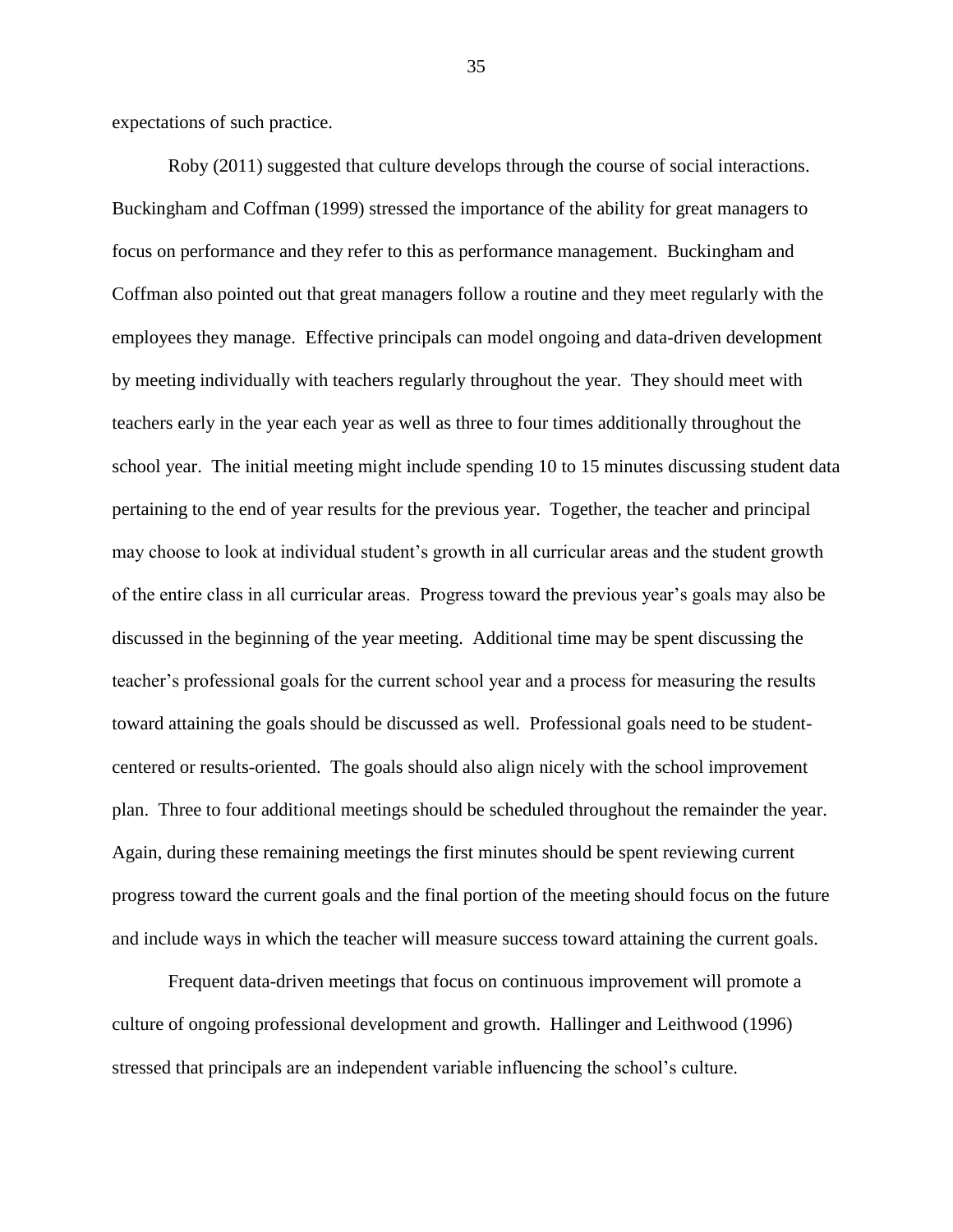Additionally, school culture influences the leadership of principals. Moynihan, Pandey, and Wright (2011) stated that leaders must set the table for success and must foster the right organizational conditions including goal clarity. By scheduling regular meetings with each teacher, this will ensure that principals are providing adequate support to all teachers within the building and it also provides principals an opportunity to model regular meetings focusing on data-driven decisions that ensure continuous improvement.

Such modeling of principals regarding collaborative goal setting to promote continuous improvement is an important component to developing a culture that supports distributed leadership and collaborative learning teams. Danielson (2006) stressed that school culture overall sets the tone for teacher leadership. Not only does it affect how the school operates but also, it affects the extent to how it will achieve positive results for children. In order for principals to ensure a culture that promotes a team-based approach to meeting the needs of students, the culture must be developed through principals meeting and working alongside teacher teams as well as with teachers individually promoting respectful support and team-player actions along the way.

#### Hirsch and Emerick (2006) found that

the impact on student and learning conditions on student achievement provides compelling evidence to support the notion that teacher working conditions are student learning conditions. The analysis specifically point to the need to empower teachers in selecting teaching strategies, consistently enforcing codes for student conduct, and recognizing teachers as educational experts. (p. vii)

Hirsh and Emerick (2006) also found that

teachers and administrators view working conditions differently. There are considerable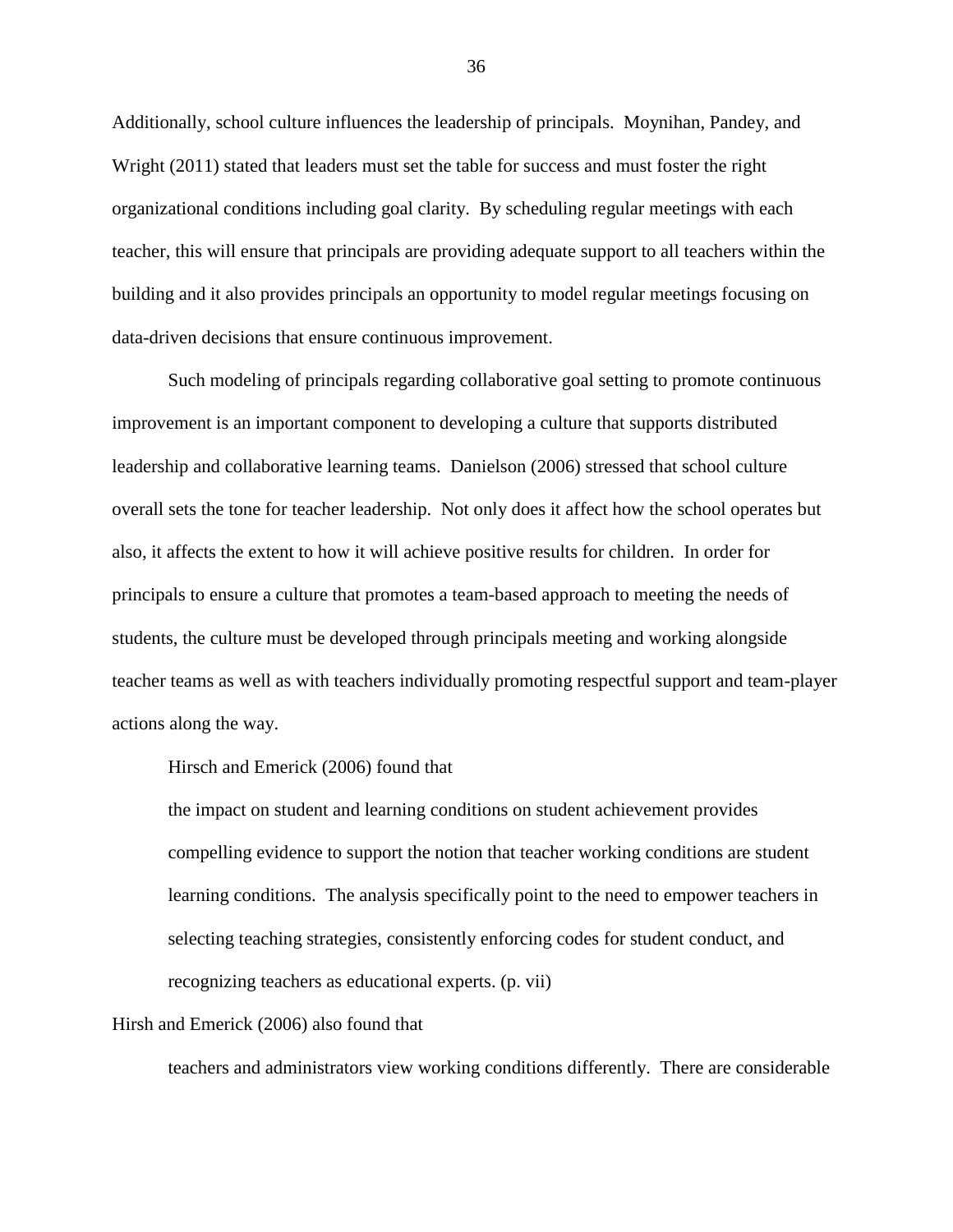gaps between the perceptions of teachers and administrators regarding the degree to which school leadership addresses teacher concerns. While some discrepancies might be expected between administrators and teachers on a measure of leadership effectiveness, the degree of these discrepancies is startling and must be taken into consideration for any working conditions reforms to be successful. (pp. vii-viii)

As Steil and Bommelje (2004) stressed, optimal leadership is accomplished through effective listening. In order to be prepared for the day-to-day challenges within a school, principals must be effective listening leaders and teachers must find principals to be approachable. Danielson (2006) stressed that "given the nature of culture and the notoriously slow pace with which cultures change, this is not a short-term effort; it requires commitment over an extended period of time" (p. 57). Valentine (2006) stated that

as important as school culture is to school improvement, one must not overlook the fact that shaping a school's culture is a complex process . . . a mixture of leadership, relationships, trust, student focus, values, beliefs, etc. developed and nurtured over months and years. (p. 5)

Continually focusing on respectful relationships and clearly communicating and discussing school goals and common beliefs within the organization in collaborative learning communities, principals and teachers can work together to develop and maintain a collaborative school culture where students are thriving and experiencing academic gains.

Educational leadership requires individuals who are both effective managers and informed instructional leaders. Effective educational leaders truly understand the art of teaching, embrace distributed leadership (specifically teacher leadership), promote a collaborative teambased approach to collaborative learning teams, and provide continuous attention to developing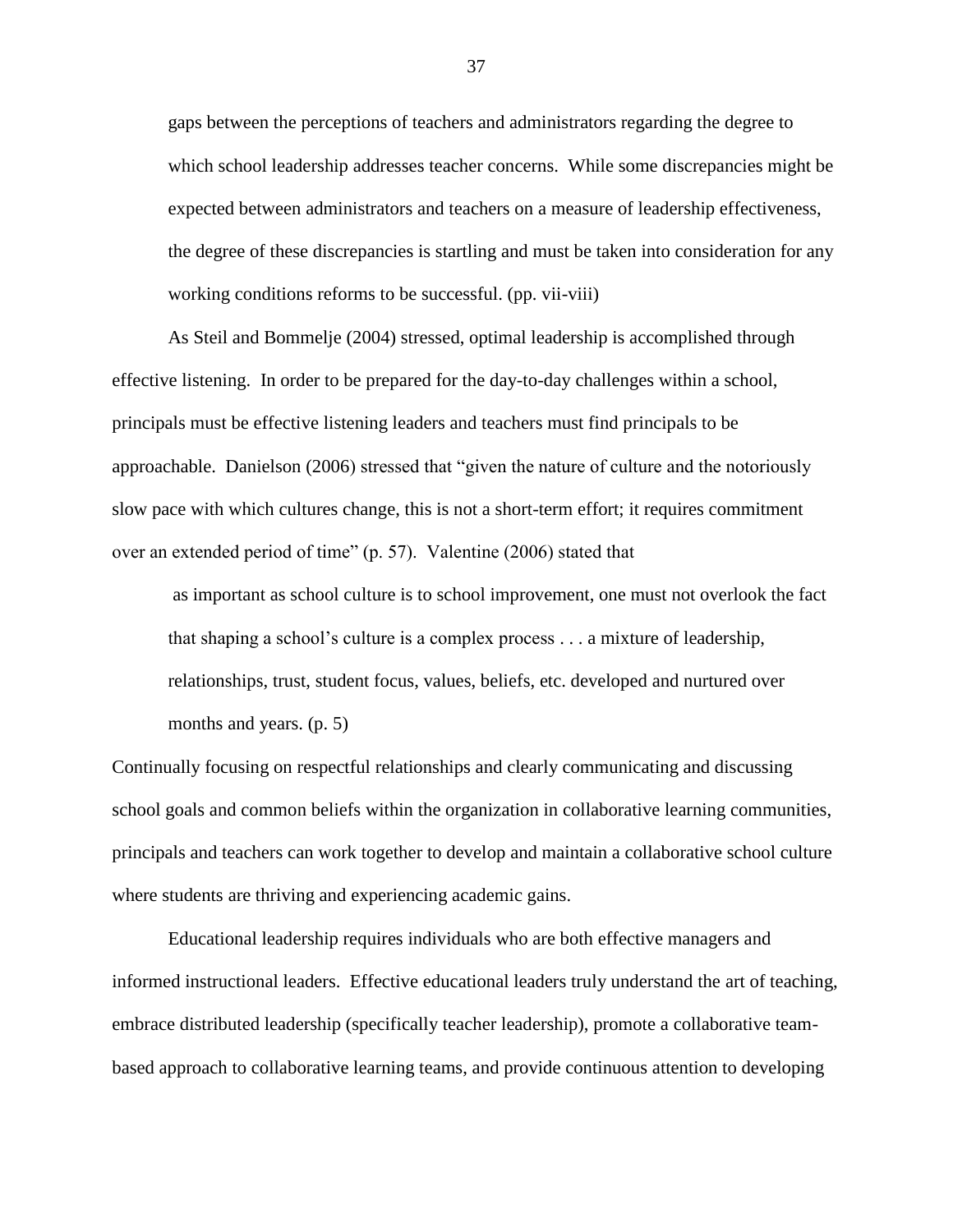and maintaining a collaborative school culture. Effective educational leadership includes a collaborative approach to serving the school community. Spillane (2006) stressed that "the distributed perspective urges us to observe how followers' participation in a leadership routine contributes to defining leadership practice" (p. 92). Embracing such an approach to leadership ensures that educational leaders remain abreast of changes and development in the profession collectively and therefore strengthens and enhances the knowledge and effectiveness of the organization.

Successful principals are able to communicate well with multiple publics including teachers, students, parents, community members, and central office-level leaders. They are innovative thinkers and able to communicate a vision to others. Collaboration is an integral part of their leading, ensuring the many talents within the building are fully utilized to meet the needs of all students. David (2009) suggested that teachers can make better use of data when they work collaboratively in teams. Collaboration around data and discussions pertaining to effective strategies can lead to increased student learning.

Effective principals understand that the human resources within the building are the key factor to student success. Principals that truly want to promote a school culture, where student learning is the focus and continuous learning of all stakeholders within the organization is valued, will lead by example. Additionally, they will focus on effective ways to distribute power. Bass (1990) stressed that

power sharing with all members of a group does not necessarily mean increased initiative by and freedom for members. On the contrary, powerful groups can constrain and influence their individual members more strongly than can any individual leader with power. (p. 260)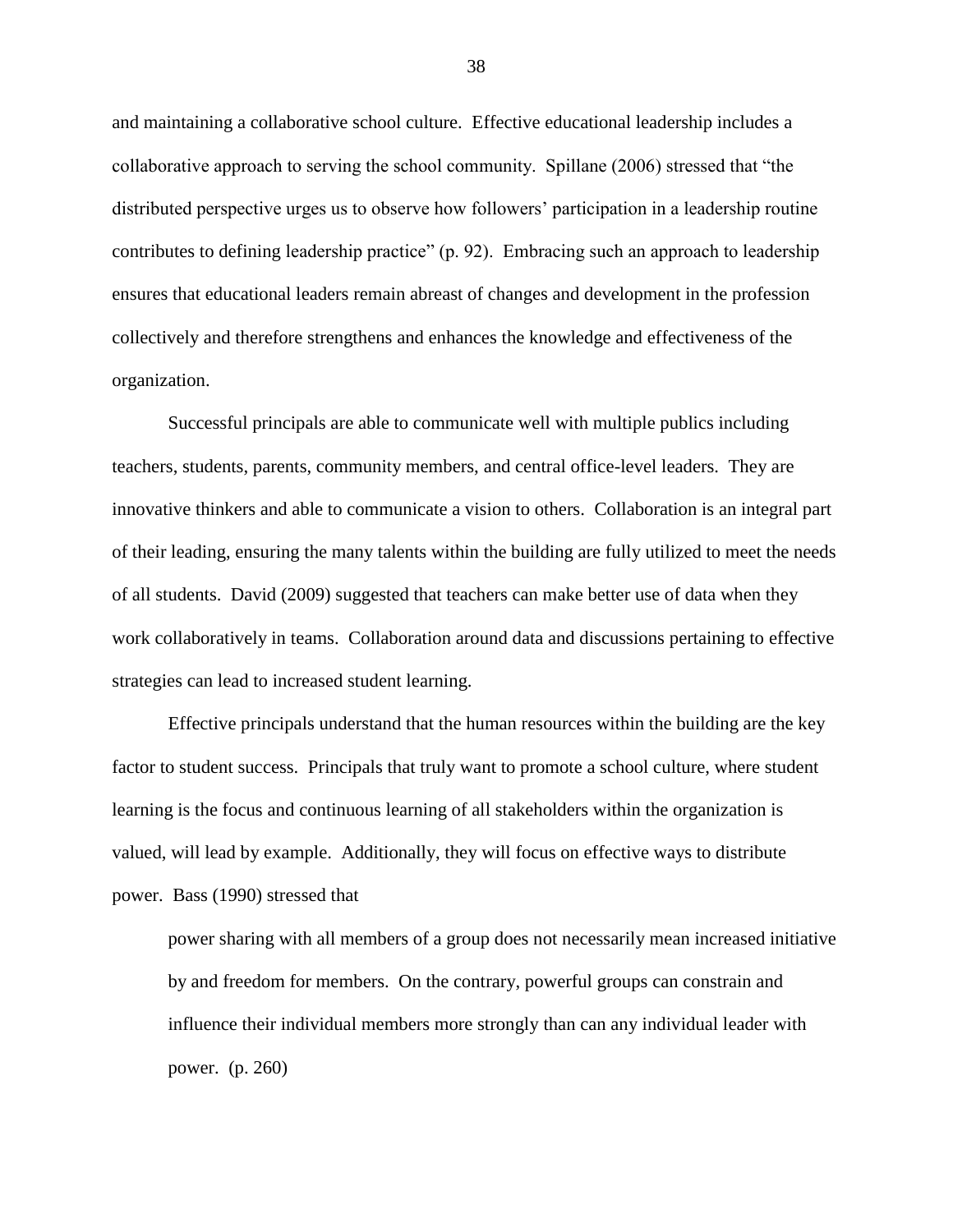Distributing leadership through collaborative learning teams ensures that teachers are working together to meet the needs of all students both collectively and individually. Dufour and Marzano (2011) suggested that

creating the conditions to help others succeed is one of the highest duties of a leader. If school and district leaders are to create the conditions that help more students succeed at learning at higher levels, they must build the capacity of educators to function as members of high-performing collaborative teams. (p. 87)

Through the collaborative approach to study student and teacher work each individual teacher benefits from the wealth of knowledge, skill, and talent among the staff. Through this process the school can work together with the intent of ensuring continuous and adequate support for every student leading to greater achievement gains.

Lytle (2012) suggested that improving achievement requires school leaders to do the following:

- Establish and maintain a safe, orderly school climate where things operate smoothly;
- Focus on parent and community support and engagement;
- Provide instructional guidance, including an aligned and enriched curriculum, instructional guidance and academic press;
- Establish and build trust with teachers, students, parents, and community;
- Read, interpret, and respect context (a school's demographic, historical, political, and cultural characteristics);
- Attend to teacher hiring, support, assignment, and retention;
- Redesign or structure the school organization so that priorities are consistently addressed;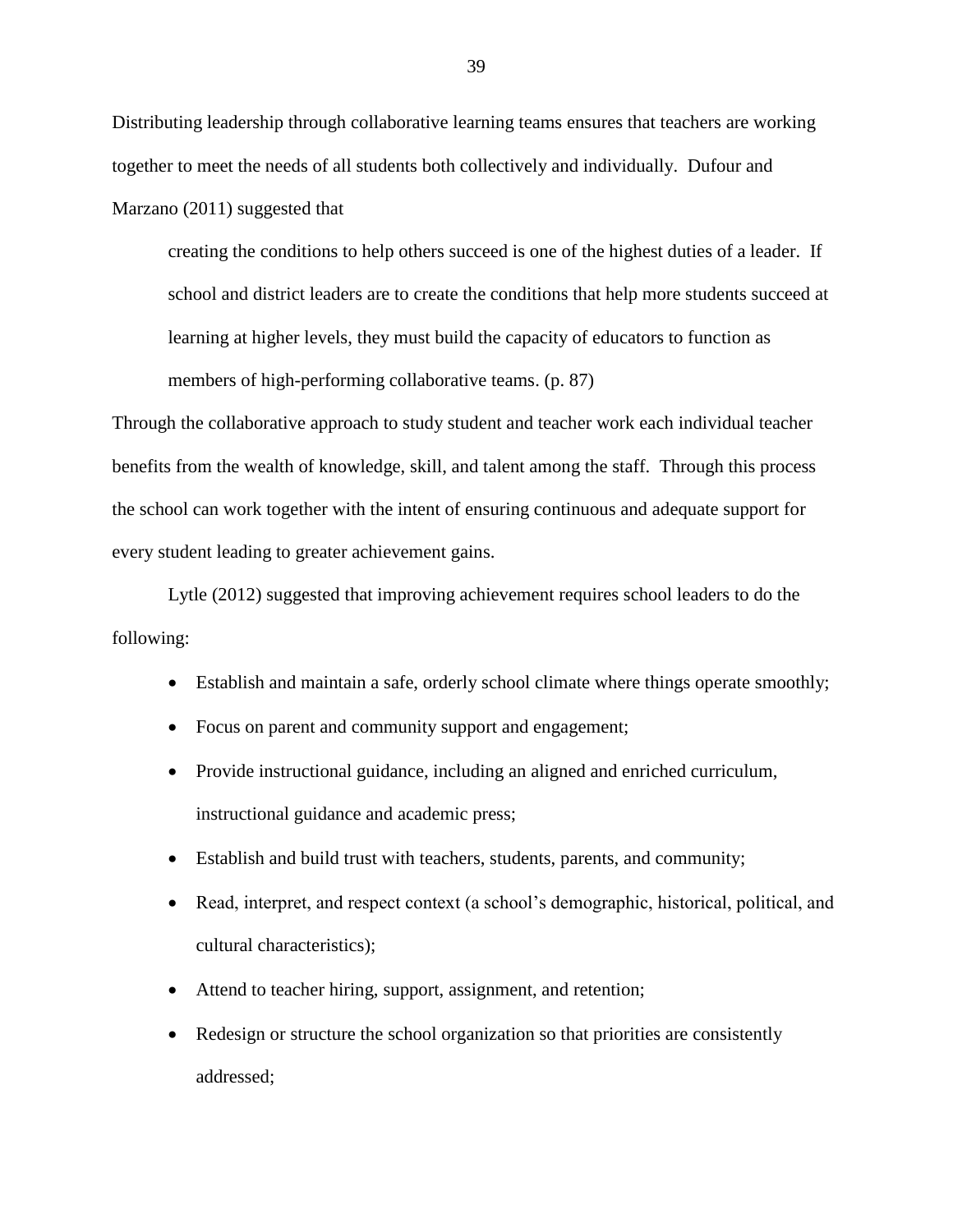- Distribute leadership and approach leadership as a collective responsibility for teachers and parents;
- Encourage the use of data and research;
- Develop people; and
- Allocate resources (people, time, money, space) in relationship to priorities. (p. 57)

# **A Brief History of Testing and Indiana Accountability**

Ravitch (2002) stated that although testing students has been a staple in American public schools since the 19th century, accountability to the degree of holding not only students, but teachers, schools, and school districts accountable for student performance is a more contemporary invention. In the early 19th century schools used tests simply to determine who could and could not handle the work before moving onto high school. Ravitch pointed out that during that time period, this meant that less than one of every 10 adolescents moved on to high school. In the early years of the 20th century, psychologist Edward L. Thorndike of Teachers College, Columbia University, began pushing for testing and using data to demonstrate that education could become an exact science. Although Thorndike's interest was not for purposes of accountability, his motivation for his work was to strengthen the field of education. Thorndike's work in the area of testing was an integral part of the progressive education movement (Ravitch 2002).

The launch of Sputnik led to the most significant consequences in American public education. When Russia launched a satellite into space before the United States, a consequence of this event was the focus on raising educational standards in the United States (Urban & Wagoner, 2009). Several books and articles were published that claimed there was a terrible educational deficiency in the reading, writing, and mathematical skills of American students and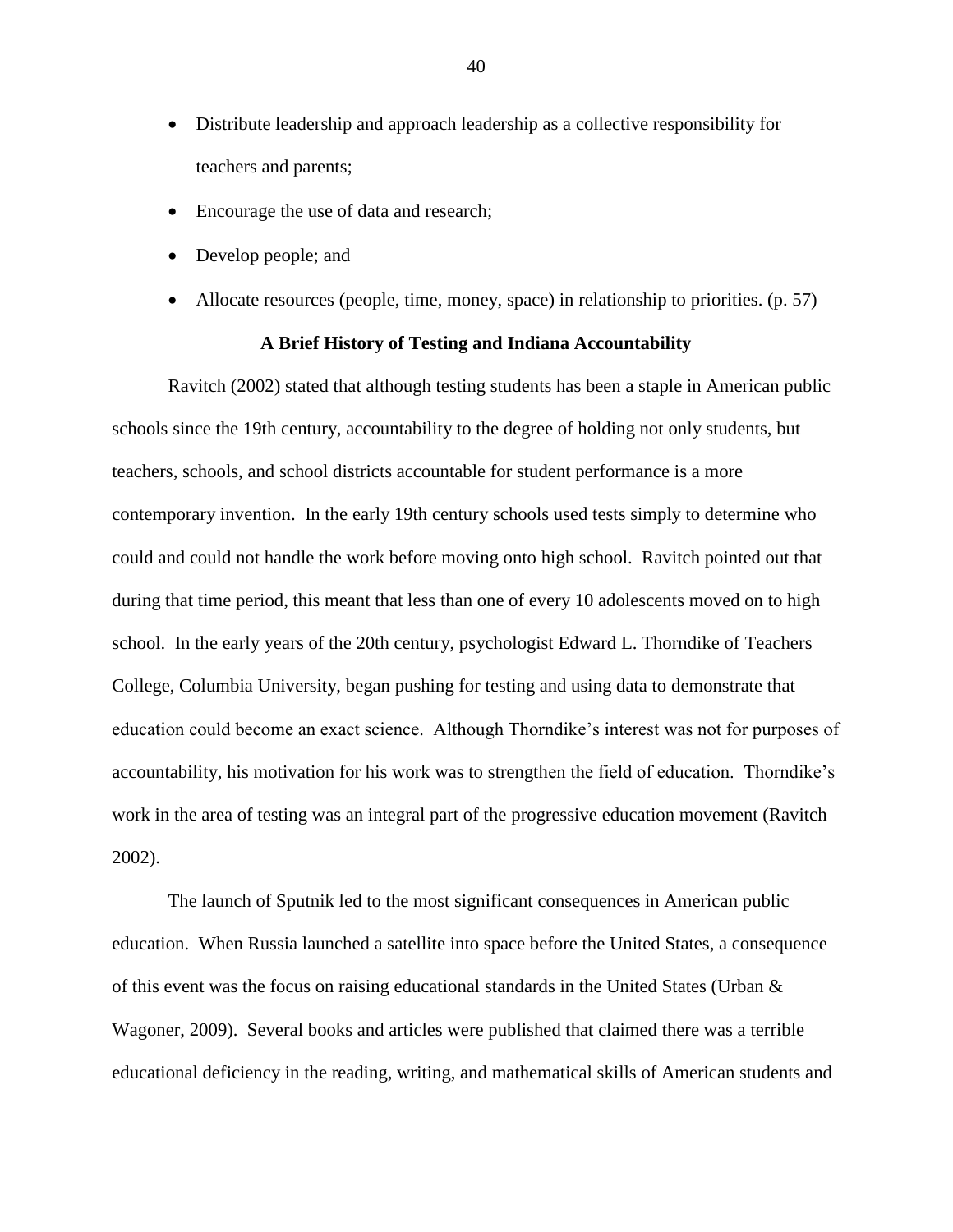that the Russian students were superior in knowledge to American students. In addition to the focus on raising educational standards, the use of standardized tests was seen as an effective way to measure whether the standards were being met in American schools.

In 1966 the Coleman report by sociologist James Coleman further emphasized the push for accountability in schools. The Coleman report focused on examining differences in achievement scores and outcomes. The Coleman study was conducted in response to provisions of the Civil Rights Act of 1964. The focus was on equal educational opportunities to children of color, religion, and national origin (Urban & Wagoner, 2009). Coleman was chosen to lead a research team to report underlying issues relating social class to minority and majority students' educational achievement. In Coleman's work he found that differences in school resources were only mildly related to differences in educational achievement and noted that achievement differences were strongly related to the educational backgrounds of a student's peer group. Coleman's research led to additional questions. Coleman's work led to the questions of links among economic class, race, and school achievement (Urban & Wagoner, 2009).

Accountability through high stakes tests continued to evolve in the 1970s through the establishment and development of the National Assessment of Educational Progress (NAEP). Bracey (2009) stated that the intent of the assessment was to solely be descriptive and provide an indicator of the nation's general education health. It was intended to measure what students did and did not know to further guide curriculum development and emphasis. Although results were not provided on individual students, classrooms, or schools, it did serve as a national report pertaining to student achievement. Results are used to assess student progress across the country and develop ways to improve America's educational system. By 1988, Congress amended the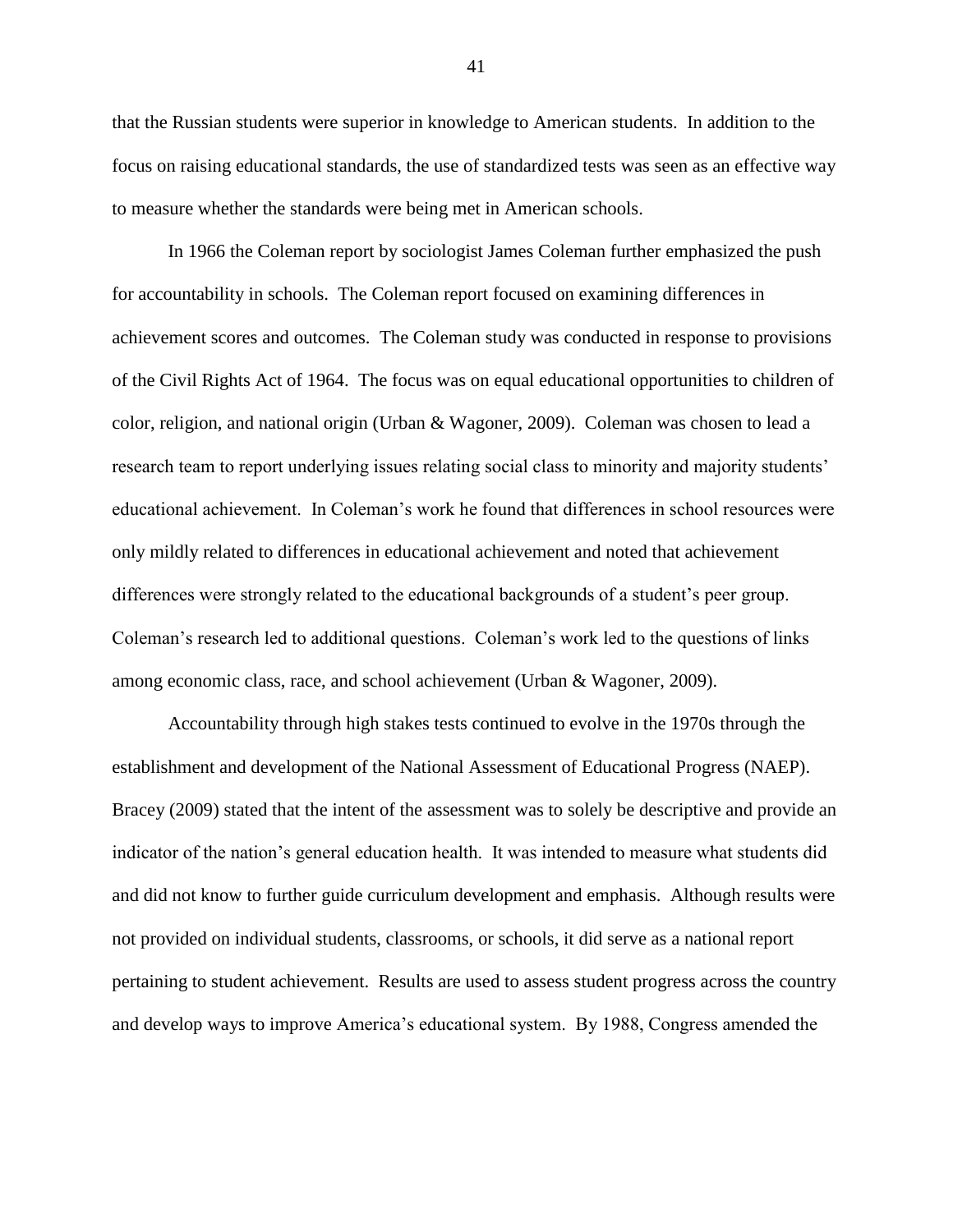NAEP law to permit state-by-state comparisons and NAEP became as much prescriptive as its original intent of being descriptive (Bracey, 2009).

### **Accountability and Public Law 221**

The push for standards and a system for accountability in Indiana began in 1987 as a result of the educational reform efforts initiated by Governor Robert D. Orr and H. Dean Evans, State Superintendent of Public Instruction (Hiller, DeTommaso, & Plucker, 2012). Through this initiative, Indiana Statewide Testing for Educational Progress (ISTEP) was implemented. The reform efforts continued through the 1990s and in 1999 became Public Law 146 and Public Law 221. Through Public Law 146 came the requirement for the Indiana Department of Education to develop and adopt state standards for each grade level, kindergarten through Grade 12, in subjects English, mathematics, social studies, and science. The standards were measured through the ISTEP.

Public Law 221 required a performance-based system of accreditation and accountability. Financial incentives were developed to promote and reward high-performing schools. In 2001, all rules were in place and categories were established to allow the Indiana Department of Education to begin collecting data for the performance system that would allow schools to be placed in specific performance categories that included exemplary progress, commendable progress, academic progress, academic watch, and academic probation (Hiller et al., 2012). The new system also required the development of school improvement plans focusing on development of goals as determined by assessment results (ISTEP) and a plan for reaching the goals over a three-year period. There were financial awards and incentives included in the law as well.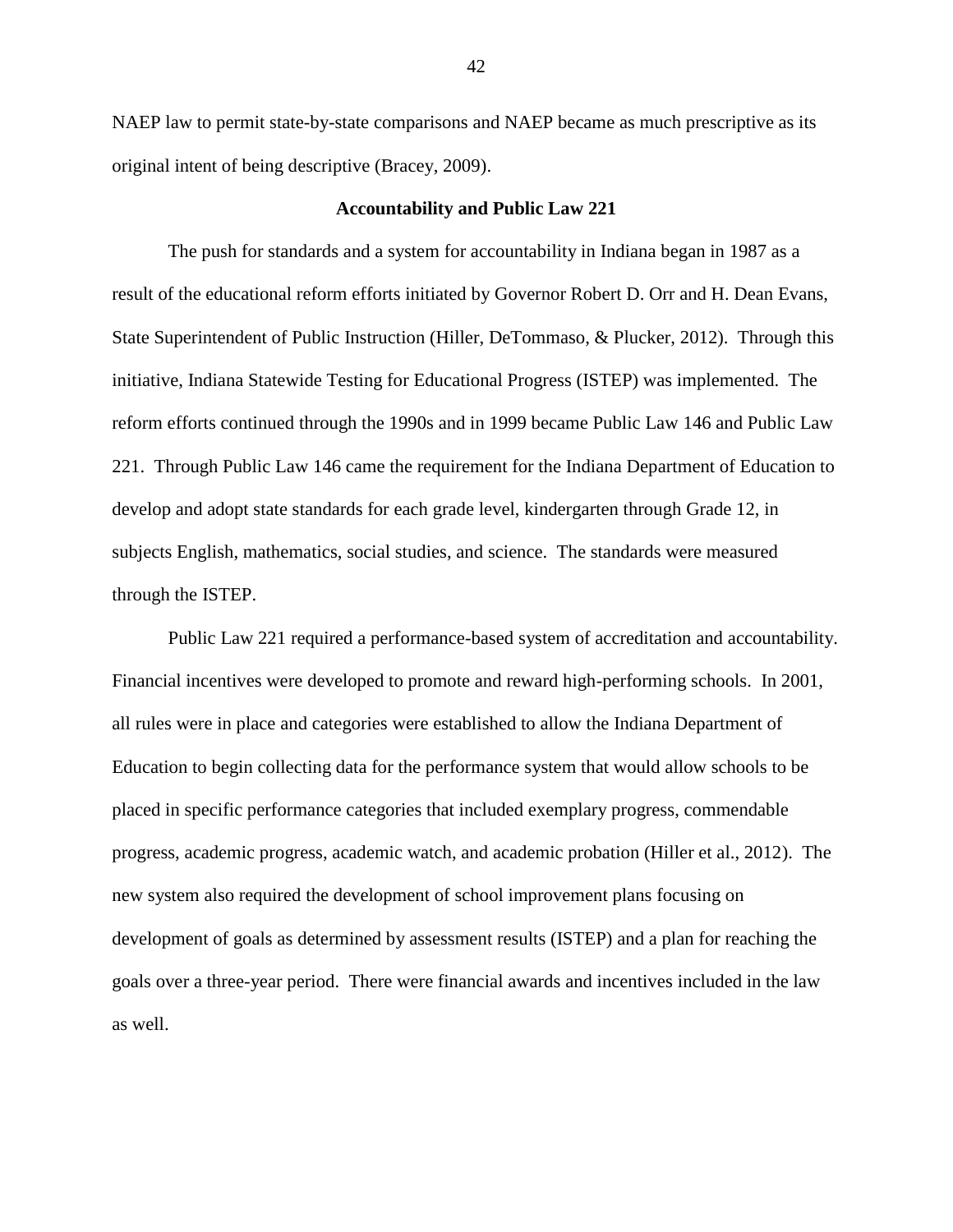In 2010, Public Law 221 was changed to implement a grading system on schools requiring an A-F letter grade system. The plan called for grades to be determined based on student performance and were to be measured through the annually scheduled ISTEP administered to students in Grades 3 through 10. By January 2011, the Indiana Department of Education adopted a plan for revising Indiana's accountability framework so that schools were placed in accountability categories by letter grades A-F. The accountability system utilizing grades A-F uses a growth model system to determine such letter grades.

#### **Growth Model for Determining School Letter Grades for Accountability**

The Indiana Department of Education began to roll out the plan for using the Indiana growth model as the tool for accountability to evaluate program or school effectiveness. The Indiana growth model was based upon the Colorado growth model and is a statistical way to determine how much change in ISTEP+ scores is equal to one year's growth (Indiana Department of Education, 2012). The Indiana growth model is utilized to help understand the progress students and is based on where each individual student scores initially academically and then progresses from one year to the next. The focus is on ensuring students will achieve one year of growth each year no matter where they start. The growth model system allows for parents, teachers, and administrators to see progress made by a student from one year to the next each academic year. The Indiana growth model takes each student's ISTEP+ score in the first year and each student within the state who achieved the exact score is placed in the same group for each of two subjects, math and English/language arts. From one year to the next students are compared to other students in the group and growth is reported in percentile. Students are reported both at the school level and the corporation level and they fall into one of four categories—high achievement/high growth, high achievement/low growth, low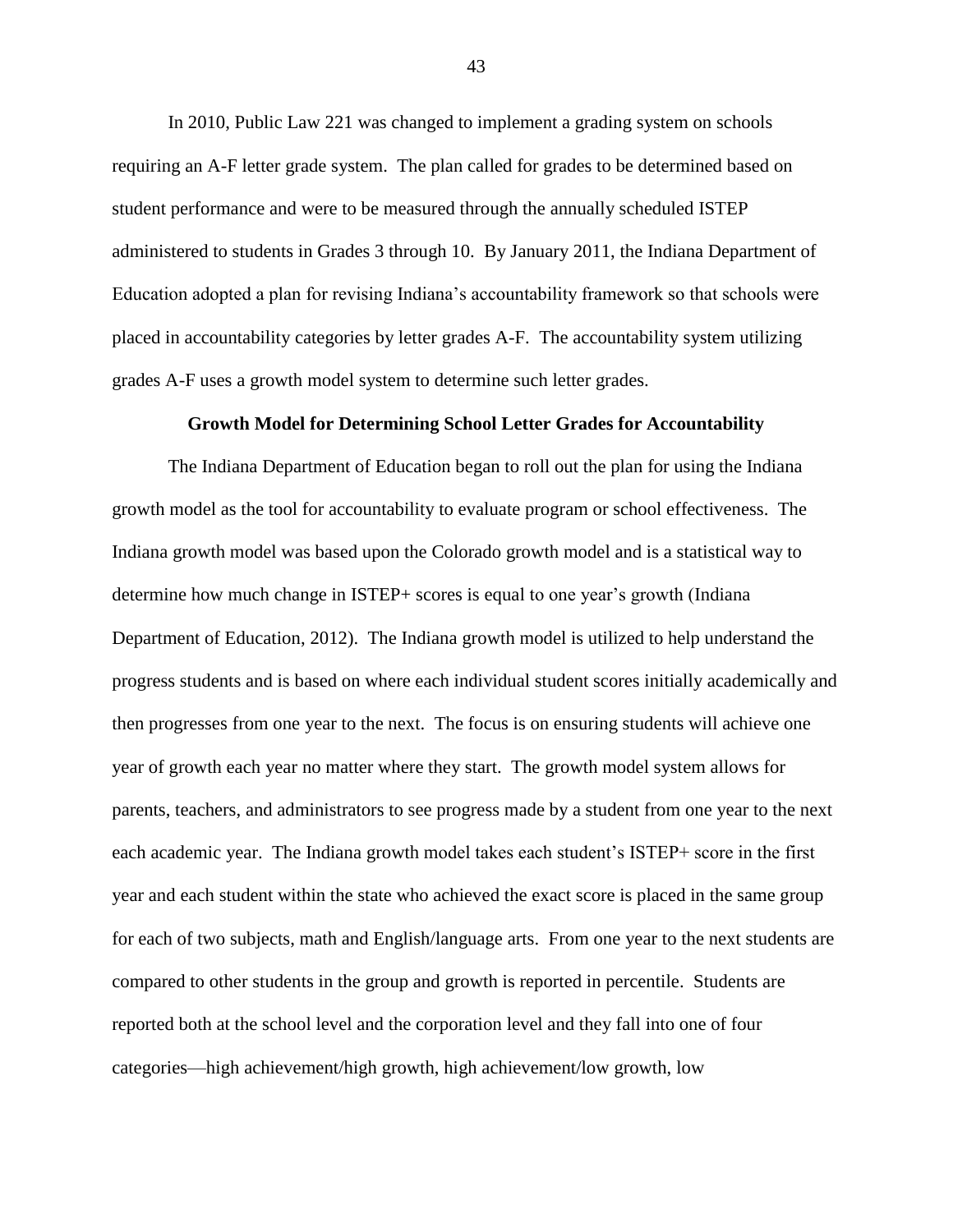achievement/high growth, or low achievement/low growth. Based on the percentage of students falling in specific categories, this information is used as a component of a school's accountability grade as determined in the A-F accountability.

Value-added models are also becoming popular in determining teacher effectiveness as a component of the teacher evaluation process. Isenberg and Hock (2011) described the basic approach of a value-added model, which is to predict test score performance that each student would obtain with the average teacher and then compare that score to the average performance of a given teacher's students to the average of the predicted scores. Value-added models are now used in several states including Tennessee, Delaware, Colorado, Ohio, and Pennsylvania. Braun (2005) stated the value-added models revealed serious concerns. Such concerns included the absence of randomization. Braun stated that causal interpretations can be misleading when there is not randomization. Classroom placement of students and student assignment to teachers is far from random and teachers may select the school and classroom where they teach. Given such factors, along with the consideration of parental support, motivation, study habits, and other relevant characteristics may present issues with whether or not a given classroom is truly representative of the general population. Braun stated that although there are flaws in valueadded models, there are positive outcomes to such interest and implementation efforts as it has forced conversations and areas of focus to center on the quality of teachers being measured on increasing student learning as the goal of teaching.

Bracey (2009) stressed that school quality tests need to be sensitive to instruction. Although using Indiana growth model data to measure individual student growth and valueadded models focus on the teacher impact with regard to student achievement, it is important for teachers and schools to utilize multiple measures to determine student mastery of key concepts.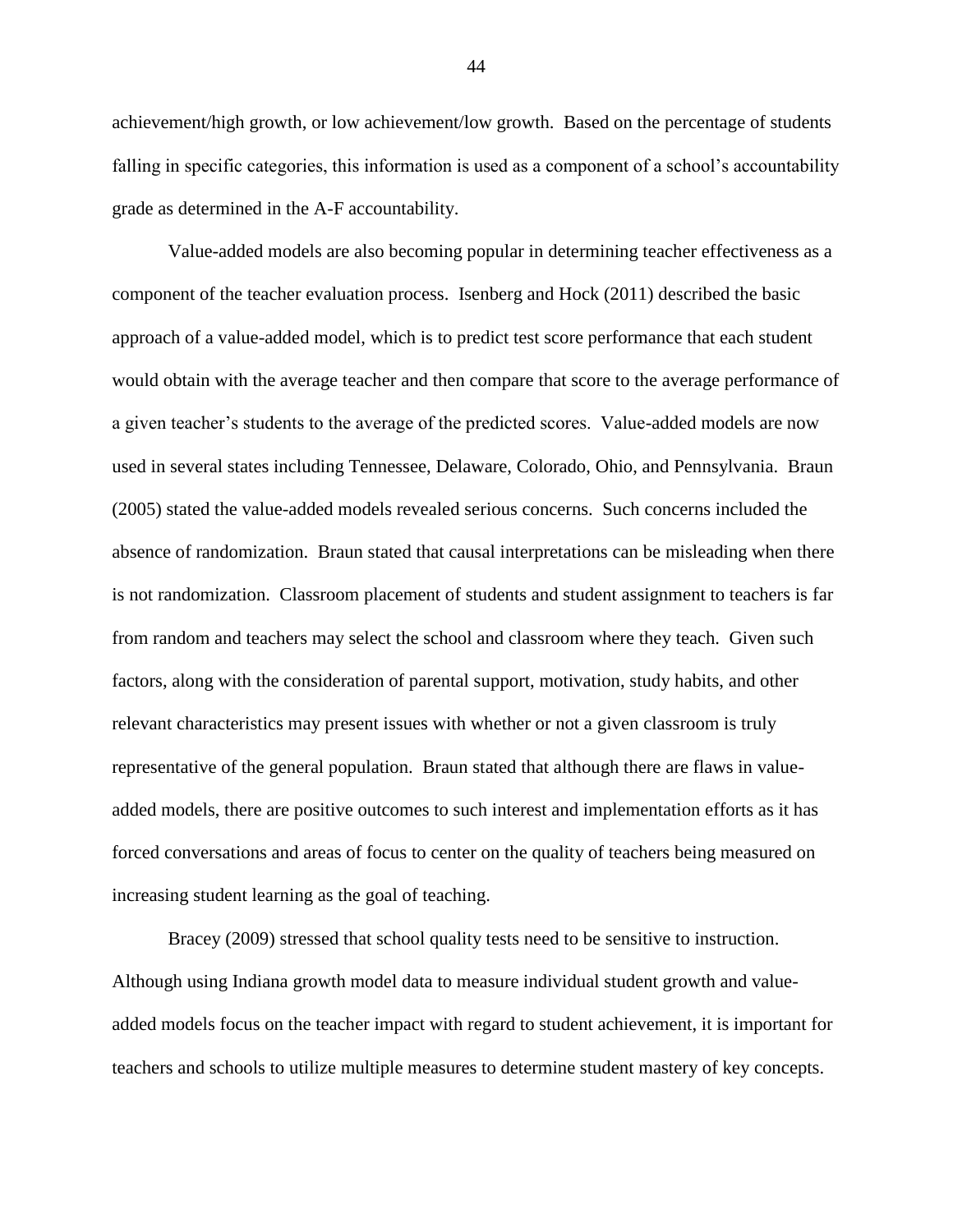Brookhart (2009) stressed that multiple measures include (a) measures of different constructs, (b) different measures of the same construct, and (c) multiple opportunities to pass or show evidence of mastery. Additionally, it is important to utilize formative assessments to make instructional decisions throughout a given lesson, unit, or course. Gronlund (2006) stressed the main purpose of classroom assessment is to improve student achievement. Additionally, effective assessment requires a clear understanding of the intended learning outcomes, a variety of assessment procedures that are relevant to the instruction and formative, and timely feedback provided to students with response to additional instructional needs.

#### **Teacher Collaboration, Collaborative Leadership, and Student Achievement**

Research has been conducted to determine if collaborative leadership or teacher collaboration has an effect on student achievement. Fullan (2010) stressed that focused collaboration produces powerful results on an ongoing basis. He also stated that there is a link between a principal's action and student learning. The degree to which the principal participates as a learner alongside teachers can lead to increased student learning.

Dufour and Eaker (1998) underlined professional learning communities as a promising strategy to sustain substantive school improvement and that professional learning communities serve as an avenue to further develop teachers. Professional learning communities can support Fullan's (2010) assertion that continuous learning equals continuous capacity building within the school. The professional learning community model "requires school staff to focus on learning rather than teaching, work collaboratively on matters related to learning, and hold itself accountable for the kind of results that fuel continual improvement" (Dufour, 2005, p. 42). When educators work together to focus on student learning, their collective efforts provide support to each member of the professional learning team.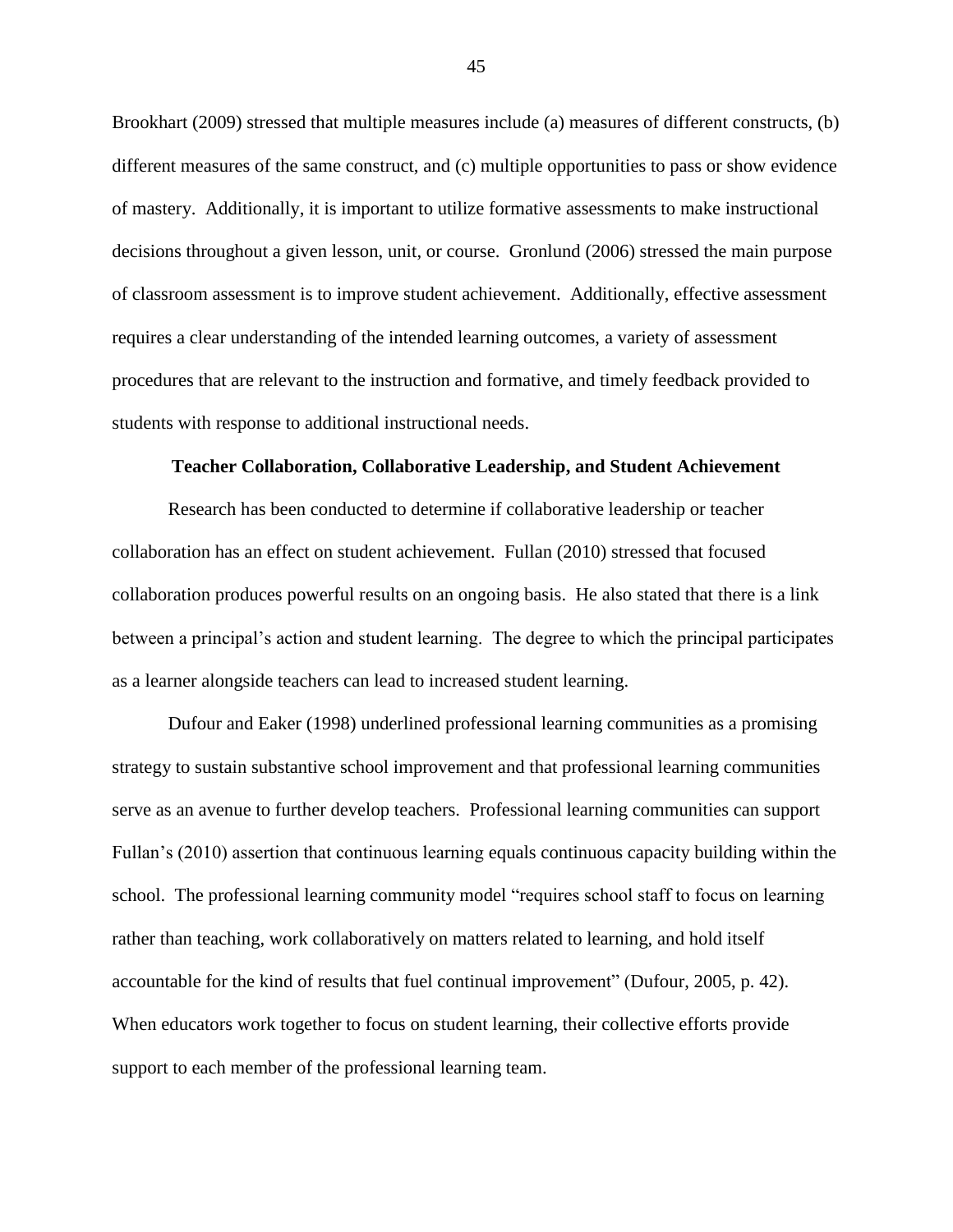Results-oriented collaboration involves reflection on teaching practices and effective strategies. Through such collaborative efforts, teachers utilize assessment data to make informed instructional decisions at the beginning of a lesson or unit, as well as in the middle of a lesson or unit, rather than simply at the end of the lesson or unit for the purpose of measuring if students have mastered the content. Stiggins (2005) wrote,

Rather than relying on assessment as the source of information to decide who is rewarded and punished, we use assessment as a road map from start to ultimate success. Success at learning becomes its own reward, promoting confidence and persistence. (p. 77) Through a results-oriented approach, Schmoker (2006) emphasized the importance of establishing a common concise set of essential curricular standards. Teaching on a roughly common schedule is also important so that as teachers make data-driven decisions they can collaborate on which strategies seem to get the most results pertaining to higher student achievement.

In addition to the curriculum and instruction, Dufour and Eaker (1998) emphasized the importance of common assessments and developing a culture where teachers work together to study the results of the common assessments while reflecting on the teaching practices that led to specific achievement results. Dufour et al. (2005) posed the question, "Will educators be able to move from the 'if only' culture and into the 'can do' culture'' (p. 25)? When teachers are truly transparent, with regard to their teaching, and work collaboratively while studying the data, each teacher within the group is able to refine specific teaching skills and develop professionally. Throughout the reflection of practices and strategies resulting in specific achievement results as measured by such common assessments, Fullan (2010) stressed that collaborative competition is important as well as teachers focus on a bigger cause. Instructional successes can be identified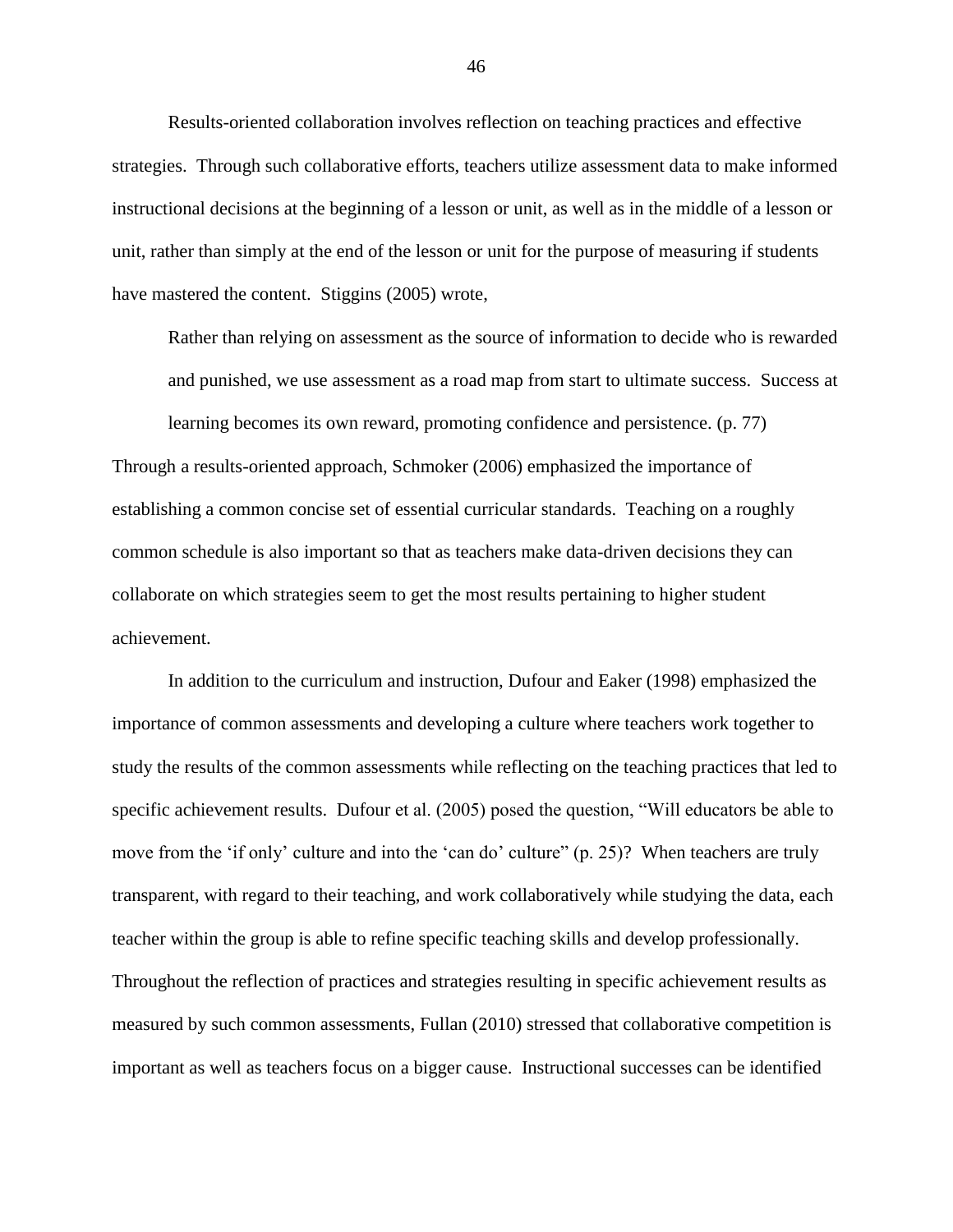through examination of data and identifying trends and being attentive to the school trends, grade level trends, and individual classroom trends. Dufour et al. (2005) wrote that "educators within a PLC are willing to acknowledge that many of the factors that result in improved student learning do lie within their sphere of influence" (p. 25).

Research conducted by Miller, Goddard, Goddard, Larsen, and Jacob (2010) found a significant direct effect of instructional leadership on teacher collaboration and a direct effect of collaboration on student achievement. Based on the research, their findings suggested that in schools where instructional leadership was higher, teachers tended to spend more time collaborating on instruction. The indirect effect was significant as well, as it pertained to student achievement. The research suggested that instructional leadership is important to understanding both teacher collaboration and its impact on student learning. The authors of this research also suggested focus on replicating and extending these findings with different populations of schools, teachers, and students, is warranted. The implications for practitioners also emphasized the importance of leaders focusing on instruction in their schools and supporting teachers' leadership and their collaborative practices. Fisher, Frey, and Pumpian (2012) emphasized the importance of a culture committed to student learning must be equally committed to teacher development. Increased student learning cannot be sustained if efforts are not made in nurturing the adults as well. A major barrier to teacher growth is that many teachers view professional development negatively. Empowering teachers to make decisions pertaining to professional development may alleviate the negative connotations that some teachers may feel. Collaborative efforts pertaining to continuous development of effective practices and strategies can be accomplished through professional learning communities.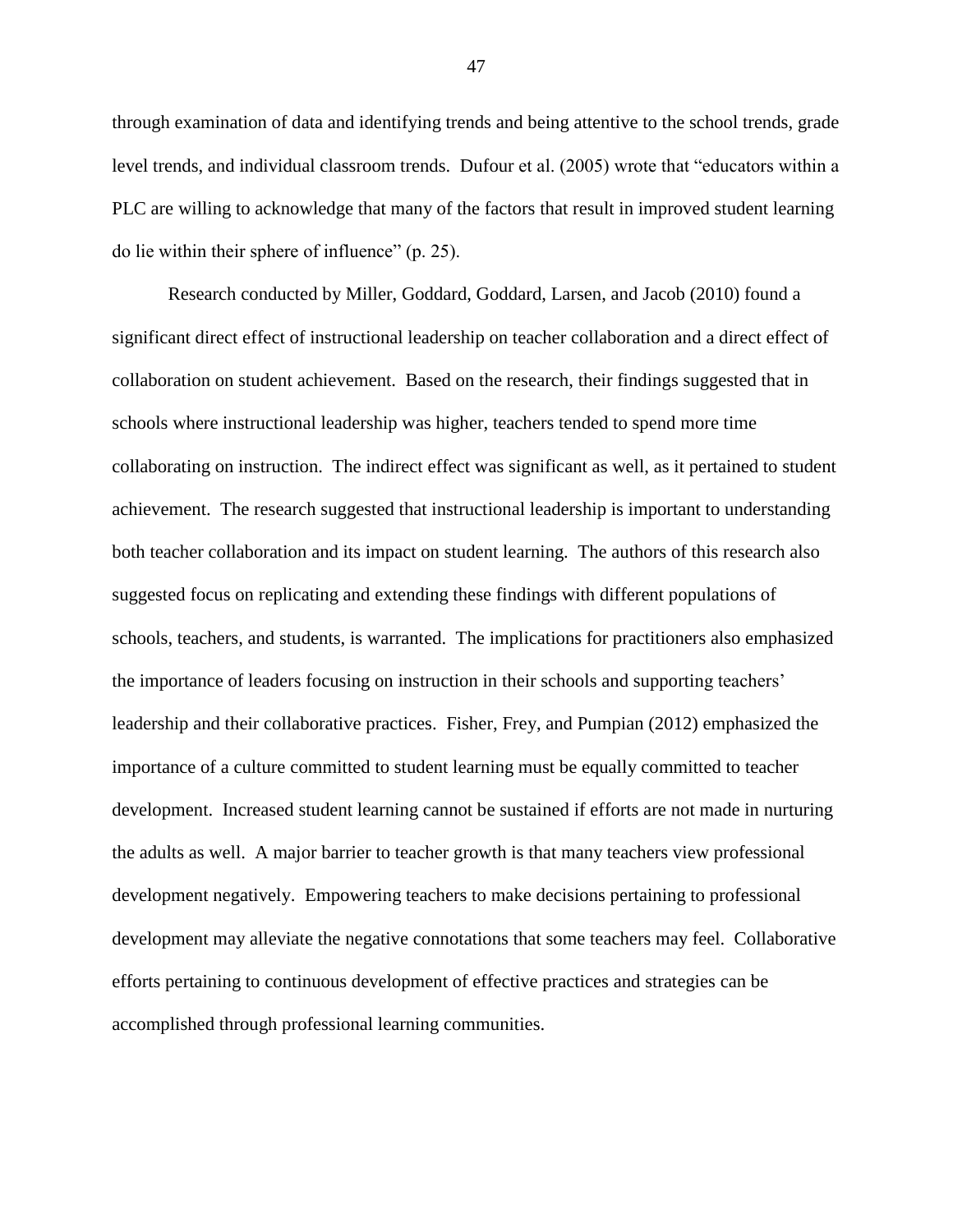Goddard, Goddard, and Tschannen-Moran (2007) conducted research investigating the extent to which teachers' collaborative school improvement practices are related to student achievement. The purpose of the study was to review literature and test the relationship between teacher collaboration for school improvement and student achievement. The study involved a sample of 47 elementary schools with 452 teachers. The findings indicated that fourth grade students attending schools characterized by higher levels of teacher collaboration for school achievement have higher achievement in mathematics and reading. The authors suggested that based on these findings teacher collaboration may improve schools' ability to more positively impact student achievement. Findings in the study suggested that the relationship between teacher collaboration for instructional improvement and student achievement is likely indirect. An important implication was that through teacher collaboration, teachers learn how to improve their instructional practice.

Research supports the assertion that teacher collaboration can lead to increased student achievement. Principals must also work alongside the teachers as teams work in professional learning communities (PLCs) in collaborative efforts to grow professionally and develop in ways that increase the ability to meet students' needs. "Principals in PLCs are called upon to regard themselves as leaders of leaders rather than leaders of followers, and broadening teacher leadership becomes one of their priorities" (Dufour et al., 2005, p. 23).

#### **Summary**

Through a distributed leadership approach where principals and teachers work together to ensure attention is given to the many facets that ensure stakeholders' needs are met, school achievement can be impacted positively. Additionally, school leaders must be attuned to the culture within elementary buildings and middle school buildings to ensure a culture is developed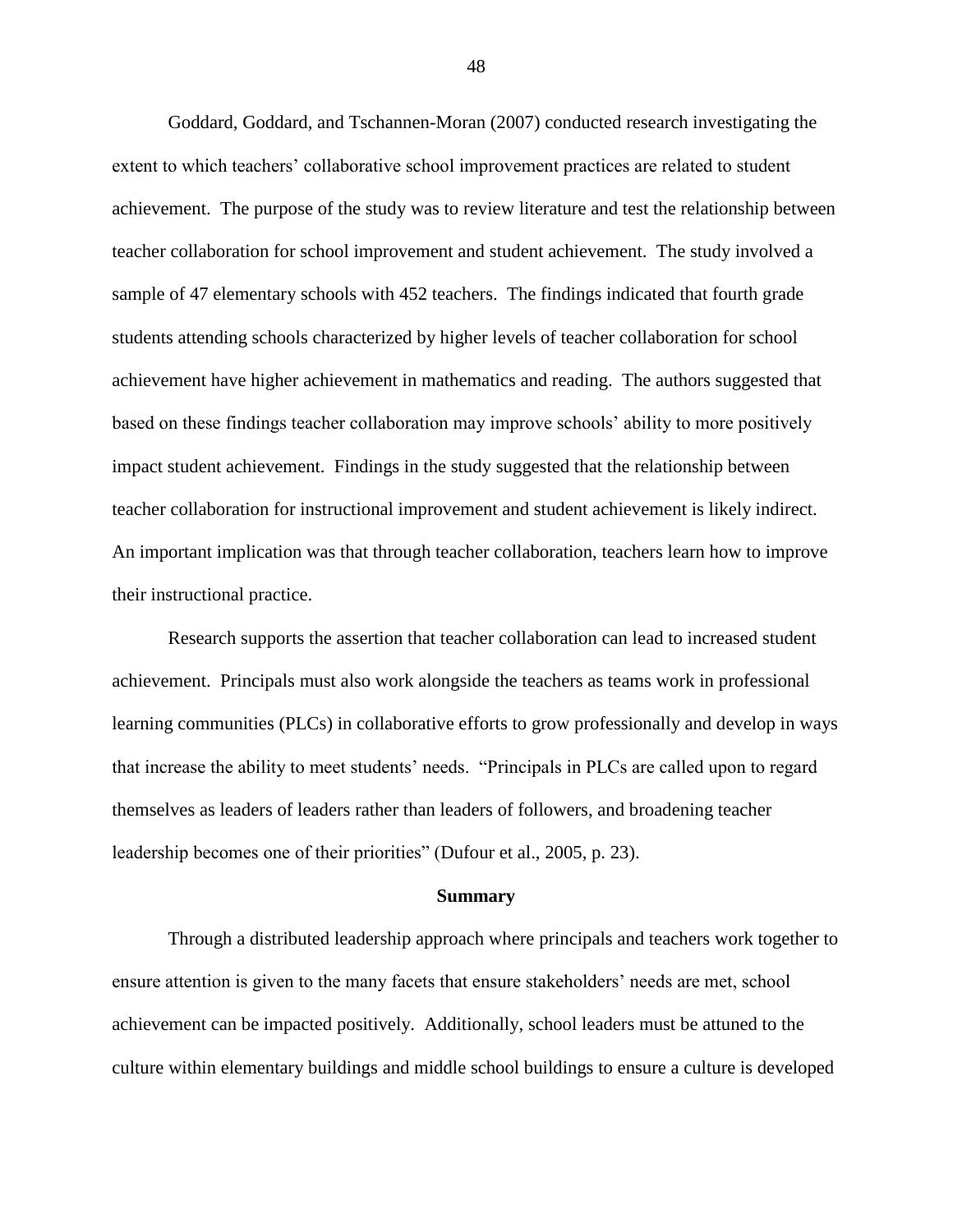and embraced that will ensure continuous growth in student achievement as the collective and individual needs of students are addressed. Valentine (2006) stated that

the essential questions become (a) "Does a leader and a school work first to build a collaborative culture and then student success evolves?" or (b) "Does a process of collaborative work focusing on student success produce both a collaborative culture and student success?" We believe the latter produces, over time, a lasting, caring, collaborative culture and the foundation for continuous student-centered success. The more we collaborate together to study and problem-solve our issues that impact student success, the more we build the trust and relationships that produce a collaborative culture.

(p. 5)

In order to create and maintain such an environment, school leaders and teachers must effectively communicate and interact throughout the leadership/follower interactions that occur throughout the process of teachers collaborating, learning, and focusing on continuous improvement for all learners.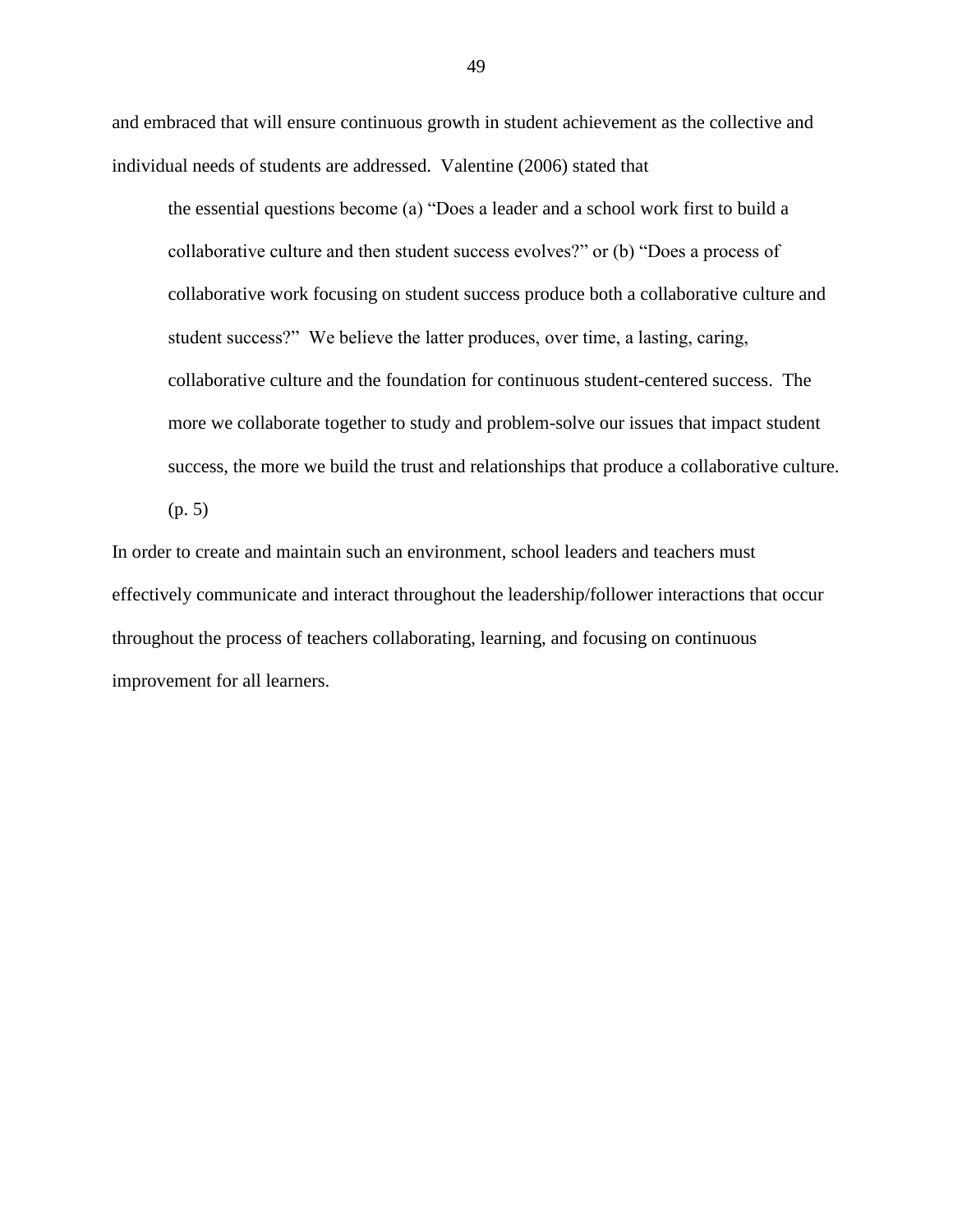# CHAPTER 3

# METHODOLOGY

The purpose of this quantitative study was to determine whether collaborative leadership and teacher collaboration predict student achievement. Specifically, the study sought to discover if there is a strong relationship between collaborative leadership and student achievement and if there is a strong relationship between teacher collaboration and student achievement.

This study utilized the cultural survey developed at the Middle Level Leadership Center, University of Missouri (Gruenert & Valentine, 1998). The survey provides information pertaining to shared values/beliefs in the school. The factors measure specific aspects of a school's collaborative culture. The measured factors were

- 1. Collaborative Leadership: Measures the degree to which school leaders establish and maintain collaborative relationships with school staff.
- 2. Teacher Collaboration: Measures the degree to which teachers engage in constructive dialogue that furthers the educational vision of the school.
- 3. Professional Development: Measures the degree to which teachers value continuous personal development and school-wide improvement.
- 4. Collegial Support: Measures the degree to which teachers work together effectively.
- 5. Unity of Purpose: Measures the degree to which teachers work toward a common mission for the school.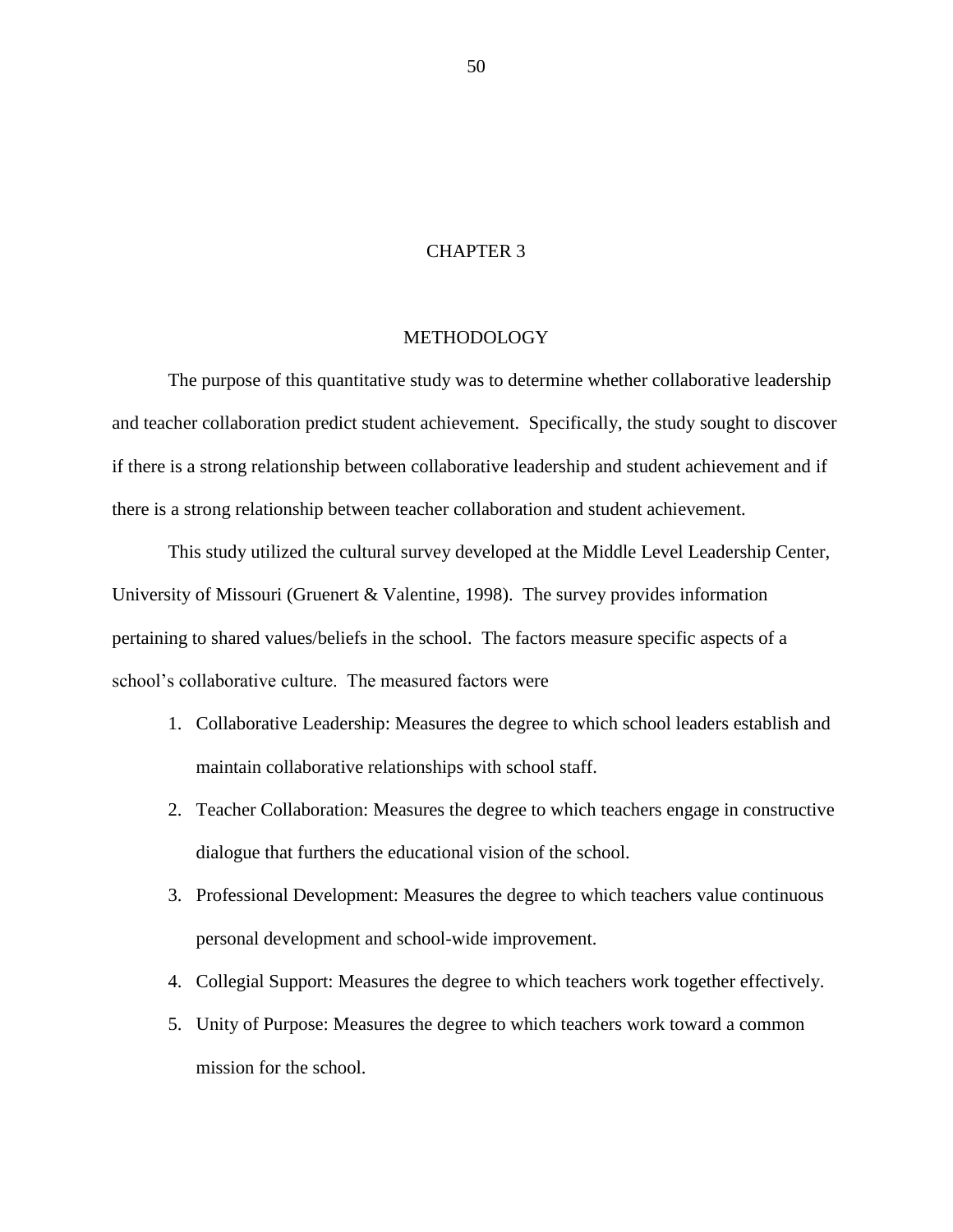6. Learning Partnership: Measures the degree to which teachers, parents, and students work together for the common good of the student. (Gruenert & Valentine, 1998)

The instrument was administered to teachers and principals in elementary, and middle schools throughout Indiana electronically via Survey Monkey.

# **Research Questions**

The research questions for the study were

- 1. Does collaborative leadership predict student English/language arts achievement?
- 2. Does collaborative leadership predict student math achievement?
- 3. Does teacher collaboration predict student English/language arts achievement?
- 4. Does teacher collaboration predict student math achievement?

# **Null Hypotheses**

The following represented the null hypotheses for the study:

H01. Collaborative leadership does not predict student English/language arts achievement.

H02. Collaborative leadership does not predict student math achievement.

H03. Teacher collaboration does not predict student English/language arts achievement.

H04. Teacher collaboration does not predict student math achievement.

# **Description of the Sample**

For the purpose of this study, an elementary school is defined as Grades K-6 or any combination of grades between K-6. Middle school is defined as Grades 6, 7, and 8 or any combination between Grades 6-8. All Indiana public elementary and middle school principals and teachers working in buildings housing students who were participating in ISTEP+ testing were invited to participate in the study regardless of age, gender, race, or years of experience of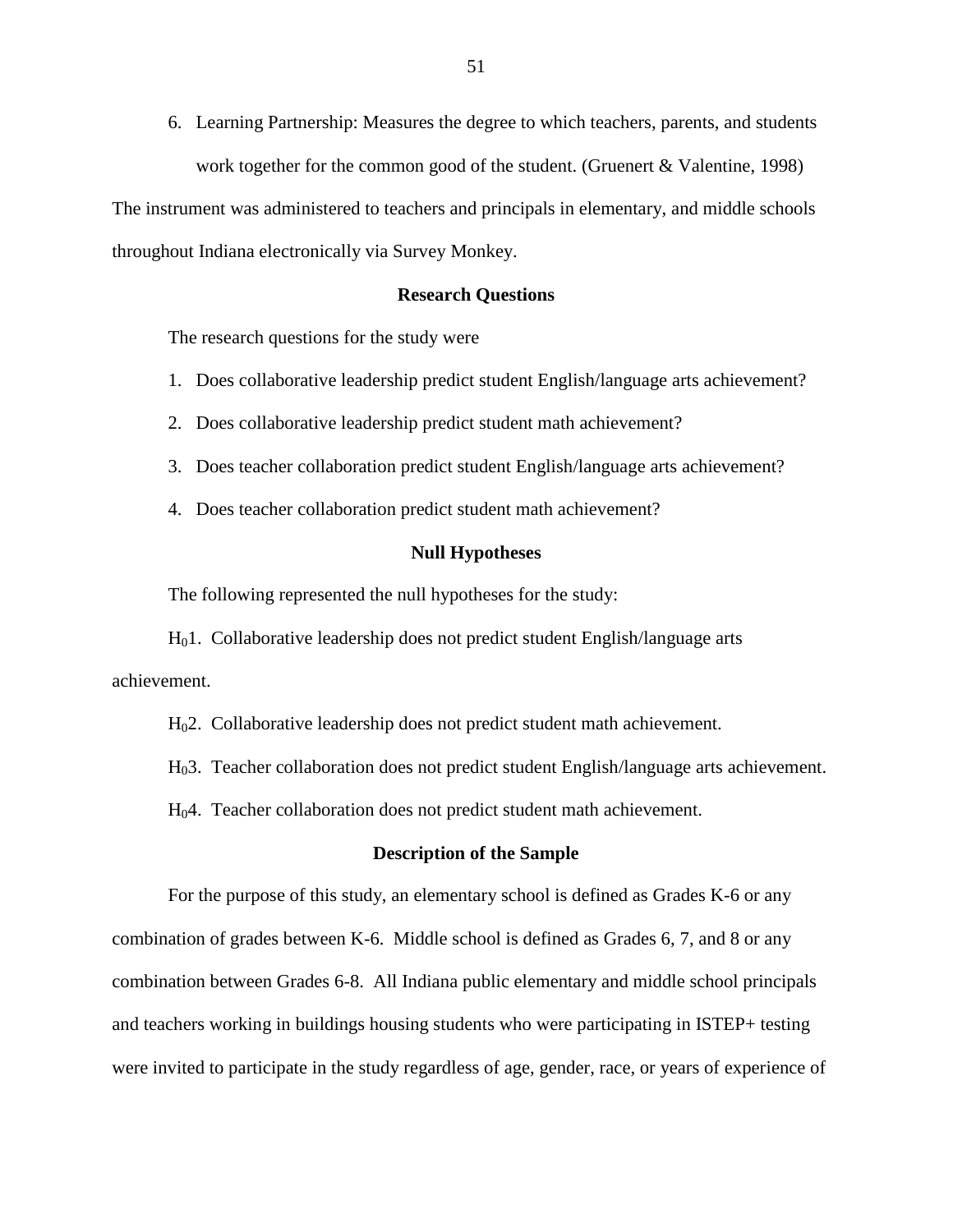the principal or teachers. The goal was to have at least 200 participants in the study. All of these schools were schools in Indiana. Within each participating school, the building principal and teachers were invited to participate.

# **Data Sources**

This study is a quantitative study through the use of a survey developed by Gruenert and Valentine (1998). Data were analyzed using the Statistical Package for the Social Sciences (SPSS) to code and tabulate scores collected from the survey and provide summarized values where applicable including the median, mean, central tendency, variance, and standard deviation. Effort was made to ensure the principal and teachers from specific schools were linked together appropriately. A teacher average score per factor was linked to his or her principal. An Excel database was used from the Indiana Department of Education listing school name, emails, and ISTEP results.

# **Data Collection**

Letters to superintendents (Appendix C) and association presidents (Appendix D) per district was sent informing them that a survey would be distributed throughout the district. The letter requested that if the superintendent had a problem with the distribution of the survey to please contact me indicating the preference not to have the survey distributed in the district. For those schools where the superintendent had not indicated a request that the survey not be distributed, a cover letter (Appendix E) was included with each survey. The purpose of the letter was to introduce the purpose of the survey as well as provide instructions for completing the survey. The cover letter also provided assurance of confidentiality and anonymity for all participants. On March 1, 2013, the institutional review board (IRB) determined this study was approved and received expedited review.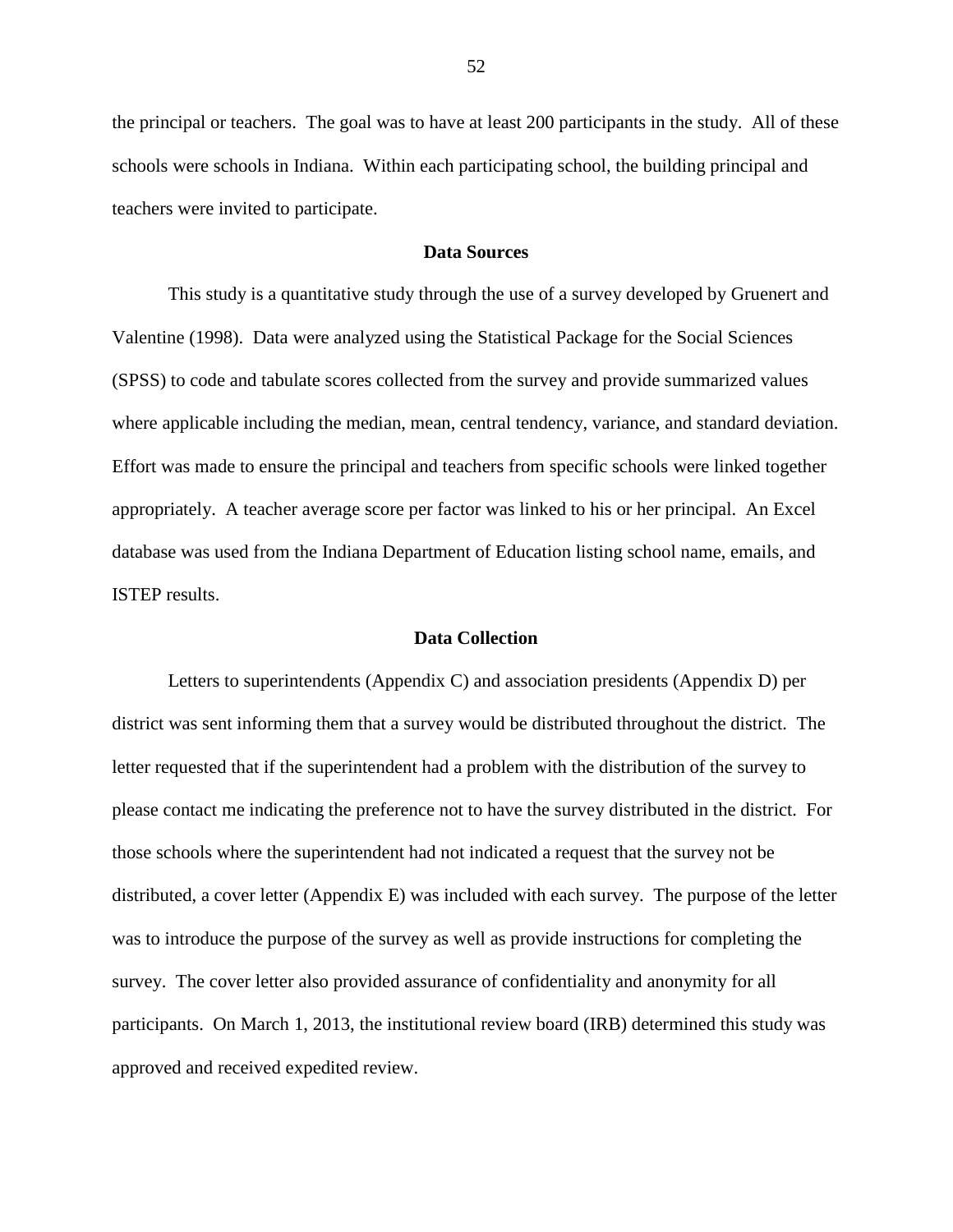- 1. All public elementary schools and public middle schools in Indiana having one or more grade levels administering ISTEP+ were invited to participate in the study.
- 2. One administrator of each school and all teachers were emailed a request to participate by completing the survey.
- 3. The survey asked administrators and teachers to indicate which school and district they were from, whether they were administrators or teachers, how long they had been at that school, and whether or not they chose to meet collaboratively if collaborative meetings were not a requirement. Results of the survey were kept on a laptop computer that was password protected. Teacher names were not requested to be included on the survey. The data source was destroyed upon completion of the research.
- 4. A letter of request was emailed to each principal and five teachers along with the survey, requesting the participant complete a survey (Appendix F).

#### **Method of Analysis**

The statistical design for Hypothesis 1 provided one criterion variable and one predictor variable. The criterion variable was student achievement, English/language arts ISTEP+ results. The predictor variable was collaborative leadership. The statistical design for Hypothesis 2 provided one criterion variable and one predictor variable. The criterion variable was student achievement, math ISTEP+ results. The predictor variable was collaborative leadership. The statistical design for Hypothesis 3 provided one criterion variable and one predictor variable. The criterion variable was student achievement, English/language arts ISTEP+ results. The predictor variable was teacher collaboration. The statistical design for Hypothesis 4 provided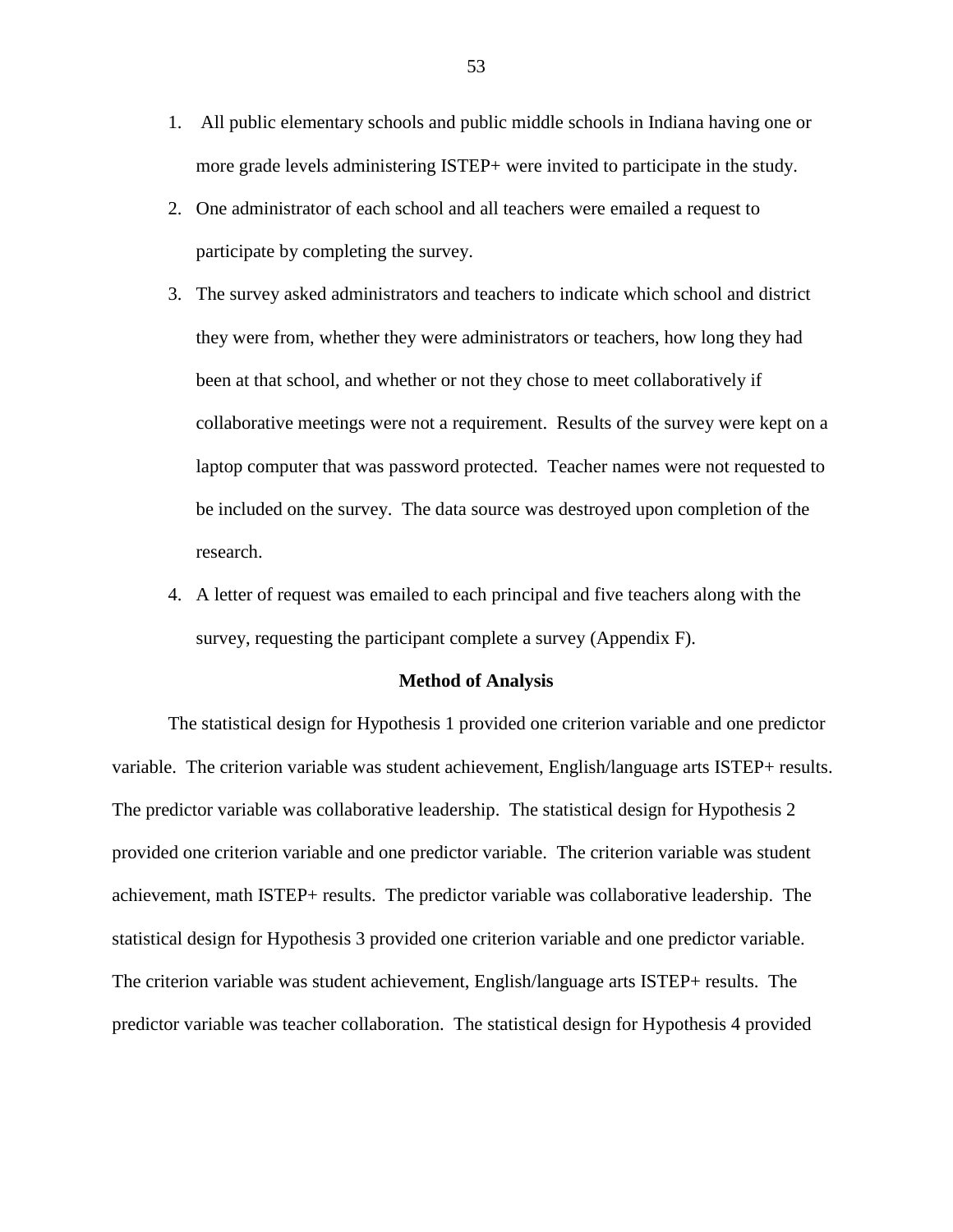one criterion variable and one predictor variable. The criterion variable was student achievement, math ISTEP+ results. The predictor variable was teacher collaboration.

The procedure for testing the Null Hypotheses 1 through 4 resulted in linear regression tests being run. For Null Hypotheses 1 and 2, the predictor variable was collaborative leadership. The criterion variable for Null Hypothesis 1 was English/language arts achievement and the criterion variable for Null Hypothesis 2 was math achievement. For Null Hypotheses 3 and 4 the predictor variable was teacher collaboration. The criterion variable for Null Hypothesis 3 was English/language arts achievement and the criterion variable for Null Hypothesis 4 was math achievement. Simple linear regression was run to see if strong linear relationships existed that allow one to predict student achievement using collaborative leadership or teacher collaboration in the areas of English/language arts or math.

If a significant relationship existed, I looked at the unstandardized partial regression coefficient. The predicted value of the criterion variable was expected to rise or decrease based on a one unit increase in the predictor variable, given the predictor variable was significant. Through this process, I was able to determine if collaborative leadership serves as a predictor in English/language arts achievement and/or math achievement. I was also able to determine if teacher collaboration serves as a predictor in English/language arts achievement or math achievement.

#### **Summary**

The purpose of this study was to examine whether or not there is a strong relationship between collaborative leadership efforts and student achievement and teacher collaboration efforts and student achievement. Specifically, the study determined if principal and teachers' collaborative leadership efforts and teacher collaboration efforts can serve as predictors to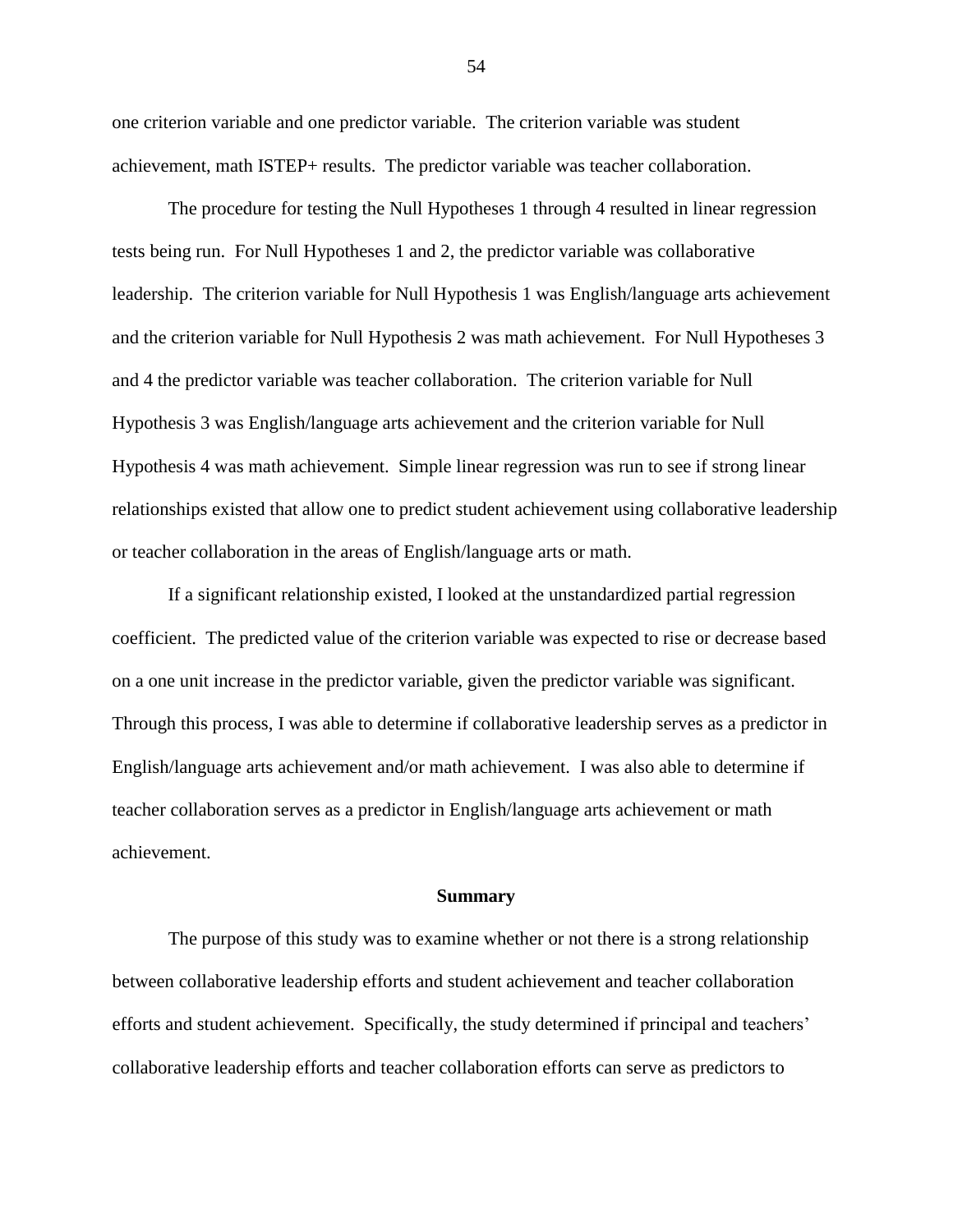student achievement in a building. This study used a survey developed at the Middle Level Leadership Center, University of Missouri (Gruenert & Valentine, 1998). The survey provides information pertaining to shared values and beliefs in the school. The factors measured specific aspects of a school's collaborative culture. This study provided quantitative data for administrators and teachers to help focus their efforts on improvement strategies that positively impact student achievement.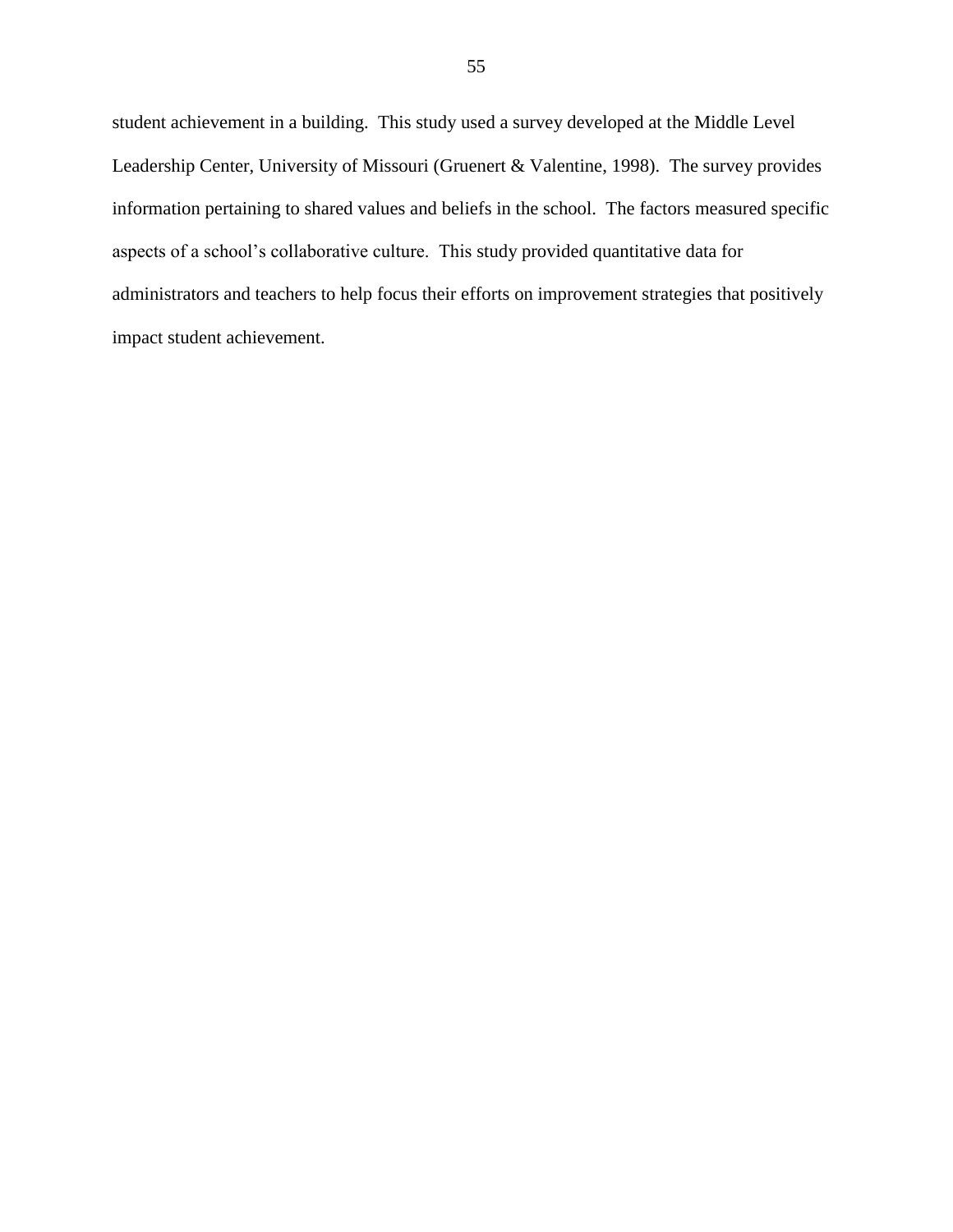# CHAPTER 4

# FINDINGS OF THE STUDY

#### **Research Questions**

The research questions investigated for this study included the following:

- 1. Does collaborative leadership predict student English/language arts achievement?
- 2. Does collaborative leadership predict student math achievement?
- 3. Does teacher collaboration predict student English/language arts achievement?
- 4. Does teacher collaboration predict student math achievement?

### **Presentation of the Study Sample**

For this study, data were gathered from the Indiana Department of Education. Indiana school corporation names were gathered as well as the school names within each corporation. Elementary and middle school principal and teacher email addresses were accessed via school corporation websites and individual school websites. Growth model data were requested by contacting the Indiana Department of Education and a spreadsheet was requested for growth model data for English/language arts and math for elementary and middle schools. An average growth model average for two years (2010 and 2011 school years) was used for both English/language arts and math. Teachers and principals were sent a survey developed at the Middle Level Leadership Center, University of Missouri (Gruenert & Valentine, 1998) with a request to complete the survey because they were being invited to participate in a research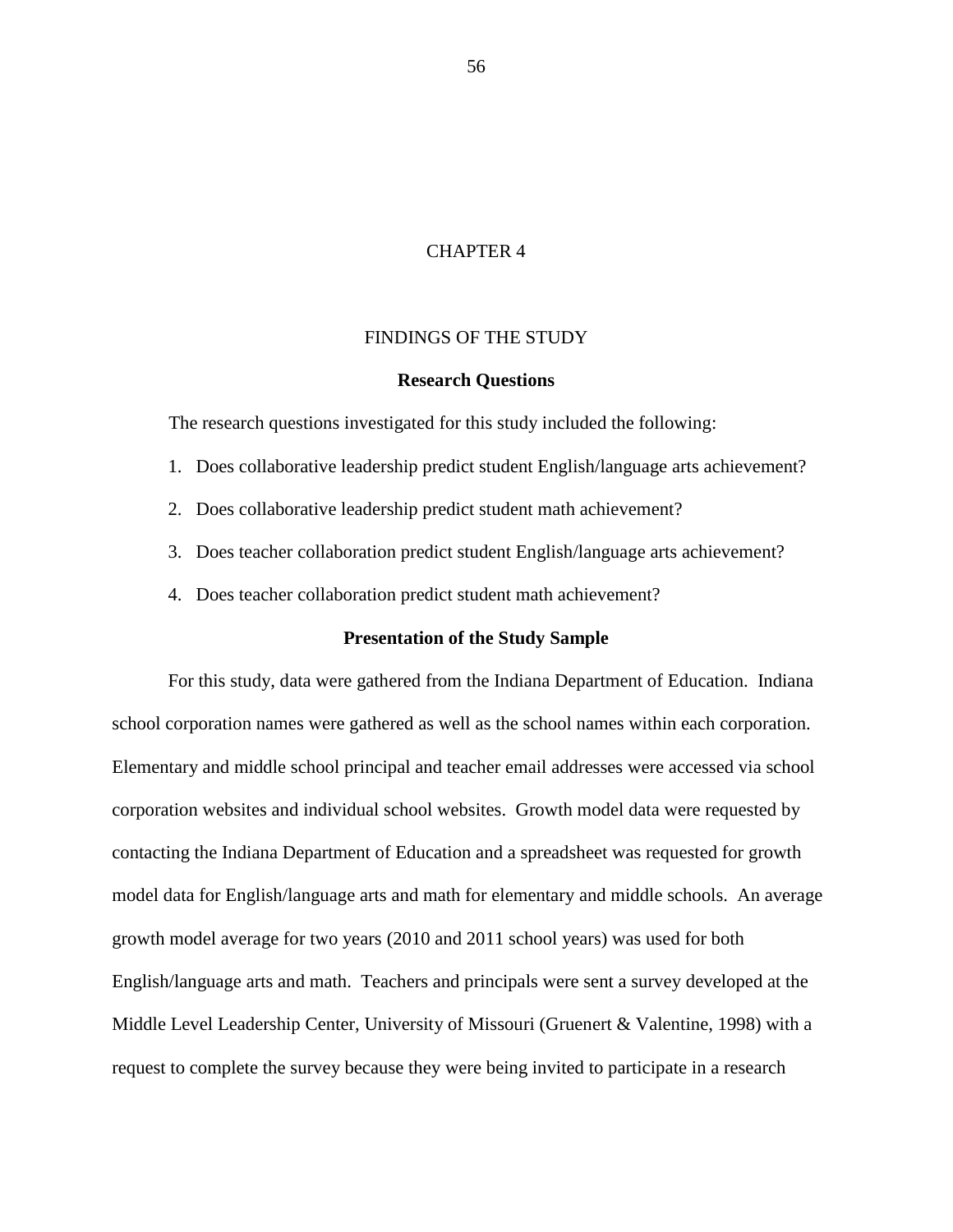project pertaining to collaborative leadership and teacher collaboration. Included in the survey in addition to questions related to collaborative leadership and teacher collaboration were questions to collect information with regard to school name, district name, current position held, number of years in current position, and whether or not participants would choose to collaborate if collaboration were not a requirement. It was important to know the school name and the district name so that respondents could be matched to the respective buildings. It was also important to match the growth model data to the schools based on the participants responses pertaining to collaborative leadership and teacher leadership. The remaining additional questions including current position held, number of years in current position, and whether or not participants would choose to collaborate if collaboration were not a requirement were asked to better understand and describe the sample group as is described in the following descriptive paragraphs.

### **Descriptive Data**

### **Building Type of Participants**

Elementary and middle school level principals and teachers who were invited to participate in the research project were asked to participate by completing a survey. A total of 342 respondents completed the cultural survey, which was developed at the Middle Level Leadership Center, University of Missouri (Gruenert & Valentine, 1998). Respondents from building type included 245 elementary (71.6%) and 97 middle (28.4%).

#### **Position Type of Participants**

Principals and teachers from each building were asked to complete the cultural survey developed at the Middle Level Leadership Center, University of Missouri (Gruenert & Valentine, 1998). There were 83 principals (24.3%) who completed the survey, and 257 teachers (75.1%). Two respondents did not answer the questions necessary for the research project (0.6%).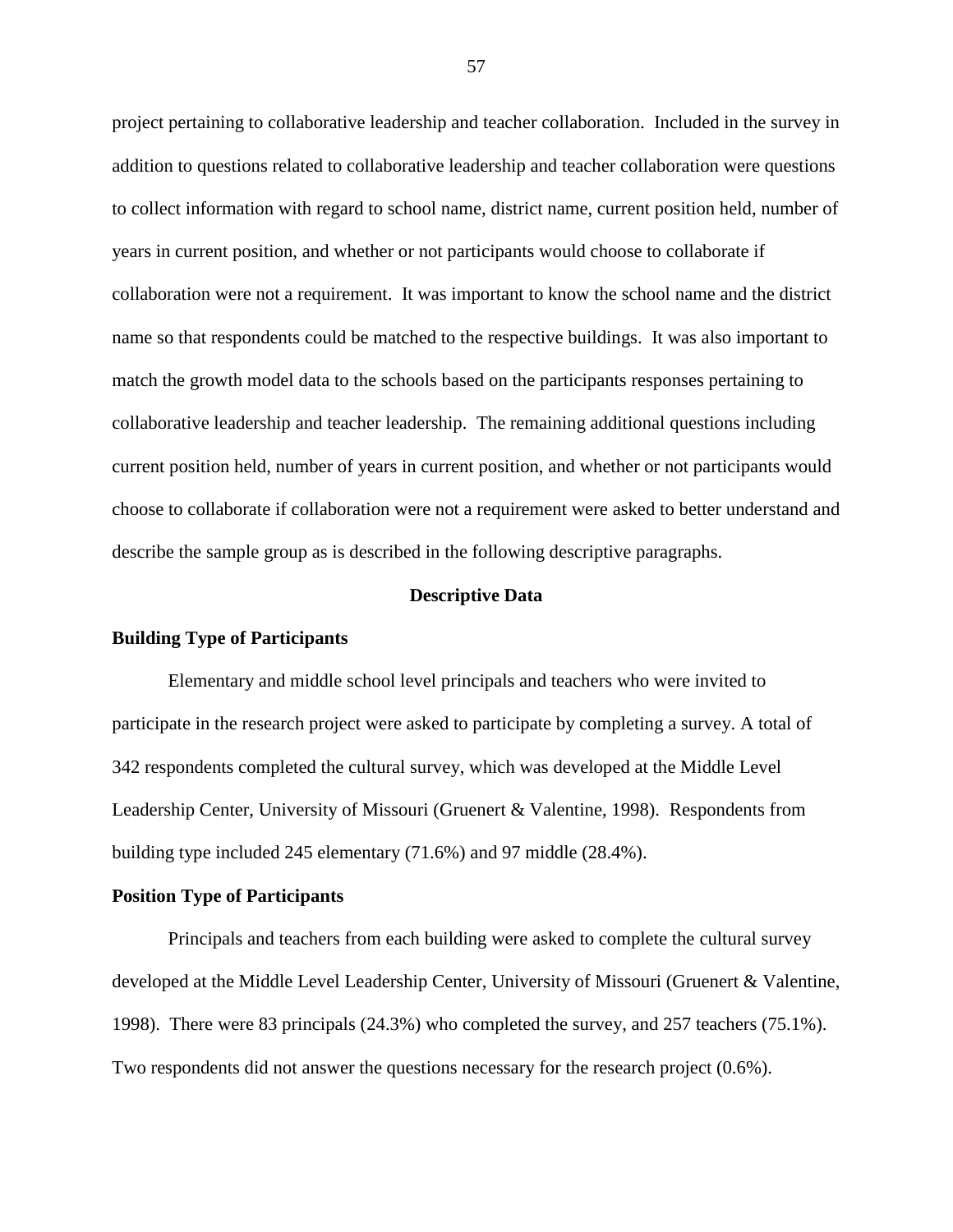# **Desire to Collaborate**

Respondents were asked if they would meet collaboratively if they were not required to meet collaboratively. Of the 339 respondents answering the question, 334 participants (97.7%) responded they would meet collaboratively even if it was not a requirement; five respondents (1.5%) indicated that they would not meet collaboratively with colleagues unless required. Of the participants completing the survey, three participants did not answer the question (0.9%).

# **Whole Sample**

For each of the 342 respondents, growth model data were gathered for their schools in the areas of English/language arts and math. Respondents were asked to indicate their current positions and how long they had been working in their current positions. Respondents were asked to complete a survey that used a five-point Likert scale to assess their level of involvement in the school related to both collaborative leadership and teacher collaboration. Examination of the range of scores for growth model data for English/language arts showed a 46.25 range with the minimum score of 27.50 and a maximum score of 73.75. The mean score for English/language arts was 49.94. The range for math was a 56-point range with the minimum score of 19.00 and a maximum score of 75.00. The mean score for math was 53.29. There was a greater range in math scores than English/language arts scores. The range was 9.75. When considering years of experience in current position there was a 44-year range with the least years of experience being one year and the most years of experience being 45 years. The mean years of experience in the current position was 12.54 years. Participants responded to statements pertaining to collaborative leadership and teacher collaboration and received a score for each using a five-point Likert scale. Teachers could respond to specific statements choosing numbers 1 through 5 with each number representing the following: 1 = *strongly disagree*, 2 = *disagree*, 3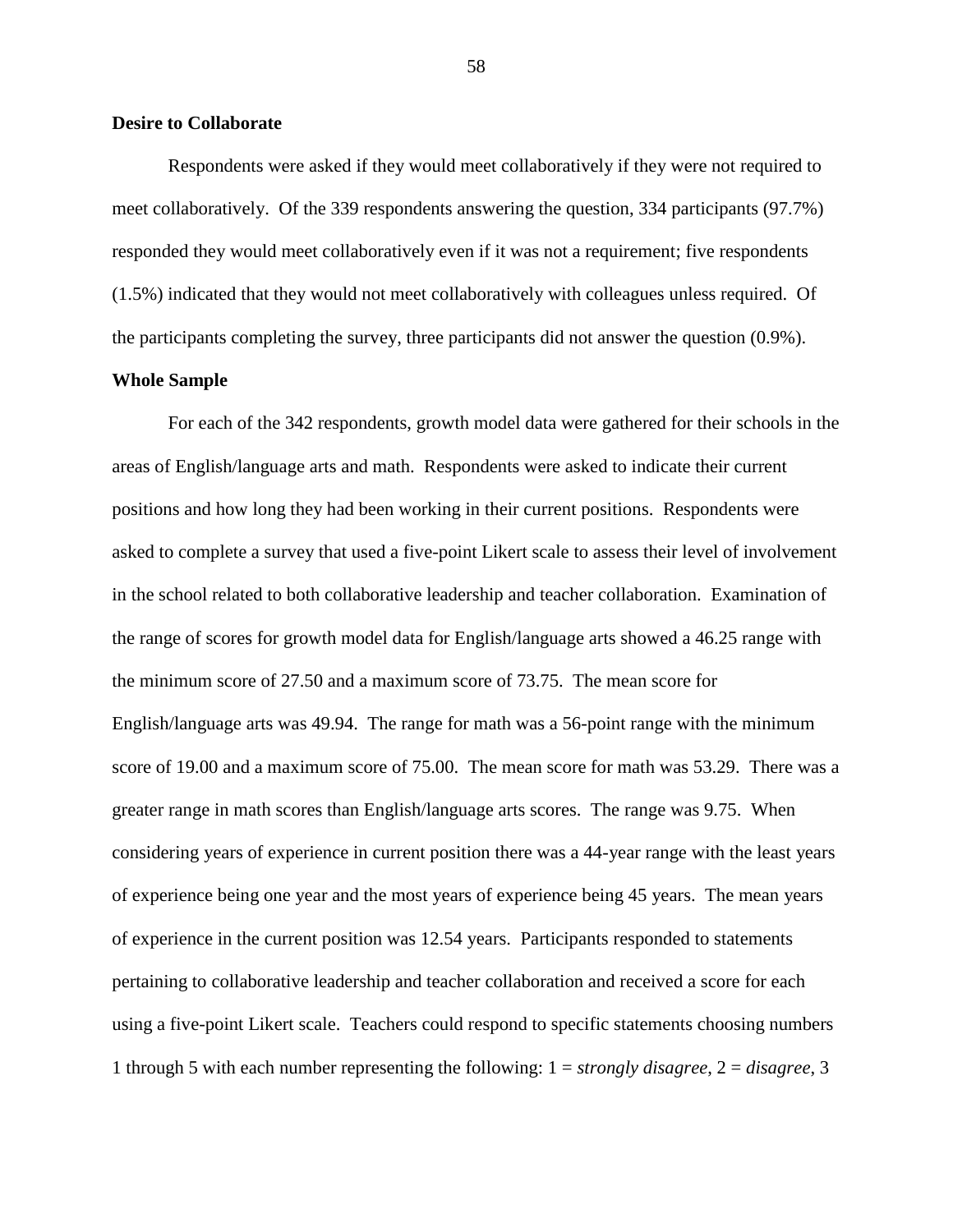$=$  *undecided*,  $4 = agree$ , and  $5 = strongly$  *agree*. The lowest score for collaborative leadership and teacher collaboration was one and the highest score for collaborative leadership and teacher collaboration was 5. The overall mean score for collaborative leadership was 3.77, and the overall mean score for teacher collaboration was 3.22.

# **Position in Elementary Building**

Both principals and teachers from elementary buildings were asked to complete the cultural survey developed at the Middle Level Leadership Center, University of Missouri (Gruenert & Valentine, 1998). A total of 148 more participants responded to the survey from elementary buildings than middle school buildings. Two respondents (0.8%) did not answer the questions necessary for the research project. The elementary respondents based on position type appears in Table 3.

## Table 3

*Sample Descriptive Data (Position Type of Participants in Elementary Building)*

| Position                 | N   | Percent |
|--------------------------|-----|---------|
| Principal                | 62  | 25.3    |
| Teacher                  | 181 | 73.9    |
| <b>Incomplete Survey</b> | 2   | 0.8     |
| Total                    | 245 | 100.0   |

# **Position in Middle School Building**

Both principals and teachers from middle school buildings were asked to complete the cultural survey developed at the Middle Level Leadership Center, University of Missouri (Gruenert & Valentine, 1998). The middle school respondents based on position type is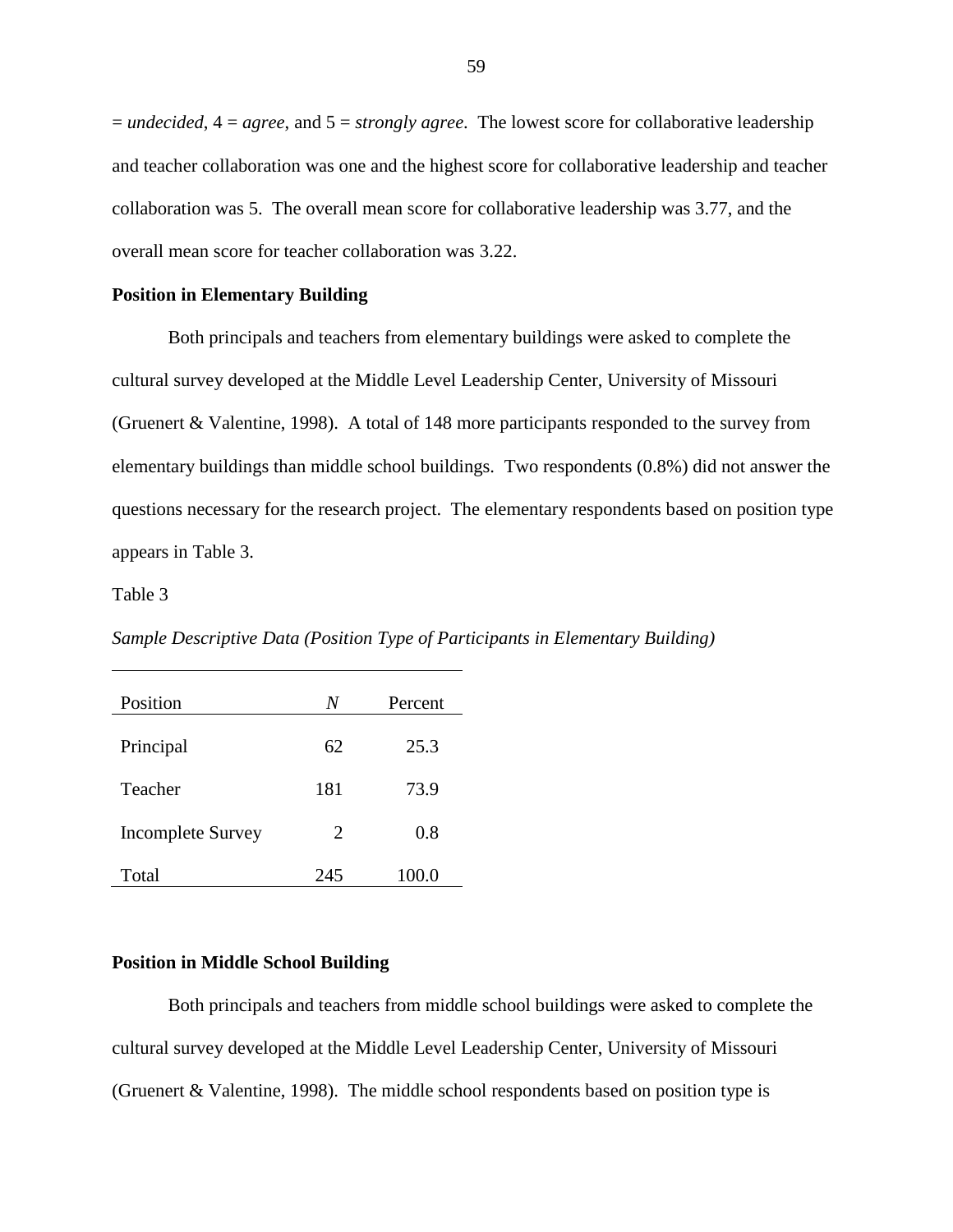presented in Table 4.

# Table 4

*Sample Descriptive Data (Position Type of Participants in Middle School Building)*

| Position  | N  | Percent |
|-----------|----|---------|
| Principal | 21 | 21.6    |
| Teacher   | 76 | 78.4    |
| Total     | 97 | 100.0   |

# **Building Type Sample Elementary**

For each of the 245 respondents at the elementary buildings, growth model data were gathered for their schools in the areas of English/language arts and math. Respondents were asked to indicate their current positions and how long they had been working in their current position. Respondents completed a survey that used a five-point Likert scale to assess their level of involvement in the school related to both collaborative leadership and teacher collaboration. Examination of the range of scores for growth model data for English/language arts showed a 37.75 range with the minimum score of 36.00 and a maximum score of 73.75. The mean growth model score for English/language arts was 50.62 and was similar to that of the whole sample. The range for math was a 40-point range with the minimum score of 32.50 and a maximum score of 72.50. The mean growth model score for math was 52.34. The mean growth model score for math was 3.66 points less than the whole sample. Math growth model scores had a greater range than English/language arts growth model scores. The range was 2.25. This range was less at the elementary level than the entire sample as a whole. When considering years of experience in current position, there was a 44-point range with the least experience being one year and the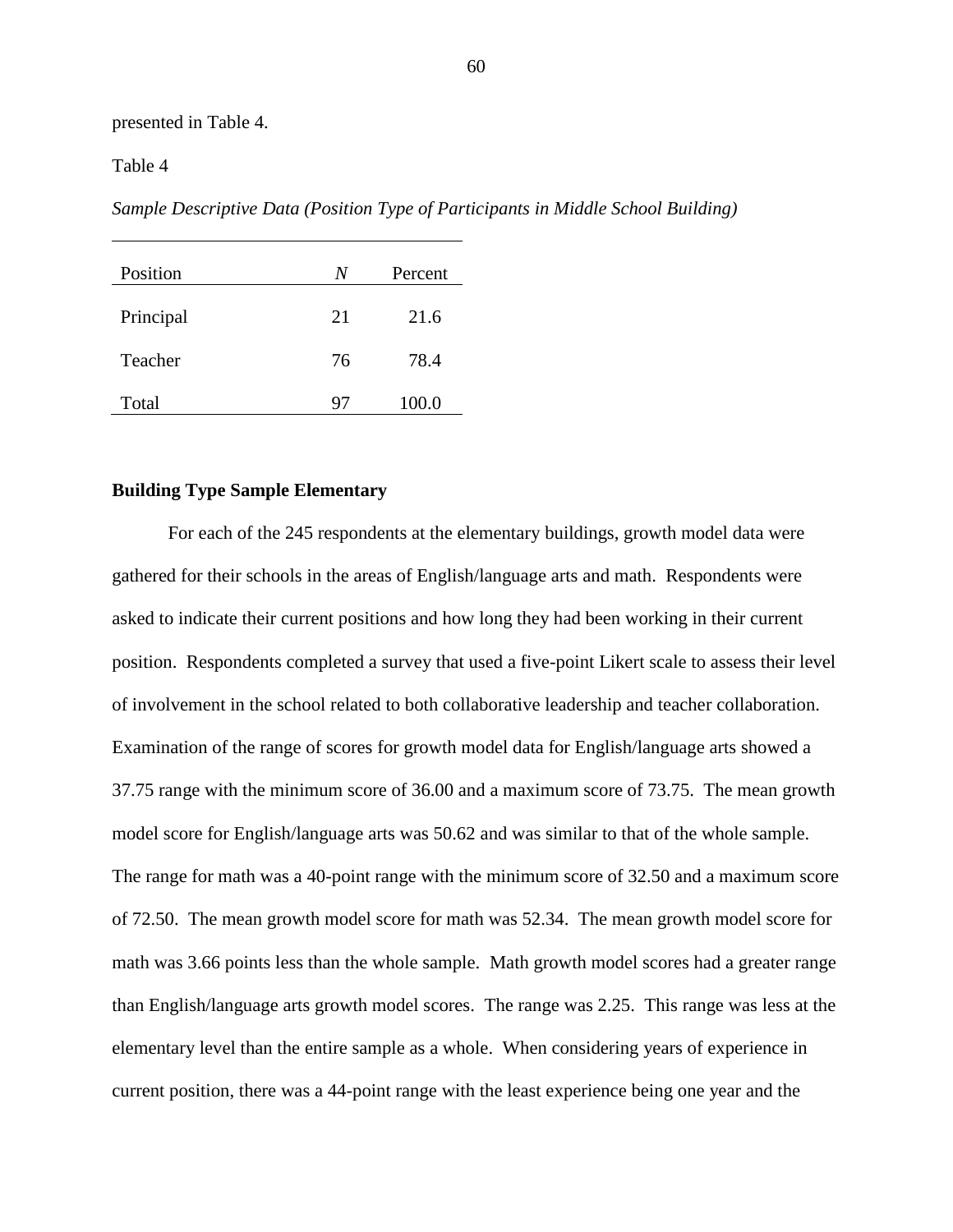most years of experience being 45 years. Participants were asked questions pertaining to collaborative leadership and teacher collaboration and received a score for each using a fivepoint Likert scale. There was a 3.55 point range for the collaborative leadership score and a 3.83 range for the teacher collaboration score. The mean score for collaborative leadership was 3.78, a mean score similar to the entire sample. The lowest score for collaborative leadership was 1.45 and the highest score for collaborative leadership was five. The lowest score for teacher collaboration was 1.17 and the highest score for teacher collaboration was five. The mean score for teacher collaboration at the elementary level was 3.29 and was 0.07 point more than the whole sample.

## **Building Type Sample Middle School**

For each of the 97 respondents at the middle school buildings, growth model data were gathered for their school in the areas of English/language arts and math. Respondents were asked to indicate their current position and how long they had been working in their current position. Examination of the range of scores for growth model data for English/language arts showed a 34.75 range with the minimum score of 27.50 and a maximum score of 62.25. The mean growth model score for English/language arts was 48.24. The mean growth model score for English/language arts at the middle school was 1.7 points less than the mean score of the sample as a whole. The range for math was a 56-point range with the minimum score of 19.00 and a maximum score of 75.00. The mean growth model score for math was 55.66. The mean growth model score for math at the middle school was 2.37 points greater than the mean growth model score of the sample as a whole. When considering years of experience in current position, there was a 38-year range with the least years of experience being one year and the most years of experience being 39 years. The range in experience was less by five years compared to the 44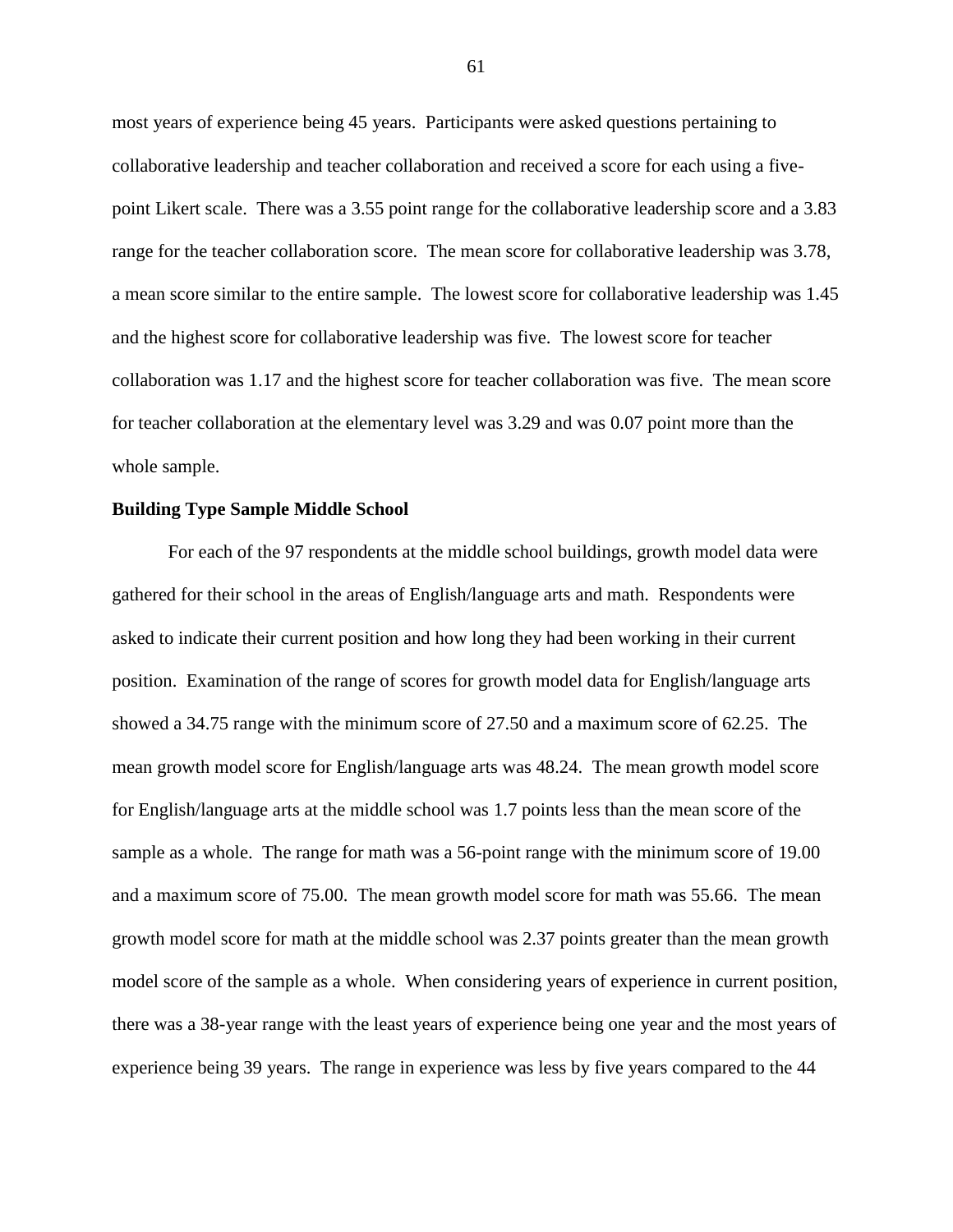year range found in the whole sample. The mean for years of experience at the middle school level was 11.14 and was 1.4 years less than the whole sample. Participants were asked questions pertaining to collaborative leadership and teacher collaboration and received a score for each using a five-point Likert scale. There was a 3.91 point range for the collaborative leadership score and a 4.0 range for the teacher collaboration score. The lowest score for collaborative leadership was 1.00 and the highest score for collaborative leadership was 4.91. The lowest score for teacher collaboration was 1.00 and the highest score for teacher collaboration was 5.00. The mean score at the middle school for collaborative leadership was 3.73 and was similar to the whole sample. The mean score for teacher collaboration was 3.06 and was .16 less than the whole sample.

### **Position Type Sample Principal**

For each of the 83 principal respondents, growth model data were gathered for their schools in the areas of English/language arts and math. Examination of the range of scores for growth model data for English/language arts showed a 46.25 range with the minimum score of 27.50 and a maximum score of 73.75. The mean growth model score for English/language arts was 50.04. The mean growth model score for English/language arts for principal respondents was similar to the mean score of the sample as a whole. The range for math was a 54.50 point range with the minimum score of 19.00 and a maximum score of 73.50. The mean growth model score for math was 52.94. The mean growth model score for math principal respondents was 3.06 points less than the mean growth model math score of the sample as a whole. When considering years of experience in current position there was a 42 year range with the least years of experience being one year and the most years of experience being 43 years. The range in experience was similar to the 44 year range found in the whole group sample. The mean for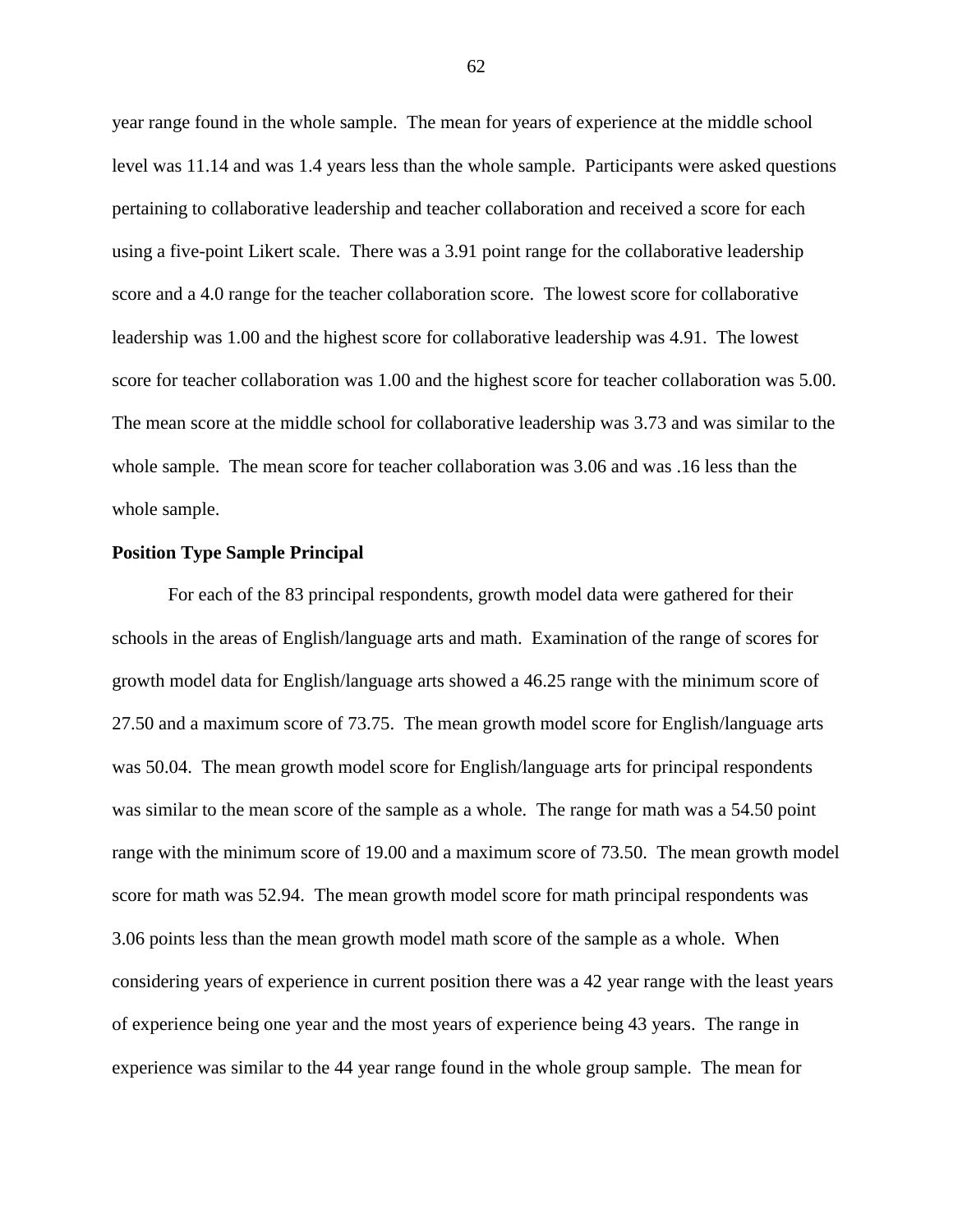years of experience in the principal group was 8.93 and was 3.62 years less than the whole group sample. When comparing collaborative leadership and teacher collaboration to the whole group sample, there was a 1.73 point range for the collaborative leadership score and a 2.83 range for the teacher collaboration score. The lowest score for collaborative leadership was 3.27 and the highest score for collaborative leadership was 5.0. The lowest score for teacher collaboration was 2.00 and the highest score for teacher collaboration was 4.83. The mean score for principal respondents for collaborative leadership was 4.82 and was 1.05 points higher on the Likert scale when compared to the whole group sample. Additionally, the lowest score for principal respondents of 3.27 was much higher than the lowest score in the whole group sample of 1.00. The mean score for teacher collaboration was 4.27 and was 1.05 points higher on the Likert scale than the whole group sample.

### **Position Type Sample Teacher**

For each of the 257 respondents who were teachers, growth model data were gathered for their school in the areas of English/language arts and math. Examination of the range of scores for growth model data for English/language arts showed a 30.50 range with the minimum score of 35.75 and a maximum score of 66.25. The mean growth model score for English/language arts was 49.91. The mean growth model score for English/language arts for teacher respondents was similar to the mean score of the sample as a whole. The range for math was a 50.25 point range with the minimum score of 24.75 and a maximum score of 75.00. The mean growth model score for math was 53.45. The mean growth model score for math for teacher respondents was 2.55 points less than the mean of the growth model score for the sample as a whole. When considering years of experience in current position there was a 44-year range with the least years of experience being one year and the most years of experience being 45 years. The range in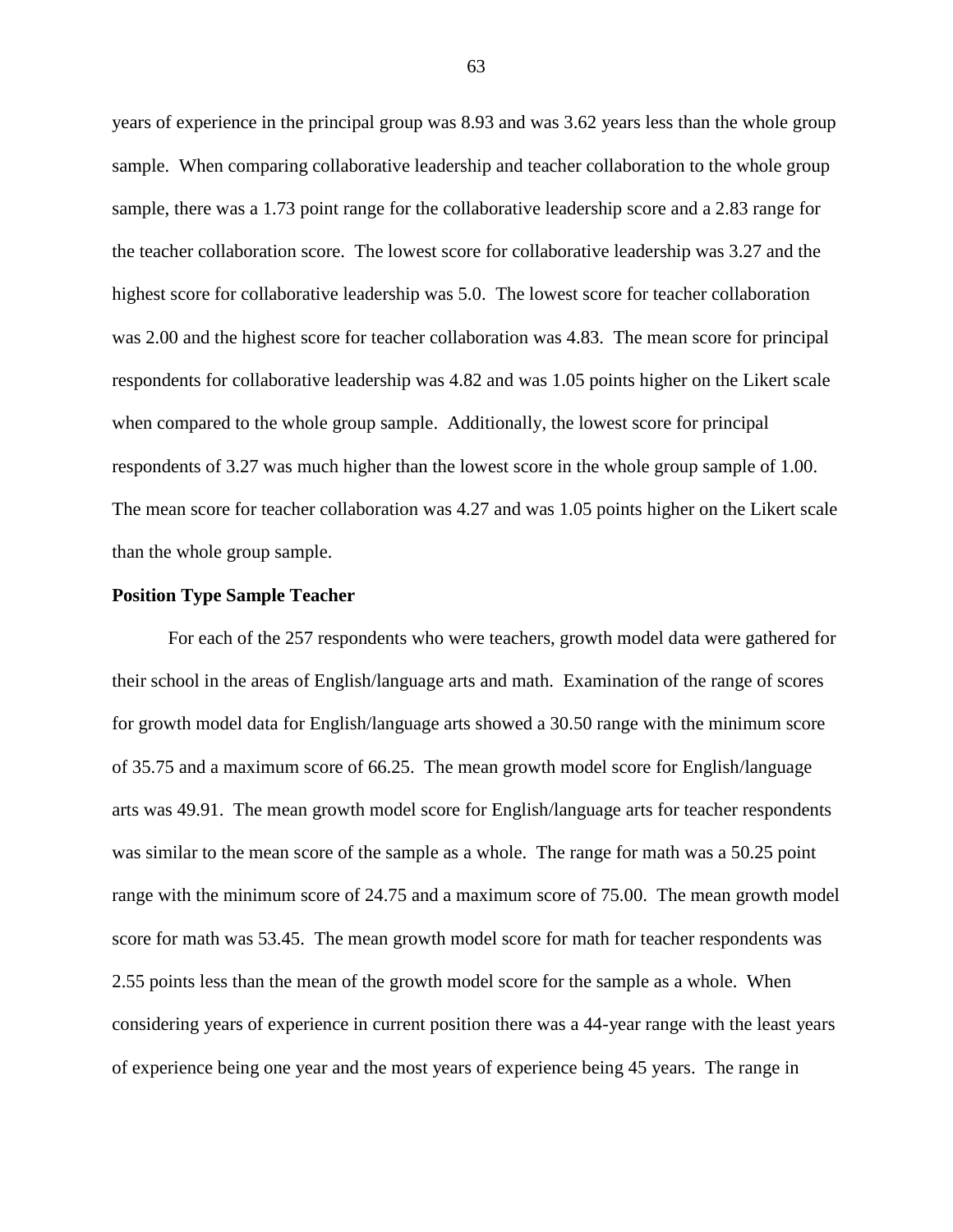experience was similar to the 44-year range found in the whole group sample. The mean for years of experience in the teacher group was 13.65 and was 1.11 years greater than the whole group sample. When comparing collaborative leadership and teacher collaboration to the whole group sample, there was a 4.00 point range for the collaborative leadership score and a 4.00 range for the teacher collaboration score. The mean score for teacher respondents for collaborative leadership was 3.60 and was 0.17 points less on the Likert scale when compared to the whole group sample. The mean score for teacher collaboration was 3.08 and was 0.17 points less on the Likert scale than the whole group sample. Data pertaining to teacher respondents is contained in Table 8.

### **Hypotheses Testing**

The following hypotheses were tested.

H01. Collaborative leadership does not predict student English/language arts achievement.

H02. Collaborative leadership does not predict student math achievement.

H03. Teacher collaboration does not predict student English/language arts achievement.

H04. Teacher collaboration does not predict student math achievement.

# **English/Language Arts Performance Based on Collaborative Leadership**

H01. Collaborative leadership does not predict student English/language arts achievement. The first null hypothesis was examined to determine whether collaborative leadership can serve as a predictor of students English/language arts achievement. This null hypothesis was tested using linear regression.

The assumption of independence of error was tested using the Durbin-Watson statistic to determine whether the score was close to 2. The Durbin-Watson score was 1.824. There was no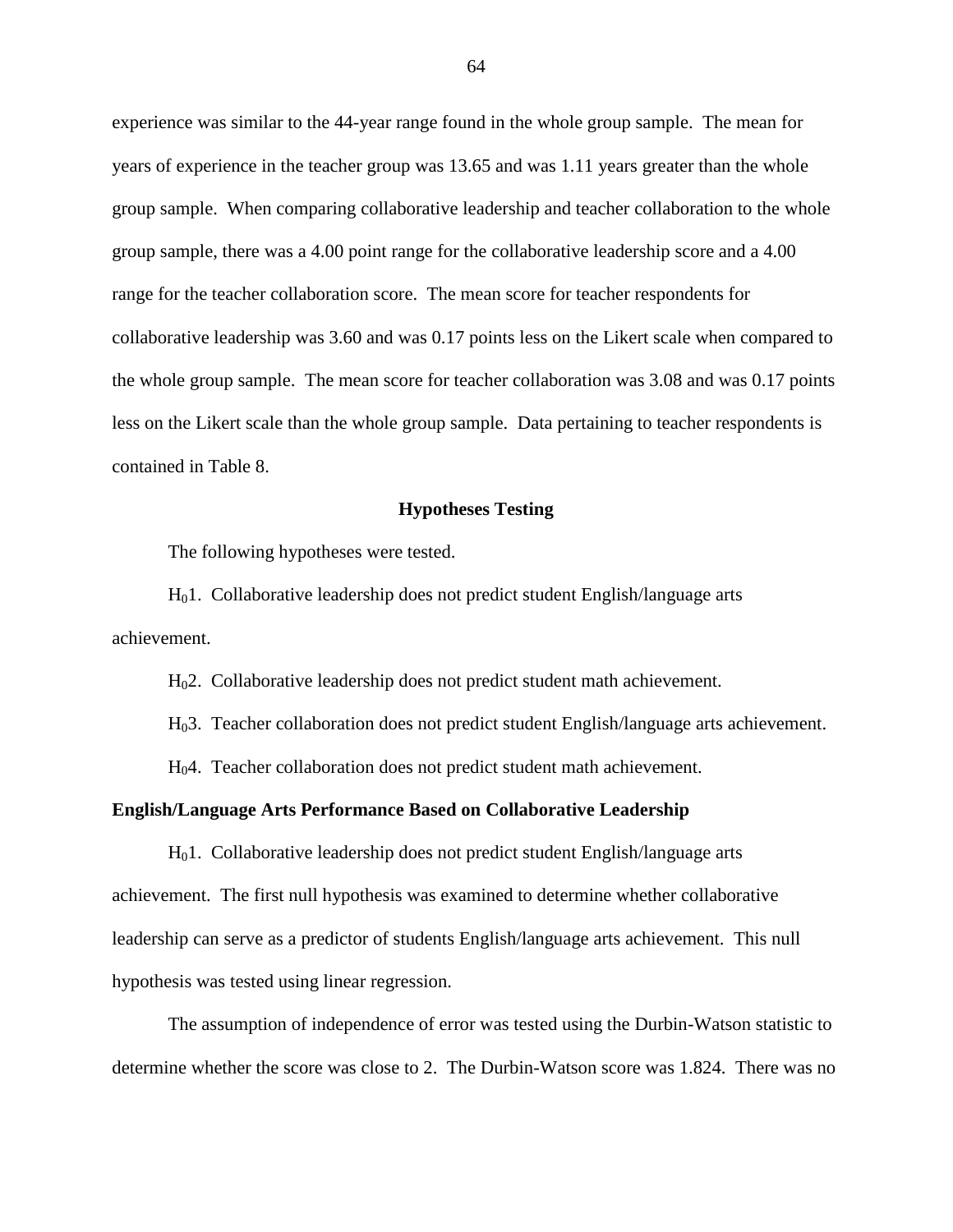violation of the assumption of independence of error with a Durbin-Watson of approximately 2. The assumption of linearity sought to determine if the relationship was linear in nature. It was examined by looking at the plot of standardized residual against the standardized predicted. It was evident there was a linear relationship. There were no violations with the assumption of normality as all Shapiro-Wilk tests were non-significant for all levels of the predictor variable. The assumption of heteroscedasticity was tested by examining the plot of the standardized residual against the standardized predicted and there was no evidence of a violation to this assumption. The variance of the residuals appeared constant.

The correlation coefficient  $(R)$  is the strength of the relationship between collaborative leadership and English/language arts. There was an extremely small relationship between collaborative leadership and English/language arts,  $R = .015$ . The coefficient of determination (*R²*) value gave the amount of variance in the criterion variable which could be explained by the predictor variable. The *R²* was less than .1%. The adjusted *R²* gave an unbiased estimate of coefficient of determination  $(R^2)$  for the population as it corrected the  $R^2$  based on the sample size. The adjusted  $R^2$  was -.003. The .003 difference between the  $R^2$  and adjusted  $R^2$  was the shrinkage in the model. The standard error of the estimate (7.015) measured the amount of variability in the points around the regression line. It was the standard deviation of the data points as they were distributed about the regression line. This meant this model has a standard deviation of 7.015 units of English/language arts scores regarding the distances of residuals from the regression (prediction) line.

This linear regression revealed that the predictor (collaborative leadership) does not serve as a significant predictor of English/language arts growth model scores. An ANOVA was completed to test the significance of *R²* within the model. It determined that collaborative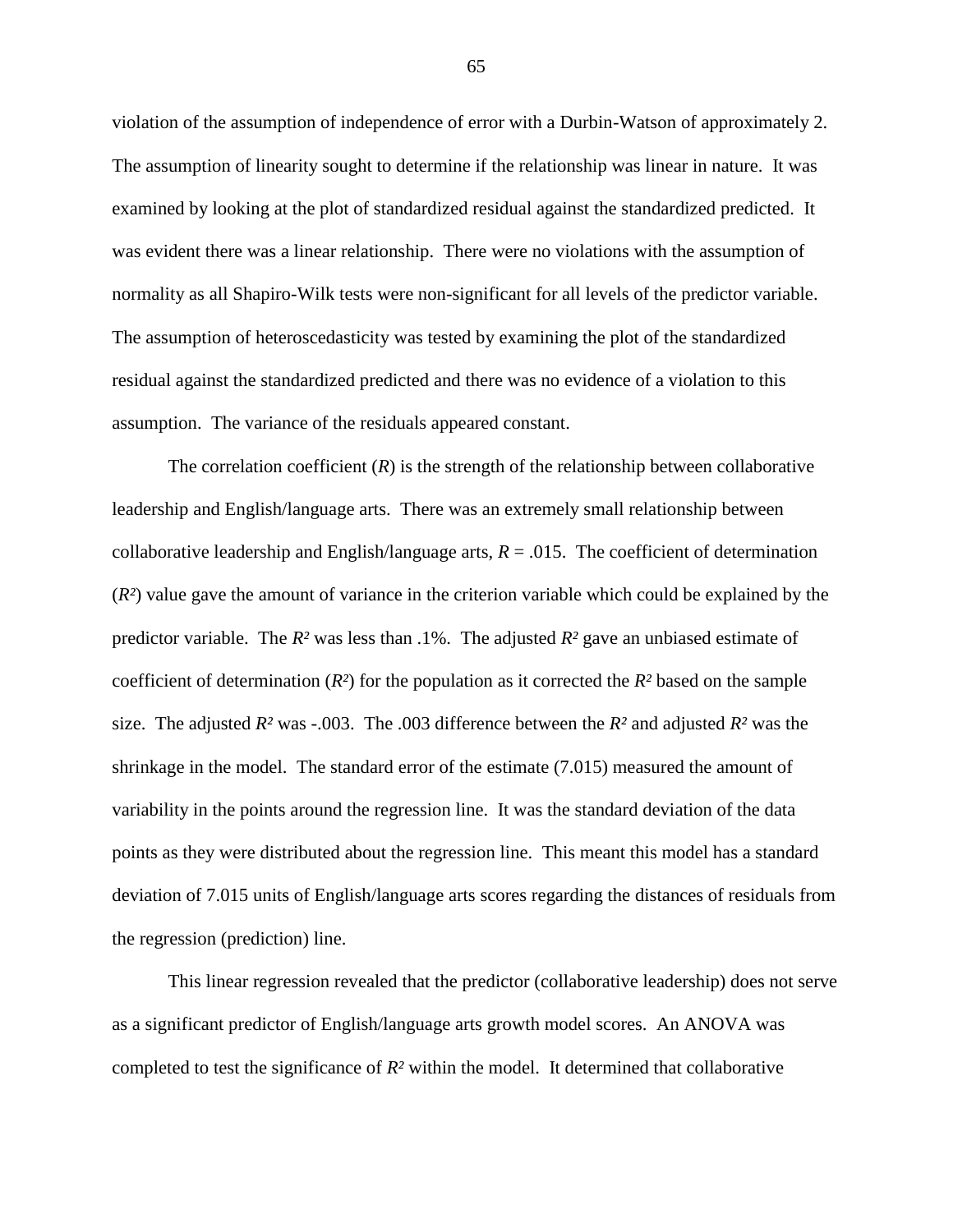leadership cannot be used to predict English/language arts growth model scores for schools. The ANOVA was not significant,  $F(1, 340) = .077$ ,  $p = .781$ , thus showing a there is not a significant linear relationship between collaborative leadership and English/language arts growth model scores.

# **Math Performance Based on Collaborative Leadership**

H02. Collaborative leadership does not predict student math achievement. The second null hypothesis was examined to determine whether collaborative leadership can serve as a predictor of students' math achievement. This null hypothesis was tested using linear regression.

The assumption of independence of error was tested using the Durbin-Watson statistic looking to see whether the score was close to 2. The Durbin-Watson score was 1.971. There was no violation of the assumption of independence of error with a Durbin-Watson of approximately 2. The assumption of linearity sought to verify that the relationship was linear in nature. It was examined comparing the plot of standardized residual against the standardized predicted. It was evident there was a linear relationship. There were no violations with the assumption of normality as all Shapiro-Wilk tests were non-significant for all levels of the predictor variable. The assumption of heteroscedasticity was tested by examining the plot of the standardized residual against the standardized predicted and there was no evidence of a violation to this assumption. The variance of the residuals appeared constant.

The correlation coefficient  $(R)$  is the strength of the relationship between collaborative leadership and math results. There was an extremely small relationship between collaborative leadership and math growth model average scores,  $R = .062$ . The coefficient of determination (*R²*) value gave the amount of variance in the criterion variable which could be explained by the predictor variable. The *R²* was less than .1%. The adjusted *R²* gave an unbiased estimate of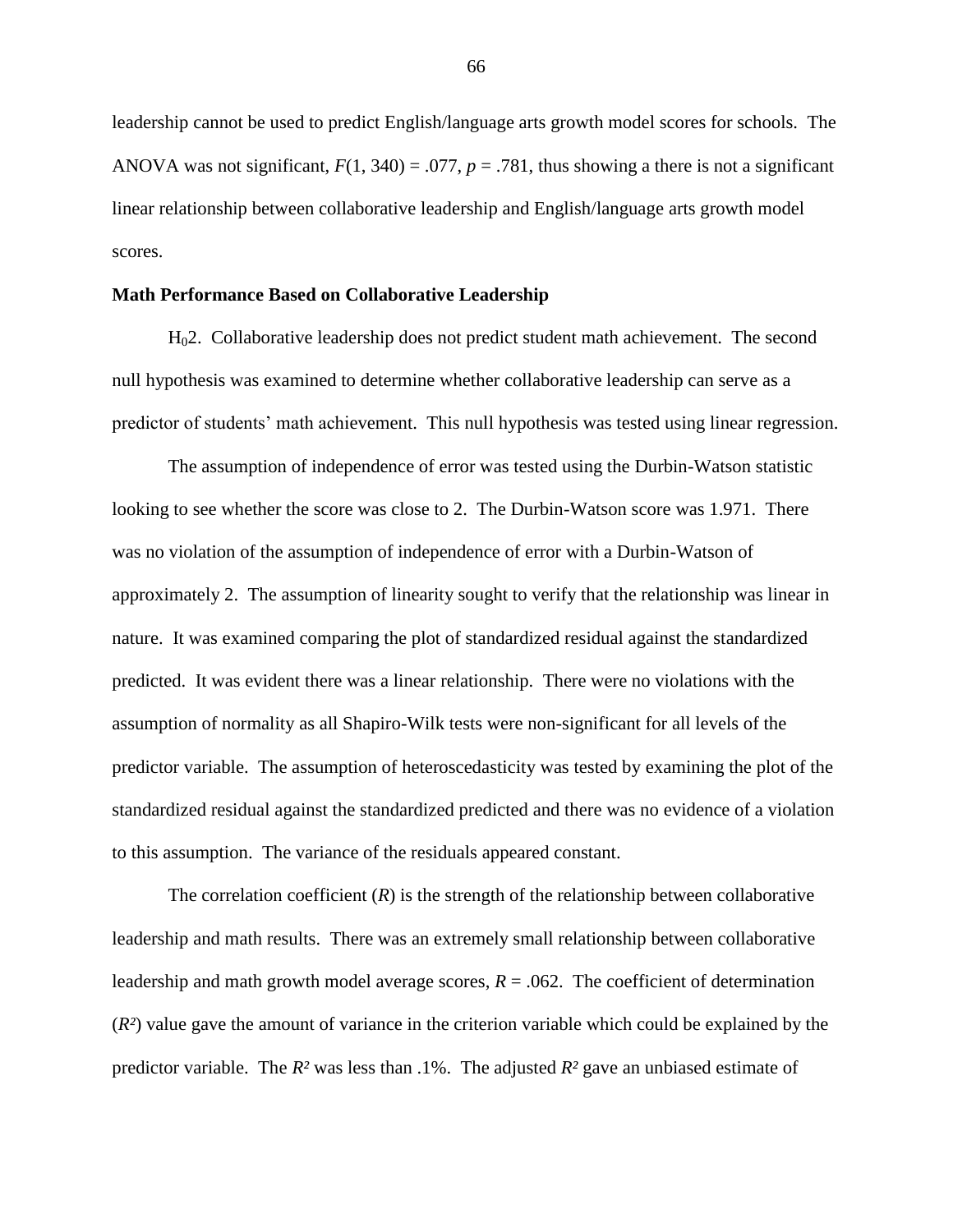coefficient of determination  $(R^2)$  for the population as it corrected the  $R^2$  based on the sample size. The adjusted *R²* was .001. The .003 difference between the *R²* and adjusted *R²* was the shrinkage in the model. The standard error of the estimate (10.288) measured the amount of variability in the points around the regression line. It was the standard deviation of the data points as they were distributed about the regression line. This meant this model had a standard deviation of 10.288 units of math average growth scores regarding the distances of residuals from the regression (prediction) line.

This linear regression revealed that the predictor (collaborative leadership) does not serve as a significant predictor of math growth model scores. An ANOVA was completed to test the significance of *R²* within the model. It determined that collaborative leadership cannot be used to predict math growth model scores for schools. The ANOVA was not significant,  $F(1, 340) =$ 1.325,  $p = 0.250$ , thus showing a there is not a significant linear relationship between collaborative leadership and math growth model scores.

# **English/Language Arts Performance Based on Teacher Collaboration**

H03. Teacher collaboration does not predict student English/language arts achievement. The third null hypothesis was examined to determine whether teacher collaboration can serve as a predictor of students' English/language arts achievement. This null hypothesis was tested using linear regression.

The assumption of independence of error was tested using the Durbin-Watson statistic to determine whether the score was close to 2. The Durbin-Watson score was 1.812. There was no violation of the assumption of independence of error with a Durbin-Watson of approximately 2. The assumption of linearity sought to determine that the relationship was linear in nature. It was examined comparing the plot of standardized residual against the standardized predicted. It was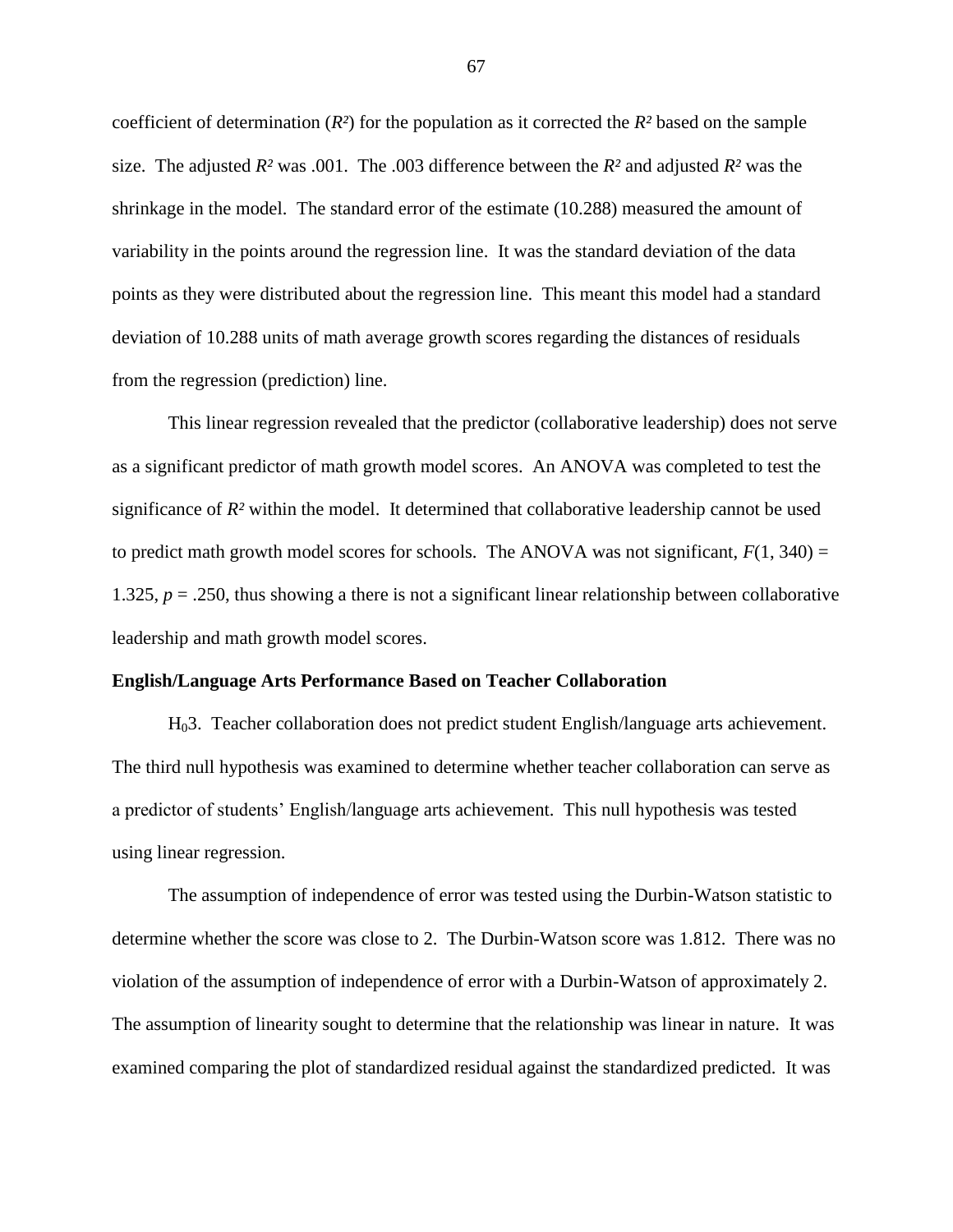evident there was a linear relationship. There were no violations with the assumption of normality as all Shapiro-Wilk tests were non-significant for all levels of the predictor variable. The assumption of heteroscedasticity was tested by examining the plot of the standardized residual against the standardized predicted and there was no evidence of a violation to this assumption. The variance of the residuals appeared constant.

The correlation coefficient  $(R)$  is the strength of the relationship between teacher collaboration and English/language arts. The correlation coefficient of .013 left one to consider, there was a small relationship between collaborative leadership and English/language arts, *R* = .013. The coefficient of determination (*R²*) value gave the amount of variance in the criterion variable which could be explained by the predictor variable  $(R^2 = .010)$ . The adjusted  $R^2$  gave an unbiased estimate of coefficient of determination  $(R<sup>2</sup>)$  for the population as it corrected the  $R<sup>2</sup>$ based on the sample size. The adjusted *R²* was .010. The .003 difference between the *R²* and adjusted  $R<sup>2</sup>$  was the shrinkage in the model. The standard error of the estimate (6.972) measured the amount of variability in the points around the regression line. It was the standard deviation of the data points as they were distributed about the regression line. This meant this model had a standard deviation of 6.972 units of English/language arts scores regarding the distances of residuals from the regression (prediction) line. This linear regression revealed that the predictor (teacher collaboration) may have the ability to accurately serve as a significant predictor of English/language arts growth model scores. An ANOVA was completed to test the significance of *R²* within the model. It determined that teacher leadership may be used to predict English/language arts growth model scores for schools. The ANOVA was significant, *F*(1, 340)  $= .4,333, p = .038$ , thus showing a there is a significant linear relationship between teacher collaboration and English/language arts growth model scores.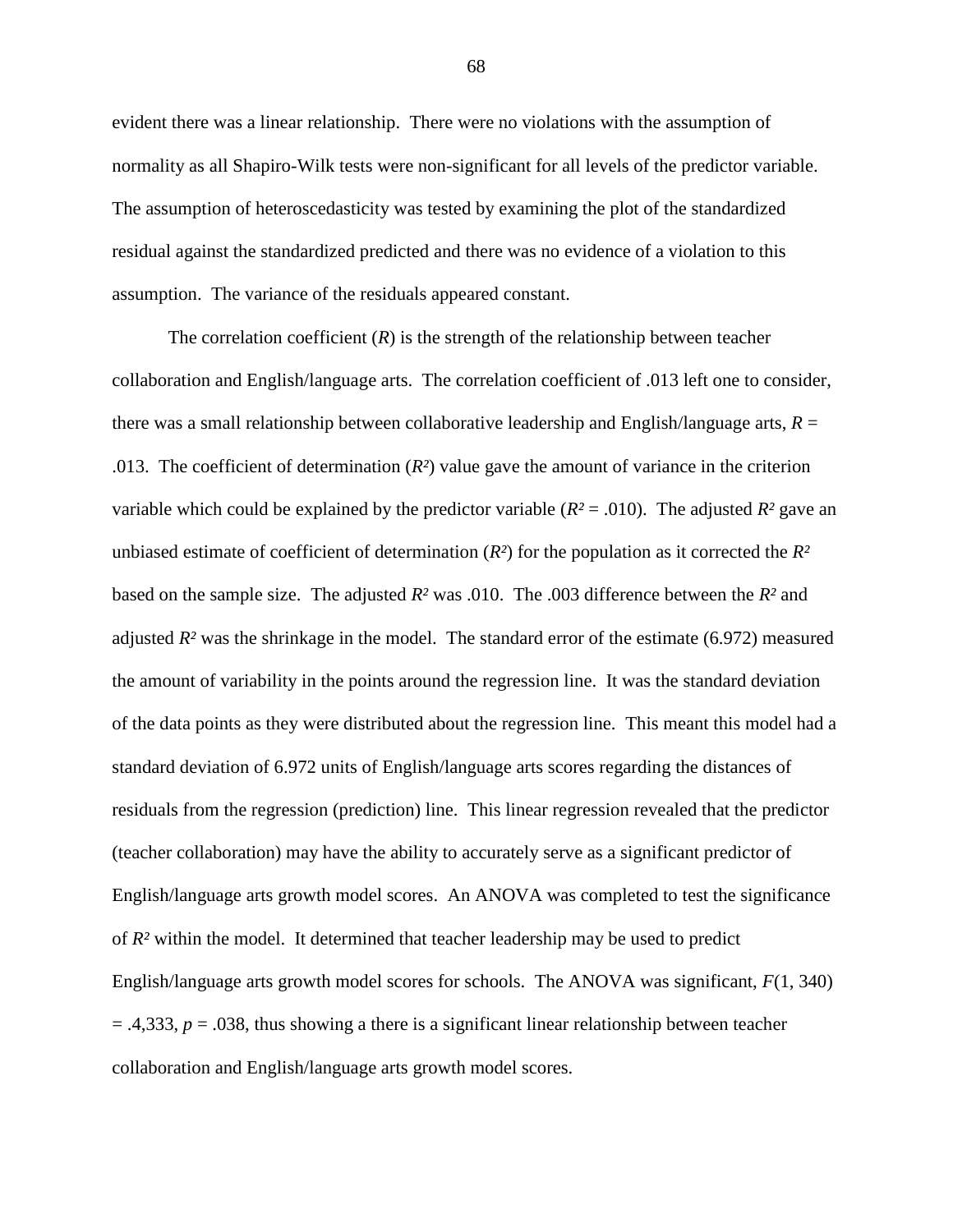Teacher collaboration had an unstandardized partial regression coefficient of 46.385, which meant that English/language arts growth model scores were predicted to change 46.385 with a one unit increase in teacher collaboration. The standardized partial regression coefficients (β weight) for the predictor (standard) allowed the measurement of the impact of teacher collaboration on English/language arts growth model scores in standardized units through the use of *z*-scores. Teacher collaboration had a standardized partial regression coefficient (β weight) of .112. This showed the amount of impact teacher collaboration had regarding the prediction of English/language arts growth model scores. Through the use of linear regression, the model indicated the predictor (teacher collaboration) significantly predicts English/language arts growth model scores,  $t(1, 340) = 26.493$ ,  $p = < .001$ .

### **Math Performance Based on Teacher Collaboration**

H04. Teacher collaboration does not predict student math achievement. The fourth null hypothesis was examined to determine whether teacher collaboration can serve as a predictor of students' math achievement. This null hypothesis was tested using linear regression. The *R* is the strength of the relationship between collaborative leadership and math results.

The assumption of independence of error was tested using the Durbin-Watson statistic looking to see whether the score was close to 2. The Durbin-Watson score was 1.838. There was no violation of the assumption of independence of error with a Durbin-Watson of approximately 2. The assumption of linearity sought to determine that the relationship was linear in nature. It was examined by comparing the plot of standardized residual against the standardized predicted. It was evident there was a linear relationship. There were no violations with the assumption of normality as all Shapiro-Wilks tests were non-significant for all levels of the predictor variable. The assumption of heteroscedasticity was tested by examining the plot of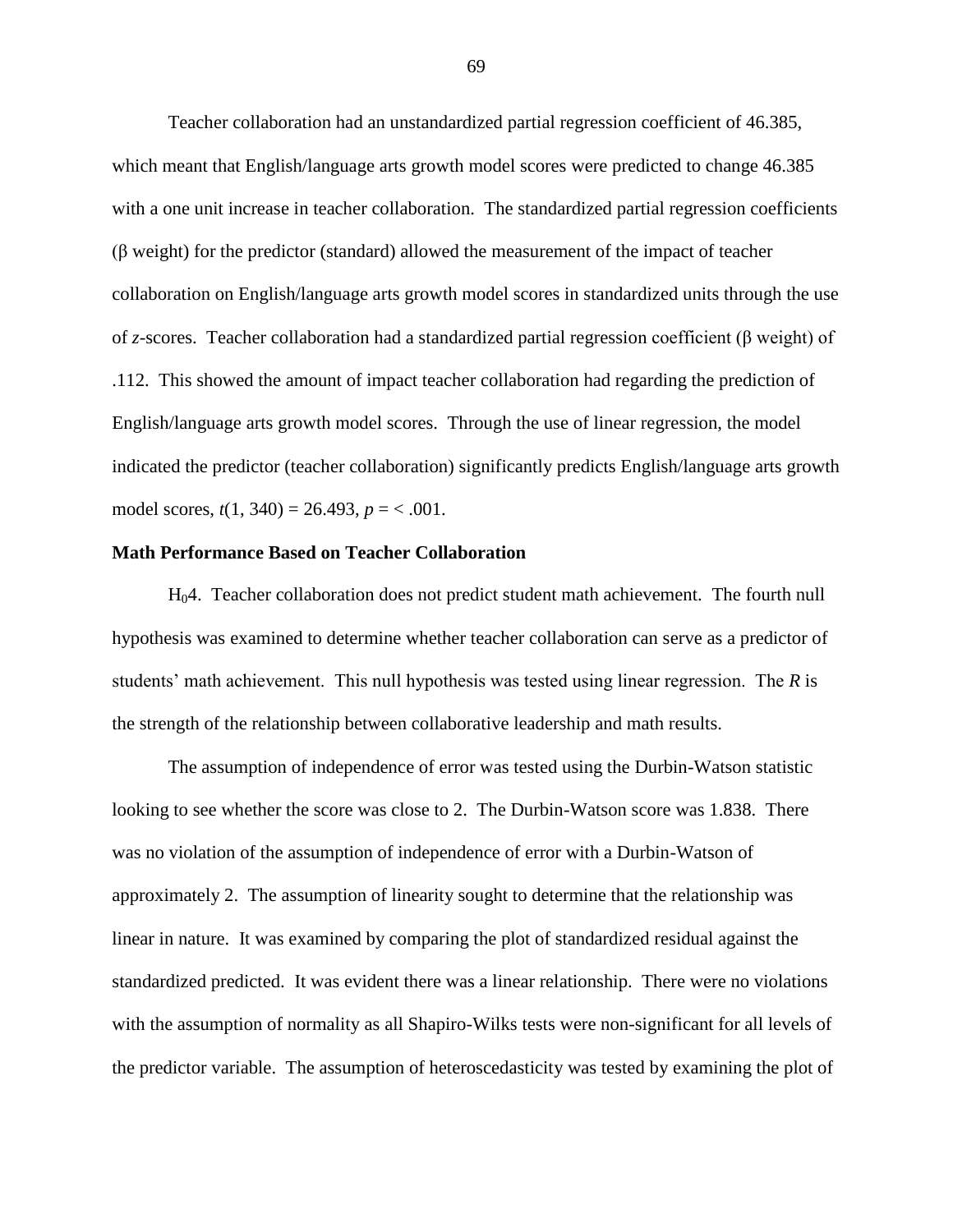the standardized residual against the standardized predicted and there was no evidence of a violation to this assumption. The variance of the residuals appeared constant.

The correlation coefficient  $(R)$  is the strength of the relationship between teacher collaboration and math. There was an extremely small relationship between teacher collaboration and math growth model average scores,  $R = .039$ . The coefficient of determination (*R²*) value gave the amount of variance in the criterion variable which could be explained by the predictor variable. The *R²* was less than .1%. The adjusted *R²* gave an unbiased estimate of coefficient of determination  $(R^2)$  for the population as it corrected the  $R^2$  based on the sample size. The adjusted  $R^2$  was -.001. The .003 difference between the  $R^2$  and adjusted  $R^2$  was the shrinkage in the model. The standard error of the estimate (10.301) measured the amount of variability in the points around the regression line. It was the standard deviation of the data points as they were distributed about the regression line. This meant this model had a standard deviation of 10.301 units of math average growth scores regarding the distances of residuals from the regression (prediction) line.

This linear regression revealed that the predictor (teacher collaboration) does not have serve as a significant predictor of math growth model scores. An ANOVA was completed to test the significance of  $R<sup>2</sup>$  within the model. It determined that teacher collaboration cannot be used to predict math growth model scores for schools. The ANOVA was not significant,  $F(1, 340) =$ .522,  $p = .470$ , thus showing there is not a significant linear relationship between teacher collaboration and math growth model scores.

#### **Summary**

Throughout this chapter, quantitative data were used to seek answers to the four research questions found in this study. Through the use of linear regression, Research Question 1 showed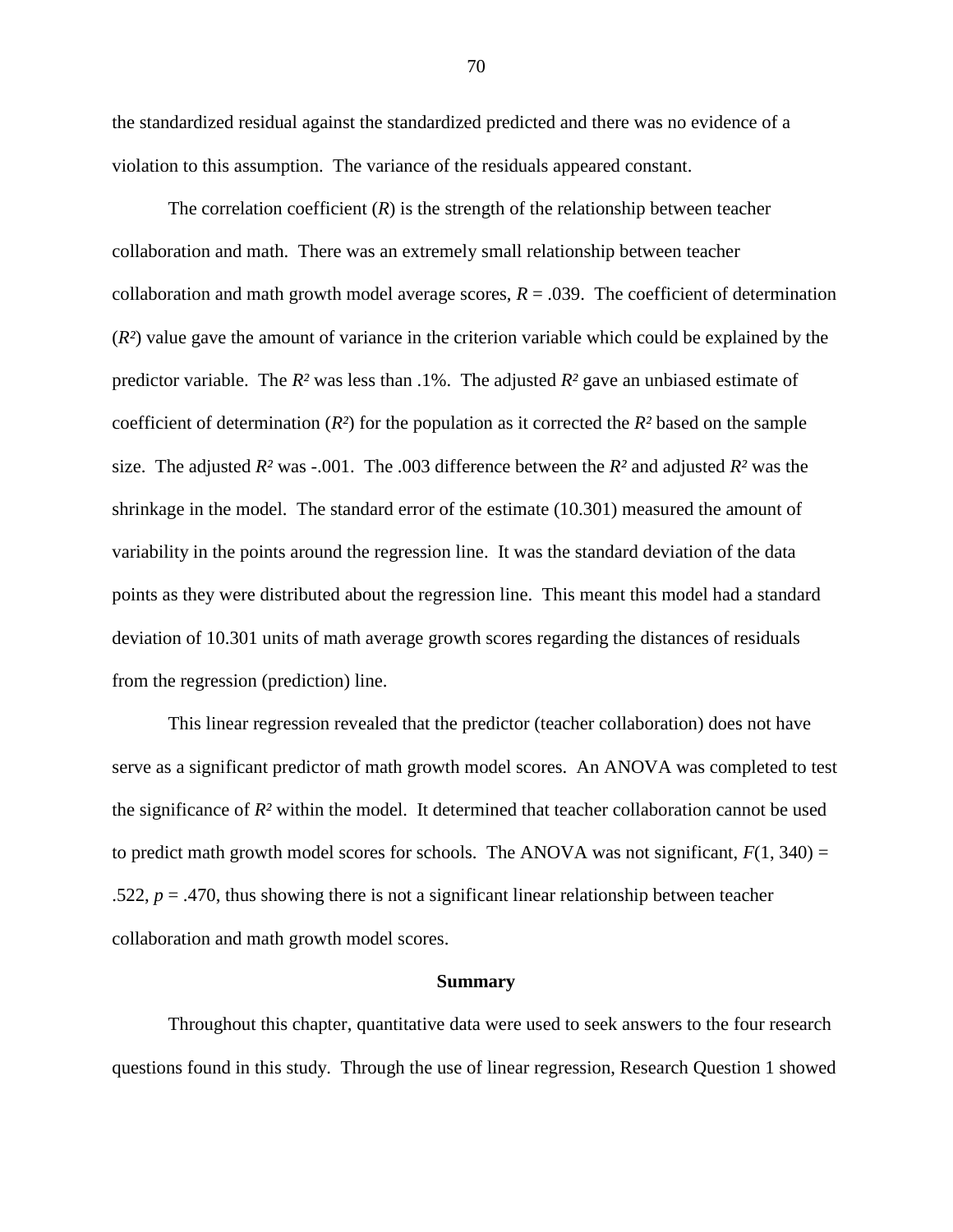there was an extremely small relationship between collaborative leadership and English/language arts growth model scores for the school. Due to this small relationship between English/language arts growth model scores and collaborative leadership, collaborative leadership cannot serve as a predictor for English/language arts growth model scores for the school. Research Question 2 established there was an extremely small relationship between collaborative leadership and math growth model scores for the school. Due to the small relationship between math growth model scores and collaborative leadership, collaborative leadership cannot serve as a predictor for math growth model scores for the school.

Through the use of linear regression, Research Question 3 showed that English/language arts growth model scores may be predicted through the level of teacher collaboration ratings. There was a significant relationship between English/language arts growth model scores and teacher collaboration. Research Question 4 indicated there was an extremely small relationship between teacher collaboration and math growth model scores for the school. Due to the small relationship between math growth model scores and teacher collaboration, it can be noted that teacher collaboration cannot serve as a predictor for math growth model scores for the school. The quantitative data found within this chapter was utilized as a basis for implications and conclusions found in Chapter 5.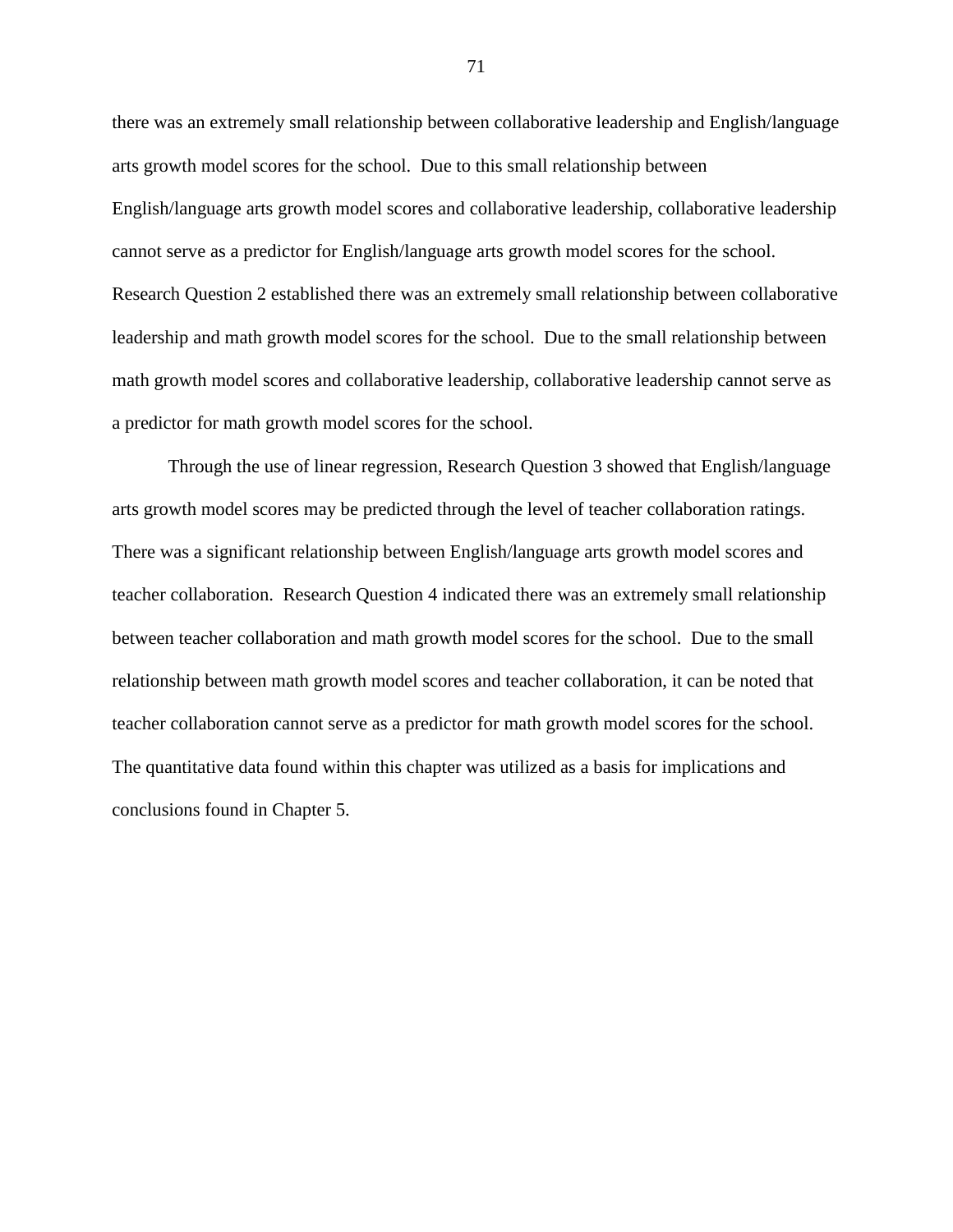# CHAPTER 5

# SUMMARY, RESULTS, DISCUSSION, CONCLUSIONS, AND RECOMMENDATIONS

The final chapter of this study is divided into five sections: summary, results, discussion, conclusions, and recommendations for further research. The summary section addresses the purpose of the study, why collaborative leadership and teacher collaboration were chosen as a framework for this study, and who benefits from the study. The results section provides a summary of the data that were previously presented in Chapter 4. The discussion section interprets the results looking at both collaborative leadership and teacher collaboration as related to student achievement for math and for English/language arts. It reflects why the findings may have resulted as presented in Chapter 4. The conclusion section provides insight into what school leaders might do to ensure teacher collaboration is focused on and supported in a way in which educators recognize improved academic achievement results. Finally, the recommendations for further study provide suggestions on additional testing that could enhance the current study.

#### **Summary**

The purpose of this quantitative study was to determine whether collaborative leadership and teacher collaboration predict student achievement. Specifically, the study attempted to discover if there is a significant relationship between collaborative leadership and student achievement and if there is a significant relationship between teacher collaboration and student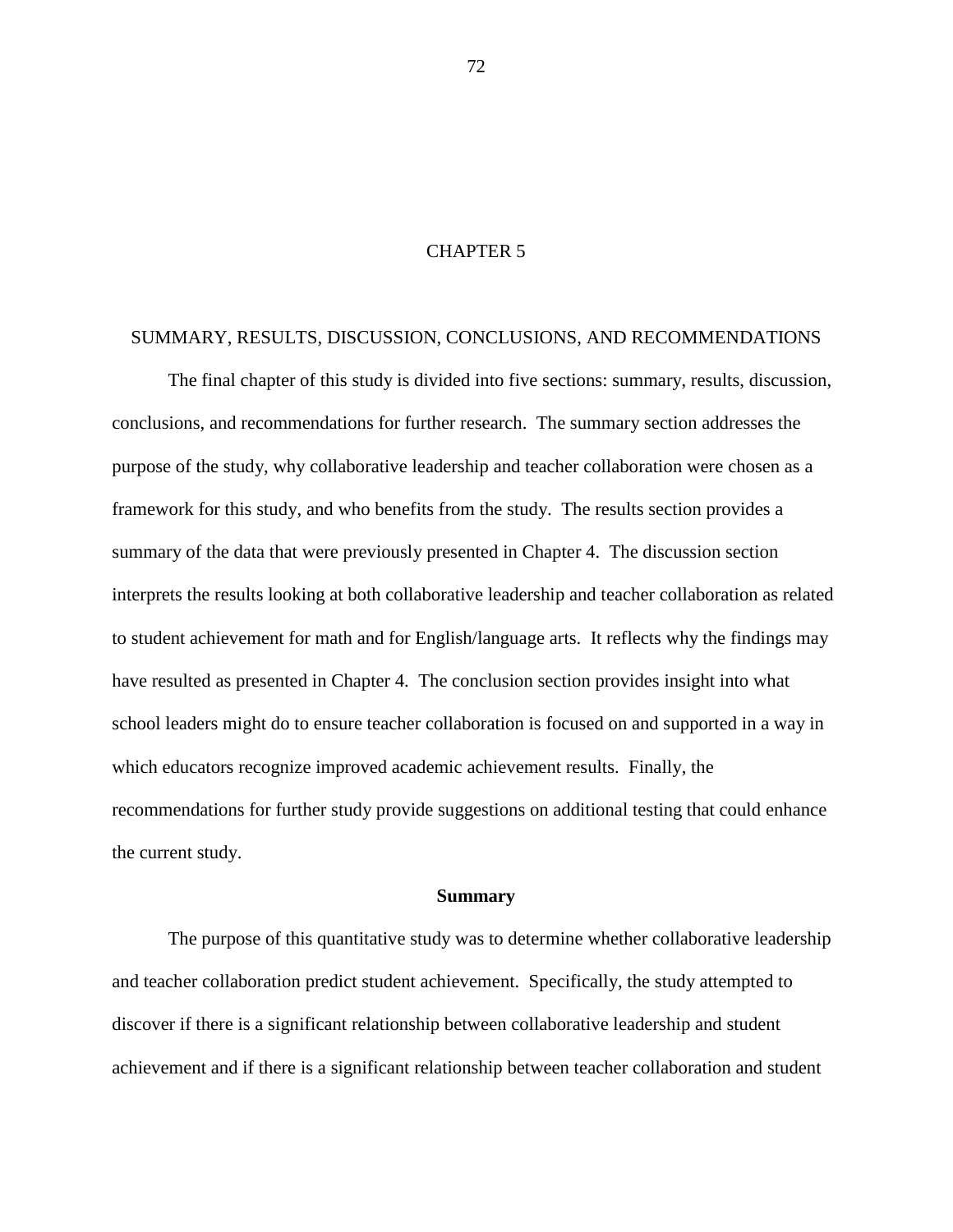achievement.

This study used the cultural survey developed at the Middle Level Leadership Center, University of Missouri (Gruenert & Valentine, 1998). The survey provides information pertaining to shared values/beliefs in the school. The factors measure specific aspects of a school's collaborative culture. The measured factors are

- 1. Collaborative Leadership: Measures the degree to which school leaders establish and maintain collaborative relationships with school staff.
- 2. Teacher Collaboration: Measures the degree to which teachers engage in constructive dialogue that furthers the educational vision of the school.
- 3. Professional Development: Measures the degree to which teachers value continuous personal development and school-wide improvement.
- 4. Collegial Support: Measures the degree to which teachers work together effectively.
- 5. Unity of Purpose: Measures the degree to which teachers work toward a common mission for the school.
- 6. Learning Partnership: Measures the degree to which teachers, parents, and students work together for the common good of the student. (Gruenert & Valentine, 1998)

The instrument was administered electronically to teachers and principals in elementary and middle schools throughout Indiana via SurveyMonkey.

The study was conducted to investigate the following questions:

- 1. Does collaborative leadership predict student English/language arts achievement?
- 2. Does collaborative leadership predict student math achievement?
- 3. Does teacher collaboration predict student English/language arts achievement?
- 4. Does teacher collaboration predict student math achievement?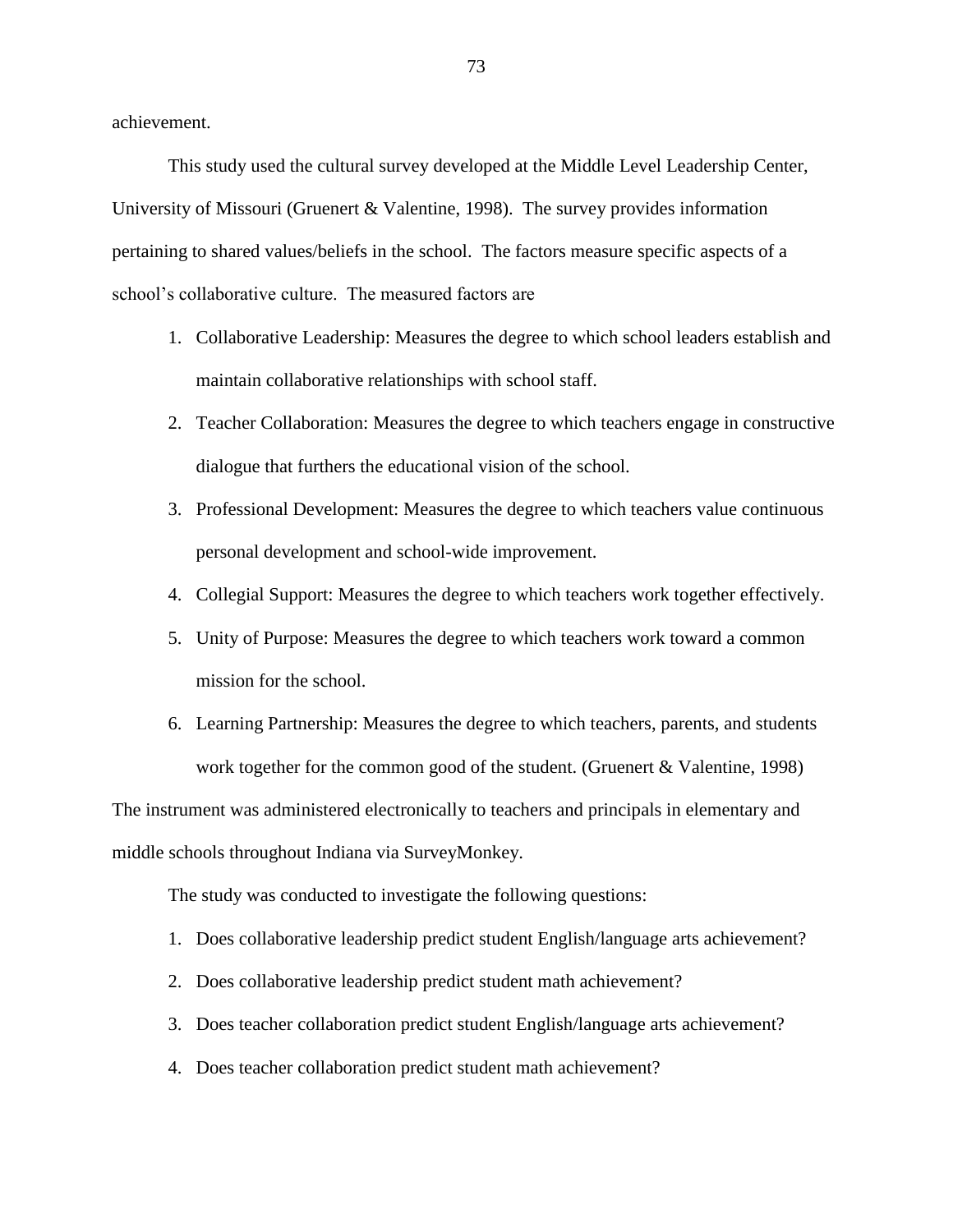Research suggests that the more competent the teacher the greater positive impact the teacher will have on student achievement (Marzano & Waters, 2009). Collaborative leadership and teacher collaboration were chosen for this study to provide insight into how collaborative leadership and teacher collaboration might enhance teacher effectiveness resulting in increased student achievement.

In addition to the level of competence for the teacher being correlated to higher student achievement, Marzano and Waters (2009) stressed that when districts and schools are high functioning in terms of leadership behavior, they can positively impact student achievement. Dufour and Eaker (1998) stressed the importance of shared values that shape a culture but also stressed that "the principal is an instructional leader who communicates the school mission to students, teachers, and the community. However, leadership is widely dispersed and the principal serves as leader of leaders—coach, a partner, and a cheerleader" (p. 71). Spillane (2006) stated it another way when he suggested, "A distributed leadership perspective moves beyond the Superman and Wonder Woman view of leadership" (p. 3).

Collaborative leadership and teacher collaboration can function effectively through professional learning communities where the principal and teams of teachers work together to develop capacity of individual teachers and the teaching team collectively. Such collaboration requires teachers to interact with one another about their personal teaching experiences and results. "One of the primary functions of the PLC movement is the 'deprivitization' of practice," (Marzano, Frontier, & Livingston, 2011, p. 7). Dufour, Dufour, and Eaker (2008) cited work including analyses of data collected by the Center on Organization and Restructuring of Schools that focused on PLCs. The Center on Organization and Restructuring of Schools agreed that the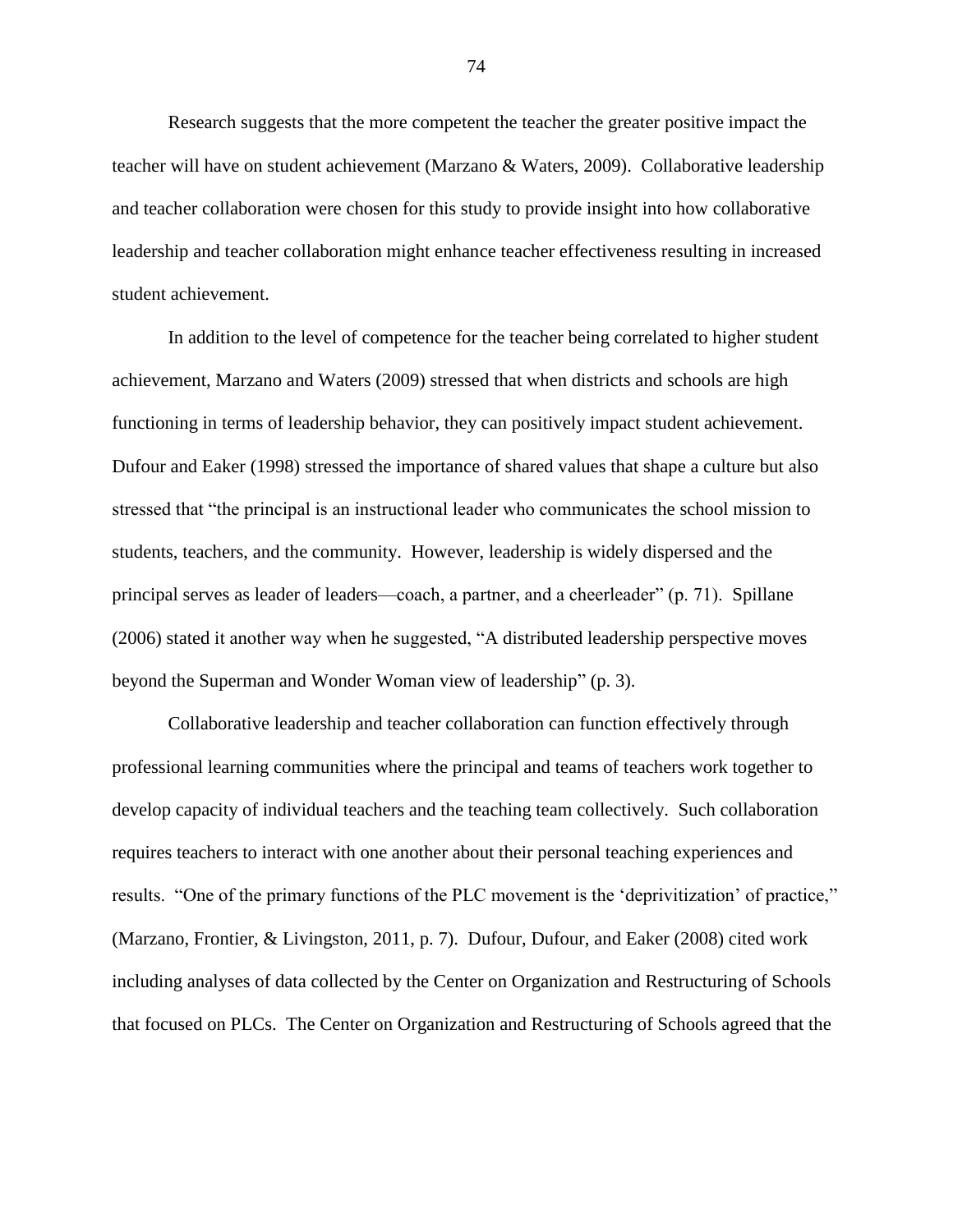development of PLCs was critical to improving schools and found that teachers in a PLC are committed to

- 1. Reflective dialogue based on a shared set of norms, beliefs, and values that allow them to critique their individual and collective performance
- 2. De-privatization of practice that requires teachers to share, observe, and discuss each other's methods and philosophies
- 3. Collective focus on student learning fueled by the belief that all students can learn and that staff members have a mutual obligation to make sure students learn
- 4. Collaboration that moves beyond dialogue about students to producing materials that improve instruction, curriculum, and assessments for students
- 5. Shared norms and values that affirm common ground on critical educational issues and a collective focus on student learning. (Dufour et al., 2008, p. 442)

Dufour and Eacker (1998) suggested that a professional learning community is likely to fail without collective inquiry, collaborative teams, an orientation toward action, and a focus on results. Danielson (2006) stressed not only the importance of teacher collaboration while focusing on professional inquiry but that such collaboration must be facilitated by teacher leaders. Principals must focus on creating an environment and culture where teacher leadership can develop in order for teacher leaders to facilitate teacher collaboration that includes remaining alert to changing conditions, monitoring progress, and engaging in critical reflection with regard to effectiveness of specific strategies. Analyzing data to monitor progress should be facilitated by principals and school leaders. Blankstein (2004) suggested that strong leadership involves being a developer and facilitator of other leaders and it requires the principal encouraging others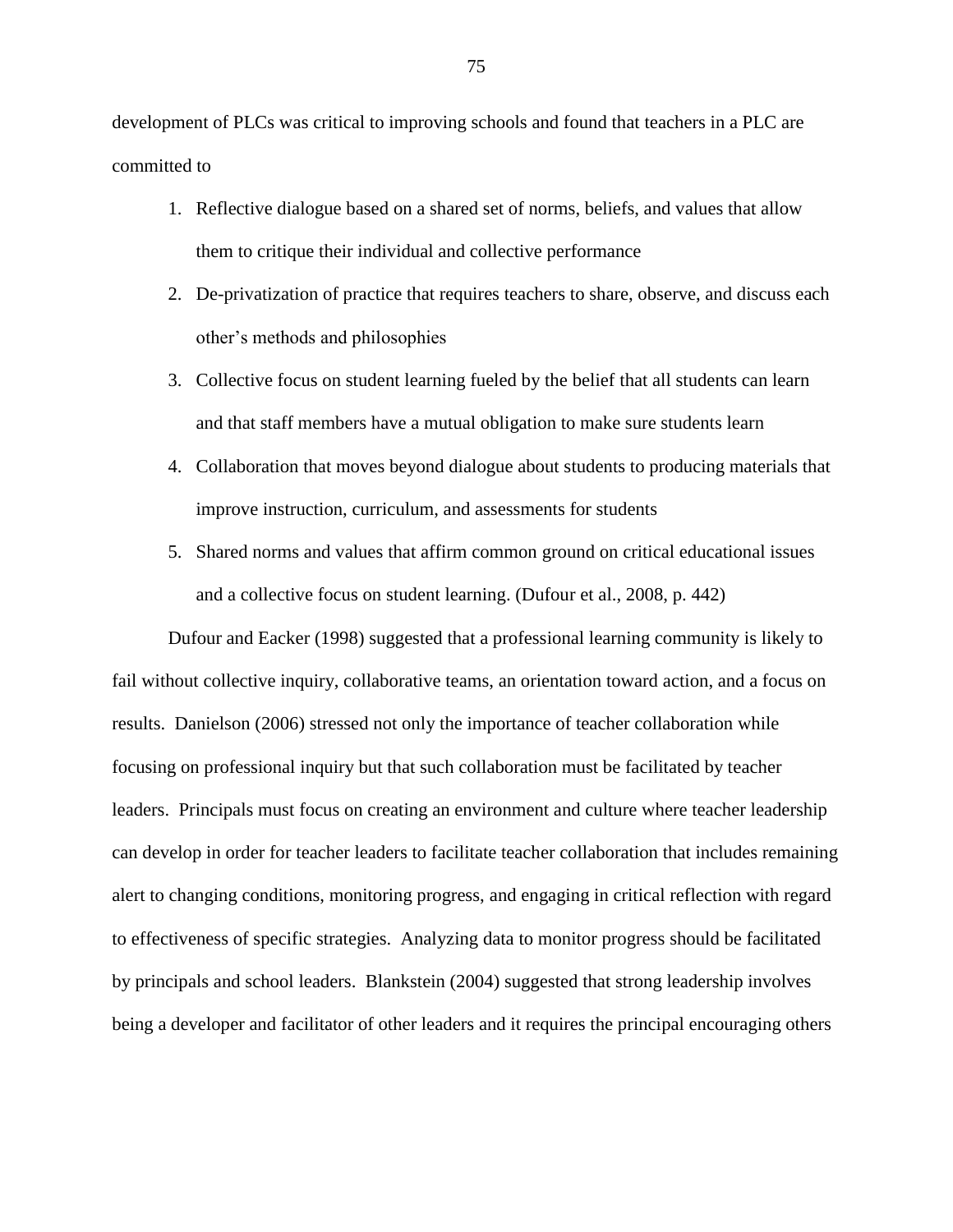as well as courage on the part of the principal. When analyzing data, schools or teams may use the data to answers the following questions:

- In which content areas has improvement been made?
- Which content areas still need improvement?
- Which are the areas of greatest potential growth?
- Which students groups need the most assistance?
- Where are the same students alternately weak and strong? (Blankstein, 2004, p. 164)

Collaborative leadership and teacher collaboration were examined to see if focusing on these areas of school culture can lead to exemplary teaching throughout the school and school district and therefore lead to increased student achievement. This study benefits school administrators, teachers, and students. By examining the data, specific components of school culture (collaborative leadership and teacher collaboration) were linked to student achievement data, English/language arts, and math growth model average scores. Through this study, principals and teachers are able to identify components of collaborative practices to focus on in order to improve student achievement. Ultimately, this study's main purpose was to improve student achievement by focusing on strategies that promote data-driven decision making through a collaborative approach to meeting the individual needs of students as well as the entire student body collectively while focusing on further development of teachers resulting in exemplary teaching.

# **Results**

The findings of this study were presented in Chapter 4. The study centered on questions relating to collaborative leadership and student achievement data and teacher collaboration and student achievement data: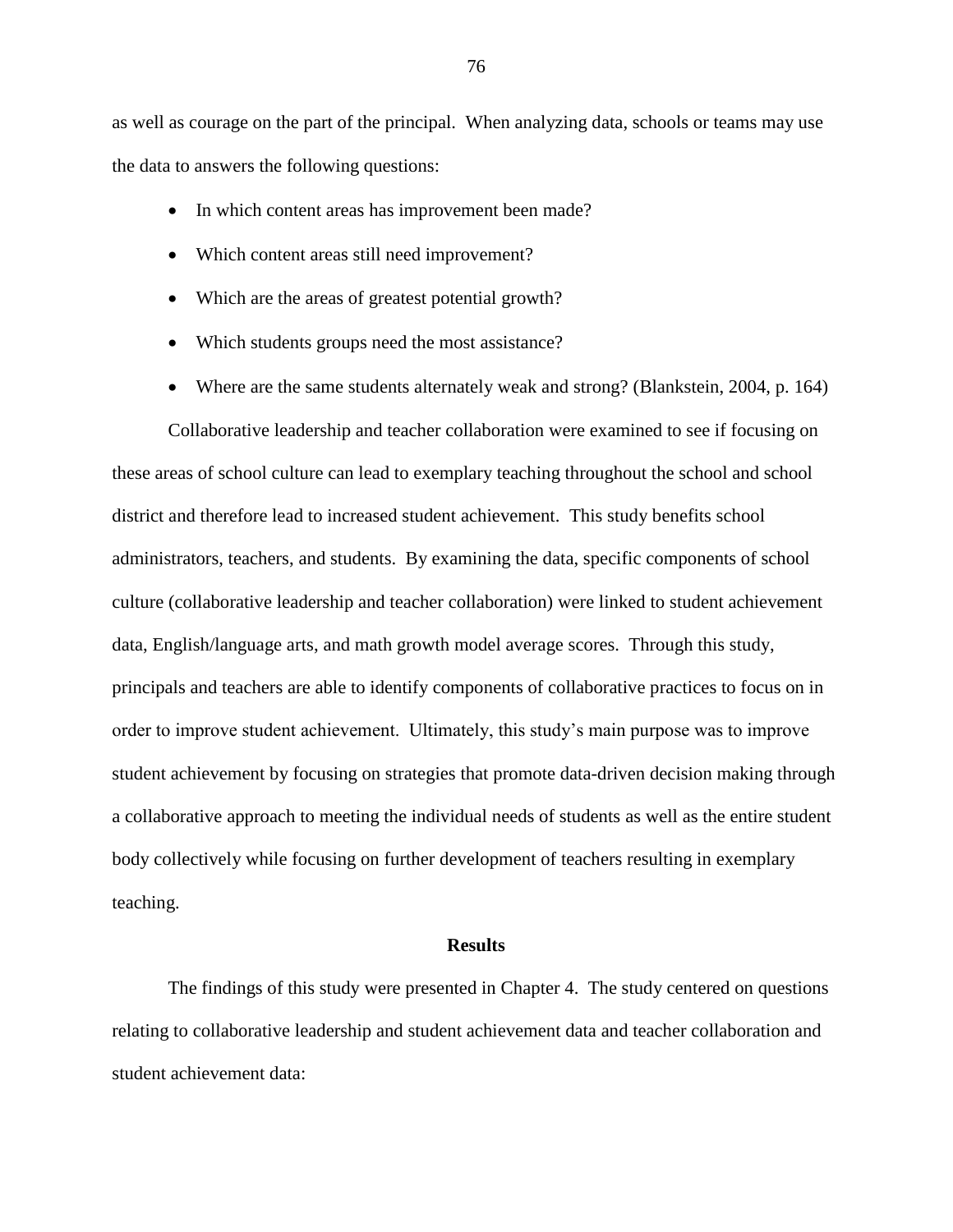- 1. Does collaborative leadership predict student English/language arts achievement?
- 2. Does collaborative leadership predict student math achievement?
- 3. Does teacher collaboration predict student English/language arts achievement?
- 4. Does teacher collaboration predict student math achievement?

There were 342 participants in the research project to answer the four questions. Of the 342 participants, 245 were from elementary buildings and 97 were from middle schools. The sample group included 82 principals and 257 teachers. There were 62 elementary principals, 21 middle school principals, 243 elementary teachers and 76 middle school teachers. For both collaborative leadership and teacher collaboration, principals rated each higher than teachers and the range on the 5-point Likert scale was less for the principal sample group than that of the teacher sample group. The median rating was .67 higher for principals than teachers for collaborative leadership, and it was .58 higher for the principal sample group than the teacher sample group for teacher collaboration.

Through looking at teacher and principal responses pertaining to collaborative leadership and teacher collaboration, linear regression was performed to see if collaborative leadership or teacher collaboration can serve as predictors for student achievement in the area of English/language arts. Linear regression was also used to determine if collaborative leadership or teacher collaboration can serve as predictors for math.

The first question was examined to determine whether collaborative leadership can serve as a predictor of students' English/language arts achievement. This question was answered using linear regression. There was an extremely small relationship between collaborative leadership and English/language arts. Based on the results of this study, collaborative leadership cannot serve as a predictor of students' English/language arts achievement.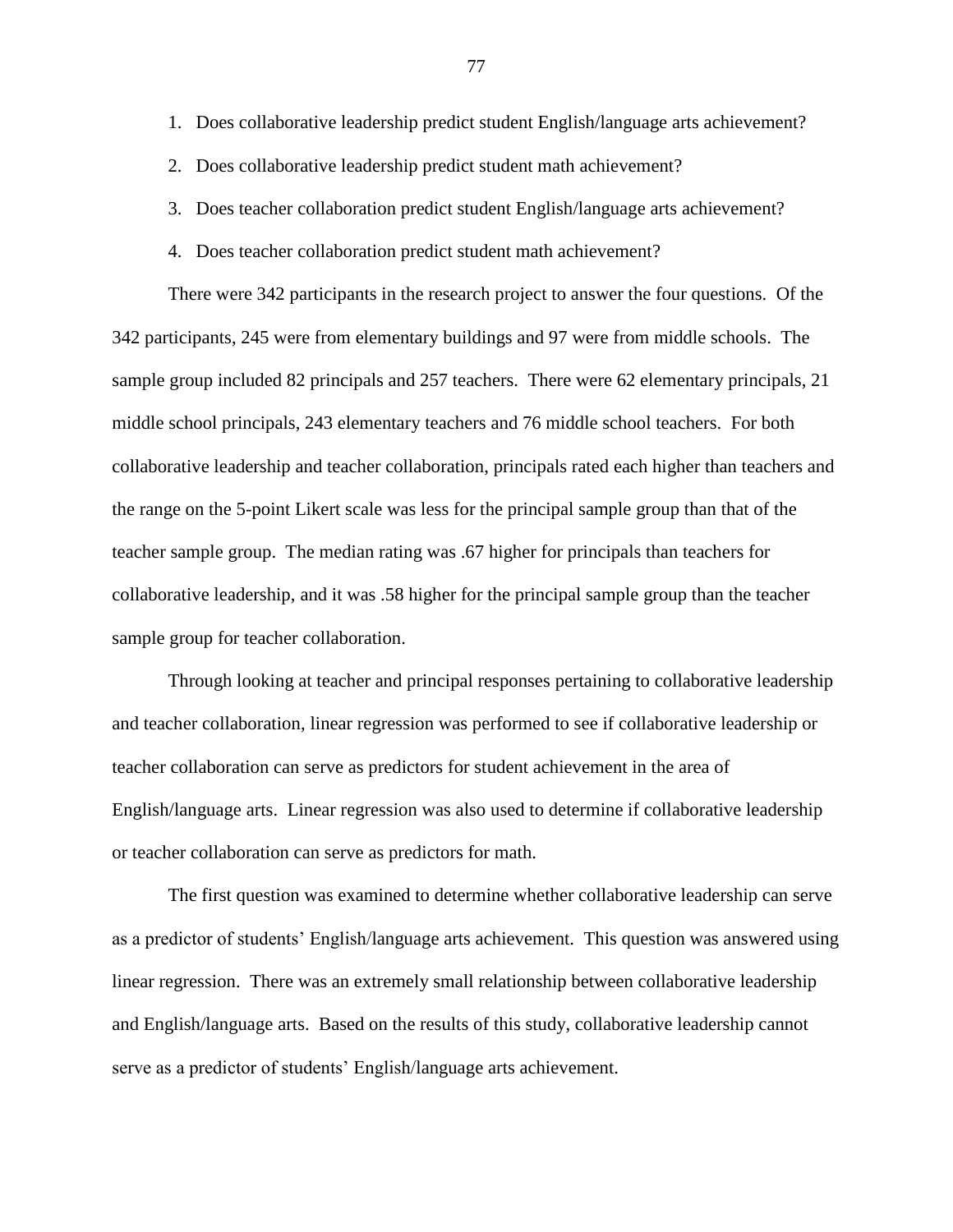The second question was examined to determine whether collaborative leadership can serve as a predictor of students' math achievement. This question was answered using linear regression. There was also an extremely small relationship between collaborative leadership and math growth model average scores which means that based on the results of this study, collaborative leadership cannot serve as a predictor of students' math achievement.

The third question was examined to determine whether teacher collaboration can serve as a predictor of students' English/language arts achievement. This question was tested using linear regression. It was determined there was a small relationship between teacher collaboration and English/language arts scores. This linear regression revealed that the predictor (teacher collaboration) may have the ability to predict English/language arts growth model scores. Through the use of linear regression, the model indicated the predictor (teacher collaboration) significantly predicts English/language arts growth model scores.

The fourth question was examined to determine whether teacher collaboration can serve as a predictor of students' math achievement. This question was tested using linear regression. There was an extremely small relationship between teacher collaboration and math growth model average scores. Based on this study this linear regression revealed that the predictor (teacher collaboration) does not have the ability to predict math growth model scores.

# **Discussion**

The data findings did not present evidence that suggests collaborative leadership may serve as a predictor to student achievement for English/language arts or math. When looking at collaborative leadership responses of principals and teachers, the higher ranking by principals than teachers may suggest disconnect between principals and teachers. It is possible that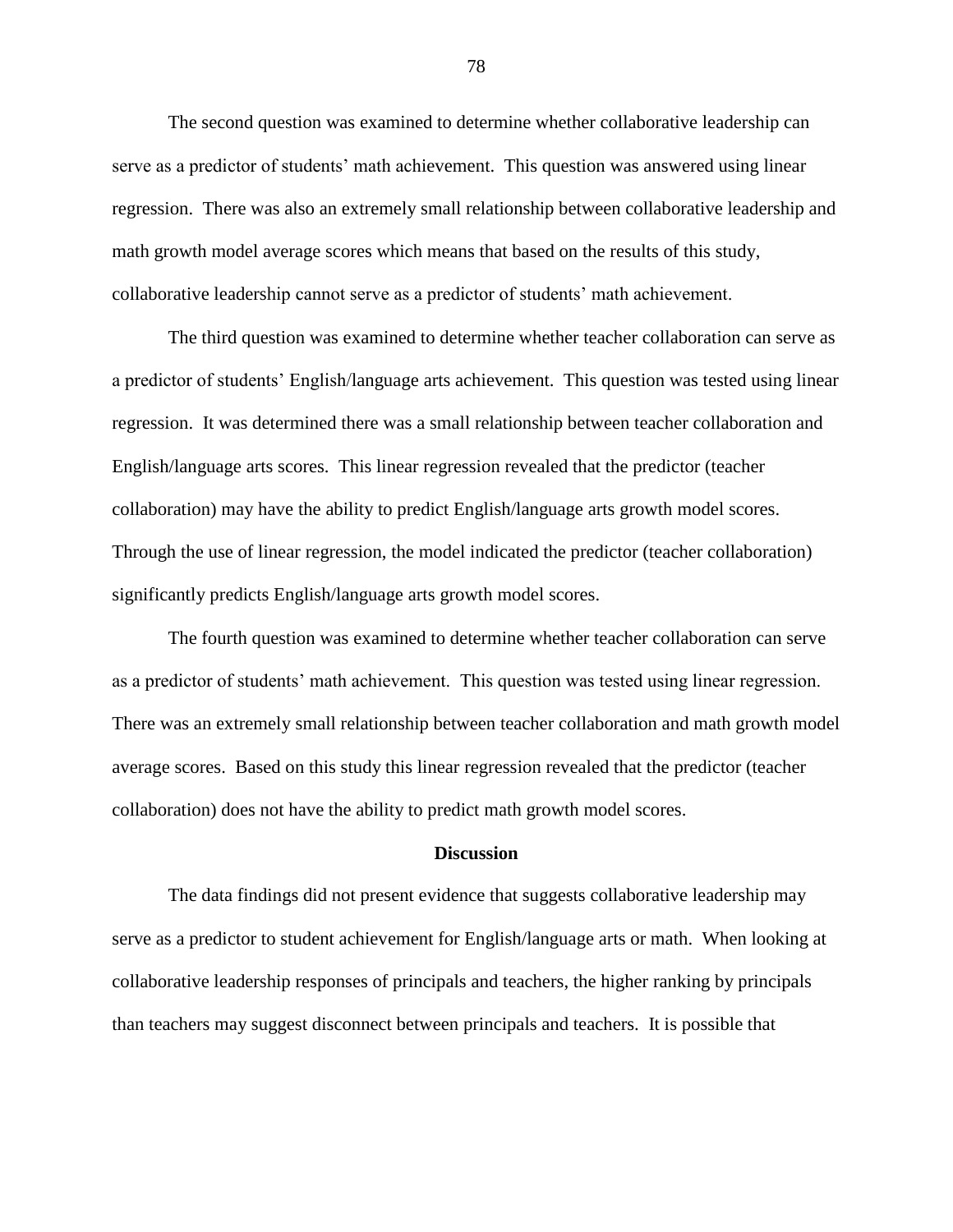principals may have felt, in some cases, they are more collaborative in their leadership style than teachers may have felt is the case.

Additionally Indiana has been in a state of flux over the past several years given the requirement of a 90-minute reading blocks, a new evaluation requirement with a stronger link to student achievement in determining teacher effectiveness, and the new laws related to teacher contracts resulting in less bargaining rights. These new changes and initiatives may leave teachers with a sense of top-down leadership, and they may feel that collaborative leadership is not the case in Indiana schools.

In 2011, Indiana elementary schools, K-6, were required to implement uninterrupted 90 minute reading blocks to ensure quality reading programs in every classroom. Teachers were to focus on uninterrupted time focusing on daily comprehensive reading instruction using scientifically based reading programs and materials. The requirements are specific ensuring instruction is aligned to grade-level standards and driven by assessment data. Such a data-driven approach was expected to monitor student learning of critical skills and ensure adequate reading development of each student.

The new system for evaluating teachers was signed into law in 2011. The system measures teachers' success in planning, instruction, leadership, and professionalism. Additionally, administrators rely on test scores as an additional component of the evaluation system and a teacher determined to negatively affect student achievement and growth cannot receive a rating of effective or highly effective. Teachers who do not receive a rating of effective or highly effective cannot receive an increase on salary scale for the following year.

On April 20, 2011, Indiana Governor Mitch Daniels signed Senate Bill 575 into law. The law limited school corporations and teachers' unions to bargain salary and wage-related benefits.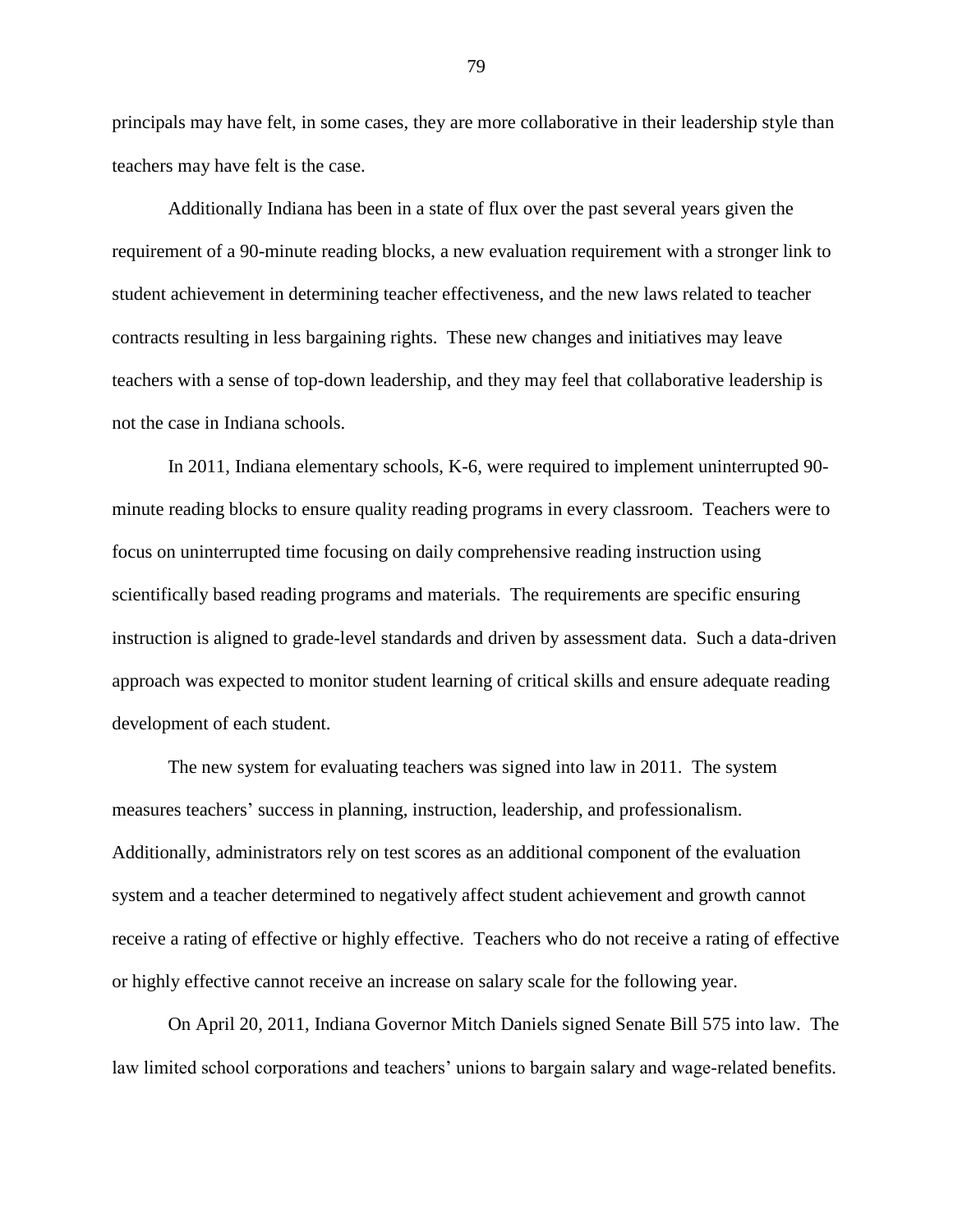Additionally, the intent of the bill was to empower school leaders to make decisions based on students' needs.

These many changes in Indiana for public school teachers may have had an impact on morale. Additionally, the changes may have left teachers questioning relationships between administration and teachers causing them to also question whether or not principals truly embrace collaborative leadership.

The data findings presented evidence that suggests teacher collaboration may serve as a predictor to student achievement in the area of English/language arts. The data findings did not provide evidence to support that teacher collaboration can serve as a predictor to student achievement. Based on the results of this research, it is possible that schools where teachers embrace and engage in teacher collaboration may utilize collaborative processes and, therefore, this may lead to increased student achievement in the area of English/language arts.

In order for teachers to have the time needed to collaborate they need the support of the principal in allocating time for such collaborative efforts. Schmoker (2006) suggested that teachers should meet at least twice a month for 45 minutes or longer to analyze achievement data, set goals, and develop strategies to address the findings from studying the data. Teacher teams may choose to meet first thing in the morning, after school, or during common planning times if the principal is willing and able to develop such schedules that allow for common planning during the school day. Additionally, principals can work with district office personnel to apply for early release or late start days throughout the school year to allow for additional time for teacher collaboration. Regardless of how principals support their teachers to ensure teacher collaboration, Schmoker suggested that teams have the opportunity to meet frequently and that teams should commit themselves to focusing on instruction with a concentration on examining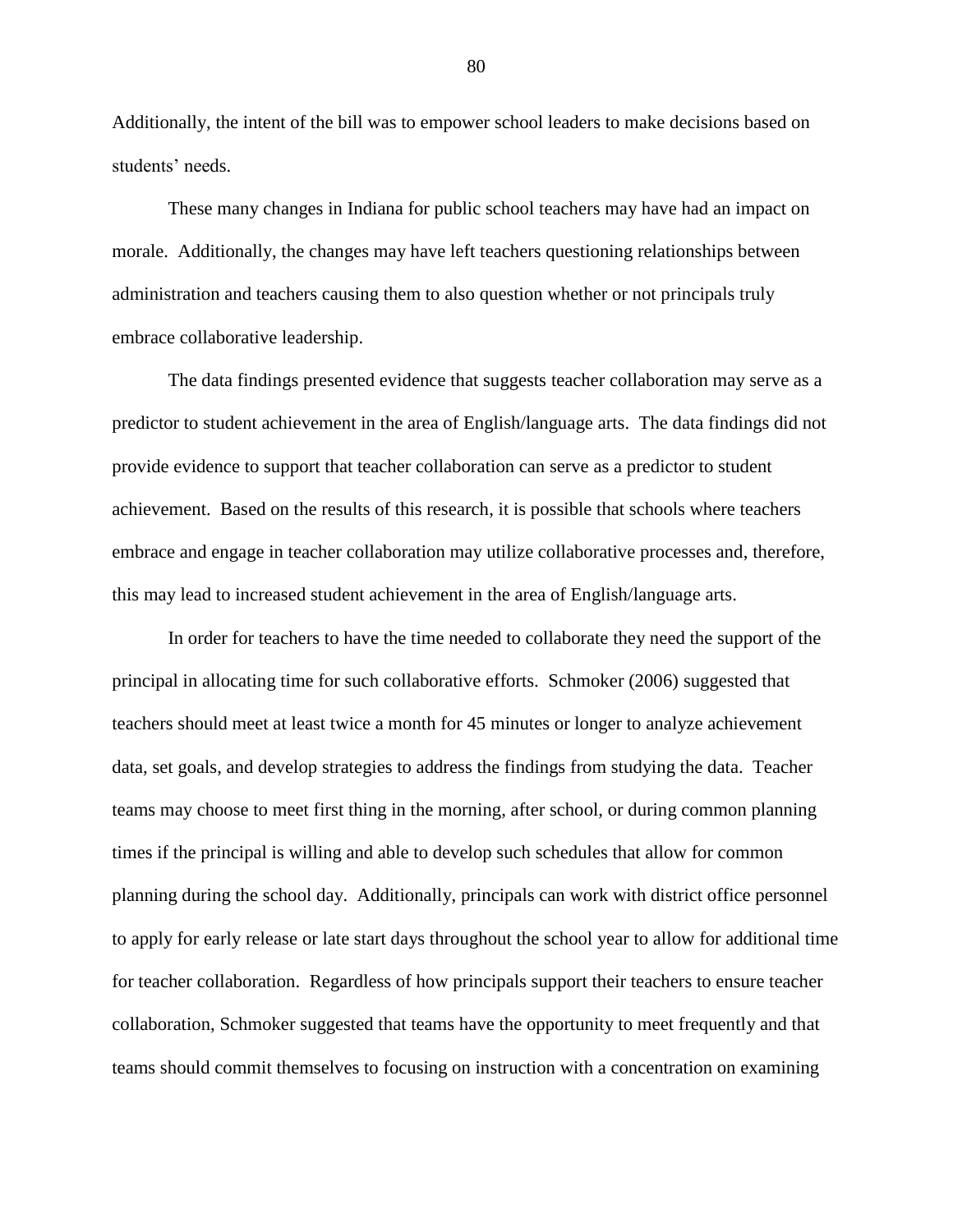specific practices and strategies, along with the consequences of such practices. Schmoker also stressed the importance of common assessment as a vehicle for examining instructional practices and making future instructional decisions when addressing student needs.

Dufour and Eaker (1998) stressed five assumptions for teachers to follow when collaborating to ensure curriculum development that can help schools and teams operate as professional leaning communities and focus on student learning:

- 1. Teachers should work collaboratively to design research-based curriculum that reflects the best thinking in each subject area.
- 2. The curriculum should help teachers, students, and parents clarify the specific knowledge, skills, and dispositions that students should acquire as a result of their schooling.
- 3. The results-oriented curriculum should reduce content and enable all parties to focus on essential and significant learning.
- 4. The curriculum process should enable an individual teacher, a teaching team, and the school to monitor student achievement at the classroom level.
- 5. Curriculum and assessment processes should foster commitment to continuous improvement. (p. 155)

Marzano and Waters (2009) stressed the importance of classroom teachers with regard to the impact they have on student achievement when they pointed out that the more competent the teacher, the greater the expected gain in student achievement. Marzano and Waters also stressed that when teachers systematically talk about instruction that such talk goes a long way in creating a collaborative culture that is focused on teaching. Marzano and Waters stressed that when teachers observe other master teachers in action and then engage in dialogue that focuses on the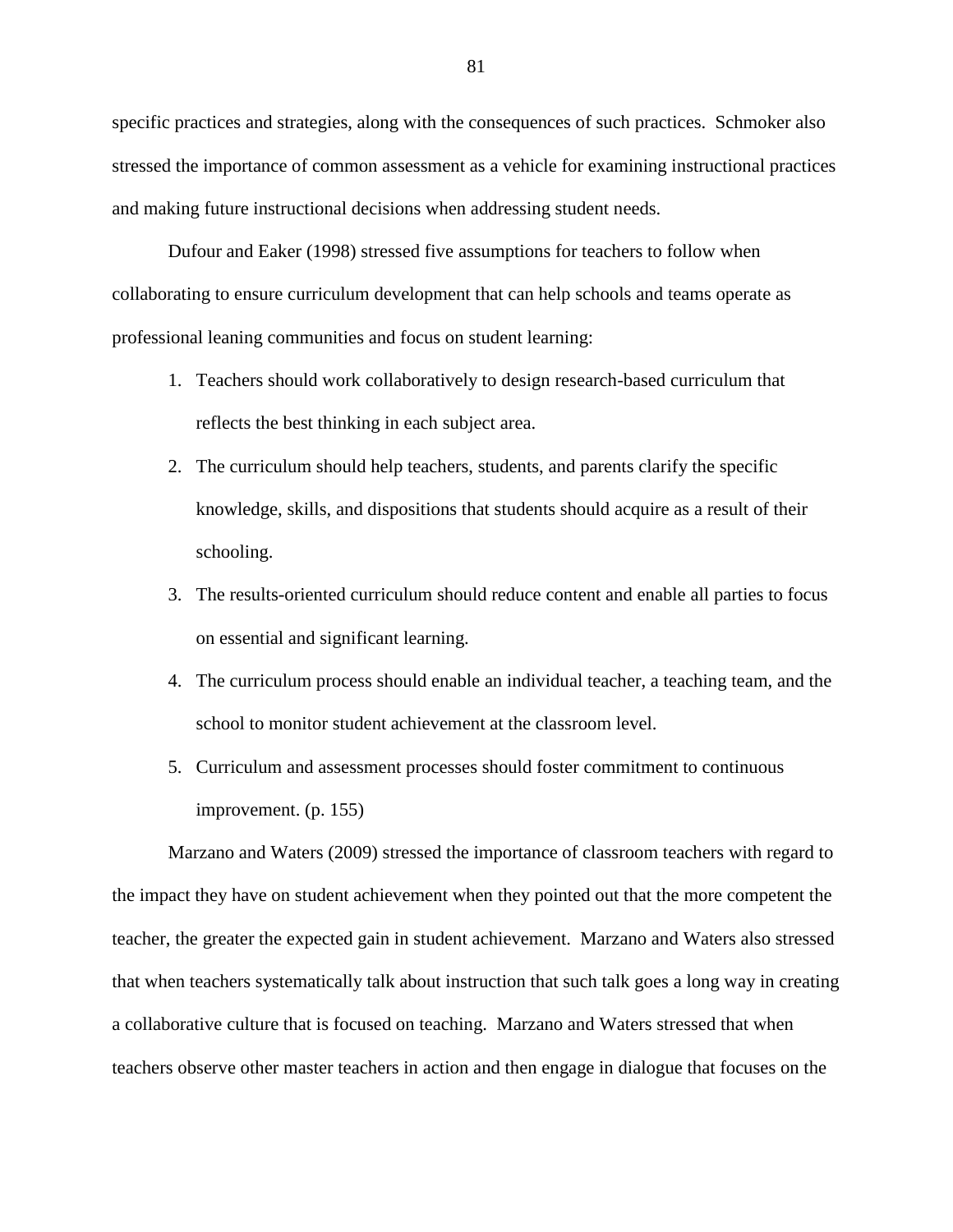observed strategies and practices that occurred during the observation, this can lead to teacher development. The outcome may lead to ongoing teacher development that results in increased student gains for those teachers that are observing master teachers.

Teacher collaboration can lead to increased student achievement. More specifically, teacher collaboration focusing on data-driven decisions for instruction, remediation and enrichment, and professional development with an emphasis on improving student achievement can lead to increased student achievement in the area of English/language arts. Based on these findings, principals should make efforts to work alongside teams of teachers within the building to develop curriculum maps in cases where such maps are not developed. Principals should make efforts to provide teachers with common planning opportunities to develop units of study and lessons plans making a conscientious effort to thoughtfully incorporate grade-level standards. Additionally, common assessments should be developed for each unit so that teachers can monitor and frequently measure student progress along the way and make informed instructional decisions ensuring students' individual needs and collective needs are met. As trends are recognized pertaining to strengths and weaknesses in the curriculum or pedagogy, adjustments to the curriculum can be made. When development of pedagogical needs arise, teachers can collaboratively develop professional development strategies to address the needs through strategies such as peer observations and debriefing opportunities, comparing data and discussing trends and what strategies and practices seem to get the best results, and professional book studies or discussions on specific articles may all be ways for teachers to work together supporting one another's professional growth.

Although the data findings did not present evidence that suggest teacher collaboration may serve as a predictor to student achievement for math based on growth model scores,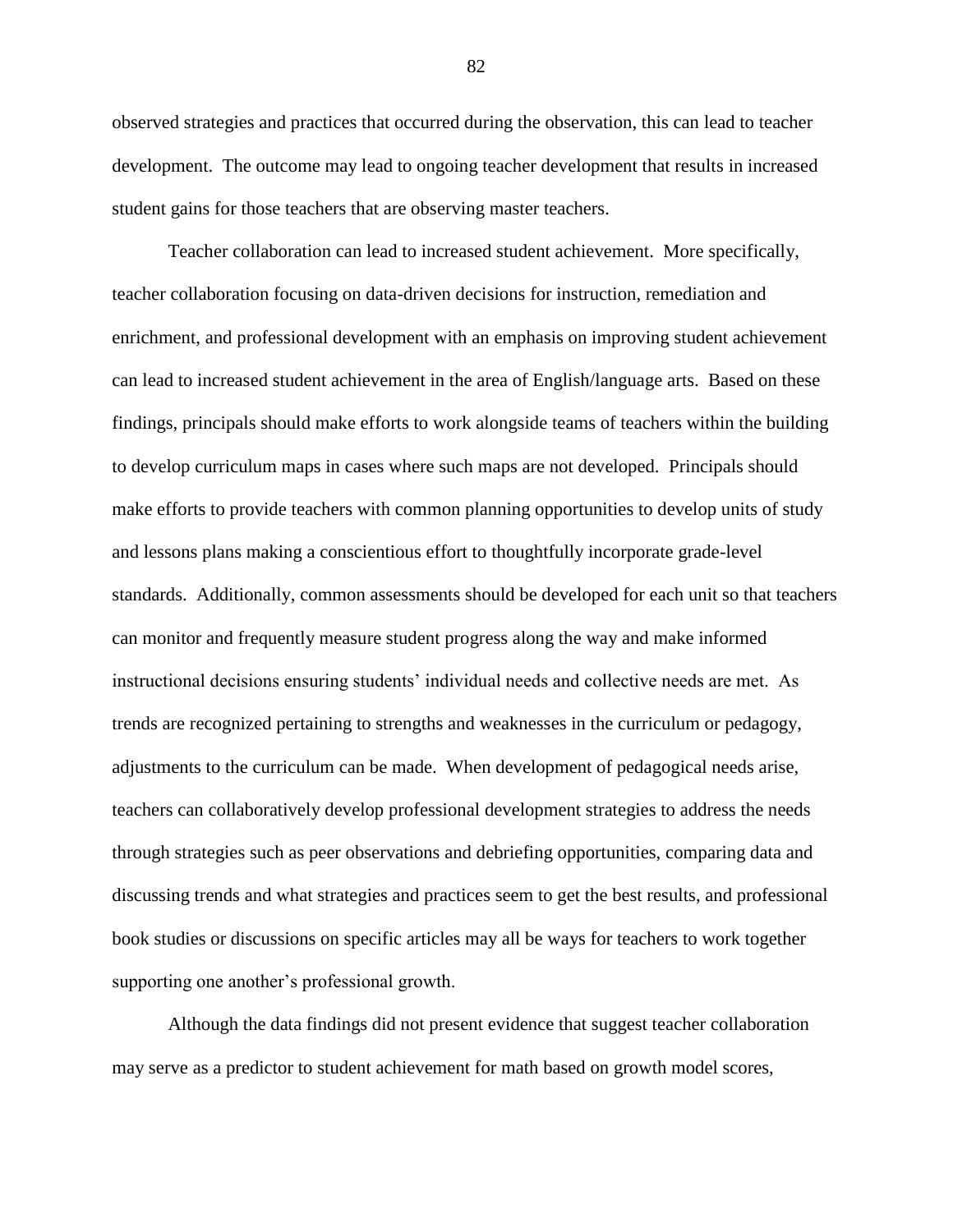additional research in this area may be warranted. Given the recent focus on reading and the 90 minute uninterrupted reading block, is it possible that much more time and effort in Indiana schools recently has been devoted to collaborative efforts in the area of English/language arts and reading? Additionally, if research were to focus on the problem-solving component of math and measure effects of achievement in the area of math problem solving, it is possible that such a link may be observed.

# **Conclusion**

Teacher collaboration can lead to increased student achievement in the area of English/language arts. "What occurs in the classroom has the most direct causal link to student achievement" (Marzano et al., 2011, p. 5). School principals can support teacher collaboration by ensuring teachers have the time in the daily schedule to meet regularly to discuss student achievement, instructional practices and strategies, and ways to improve as teachers. School principals can support such collaboration by working alongside teams of teachers and learning with teachers. Dufour and Marzano (2011) stated,

To become the best leader you can be, demonstrate your confidence in the possibility of improvement through the collective efforts of those you lead by putting a process in motion to foster the necessary changes. Then begin to present concrete evidence that improvement is taking place. Celebrate the progress. It is difficult for doubters to remain skeptical when confronted with concrete evidence of irrefutably better results. (p. 200)

Collaboration should include focusing on setting goals, focusing on the adopted curriculum, and mapping out the curriculum. Such collaborative efforts will ensure all members of the team are similar in their teaching schedule, utilizing student data including common assessments to make informed instructional decisions, and then analyzing the data looking for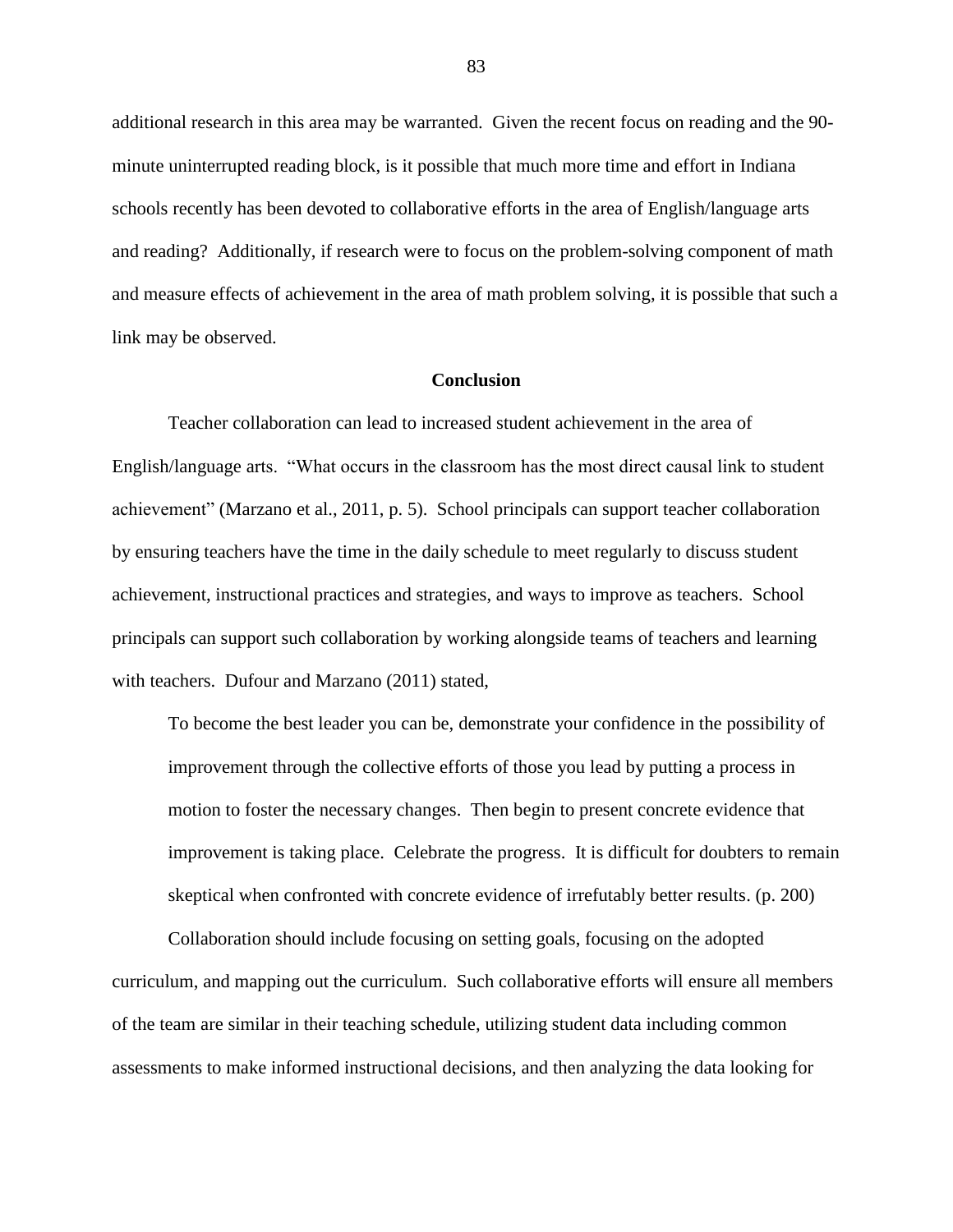trends that will guide instructional decision making. Approaching the instructional achievement cycle collaboratively with colleagues ensures a collaborative effort of meeting student needs while building capacity within the teaching team through collegial support. The suggested achievement cycle is illustrated in Figure 1.



*Figure 1.* Achievement cycle.

When teams of teachers work collaboratively focusing through the achievement cycle educators can positively impact student achievement in the area of English/language arts. Such collaboration should include discussions pertaining to curriculum and instruction as depicted in Circle 1. Dialogue focusing on common planning pertaining curriculum and instruction utilizing standards maps that are mapped out into quarters will ensure teachers are teaching on a similar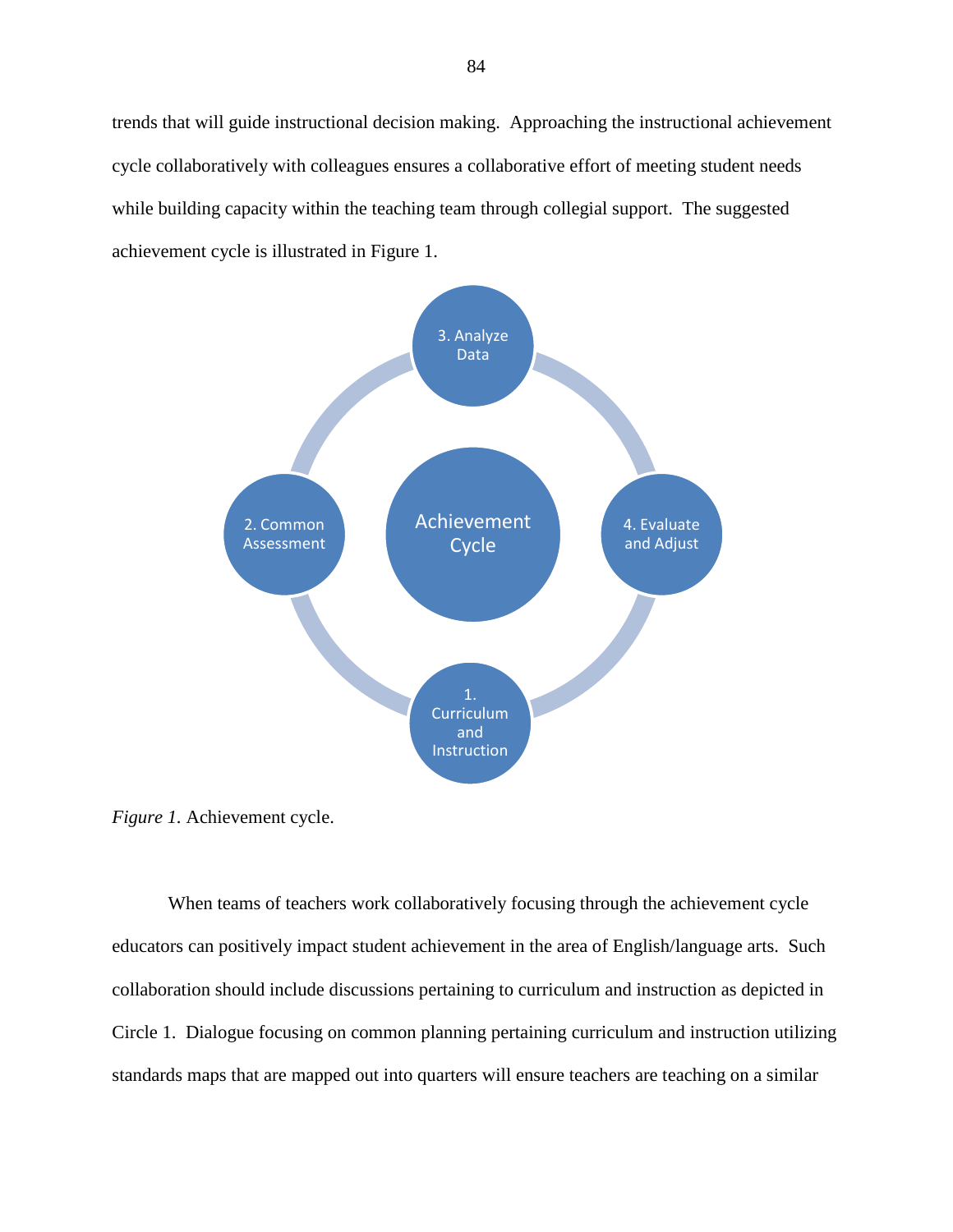schedule. Together teachers can map out a unit, develop lessons and teach accordingly. Adjustments are made in the curriculum as determined by the data.

The second circle represents the need for common assessments to be in place in order to collaboratively study and look for specific trends in student learning outcomes along the way. These assessments should be frequent and formative to address students' needs ensuring no child is left behind and all are challenged appropriately. Collaborative efforts are made to analyze the data.

Circle 3 represents the stage for analyzing the data which will lead to opportunities for teacher teams to find and pinpoint those specific trends and outcomes. At this stage in the achievement cycle, teaching practices and strategies should be discussed and scrutinized for effectiveness. Teachers should compare outcomes and determine which strategies were most effective. Through the findings teachers can evaluate the situation and adjust their strategies and practices accordingly.

In the fourth circle, teachers determine which standards may require strategies for addressing specific needs of students and to what degree. In some cases specific standards may require ongoing spiral review. It may be determined that some students require immediate remedial support for other standards while another group of students may require enrichment opportunities.

Throughout the achievement cycle process, ongoing discussions pertaining to effective strategies and practices occur. Peer observations may occur along with literature studies that support teacher development. Along with literature studies, student achievement is studied to determine specific needs for additional teacher development.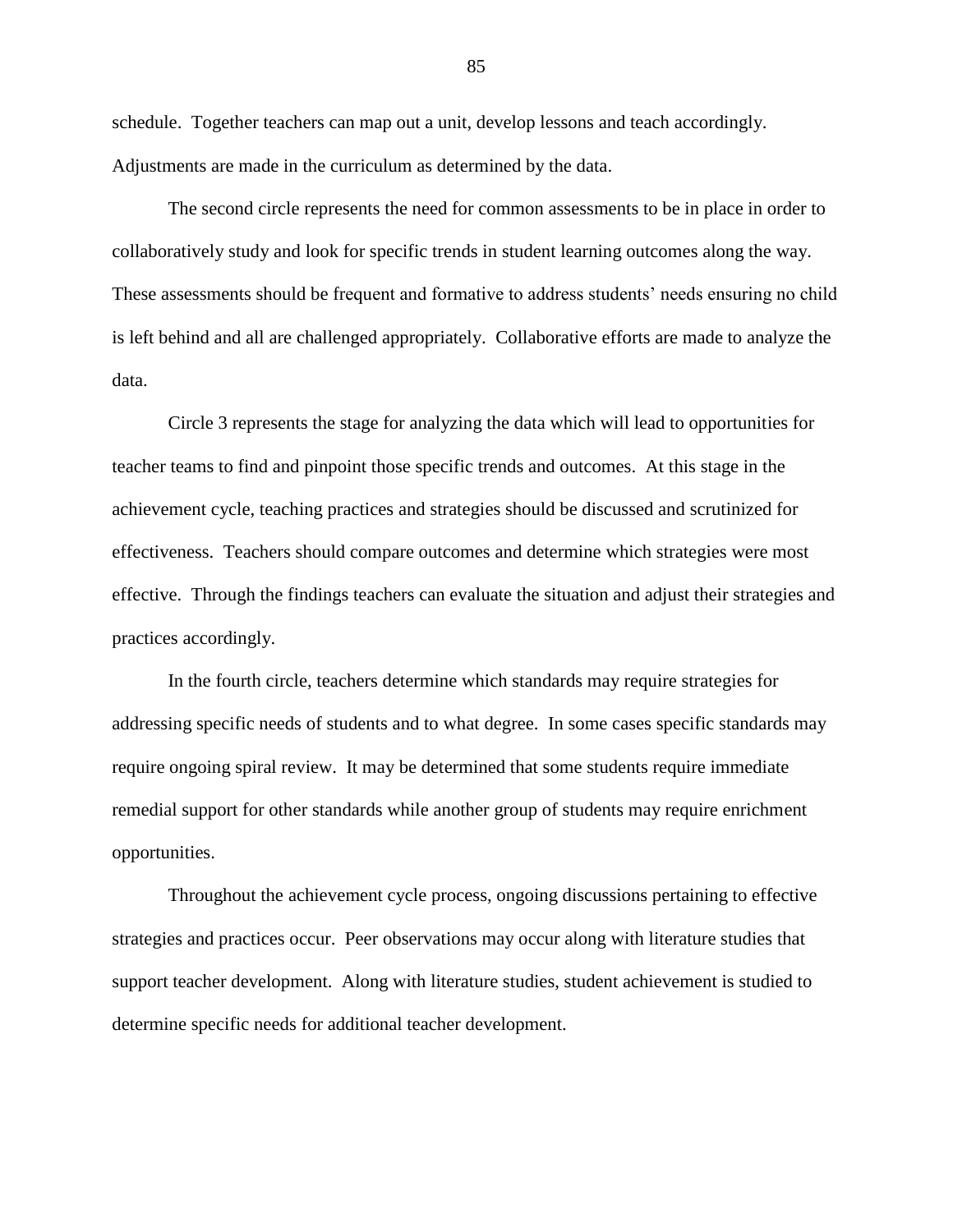Teacher collaboration can impact student achievement positively in the area of English/language arts. Collaborative efforts require adequate time for teachers to meet regularly. Collaborative efforts can be supported by school principals when they develop schedules that allow teachers to meet regularly. Principals should work alongside teachers and learn with them along the way while also monitoring the achievement cycle process as teachers collaborate in a way that supports the achievement cycle. Additionally, principals can serve as cheerleaders along the way ensuring that achievement gains are not only recognized but also celebrated. Recognition, support, and celebration will ensure better results are recognized and therefore individual teachers may focus on continuous development through teacher collaboration and collegial support.

### **Recommendations for Future Research**

Although there was a significant difference with regard to teacher collaboration and English/language arts, the relationship was relatively small. Further research in this area may be warranted. Additionally, this research may be improved by utilizing multiple years of growth data for both English/language arts and math rather than looking at only two years of data. It may also be worth considering whether looking at growth model data for overall math and growth model data for overall English/language arts may be too broad for each area. For example since a small relationship was noted with regard to teacher collaboration and English/language arts but not math, is it possible a relationship may be noted by narrowing the focus to looking at teacher collaboration and math problem solving skills specifically with regard to math achievement? It may be useful to look at teacher collaboration and how it affects more specific areas of the English/language arts curriculum such as writing ISTEP+ applied skills ratings on the writing rubric, reading levels with regard to comprehension, or reading fluency.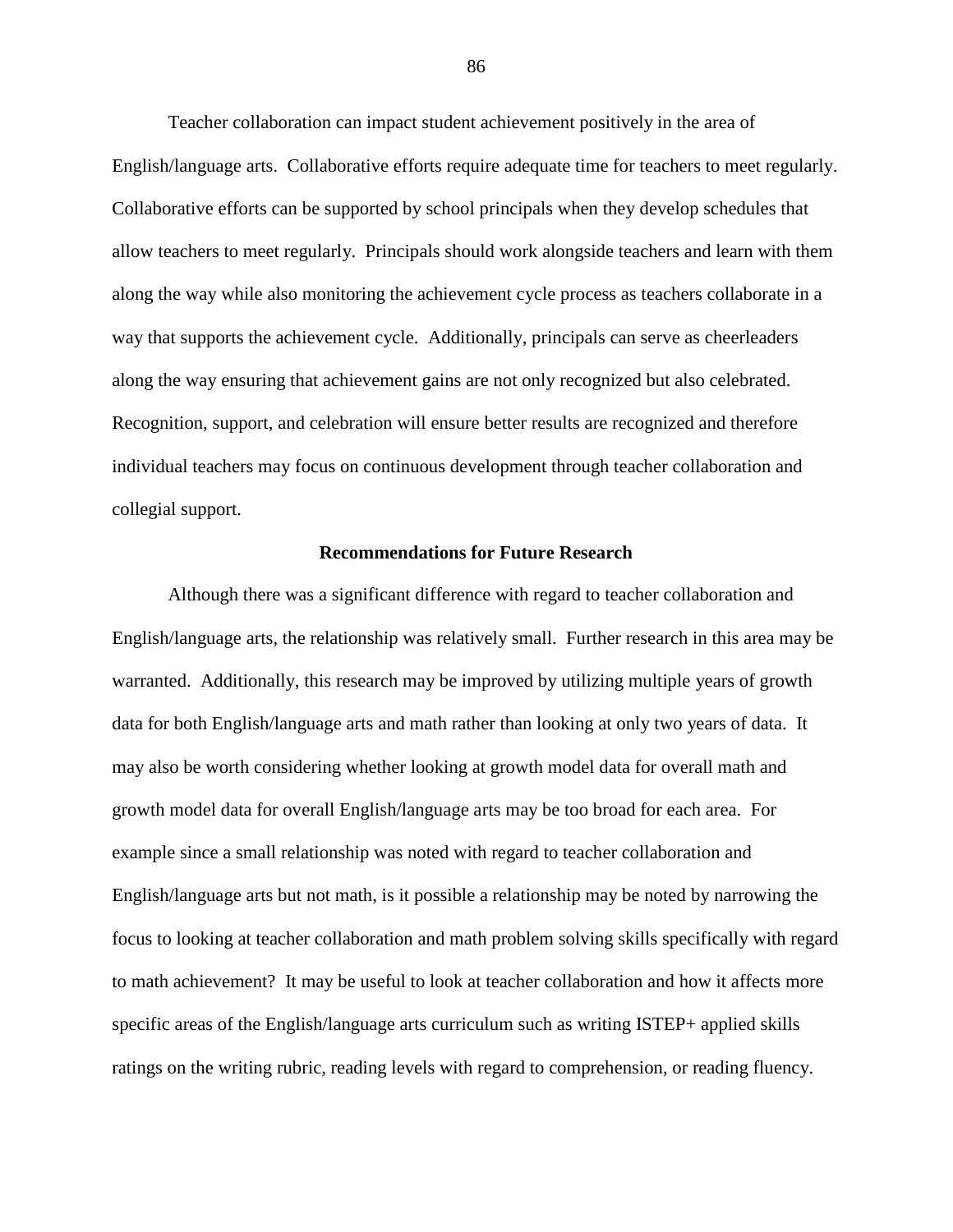Additional research narrowing the focus with regard to student assessment data may provide additional information as to what areas of achievement may most strongly be predicted by the level of teacher collaboration.

Additional research may also be warranted in looking at teacher collaboration and its effect on student achievement in the area of math. More specifically, does teacher collaboration positively impact student achievement in the area of math problem solving? With the shift in instructional practices moving to process oriented work and away from one specific answer, a focus on teacher collaboration may also be warranted. Additionally, the Indiana Department of Education is moving to a new testing system—one that will emphasize higher-level thinking skills and problem-solving skills and focus on multiple-step solutions to problems aligned to the common core state standards in English/language arts and mathematics. As teachers make instructional shifts in the classroom to prepare students for such tasks, they may benefit through teacher collaboration.

In addition, with regard to additional research projects pertaining to teacher collaboration, it may also be beneficial to include in the survey questions that provide additional information pertaining to the descriptive data. Do teachers feel they actually have adequate time to effectively collaborate? How much time is spent collaborating per month? Is collaboration supported with time built into the schedule or are teacher expected to collaborate on their own time? Such descriptive data can ensure a clearer understanding of the sample group.

The higher ratings by principals than teachers for both collaborative leadership and teacher collaboration may warrant additional research for other components of school culture including feelings about professional development, unity of purpose, and collegial support as compared to teacher ratings. This information may be helpful to principals as they focus on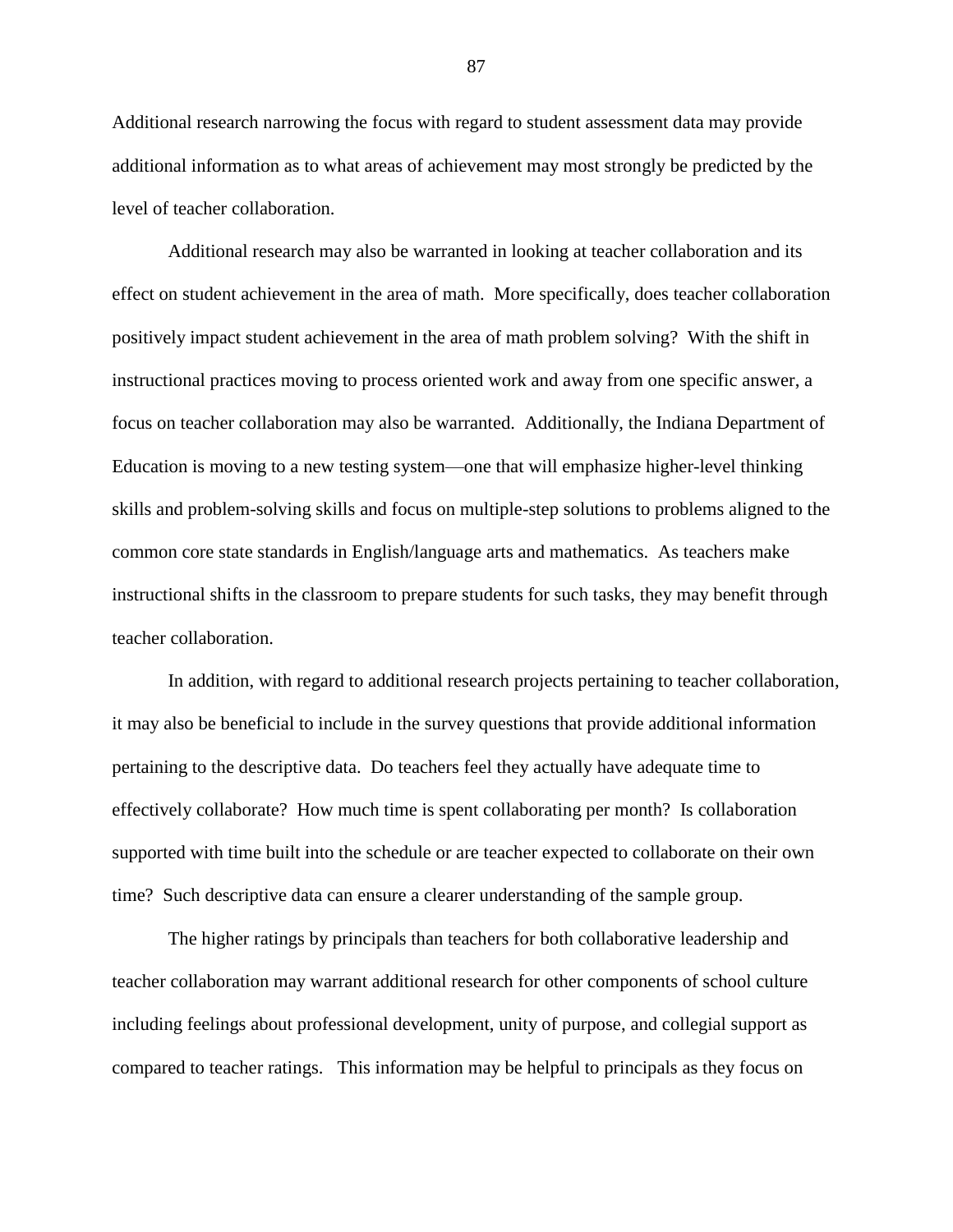building a collaborative culture that is focused on continuous improvement with regard to student achievement. Principals may benefit by knowing the overall sentiment of the teachers within the building with regard to the degree teachers value continuous personal growth and school-wide improvement, the degree teachers work to a common mission for the school, and the degree teachers work together effectively. Focusing on such additional research in this area might provide useful findings if the researcher links each principal rating to the teacher ratings within the same building and see if there is disconnect in many of the buildings in the sample group. As principals gain a clearer understanding of the school culture, this may give principals further insight with regard to building professional learning communities working together to improve student achievement.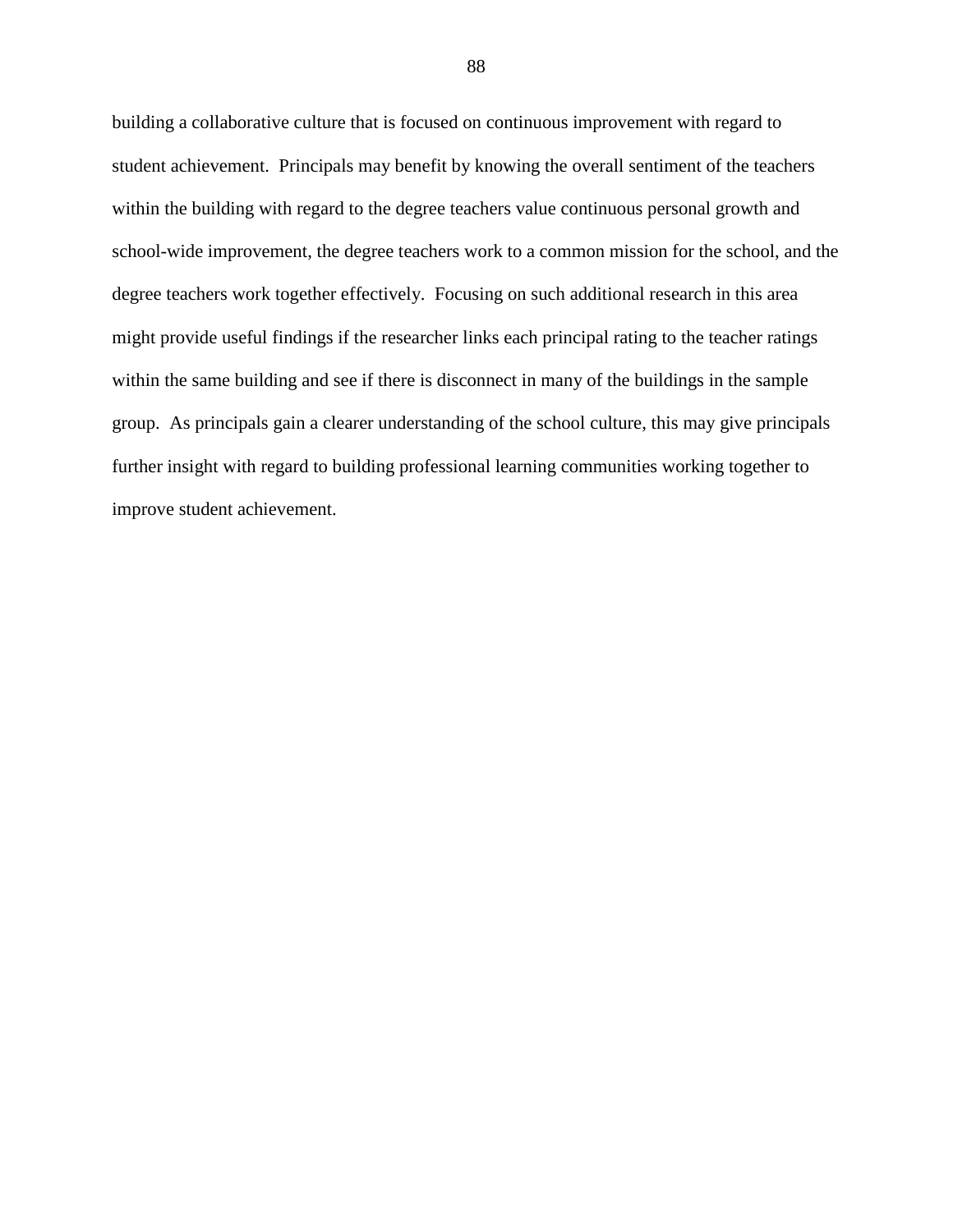### REFERENCES

- Allen, D., & Blythe, T. (2004). *The facilitator's book of questions: Tools for looking together at student and teacher work.* New York, NY: Teachers College Press.
- Aguilar, E., Goldwasser, D., & Tank-Crestetto, K. (2011). Support principals, transform schools. *Educational Leadership, 69*(2), 70-73. Retrieved from ERIC database. (EJ963537)
- Barth, R. (2002). The culture builder. *Educational Leadership, 59*(8), 6-11. Retrieved from ERIC database. (No. EJ644973)
- Bass, B. (1990). *Bass & Stogdill's handbook of leadership: Theory, research, and managerial applications.* New York, NY: Free Press.
- Blankstein, A. M. (2004). *Failure is not an option: Six principles that guide student achievement in high-performing schools.* Thousand Oaks, CA: Corwin Press.
- Blythe, T., Allen, D., & Powell, B. (2008). *Looking together at student work.* New York, NY: Teachers College Press.
- Bracey, G, (2009). Big tests: What ends do they serve? *Educational Leadership, 67*(3), 32-37.
- Braun, H. (2005). *Using student progress to evaluate teachers: A primer on value-added models.* Princeton, NJ: Educational Testing Service.
- Brookhart, S. M. (2009). The many meanings of multiple measures. *Educational Leadership, 67*(3), 6-12. Retrieved from ERIC database. (EJ868278)
- Buckingham, M., & Coffman, C. (1999). *First, break all the rules: What the world's greatest managers do differently.* New York, NY: Simon & Schuster.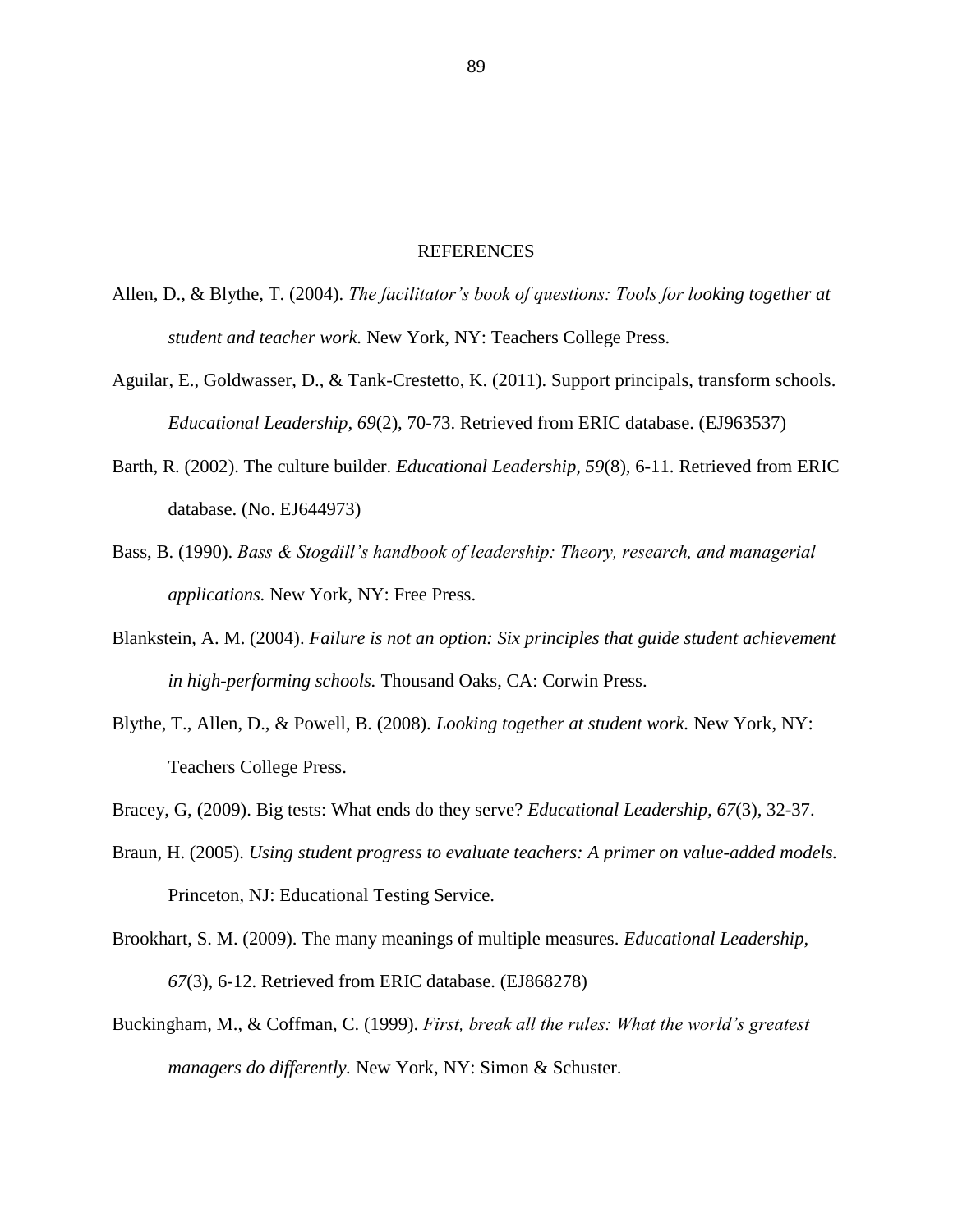- Carroll, J. (2004). *What I learned from frogs in Texas: Saving your skin with forward-thinking innovation.* Richmond, VA: Oblio Press.
- City, E. (2011). Learning from instructional rounds. *Educational Leadership, 69*(2), 36-41. Retrieved from ERIC database. (EJ963531)
- Collins, J. (2001). *Good to great: Why some companies make the leap . . . and others don't.* New York, NY: HarperCollins.
- Coleman, J. S., (1966). *Equality of educational opportunity (Coleman) study* (EEOS); ICPSR06389-v3. Ann Arbor, MI: Inter-university Consortium for Political and Social Research (distributor), 2007-04-27. doi: 10.3886/ICPSR06389.v3
- Danielson, C. (2006). *Teacher leadership that strengthens professional practice.* Alexandria, VA: Association for Supervision and Curriculum Development.
- David, J. (2009). Collaborative inquiry. *Educational Leadership, 66*(4), 87-88. Retrieved from ERIC database. (EJ833435)
- Dufour, R. (2005). What is a professional learning community? In R. Dufour, R, Dufour, & R. Eaker (Eds.), *On common ground: The power of professional learning communities* (pp. 31-44). Bloomington, IN: Solution Tree Press.
- Dufour, R., Dufour, R., & Eaker, R. (2008). *Revisiting professional learning communities at work: New insights for improving schools.* Bloomington, IN Solution Tree Press.
- Dufour, R., & Eaker, R. (1998). *Professional learning communities at work: Best practices for enhancing student achievement.* Bloomington, IN: National Educational Service.
- Dufour, R., Eaker, R., & Dufour, R. (2005). *On common ground: The power of professional learning communities.* Bloomington, IN: Solution Tree.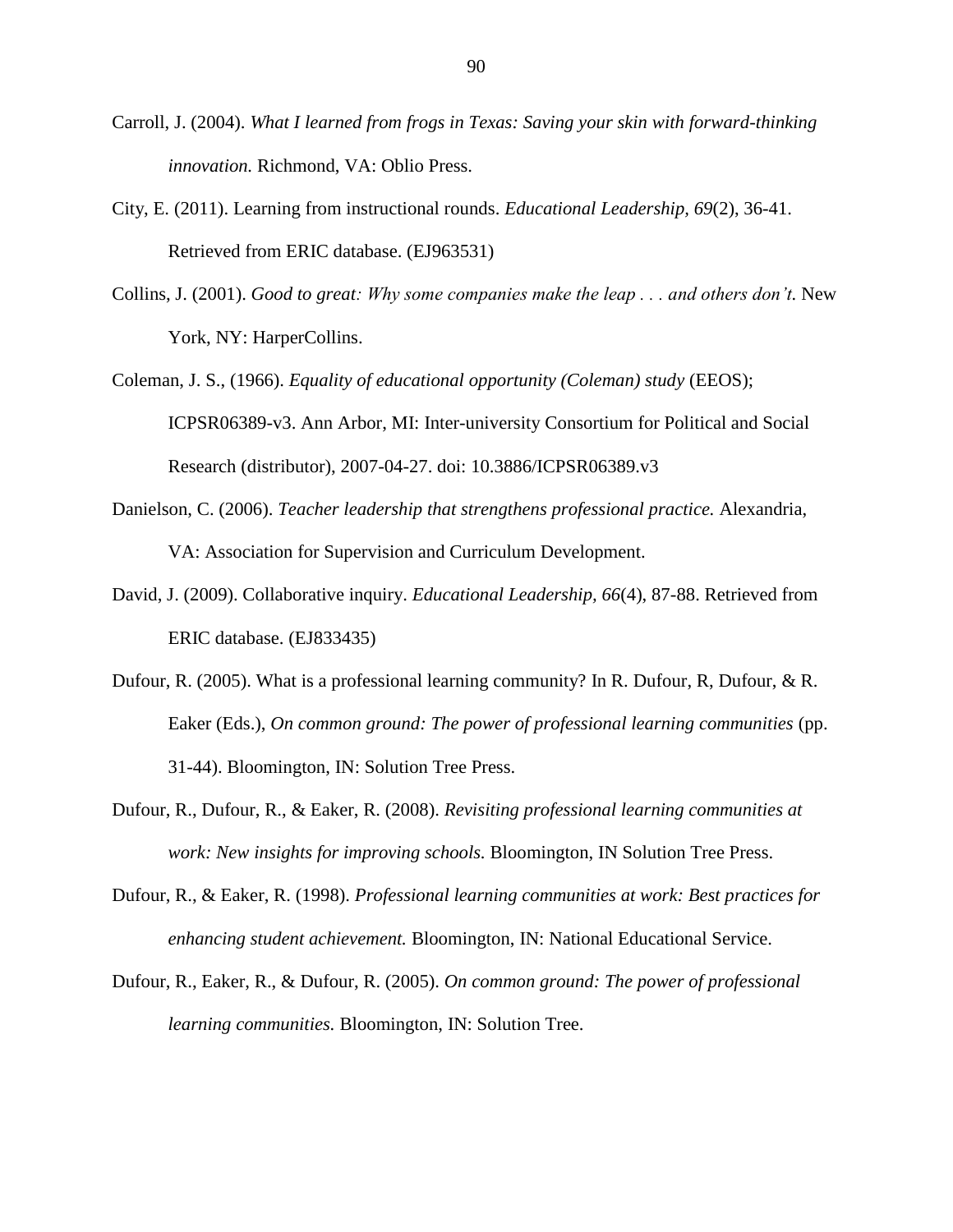- Dufour, R., & Marzano, R. (2011). *Leaders of learning: How district, school, and classroom leaders improve student achievement.* Bloomington, IN: Solution Tree Press.
- Eacott, S. (2011). Leadership strategies: Re-conceptualizing strategy for educational leadership. *School Leadership & Management, 31*(1), 35-46. doi: 10.1080/13632434.2010.540559
- English, F., & Furman, G. (2007). *Research and educational leadership: Navigating the new national research council guideline.* Lanham, MD: Rowman & Littlefield Education.
- Fisher, D., Frey, N., & Pumpian, I. (2012). *How to create a culture of achievement in your school and classroom.* Alexandria, VA: Association for Supervision and Curriculum Development.
- Fullan, M. (1993). *Change forces probing the depths of educational reform.* Levittown, PA: Falmer Press.
- Fullan, M. (2001). *Leading in a culture of change.* San Francisco, CA: John Wiley & Sons.
- Fullan, M. (2010). *Motion leadership: The skinny on becoming change savvy.* Thousand Oaks, CA: Sage.
- Fullan, M., & Knight, J. (2011). Coaches as system leaders. *Educational Leadership, 69*(2), 70- 73. Retrieved from ERIC database. (EJ963533)
- Gabatshwane, T. (2011). A comparative analysis of SMTs (school management teams) and teachers perceived preferred leadership style: A case of selected primary schools in Botswana. *US-China Education Review, B,* 382-392. Retrieved from ERIC database. (ED524822)
- Gano-Phillips, S., Barnett, R., Kelsch, A., Hawthorne, J., Mitchell, N., & Jonson, J. (2011). Rethinking the role of leadership in general education reform. *The Journal of General Education, 60*(2), 65-83. Retrieved from ERIC database. (EJ956185)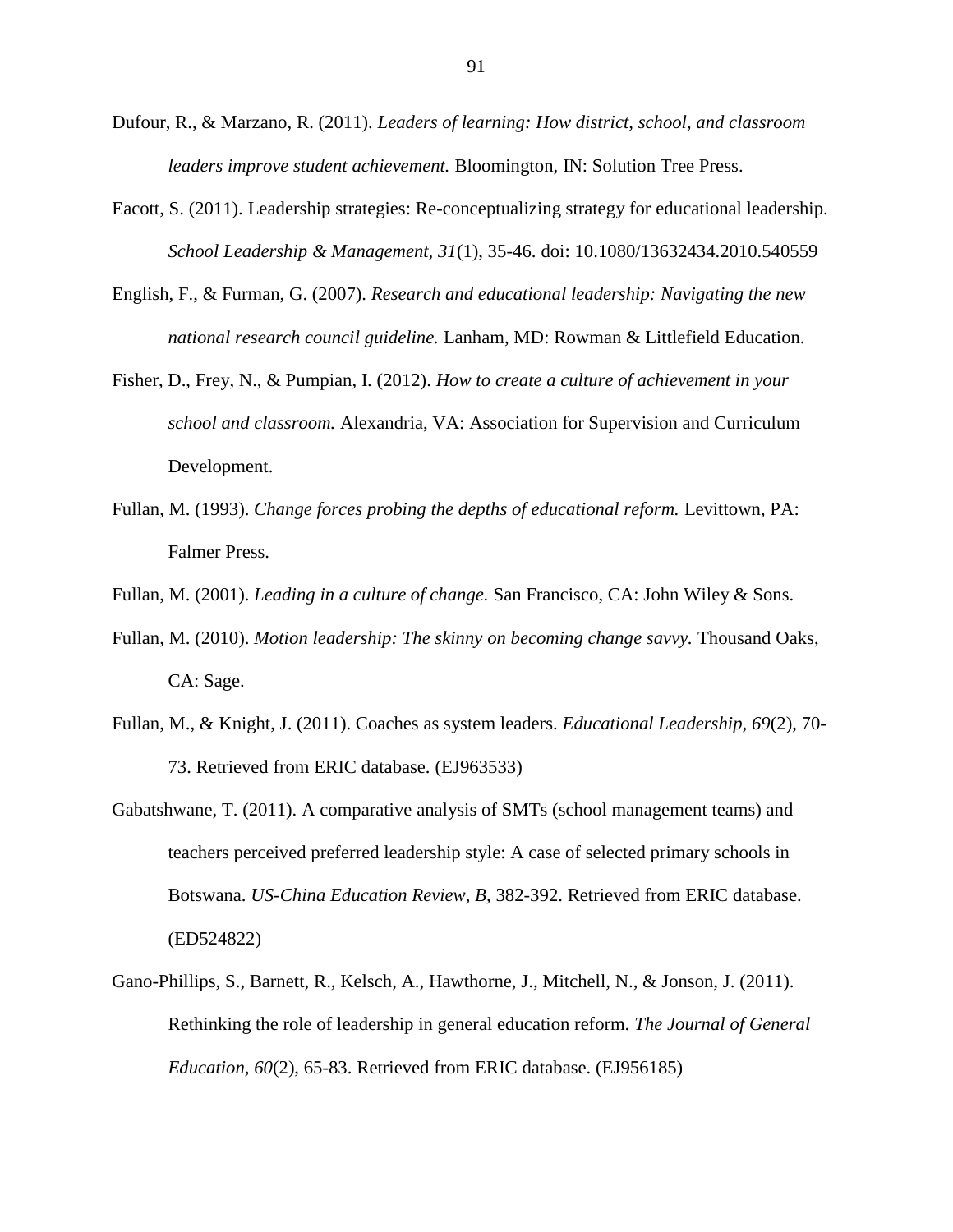- Goddard, Y. L., Goddard, R. D., & Tschannen-Moran, M. (2007). A theoretical and empirical investigation of teacher collaboration for school improvement and student achievement in public elementary schools, *Teachers College Record, 109,* 877-896.
- Golafshani, N. (2003). Understanding reliability and validity in qualitative research. *The Qualitative Report, 8,* 597-607. Retrieved from [http://www.nova.edu/ssss/QR/QR8-](http://www.nova.edu/ssss/QR/QR8-4/golafshani.pdf) [4/golafshani.pdf](http://www.nova.edu/ssss/QR/QR8-4/golafshani.pdf)
- Goleman, D. (2000). Leadership that gets results. *Harvard Business Review*, 78-90. Retrieved from http://www.edplus.canterbury.ac.nz/school\_leadership/documents/ hbr\_leadership\_gets\_results\_(goleman).pdf
- Gronlund, N. E. (2006). *Assessment of student achievement.* Boston, MA: Pearson Education.
- Gruenert, S., & Valentine, J. (1998). *School culture survey.* Retrieved from http://education.missouri.edu/orgs/mllc/Upload%20Area-Docs/School%20Culture% 20Survey%20w%20Factors%20Descriptions%20and%20Item%20Examples.pdf
- Hallinger, P., & Leithwood, K. (1996). Culture and educational administration: A case of finding out what you don't know you don't know. *Journal of Educational Administration, 34*(5), 98-116. Retrieved from ERIC database. (EJ535686)
- Hallinger, P., & Heck, R. (1998). Exploring the principal's contribution to school effectiveness: 1980-1995. *School Effectiveness and School Improvement, 9*(2), 157-191. Retrieved from ERIC database. (EJ568566)
- Hammerman, J. (1997). *Leadership in collaborative teacher inquiry groups* (Report No. 143). Arlington, VA: Education Development Center.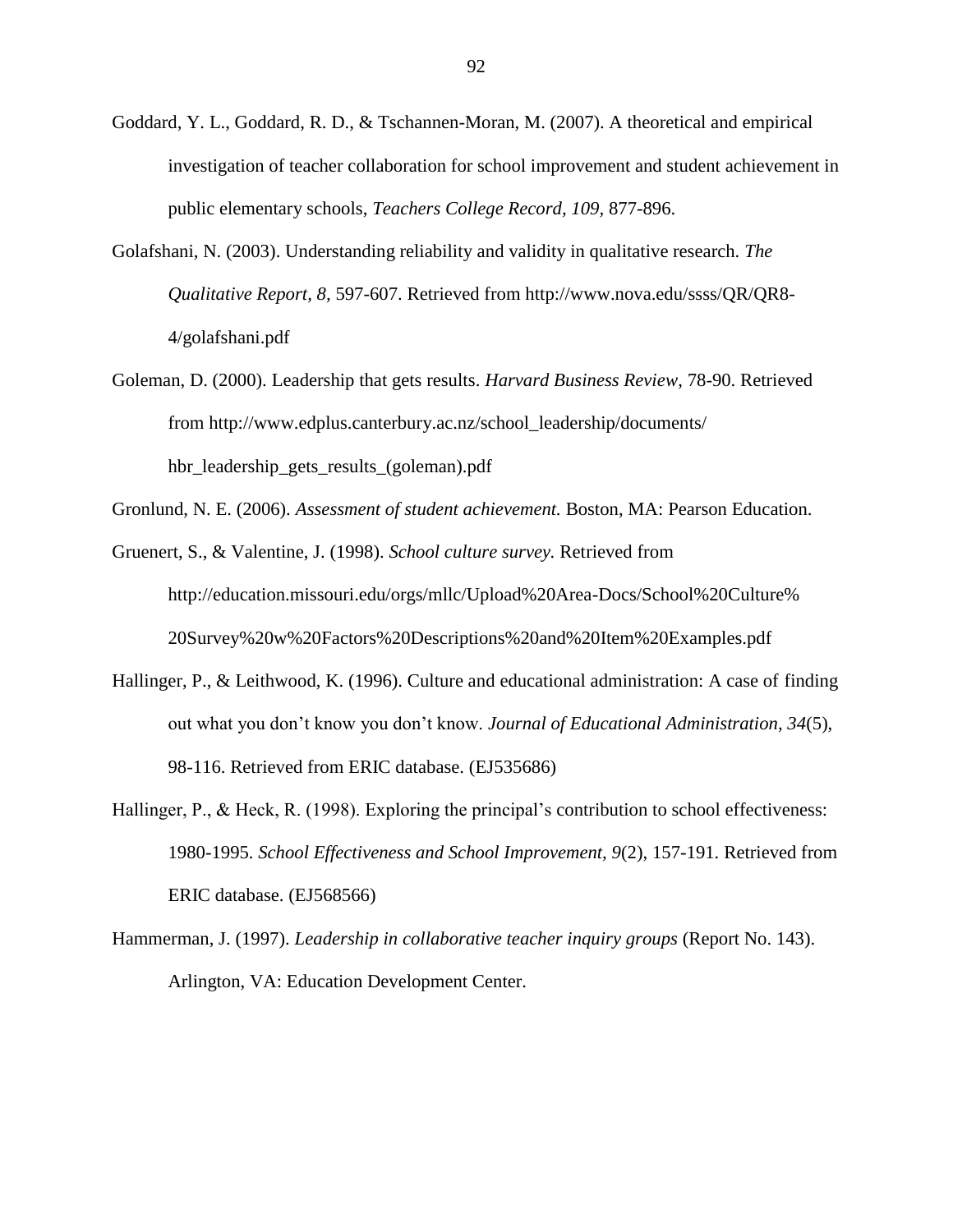Haycock, B. (2012). Sounding the charge for change: How leaders' communication can inspire or defeat the troops. *Phi Delta Kappan, 3,* 4-17. Retrieved from [http://www.kappanmagazine.org](http://www.kappanmagazine.org/)

- Hiller, S. C., DiTommasco, A., & Plucker, J. A. (2012). The evolution of Indiana's school accountability system. *Center for Evaluation & Education Policy, 10*(5), 1-15.
- Hirsch, E., & Emerick, S. (2006). Teaching and learning conditions are critical to the success of students and retention of teachers: Final report on the 2006 teaching and learning conditions survey to the Clark County School District and Clark County Education Association. Carrboro, NC: Center for Teaching Quality. Retrieved from http:/[/www.teachingquality.org/legacy/twccsd2006.pdf](http://www.teachingquality.org/legacy/twccsd2006.pdf)
- Indiana Department of Education. (2012). *Office of accountability.* Retrieved from <http://www.doe.in.gov/improvement/accountability>
- Isenberg, E., & Hock, H. (2011). *Design of value-added models for impact and team in DC public schools, 2010-2011 school year final report.* Washington, DC: Mathematica Policy Research, 2011.
- Lytle, J. (2012). Where is leadership heading? *Phi Delta Kappan, 93*(8), 54-57. Retrieved from EBSCO database. (No. 75122526)
- Marzano, R. J., Frontier, T., & Livingston, D. (2011). *Effective supervision supporting the art and science of teaching.* Alexandria, VA: Association for Supervision and Curriculum Development.
- Marzano, R., & Waters, T. (2009). *District leadership that works: Striking the right balance.* Bloomington, IN: Solution Tree Press.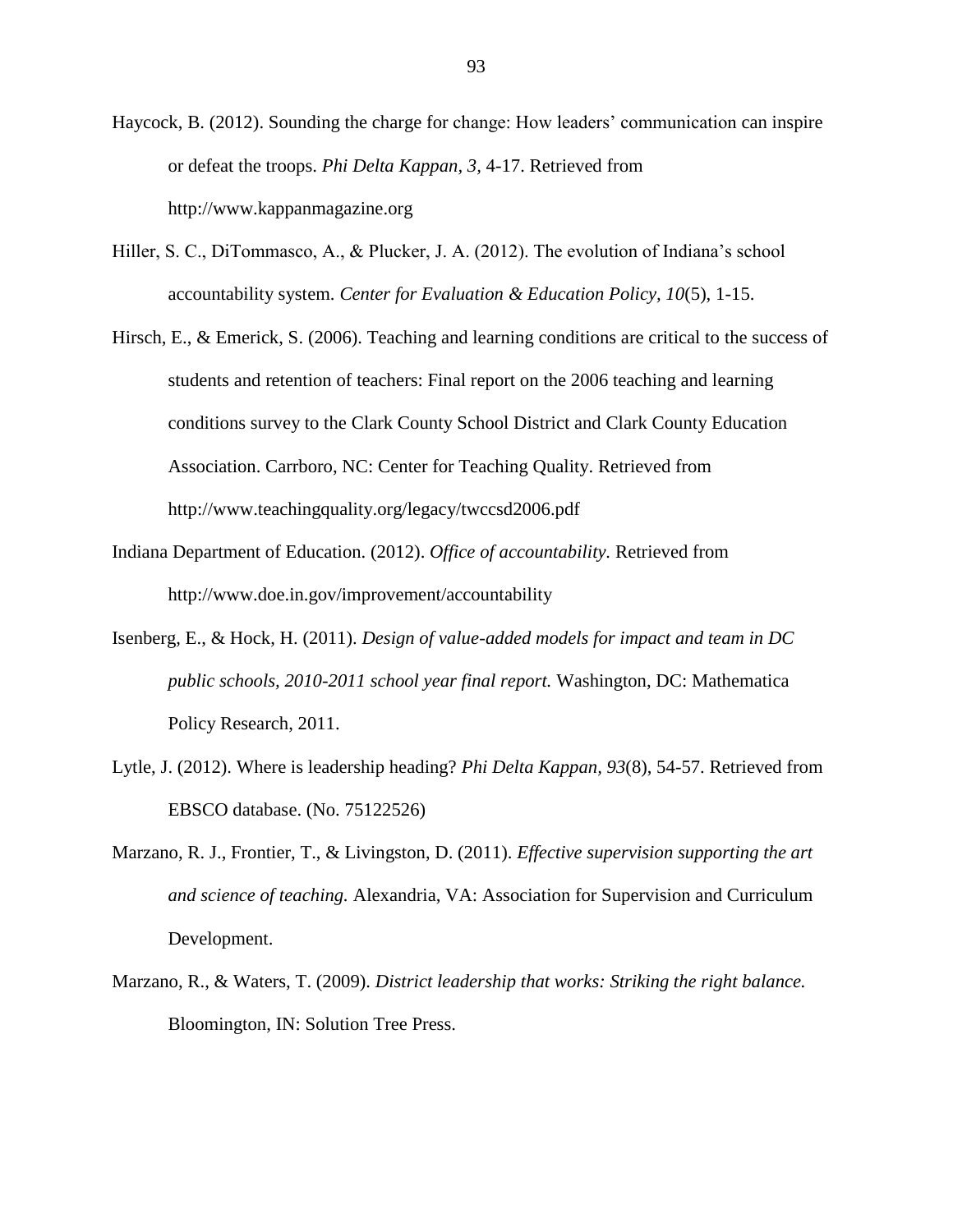- Miller, R., Goddard, Y., Goddard, R., Larsen, R., & Jacob, R. (2010, October). *Instructional leadership: A pathway to teacher collaboration and student achievement.* Presented at the  $245<sup>th</sup>$  annual convention of the University Council for Educational Administration, New Orleans, LA.
- Moynihan, D., Pandey, S., & Wright, B. (2011). Setting the table: How transformational leadership fosters performance information use. *Journal of Public Administration Research and Theory, 22*(1), 143-164. Retrieved from http://www.lafollette.wisc.edu/ facultystaff/moynihan/jpart2011may.pdf
- Park, V., & Datnow, A. (2009). Co-constructing distributed leadership: District and school connections in data-driven decision-making. *School Leadership & Management, 29,* 477- 494. Retrieved from ERIC database. (EJ864697)
- Pauley, J. A., & Pauley, J. F. (2009). *Communication: The key to effective leadership.* Milwaukee, WI: ASQ Quality Press.
- Powers, E., & Steinbacher-Reed, C. (2011). Coaching without a coach: How can cash-strapped schools empower educators at all levels to engage in coaching? *Educational Leadership, 69*(4), 68-72.
- Ravitch, D. (2002). A brief history of testing and accountability. *Hoover Digest, 4.* Retrieved from <http://www.hoover.org/print/publications/hoover-digest/article/7286>
- Reeves, D. (2009). *Leading change in your school: How to conquer myths, build commitment and get results.* Alexandria, VA: Association for Supervision and Curriculum Development.
- Reeves, D. (2010). *Transforming professional development into student results.* Alexandria, VA: Association for Supervision and Curriculum Development.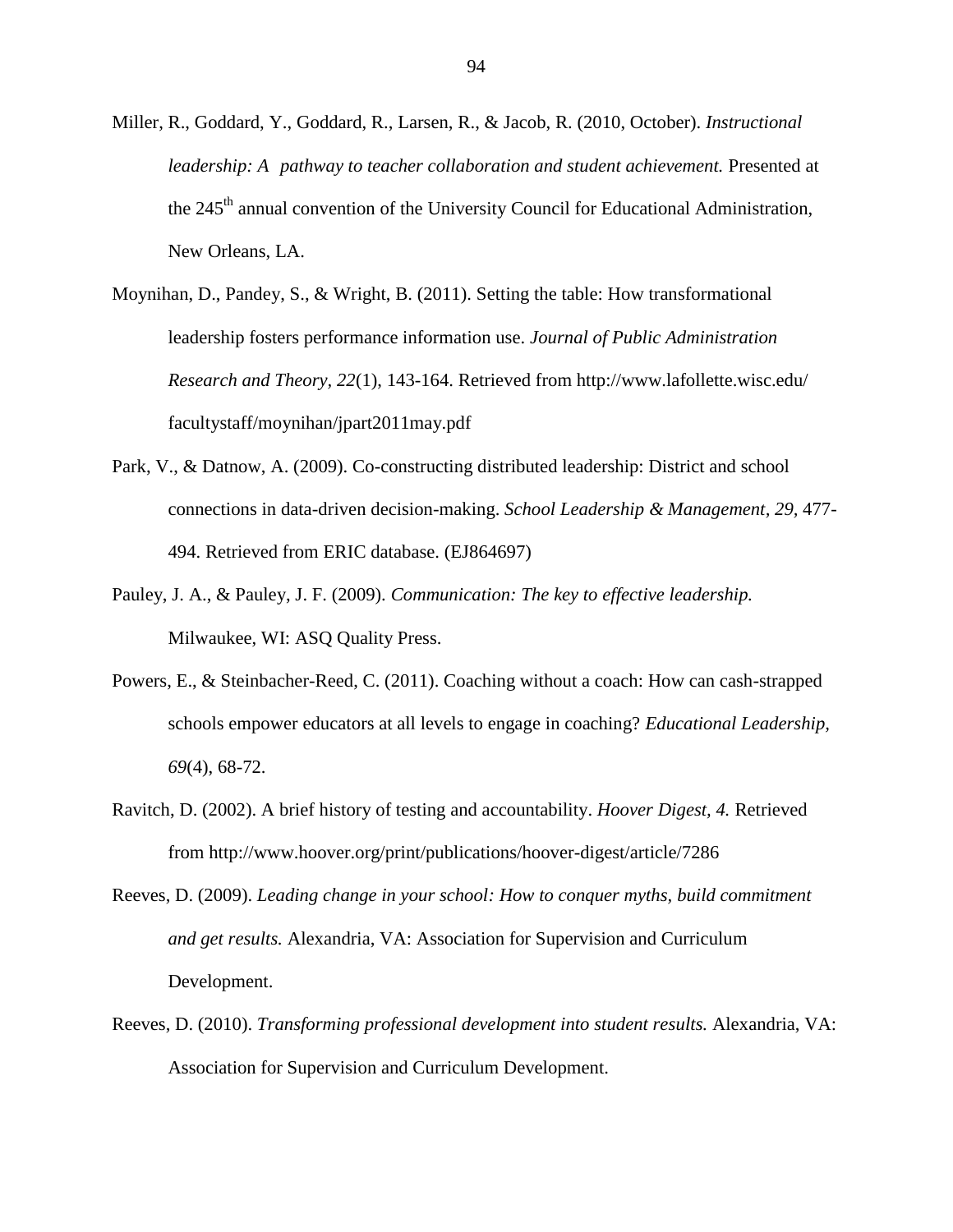- Roby, D. (2011). Teacher leaders impacting school culture. *Education, 131,* 782-790. Retrieved from EBSCO database. (No. 61803698)
- Schmoker, M. (2001). *Results fieldbook: Practical strategies for dramatically improved schools.*  Alexandria, VA: Association for Supervision and Curriculum Development.
- Schmoker, M. (2006). *Results now: How we can achieve unprecedented improvements in teaching and learning.* Alexandria, VA: Association for Supervision and Curriculum Development.
- Simplicio, J. (2011). It all starts at the top: Divergent leadership styles and their impact upon a university. *Education, 132*(1), 110-114. Retrieved from EBSCO database. (No. 66538829)

Spillane, J. (2006). *Distributed leadership.* San Francisco, CA: Wiley & Sons.

- Spillane, J., Hallett, T., & Diamond, J. (2003). Forms of capital and the construction of leadership: Instructional leadership in urban elementary schools. *Sociology of Education, 76*(1), 1-17. Retrieved from ERIC database. (EJ679914)
- Spillane, J., Halverson, R., & Diamond, J. (2004). Towards a theory of leadership practice: A distributed perspective. *Journal of Curriculum Studies, 36*(1), 3-34. Retrieved from ERIC database. (EJ695066)
- Steil, L. K., & Bommelje, R. K. (2004). *Listening leaders: The ten golden rules to listen, lead, & succeed.* Edina, MN: Beaver's Pond Press.
- Stiggins, R. (2005). Assessment for learning: Building a culture of confident learners. In R. Dufour, R. Dufour, & R. Eaker (Eds.), *On common ground: the power of professional learning communities* (pp. 65-84). Bloomington, IN: Solution Tree Press.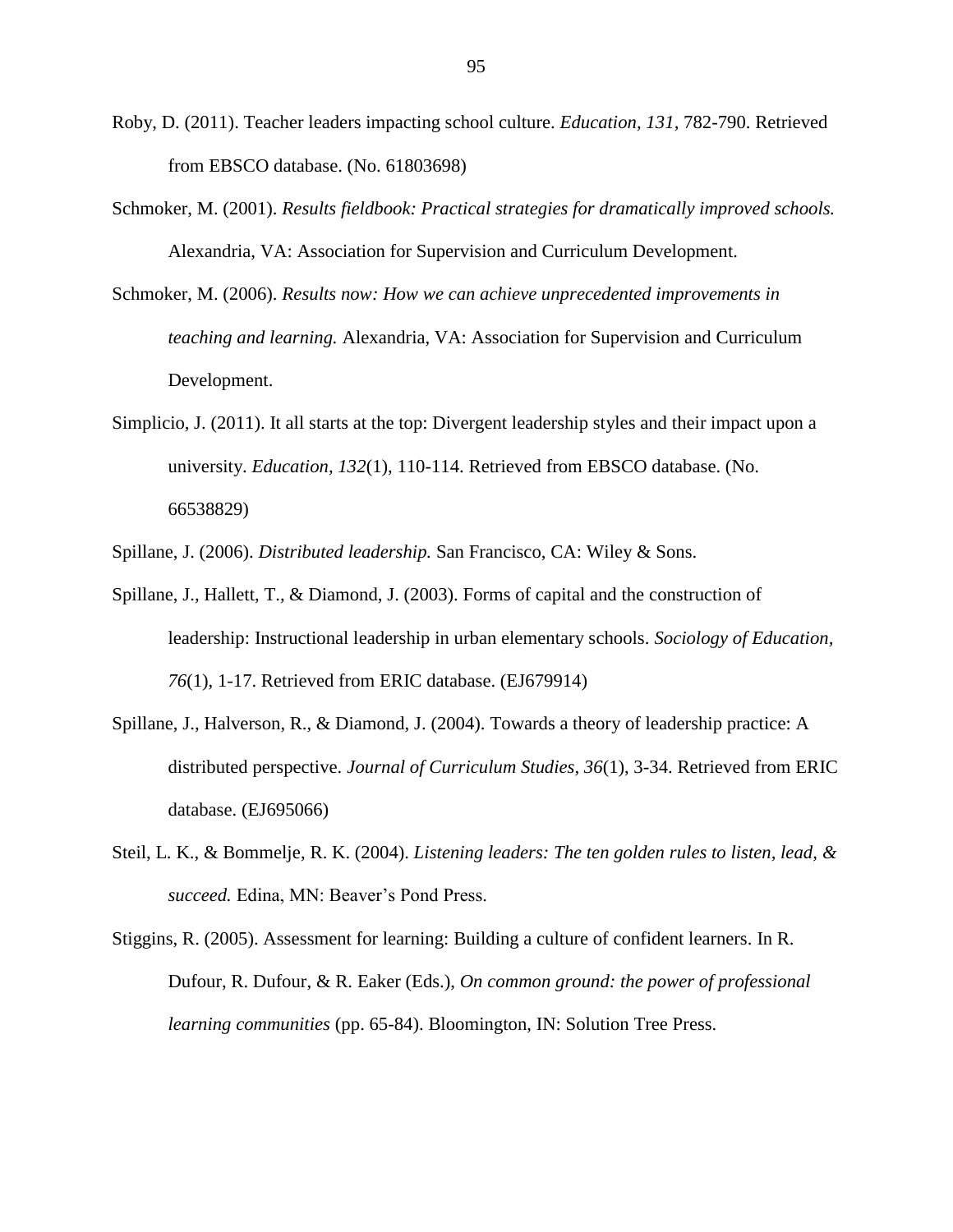Townsend, T. (2011). School leadership in the twenty-first century: Different approaches to common problems*? School Leadership and Management, 31*(2), 93-103. Retrieved from ERIC database. (EJ922185)

- Trottier, T., Van Wart, M., & Wang, X. (2008). Examining the nature and significance of leadership in government organizations. *Administration Review, 68,* 319-333. Retrieved from [http://sangyubr.files.wordpress.com/2012/02/examining-the-nature-and](http://sangyubr.files.wordpress.com/2012/02/examining-the-nature-and-significance-of-leadership-in-government-organizations.pdf)[significance-of-leadership-in-government-organizations.pdf](http://sangyubr.files.wordpress.com/2012/02/examining-the-nature-and-significance-of-leadership-in-government-organizations.pdf)
- Urban, W. J., & Wagoner, J. L. (2009). *American education a history*. New York, NY: Routledge.
- U.S. Department of Education, Office of Planning, Evaluation, and Policy Development. (2010). *ESEA blueprint for reform*, Washington, DC: Author.
- Valentine, J. (2006). *A collaborative culture for school improvement: Significance, definition, and measurement.* Retrieved from http://education.missouri.edu/orgs/mllc/ Upload%20Area-Docs/MLLC%20Culture%20Research%20Summary.pdf
- Williams, H. (2009). Leadership capacity: A key to sustaining lasting improvement. *Education, 130*(1), 30-41.
- Wirt, F., & Kirst, M. (2005). *The political dynamics of American education.* Richmond, CA: McCutchan.

Whitaker, T. (2003). *What great principals do differently.* Larchmont, NY: Eye on Education.

Wright, L. (2008). Merits and limitations of distributed leadership: Experiences and understandings of school principals. *Canadian Journal of Educational Administration and Policy, 69,* 1-31. Retrieved from ERIC database. (EJ806988)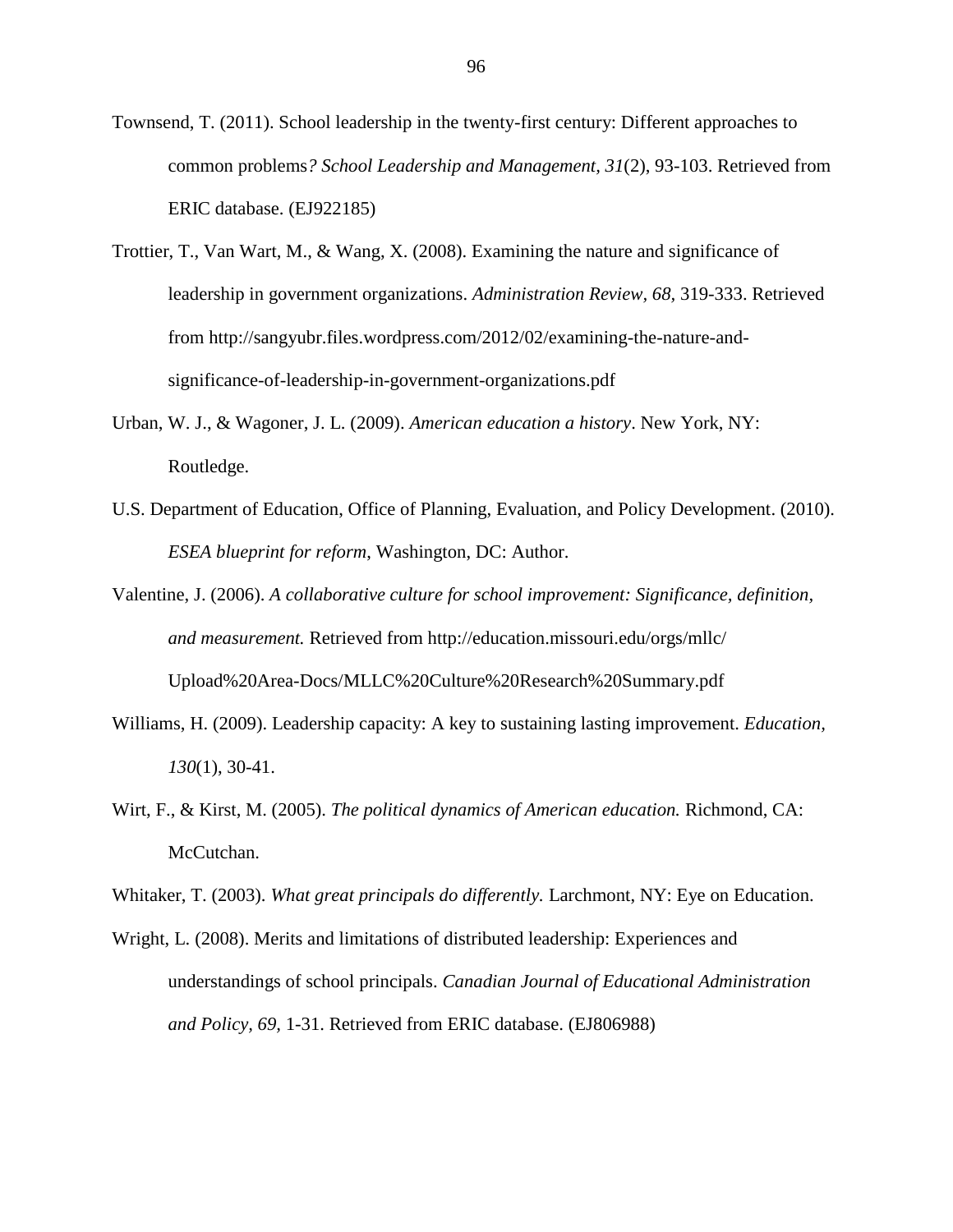York-Barr, J., & Duke, K. (2004). What do we know about teacher leadership? Findings from two decades of scholarship. *Review of Educational Research, 74,* 255-316. Retrieved from ERIC database. (No. EJ727488)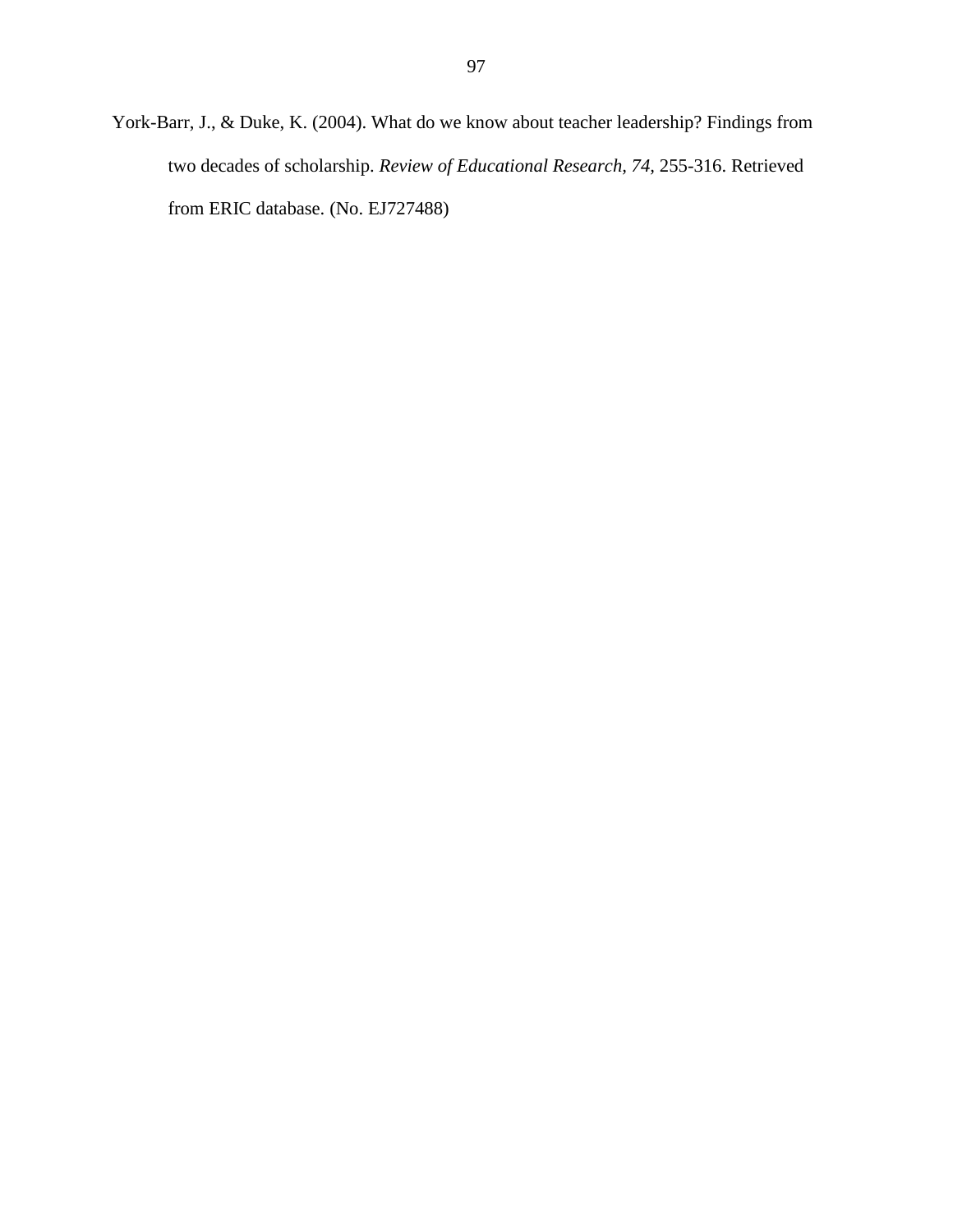# APPENDIX A: SCHOOL CULTURE SURVEY

|                                                                                                                                   | Indicate the degree to which each statement describes conditions in your school.                         |                          |                |               |               |                |
|-----------------------------------------------------------------------------------------------------------------------------------|----------------------------------------------------------------------------------------------------------|--------------------------|----------------|---------------|---------------|----------------|
| Please use the following scale:<br>1=Strongly Disagree<br>3=Undecided<br>$4 = \text{Agree}$<br>5=Strongly Agree<br>$2 = Disagree$ |                                                                                                          | <b>Strongly Disagree</b> | Disagree       | Undecided     | $A\,g$ ree    | Strongly Agree |
|                                                                                                                                   |                                                                                                          |                          |                |               |               |                |
| $1.$                                                                                                                              | Teachers utilize professional networks to obtain information and resources<br>for classroom instruction. | $\odot$                  | (2)            | $\circled{3}$ | $\circled{4}$ | $\circledS$    |
| 2.                                                                                                                                | Leaders value teachers' ideas.                                                                           | $\circled{1}$            | (2)            | $\circled{3}$ | $\circled{4}$ | $\circledS$    |
| 3.                                                                                                                                | Teachers have opportunities for dialogue and planning across grades and<br>subjects.                     | $^{\circledR}$           | $^{\circledR}$ | $\circled{3}$ | $\circled{4}$ | $\circledS$    |
| 4.                                                                                                                                | Teachers trust each other.                                                                               | $\circled{1}$            | (2)            | $\circled{3}$ | $\circled{4}$ | $\circledS$    |
| 5.                                                                                                                                | Teachers support the mission of the school.                                                              | $\circled{1}$            | $^{\circledR}$ | $\circled{3}$ | $\circled{4}$ | $\circledS$    |
| 6.                                                                                                                                | Teachers and parents have common expectations for student performance.                                   | $\circled{1}$            | (2)            | $\circled{3}$ | $\circled{4}$ | $\circledS$    |
| 7.                                                                                                                                | Leaders in this school trust the professional judgments of teachers.                                     | $\circled{1}$            | $^{\circledR}$ | $\circled{3}$ | $\circled{4}$ | $\circledS$    |
| 8.                                                                                                                                | Teachers spend considerable time planning together.                                                      | $\circled{1}$            | $^{\circledR}$ | 3             | $\circled{4}$ | ⑤              |
| 9.                                                                                                                                | Teachers regularly seek ideas from seminars, colleagues, and conferences.                                | $\circled{1}$            | $^{\circledR}$ | $\circled{3}$ | $\circled{4}$ | $\circledS$    |
| 10.                                                                                                                               | Teachers are willing to help out whenever there is a problem.                                            | $\circled{1}$            | $^{\circledR}$ | $\circled{3}$ | $\circled{4}$ | ⑤              |
| 11.                                                                                                                               | Leaders take time to praise teachers that perform well.                                                  | ➀                        | $^{\circledR}$ | $\circled{3}$ | $\circled{4}$ | $\circledS$    |
| 12.                                                                                                                               | The school mission provides a clear sense of direction for teachers.                                     | $\circled{1}$            | $^{\circledR}$ | 3             | ④             | ⑤              |
| 13.                                                                                                                               | Parents trust teachers' professional judgments.                                                          | $^{\circledR}$           | $^{\circledR}$ | $\circled{3}$ | $\circled{4}$ | $\circledS$    |
| 14.                                                                                                                               | Teachers are involved in the decision-making process.                                                    | $\circled{1}$            | $^{\circledR}$ | $\circled{3}$ | $\circled{4}$ | ⑤              |
| 15.                                                                                                                               | Teachers take time to observe each other teaching.                                                       | $\circled{1}$            | $^{\circledR}$ | $\circled{3}$ | $\circled{4}$ | $\circledS$    |
| 16.                                                                                                                               | Professional development is valued by the faculty.                                                       | $\circled{1}$            | $^{\circledR}$ | 3             | $\circled{4}$ | $\circledS$    |
| 17.                                                                                                                               | Teachers' ideas are valued by other teachers.                                                            | $^{\circledR}$           | ②              | $\circled{3}$ | $\circled{4}$ | $\circledS$    |
| 18.                                                                                                                               | Leaders in our school facilitate teachers working together.                                              | $\circled{1}$            | $^{\circledR}$ | $\circled{3}$ | $\circled{4}$ | $\circledS$    |
| 19.                                                                                                                               | Teachers understand the mission of the school.                                                           | $^{\circledR}$           | $^{\circledR}$ | $\circled{3}$ | $\circled{4}$ | $\circledS$    |
| 20.                                                                                                                               | Teachers are kept informed on current issues in the school.                                              | $^{\circ}$               | ②              | 3             | ④             | ⑤              |
| 21.                                                                                                                               | Teachers and parents communicate frequently about student performance.                                   | $\circled{1}$            | $^{\circledR}$ | $\circled{3}$ | $\circled{4}$ | $\circledS$    |
| 22.                                                                                                                               | My involvement in policy or decision making is taken seriously.                                          | $\circled{1}$            | (2)            | 3             | $\circled{4}$ | $\circledS$    |
| 23.                                                                                                                               | Teachers are generally aware of what other teachers are teaching.                                        | $\circled{1}$            | $^{\circledR}$ | $\circled{3}$ | $\circled{4}$ | $\circledS$    |
| 24.                                                                                                                               | Teachers maintain a current knowledge base about the learning process.                                   | $\circledD$              | (2)            | $\circled{3}$ | $\circled{4}$ | $\circledS$    |
| 25.                                                                                                                               | Teachers work cooperatively in groups.                                                                   | $\circledcirc$           | $^{\circledR}$ | $\circled{3}$ | $\circled{4}$ | $\circledS$    |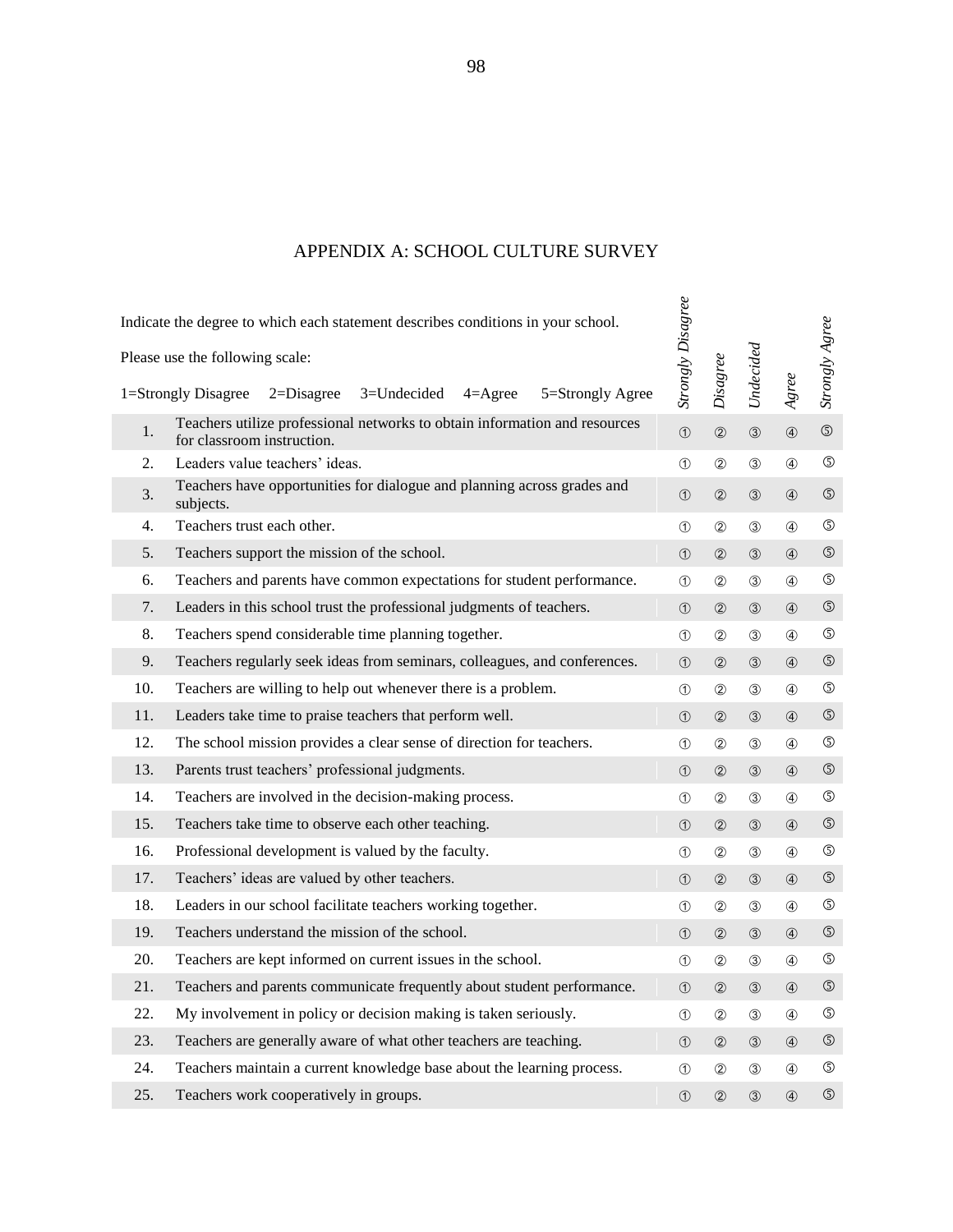| 26. | Teachers are rewarded for experimenting with new ideas and techniques.                                                                        | ①             | $\circled{2}$  | $\circled{3}$ | (4)           | ⑤           |
|-----|-----------------------------------------------------------------------------------------------------------------------------------------------|---------------|----------------|---------------|---------------|-------------|
| 27. | The school mission statement reflects the values of the community.                                                                            | $\circ$       | $^{\circledR}$ | $\circled{3}$ | $\circled{4}$ | $\circledS$ |
| 28. | Leaders support risk-taking and innovation in teaching.                                                                                       | $\circled{1}$ | $^{\circledR}$ | $\circled{3}$ | $\circled{4}$ | ர           |
| 29. | Teachers work together to develop and evaluate programs and projects.                                                                         | $\circ$       | (2)            | $\circled{3}$ | $\circled{4}$ | $\circledS$ |
| 30. | The faculty values school improvement.                                                                                                        | $\bigcirc$    | (2)            | $\circled{3}$ | $\circled{4}$ | ⑤           |
| 31. | Teaching performance reflects the mission of the school.                                                                                      | $\bigcirc$    | (2)            | $\circled{3}$ | $\circled{4}$ | $\circledS$ |
| 32. | Administrators protect instruction and planning time.                                                                                         | $\bigcirc$    | (2)            | $\circled{3}$ | $\circled{4}$ | ர           |
| 33. | Teaching practice disagreements are voiced openly and discussed.                                                                              | $\bigcirc$    | (2)            | $\circled{3}$ | $\circled{4}$ | $\circledS$ |
| 34. | Teachers are encouraged to share ideas.                                                                                                       | $\circled{1}$ | (2)            | $\circled{3}$ | $\circled{4}$ | $\circledS$ |
| 35. | Students generally accept responsibility for their schooling, for example they<br>engage mentally in class and complete homework assignments. | $\circ$       | (2)            | $\circled{3}$ | $\circled{4}$ | $\circledS$ |

Steve Gruenert and Jerry Valentine, Middle Level Leadership Center, University of Missouri, 1998. Reproduce only by authors' written permission.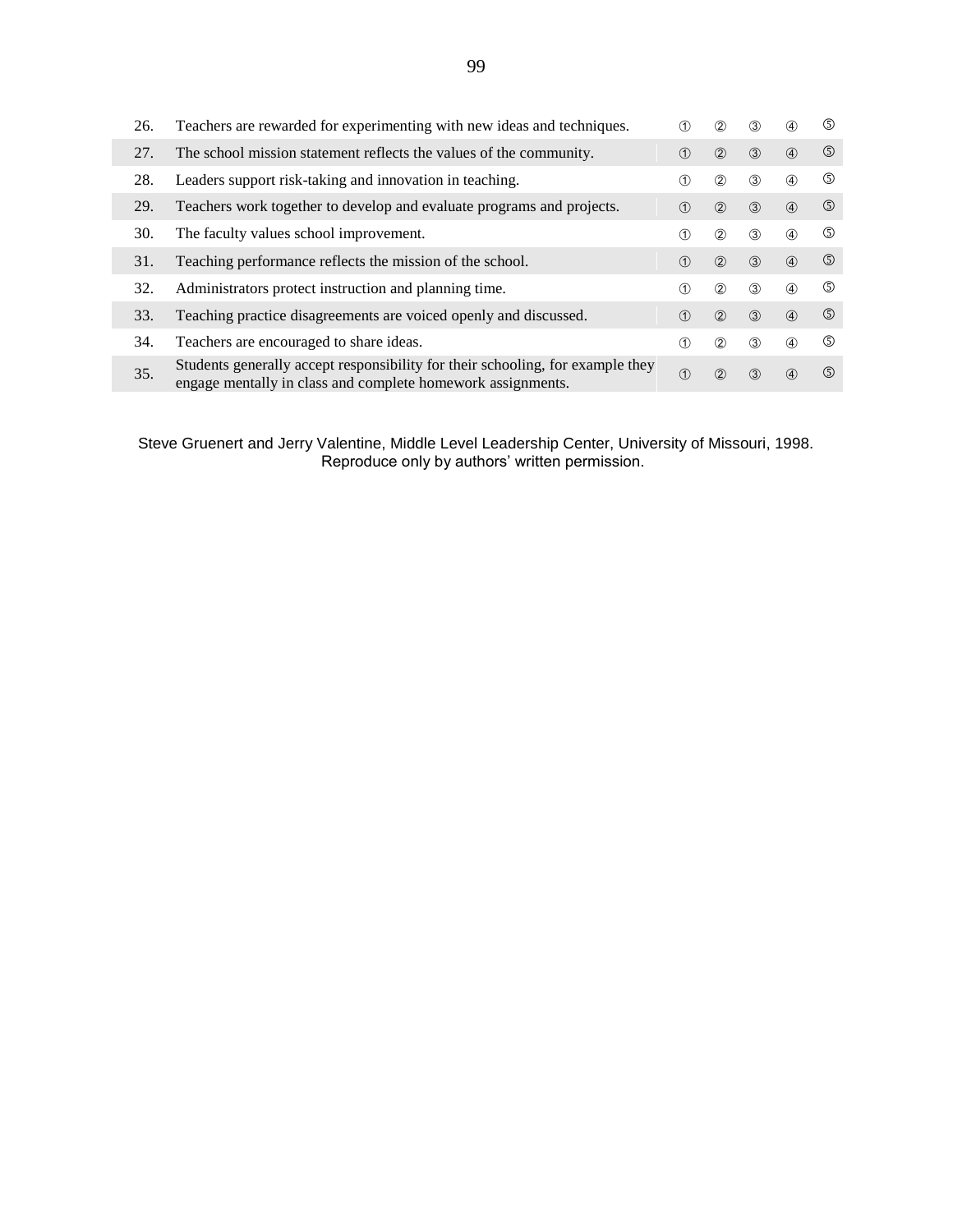# APPENDIX B: PERMISSION TO USE SURVEY

**From:** Steve Gruenert [mailto:Steve.Gruenert@indstate.edu] **Sent:** Thursday, January 10, 2013 2:51 PM **To:** Greiner, Shawn **Subject:** RE: Request to Use School Culture Survey

Thank you for taking the time to help us assure integrity of use for this instrument. You have permission to use the instrument for your studies.

Good luck.

**From:** Greiner, Shawn [mailto:sgreiner@hse.k12.in.us] **Sent:** Thursday, January 10, 2013 2:55 PM **To:** Steve Gruenert **Cc:** Terry McDaniel **Subject:** Request to Use School Culture Survey

Dr. Gruenert,

Please find attached a copy of the document needed to request the use of the School Culture Survey developed at the Middle Level Leadership Center, University of Missouri (Gruenert & Valentine, 1998). I would like to have permission granted to use the survey in my study.

Sincerely, Shawn Greiner

Shawn E. Greiner, Ed.S. Principal Thorpe Creek Elementary School

This e-mail and any attachments are from a sender at Hamilton Southeastern Schools in Fishers, Indiana. They are intended for the named recipients and may contain information that is confidential or privileged under Indiana and federal law. Any error in addressing or sending this e-mail is not a waiver of confidentiality and does not consent to copying or distribution of this e-mail or attachments. If you receive this e-mail in error, please notify the sender of the error by return e-mail and delete this e-mail and its attachments. If there is a need to speak to the sender, please call [317] 594-4100.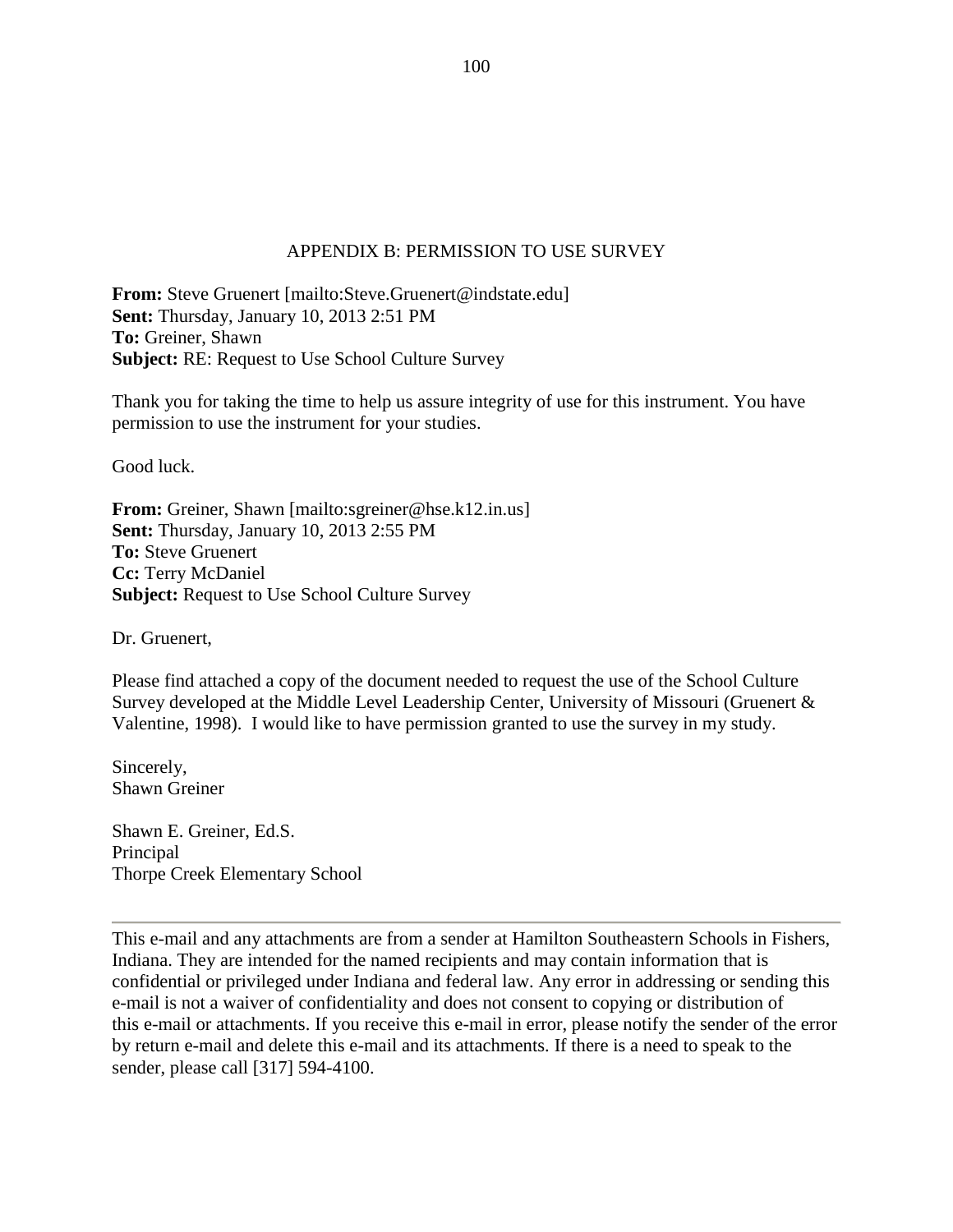#### APPENDIX C: SURVEY COVER LETTER TO SUPERINTENDENT

#### DATE

#### A COLLABORATIVE APPROACH TO SCHOOL LEADERSHIP AND IMPROVEMENT

The purpose of this letter is to inform you about a research study I am conducting and would like to invite schools within your district to participate. I am inviting elementary and middle schools with any grade level (grades 3-8) participating in ISTEP+. The research study is about school leadership and improvement and how the culture within a school, particularly related to collaborative leadership and teacher collaboration, can have an impact on continuous improvement within a school. This study is being conducted by Shawn Greiner and Dr. Terry McDaniel, from the Department of Educational Leadership at Indiana State University. The study is being conducted as part of a dissertation.

There are no known risks if individuals decide to participate in this research study. There are no costs to individuals for participating in the study. The information provided will examine if there is a strong relationship between collaborative leadership and student achievement and a strong relationship between teacher collaboration and student achievement. The questionnaire will take about 5 to 10 minutes to complete. The information collected may not benefit participants directly, but the information learned in this study should provide more general benefits.

This survey is anonymous and participants are requested not to write their name on the survey. Anonymity will be provided as the information will be kept on a laptop computer that is password protected. IP addresses will not be collected. Absolute anonymity cannot be guaranteed over the Internet. No one will be able to identify participants and responses, and no one will know whether or not individuals participated in the study. Individuals from the Institutional Review Board may inspect these records. Should the data be published, no individual information will be disclosed.

Participation in this study is voluntary. By completing, respondents are voluntarily agreeing to participate. Participants are free to decline to answer any particular question they do not wish to answer for any reason.

If you have any questions about the study, or if you prefer schools within your district not participate, please contact Shawn Greiner, 14642 East 126<sup>th</sup> Street, Fishers, IN 46037, phone (317) 594-4515, e-mail [sgreiner@hse.k12.in.us](mailto:sgreiner@hse.k12.in.us) or Dr. Terry McDaniel, Indiana State University, Terre Haute, phone (812) 821- 7252, e-mail Terry.McDaniel@indstate.edu.

If you have any questions about rights as a research subject or if you feel this study places individuals at risk, you may contact the Indiana State University Institutional Review Board (IRB) by mail at Indiana State University, Office of Sponsored Programs, Terre Haute, IN, 47809, by phone at (812) 237-8217, or by e-mail at [irb@indstate.edu.](mailto:dunderwood@isugw.indstate.edu)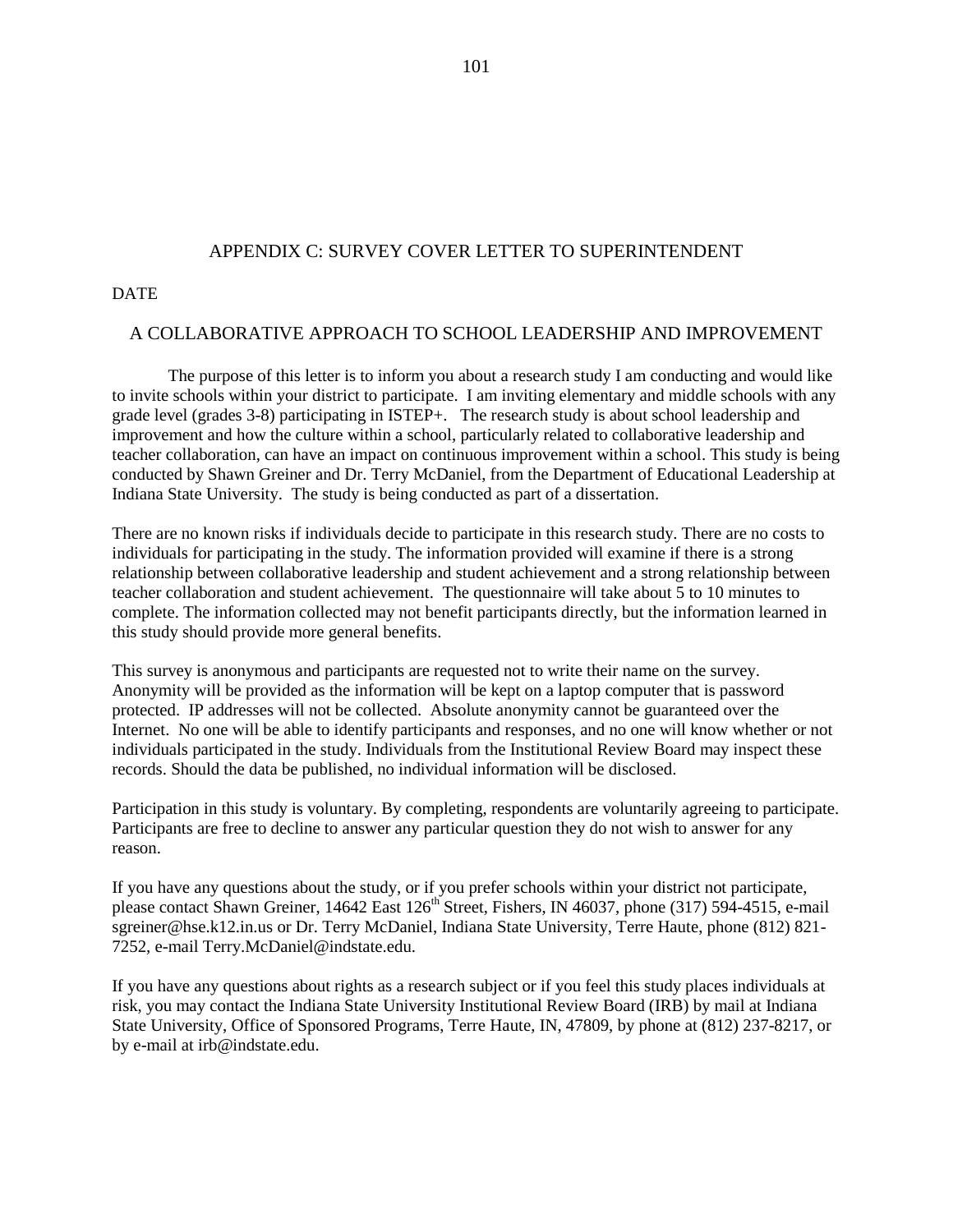# APPENDIX D: SURVEY COVER LETTER TO ASSOCIATION PRESIDENTS

#### DATE

#### A COLLABORATIVE APPROACH TO SCHOOL LEADERSHIP AND IMPROVEMENT

The purpose of this letter is to inform you about a research study I am conducting and would like to invite schools within your district to participate. I am inviting elementary and middle schools with any grade level (grades 3-8) participating in ISTEP+. The research study is about school leadership and improvement and how the culture within a school, particularly related to collaborative leadership and teacher collaboration, can have an impact on continuous improvement within a school. This study is being conducted by Shawn Greiner and Dr. Terry McDaniel, from the Department of Educational Leadership at Indiana State University. The study is being conducted as part of a dissertation.

There are no known risks if individuals decide to participate in this research study. There are no costs to individuals for participating in the study. The information provided will examine if there is a strong relationship between collaborative leadership and student achievement and a strong relationship between teacher collaboration and student achievement. The questionnaire will take about 5 to 10 minutes to complete. The information collected may not benefit participants directly, but the information learned in this study should provide more general benefits.

This survey is anonymous and participants are requested not to write their name on the survey. Anonymity will be provided as the information will be kept on a laptop computer that is password protected. IP addresses will not be collected. Absolute anonymity cannot be guaranteed over the Internet. No one will be able to identify participants and responses, and no one will know whether or not individuals participated in the study. Individuals from the Institutional Review Board may inspect these records. Should the data be published, no individual information will be disclosed.

Participation in this study is voluntary. By completing, respondents are voluntarily agreeing to participate. Participants are free to decline to answer any particular question they do not wish to answer for any reason.

If you have any questions about the study, please contact Shawn Greiner, 14642 East 126<sup>th</sup> Street, Fishers, IN 46037, phone (317) 594-4515, e-mail [sgreiner@hse.k12.in.us](mailto:sgreiner@hse.k12.in.us) or Dr. Terry McDaniel, Indiana State University, Terre Haute, phone (812) 821-7252, e-mail Terry.McDaniel@indstate.edu.

If you have any questions about rights as a research subject or if you feel this study places individuals at risk, you may contact the Indiana State University Institutional Review Board (IRB) by mail at Indiana State University, Office of Sponsored Programs, Terre Haute, IN, 47809, by phone at (812) 237-8217, or by e-mail at [irb@indstate.edu.](mailto:dunderwood@isugw.indstate.edu)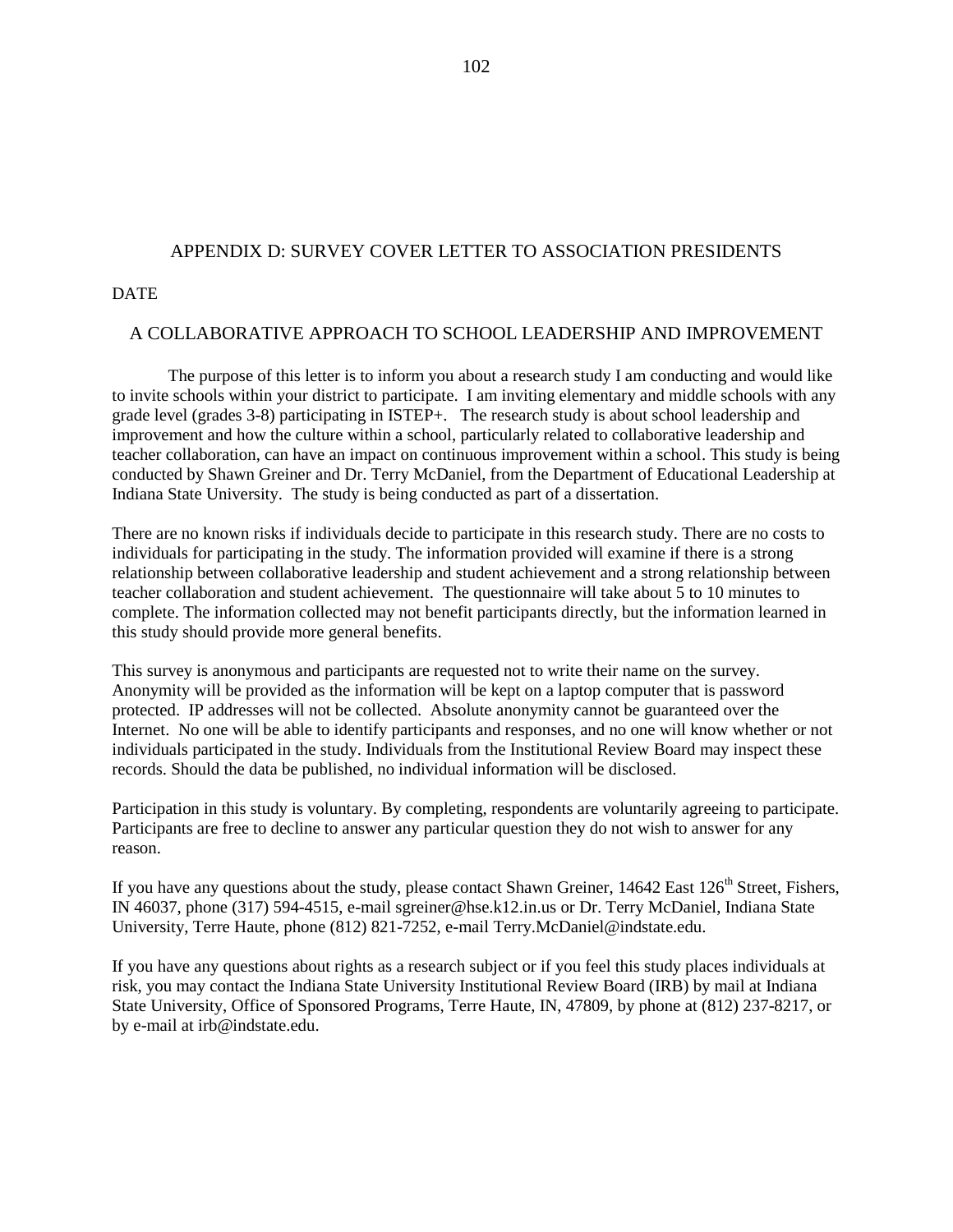# APPENDIX E: SURVEY COVER LETTER

#### DATE

#### A COLLABORATIVE APPROACH TO SCHOOL LEADERSHIP AND IMPROVEMENT

You are being invited to participate in a research study about school leadership and improvement and how the culture within a school, particularly related to collaborative leadership and teacher collaboration, can have an impact on continuous improvement within a school. This study is being conducted by Shawn Greiner and Dr. Terry McDaniel, from the Department of Educational Leadership at Indiana State University. The study is being conducted as part of a dissertation.

There are no known risks if you decide to participate in this research study. There are no costs to you for participating in the study. The information you provide will examine if there is a strong relationship between collaborative leadership and student achievement and a strong relationship between teacher collaboration and student achievement. The questionnaire will take about 5 to 10 minutes to complete. The information collected may not benefit you directly, but the information learned in this study should provide more general benefits.

This survey is anonymous. Do not write your name on the survey. Anonymity will be provided as the information will be kept on a laptop computer that is password protected. IP addresses will not be collected. Absolute anonymity cannot be guaranteed over the Internet. No one will be able to identify you or your responses, and no one will know whether or not you participated in the study. Individuals from the Institutional Review Board may inspect these records. Should the data be published, no individual information will be disclosed.

Your participation in this study is voluntary. By completing you are voluntarily agreeing to participate. You are free to decline to answer any particular question you do not wish to answer for any reason.

If you have any questions about the study, please contact Shawn Greiner,  $14642$  East  $126<sup>th</sup>$  Street, Fishers, IN 46037, phone (317) 594-4515, e-mail [sgreiner@hse.k12.in.us](mailto:sgreiner@hse.k12.in.us) or Dr. Terry McDaniel, Indiana State University, Terre Haute, phone (812) 821-7252, e-mail Terry.McDaniel@indstate.edu.

If you have any questions about your rights as a research subject or if you feel you've been placed at risk, you may contact the Indiana State University Institutional Review Board (IRB) by mail at Indiana State University, Office of Sponsored Programs, Terre Haute, IN, 47809, by phone at (812) 237-8217, or by email at [irb@indstate.edu.](mailto:dunderwood@isugw.indstate.edu)